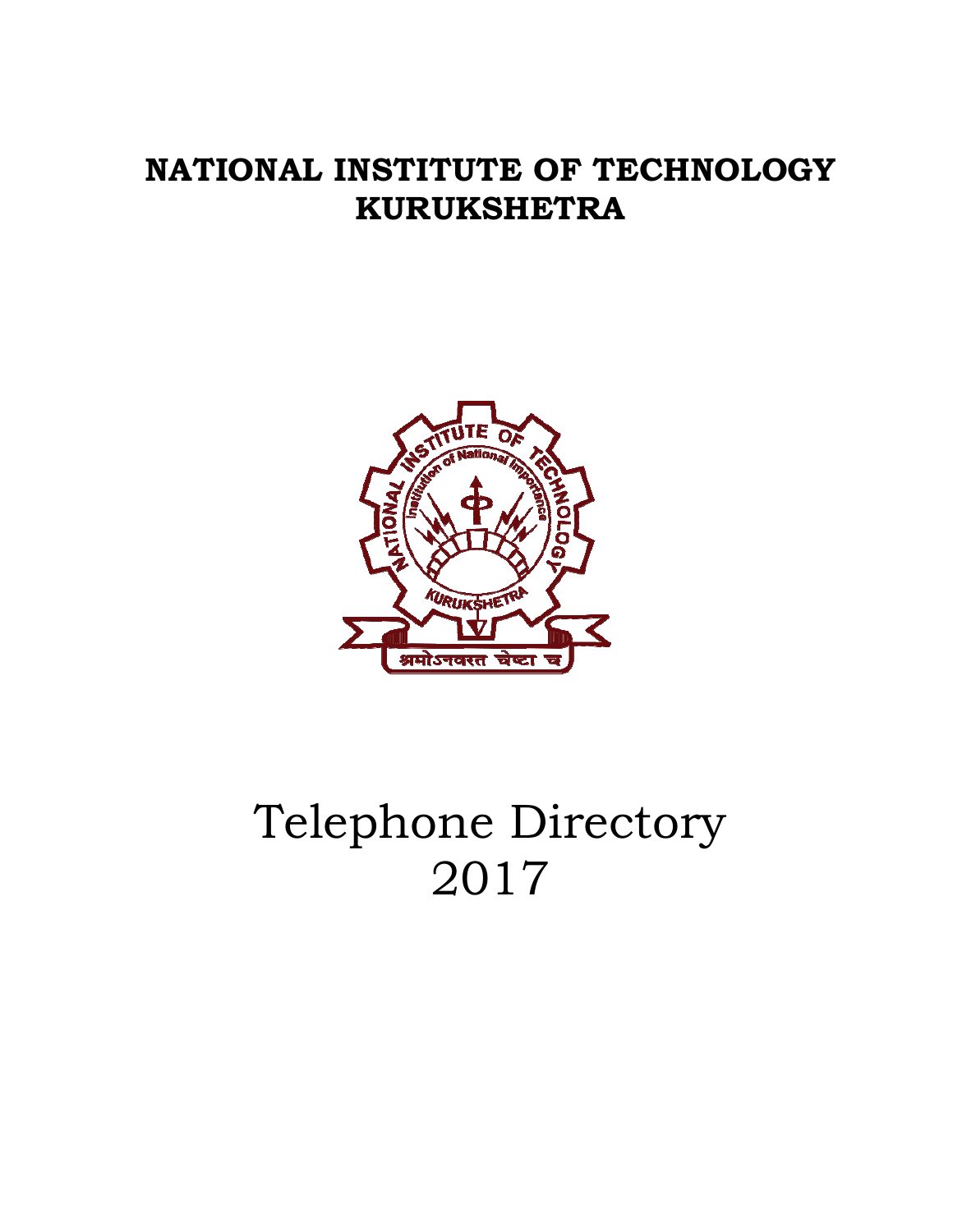#### **PUBLIC UTILITY**

| Health Centre, NIT       | 233-321, 239865                       |
|--------------------------|---------------------------------------|
| LNJP Hospital/Ambulance  | 291512/102                            |
| Fire Brigade             | 101                                   |
| Police (Control Room)    | 100                                   |
| Railway Enquires         | 131                                   |
| Roadways Enquiries       | 220468                                |
| Security Officer, NIT    | 233-296<br>8950650020                 |
| Guest House, NIT         | 233-312, 238492                       |
| SBI, NIT                 | 233-306, 238707                       |
| Post Office, NIT         | 239228                                |
| Fax                      | 238050                                |
| Power Station UHBVN, NIT | 238046-47<br>9315609669<br>9354726086 |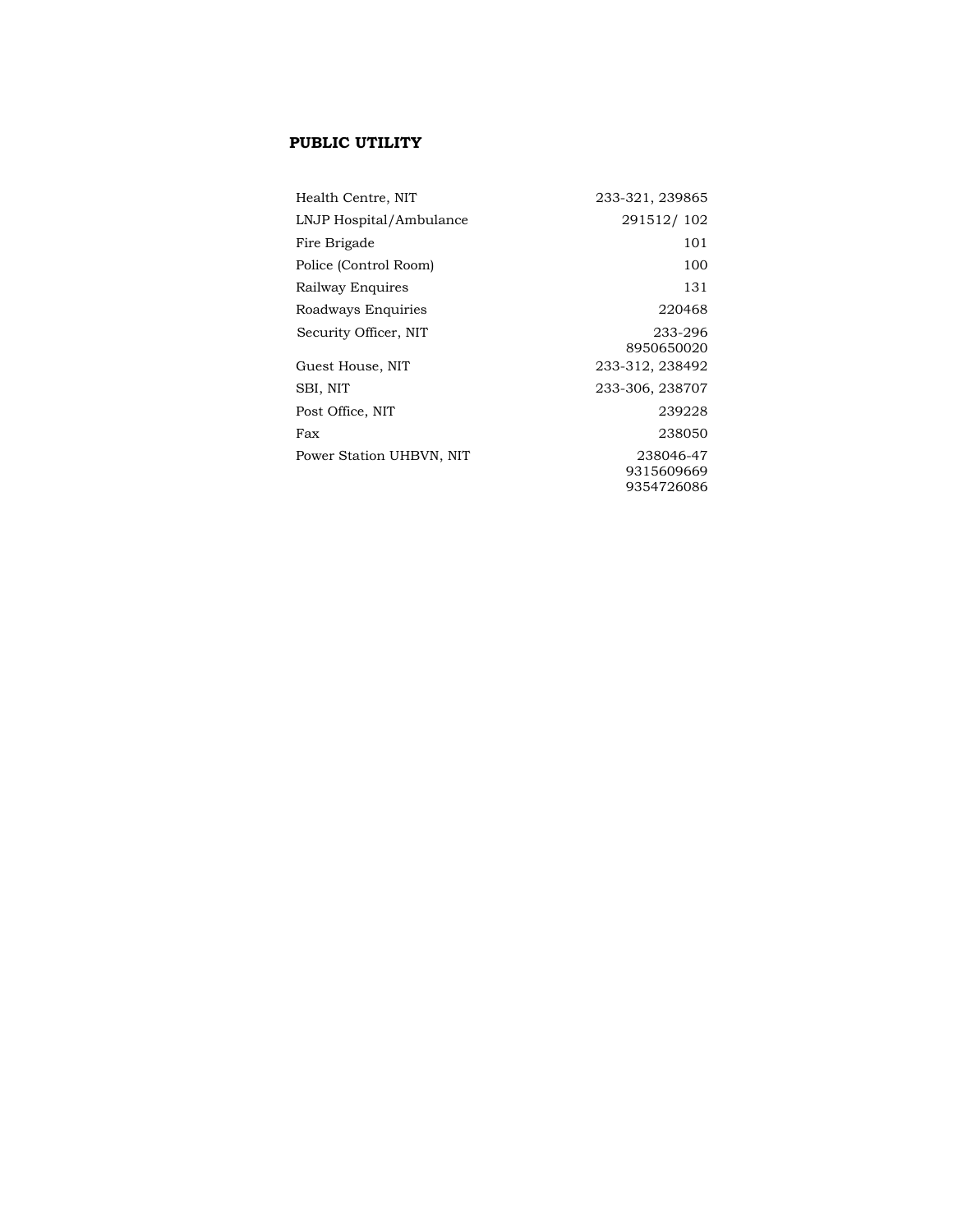#### **CONTENTS**

| <b>Telephone Directory -2016</b><br>Guide Map for NIT, Kurukshetra<br>Map of the Institute                              |
|-------------------------------------------------------------------------------------------------------------------------|
|                                                                                                                         |
|                                                                                                                         |
|                                                                                                                         |
| <b>ADMINISTRATION AT A GLANCE:</b>                                                                                      |
| <b>CENTRAL ADMINISTRATION:</b>                                                                                          |
| Director, Registrar                                                                                                     |
| Deans                                                                                                                   |
| Heads of Various Departments                                                                                            |
| Prof. In-Charges of Various Activities                                                                                  |
| Chairmen of various committees, Officer                                                                                 |
| Faculty In-Charge (Clubs)                                                                                               |
| Faculty In-Charge, Faculty In-Charge (Sports)                                                                           |
| Training & Placement Cell, Public Relations Office                                                                      |
| <b>GENERAL ADMINISTRATION:</b>                                                                                          |
| Establishment Section, General Section                                                                                  |
| Accounts Section, Academic Section                                                                                      |
| <b>Examinations Section</b>                                                                                             |
| <b>Estate Section</b>                                                                                                   |
| <b>EPABX</b>                                                                                                            |
| Electrical Maintenance                                                                                                  |
| Store Section, Health Centre                                                                                            |
| Workshop                                                                                                                |
| Library, Centre of Computing and Networking (CCN)                                                                       |
| Sports, Security                                                                                                        |
| <b>Guest House</b>                                                                                                      |
| <b>HOSTELS:</b><br>Boys Hostels, Girls Hostels                                                                          |
| <b>TEACHING DEPARTMENTS:</b>                                                                                            |
|                                                                                                                         |
| Department of Civil Engineering<br>Department of Electrical Engineering                                                 |
| Department of Mechanical Engineering                                                                                    |
| Department of Computer Engineering & Information Tech.                                                                  |
| Department of Electronics & Communication Engineering                                                                   |
| Department of Physics                                                                                                   |
| Department of Chemistry                                                                                                 |
| Department of Mathematics                                                                                               |
| Department of Humanities & Social Sciences                                                                              |
|                                                                                                                         |
| Department of Business Administration                                                                                   |
| Department of Computer Applications                                                                                     |
| School of VLSI Design & Embedded Systems                                                                                |
| Unnat Bharat Abhiyaan (UBA)                                                                                             |
| <b>IMPORTANT NUMBERS:</b>                                                                                               |
|                                                                                                                         |
| Kurukshetra University, MLA/MP, District Administration,<br><b>Private Doctors</b>                                      |
| Media, Tourist Complexes /Hotels/ Dharamshala, Bank/ Post<br>Office/ LIC, LPG GAS Agencies, Miscellaneous, Railway Time |
| Table                                                                                                                   |
| Retired Staff, INDEX NIT Staff:                                                                                         |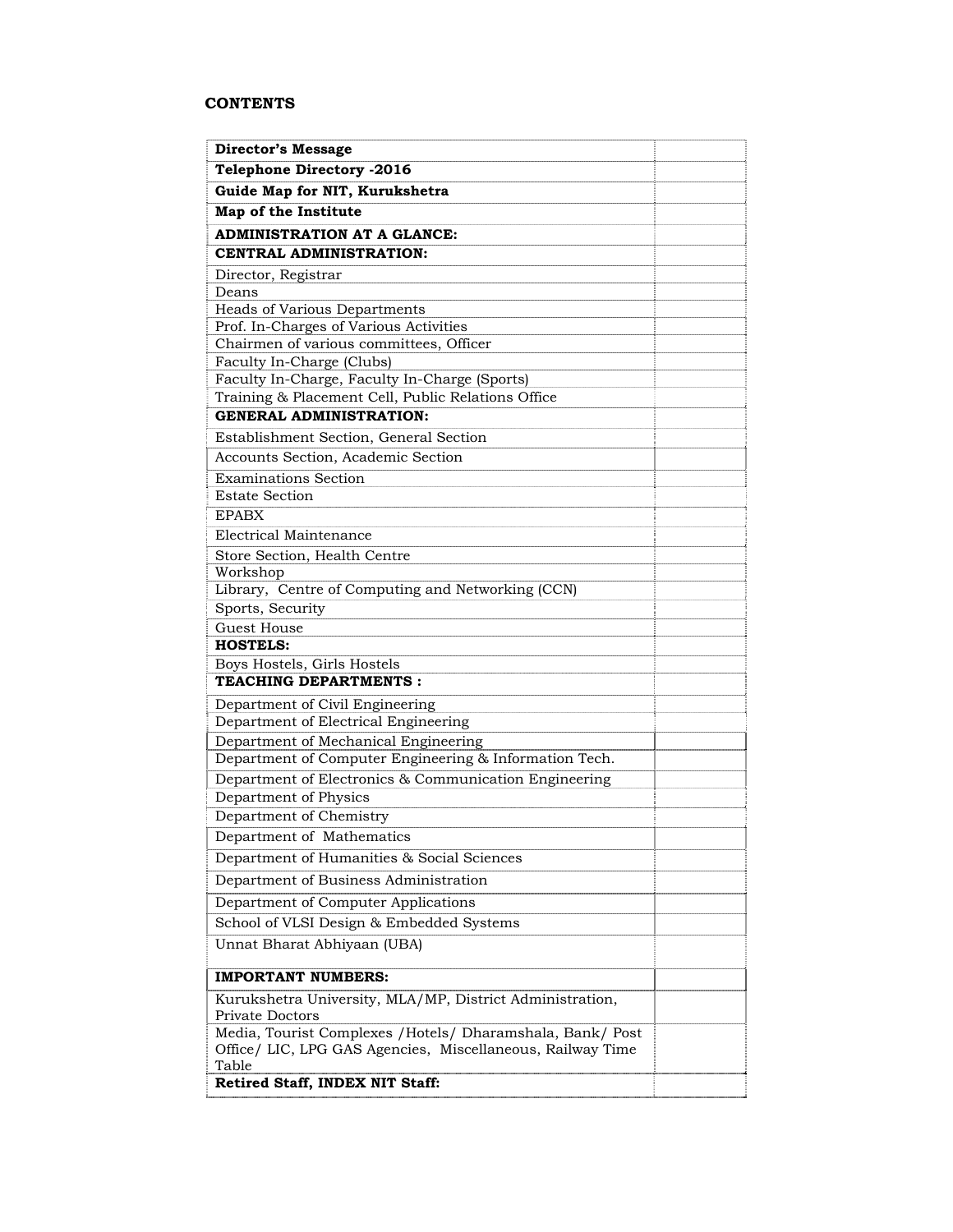**Dr. Satish Kumar**  Director National Institute of Technology Kurukshetra

I am glad to know that the updated edition of the Institute Telephone Directory is being brought out incorporating all the recent changes. I believe, the information contained in this Telephone Directory will be of immense use not only for the existing faculty, officers and staff but also for the retired personnel of the Institute as well.

I appreciate the efforts of the Librarian of the Institute and his team in compiling the information and bringing out the latest updated edition of the Institute Telephone Directory.

**(Satish Kumar)**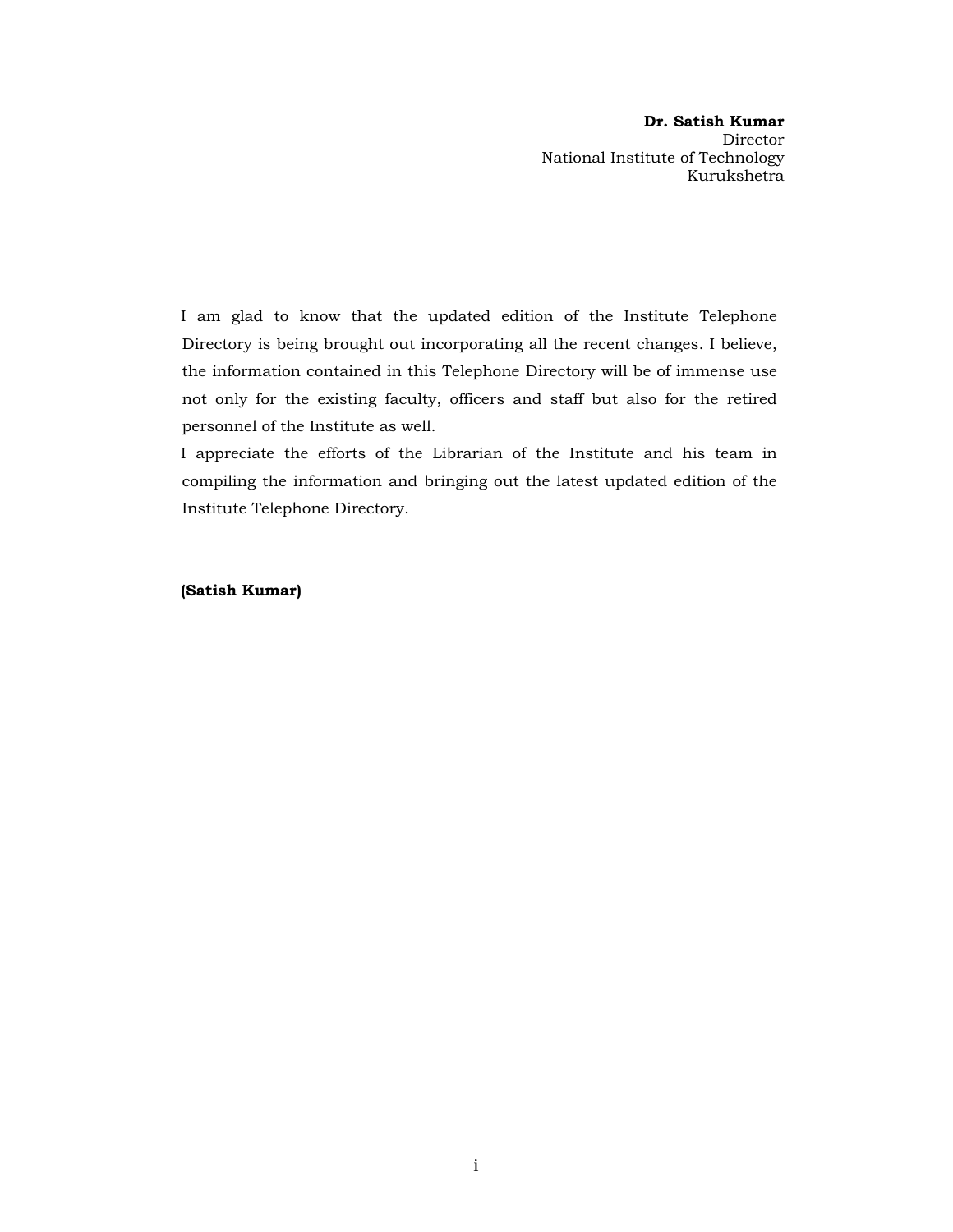#### **DIRECTORY – 2017**

#### **STD code for Kurukshetra: 01744 ISD code for India : 91**

Numbers starting with 233-xxx are allocated through EPABX system in the Institute. From outside the campus, EPABX numbers can be used as BSNL Numbers. Within the campus, use only 3 Digit Numbers (xxx) without prefixing 233.

#### **DIRECTORY INCLUDES**

- **1. Administration at a Glance.**
- **2. Central Administration:** Name and contact numbers of Director, Registrar, Deans, Heads of Departments/Sections, Prof. In-Charges, Chairmen of Various Committees, Officer, Faculty In-Charge and Training & Placement.
- **3. General Administration:** Name & contact numbers of officers and staff in different sections with their home address and e-mail Id.
- **4. Hostels:** Name and contact numbers of Chief Wardens, Dy. Chief Wardens & Wardens of Boys & Girls Hostels with their home address and e-mail Id.
- **5. Teaching Departments:** Name and contact numbers of faculty members & staff in all departments with their home address and e-mail Id.
- **6. Important Numbers**: Kurukshetra University, MLA/MP, District Administration, Private Doctors, Media, Tourist Places, Hotels, Local Suppliers, LPG Gas Agencies, Miscellaneous, Railway Time Table etc.
- **7. Alphabetical List:** Staff members with their designation & contact numbers.

I express my sincere thanks to the Director for his valuable suggestions and guidance; and to the staff members, for providing information and extending support to compile the directory. For any correction, addition or suggestion, please mail to**:**  *directorynitk@gmail.com* 

> **Dr. Krishan Gopal Librarian**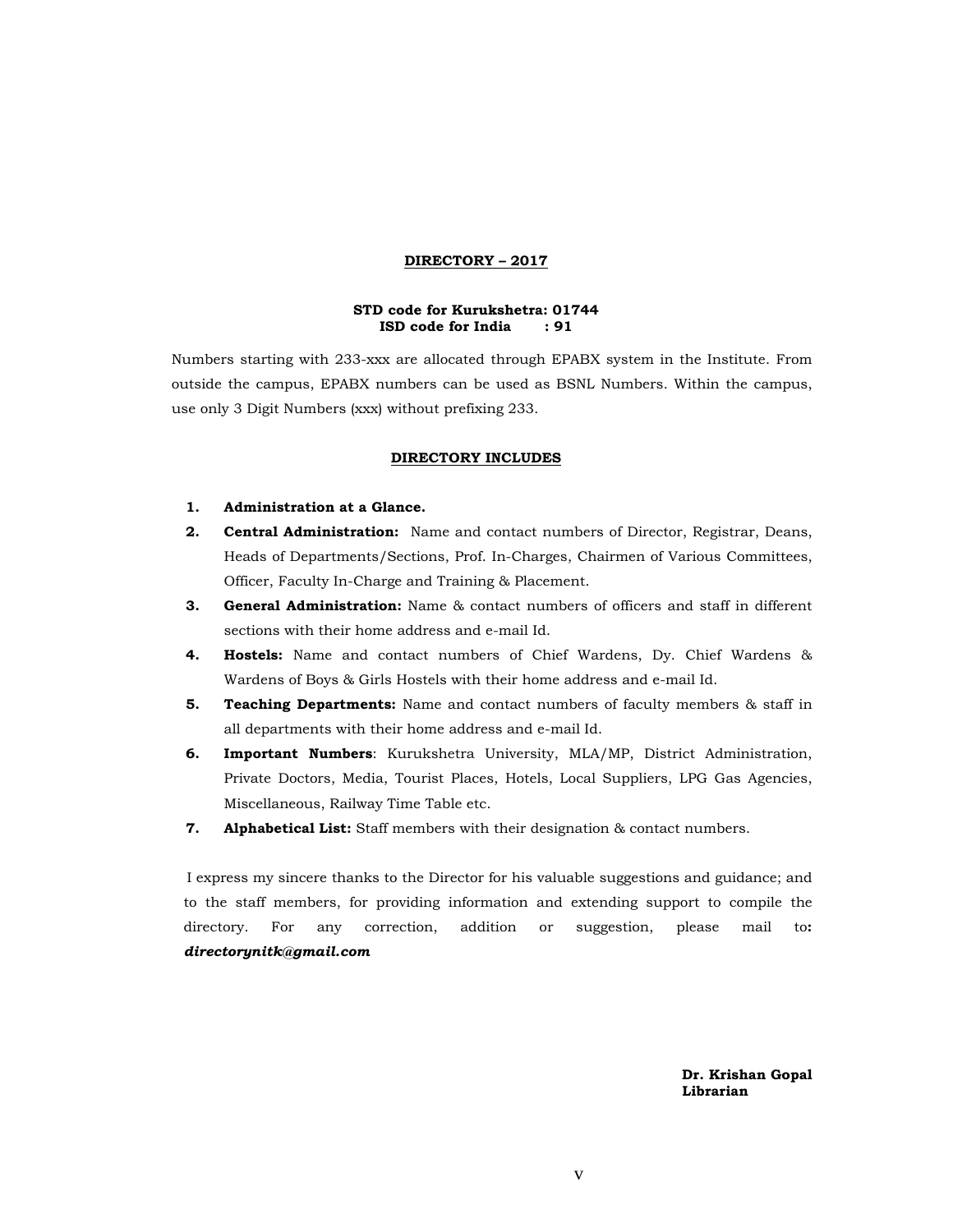#### **ADMINISTRATION AT A GLANCE**

| Designation                           | <b>Name</b>           | <b>Office</b>          | <b>Residence</b>     |
|---------------------------------------|-----------------------|------------------------|----------------------|
| <b>Director</b>                       | Dr. Satish Kumar      | 233-201,204,<br>238083 |                      |
| <b>Chief Advisor</b>                  | Dr. V.K. Arora        | 233-337, 238161        | 9896245989           |
| Registrar                             | Dr. Surinder Deswal   | 233-208, 238122        | 238368               |
| Dean, P & D                           | Prof. D.K. Soni       | 233-230,239563         | 9813139248           |
| Dean, Academic                        | Prof. Baldev Setia    | 238519                 | 9416220222           |
| Dean, SW                              | Prof. Sathans         | 233-448                | 9416334934           |
| Dean, FW                              | Prof. Minati Baral    | 233-300,544            | 9996127045           |
| Dean, R & C                           | Prof. Brahmjit Singh  | 233-221                | 9416473644           |
| Dean, Estate                          | Prof. Arun Goel       | 233-349                | 238103<br>9416393419 |
| <b>Public Relations Officer</b>       | Dr. Krishan Gopal     | 233-281                | 9416473571           |
| <b>Chief Warden</b><br>(Boys Hostel)  | Prof. R.P. Chauhan    | 233-546                | 238584<br>9896075913 |
| <b>Chief Warden</b><br>(Girls Hostel) | Prof. Lillie Dewan    | 233-379                | 9416220341           |
| Academics &<br><b>Examination</b>     | Dr. A.S.V.Ravi Kant   | 233-507                | 9896031557           |
| <b>Chief Vigilance Officer</b>        | Prof. A.K. Singh      | 233-481                | 239992<br>9416570992 |
| Librarian                             | Dr. Krishan Gopal     | 233-281                | 233-531              |
| $P.T.O$ (WS)                          | Sh. Lalit Mehra       | 233-272                | 9467000396           |
| <b>Senior Medical Officer</b>         | Dr. Minati Raut       | 233-318, 239865        | 8398874407           |
| Dy. Registrar (GA)                    | Sh. G.R. Samantaray   | 233-212                | 9896039769           |
| Dy. Registrar (Acs)                   | Sh. Sunil Kr. Sharma  | 233-214                | 9896034073           |
| Dy. Registrar (Acad.)                 | Sh. Pankaj Kr. Bayati | 233-227                | 9991594102           |
| <b>Asstt. Registrar (Stores)</b>      | Sh. Pankaj Kr. Bayati | 239633, 233-266        | 9991594102           |
| <b>Assistant Engineer (Civil)</b>     | Sh. S.N. Kaushik      | 233-233                | 9416366083           |
| <b>Security Officer</b>               | Sh. Ajeet Singh Yadav | 233-296                | 8950650020           |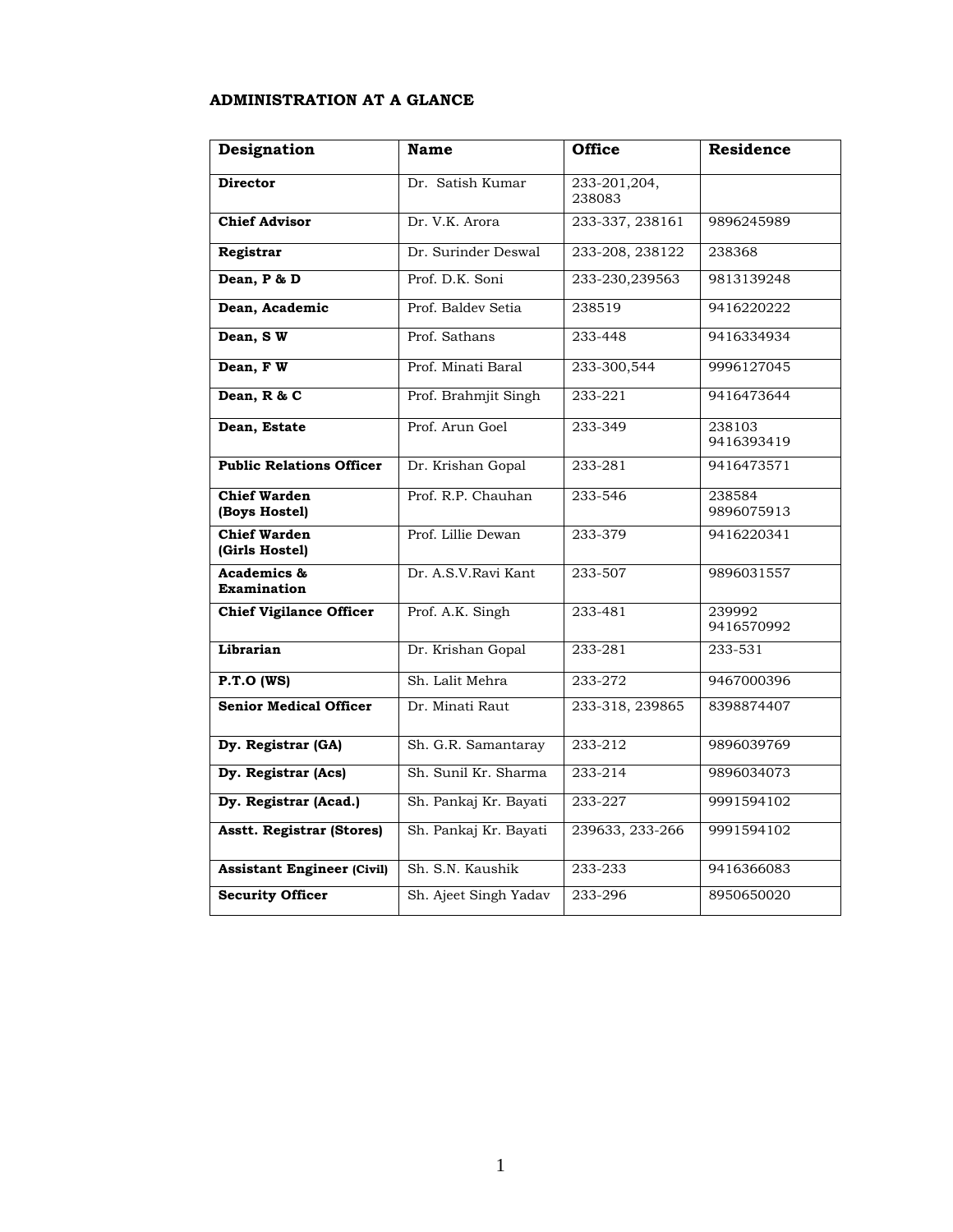#### **DIRECTOR'S OFFICE**

| <b>Name</b>                              | <b>Office/ Residence</b>                                     | <b>Address/Email ID</b>                                       |  |  |
|------------------------------------------|--------------------------------------------------------------|---------------------------------------------------------------|--|--|
| Dr. Satish Kumar<br>Director             | $(O)$ 233-201, 238083,<br>233-204                            | A-1, NIT Campus, Kurukshetra<br>director@nitkkr.ac.in         |  |  |
| <b>Ravinder Kumar</b><br>Secretary SG-II | $(O)$ 233-201, 233-204,<br>238083, (R) 233-205<br>7206967306 | E-04, NIT Campus, Kurukshetra<br>kumarravinder51074@gmail.com |  |  |
| <b>Sheetal Parsad</b><br>Attendant SG-I  | $(O)$ 233-201, 233-204,<br>238083, 8570062124                | G-72, NIT Campus Kurukshetra                                  |  |  |
| <b>Sandeep</b><br>Attendant              | (O) 233-201, 233-204,<br>238083, 9813548785                  | VPO – Dayalpur, Distt.-<br>Kurukshetra                        |  |  |

#### **REGISTRAR'S OFFICE**

| <b>Name</b>                   | <b>Office/ Residence</b>                     | <b>Address/ Email ID</b>                            |
|-------------------------------|----------------------------------------------|-----------------------------------------------------|
| Deswal, Surinder<br>Registrar | $(O)$ 233-208, 238122<br>(R) 233-207, 238368 | registrar@nitkkr.ac.in                              |
| Garg, S.C.<br>Secretary SG-II | (O) 233-208, 238122<br>9896318368            | E-13, NIT Campus, Kurukshetra<br>garg5917@gmail.com |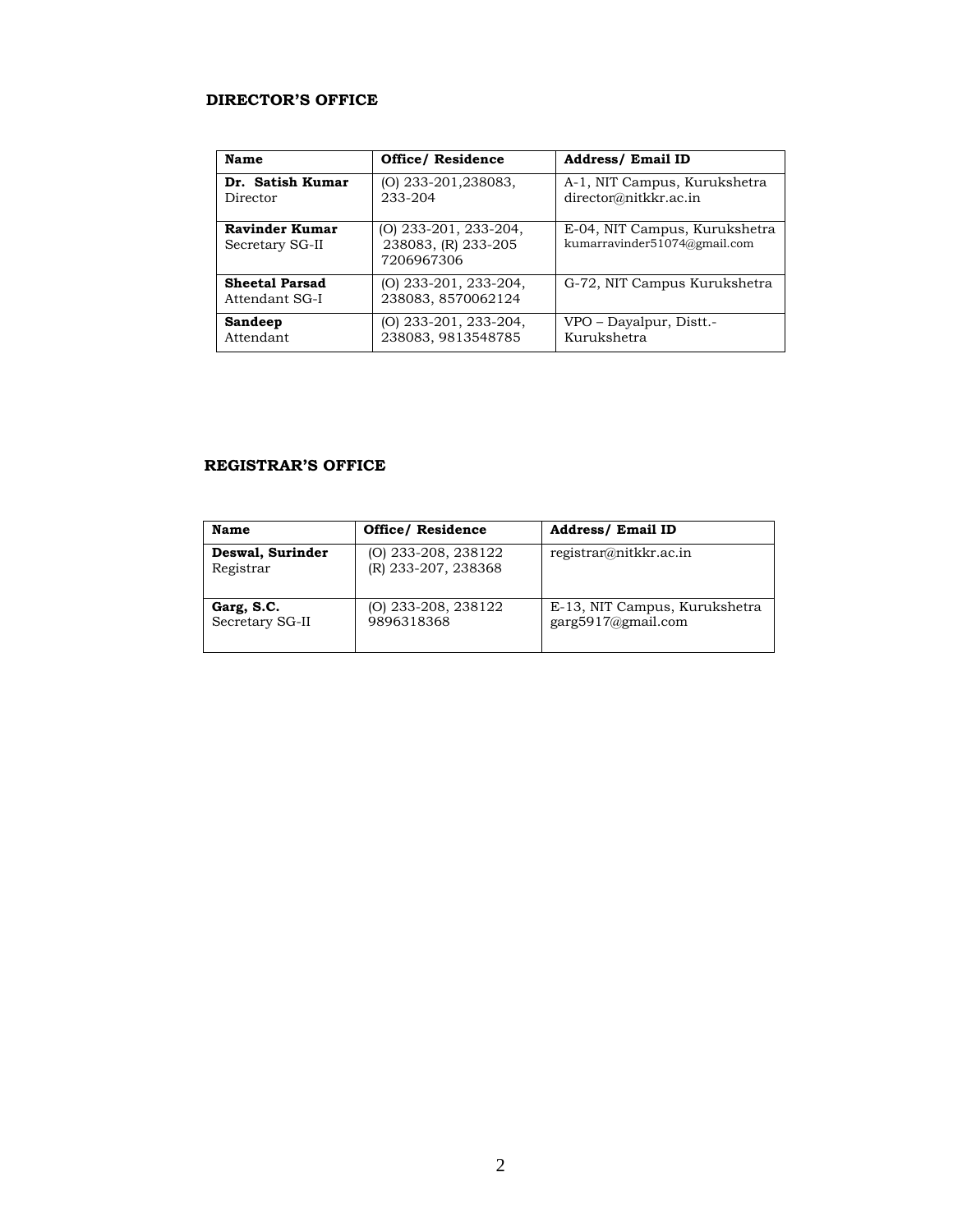#### **DEAN, PLANNING & DEVELOPMENT**

| Name                         | Office/Residence                                  | <b>Address/ Email ID</b>                                 |
|------------------------------|---------------------------------------------------|----------------------------------------------------------|
| Soni, D.K.<br>Dean           | $(O)$ 233-230, 239563<br>(R) 238145<br>9813139248 | BB-11, NIT Campus Kurukshetra<br>dksoni54@yahoo.com      |
| Sushma Rani<br>Sr. Secretary | $(O)$ 233-222<br>9354499811                       | 1082, Sec-5 U.E. Kurukshetra<br>sushmarani1082@gmail.com |

#### **DEAN, ACADEMIC**

| Name                             | <b>Office/ Residence</b>                  | <b>Address/Email ID</b>                                  |
|----------------------------------|-------------------------------------------|----------------------------------------------------------|
| Setia, Baldev<br>Dean            | (O)238519<br>9416220222                   | BT-102, NIT Campus, Kurukshetra<br>setia@nitkkr.ac.in    |
| Madhu Bala<br>Stenographer SG-II | $(O)$ 233-223<br>(R) 225938<br>9416316699 | 1477, Sec-7 U E, Kurukshetra<br>madhunitk@rediffmail.com |

#### **DEAN, STUDENT WELFARE**

| Name                                | Office/Residence          | <b>Address/ Email ID</b>                                                       |
|-------------------------------------|---------------------------|--------------------------------------------------------------------------------|
| <b>Sathans</b><br>Dean              | (O) 233-448<br>9416334934 | DA-15, NIT Campus Kurukshetra<br>deansw@nitkkr.ac.in<br>sathans@rediffmail.com |
| Neelam Kumari<br>Secretary SG-11    | (O) 233-448<br>9671390436 | Vishnu Colony, Kurukshetra                                                     |
| <b>Puran Singh</b><br>Sr. Assistant | (O) 233-448               | Vill. Sunehari Khalsa,<br>Kurukshetra                                          |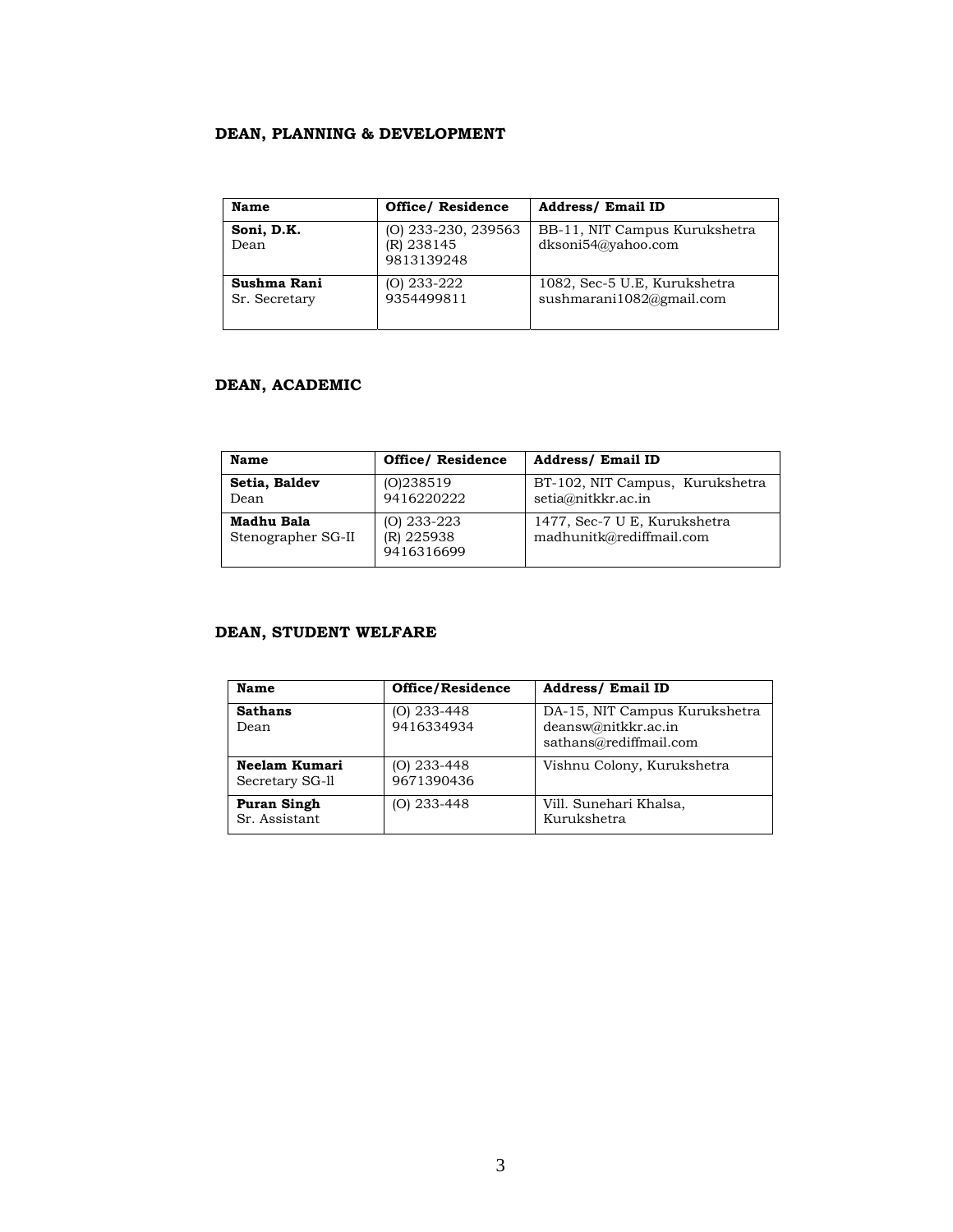#### **DEAN, FACULTY WELFARE**

| Name                | <b>Office/ Residence</b> | <b>Address/ Email ID</b>       |
|---------------------|--------------------------|--------------------------------|
| Baral, Minati       | $(O)233 - 300,544$       | BA-2, NIT Campus Kurukshetra   |
| Dean                | 9996127045               | minatib@gmail.com              |
| <b>Mahesh Pal</b>   | $(O)$ 233-356            | BC-3 NIT Campus Kurukshetra    |
| Prof. I/C Dean (FW) | 9416236932               | mahesh.pal@nitkkr.ac.in        |
| Arora, Deepika      | $(O)$ 233-300            | 1147 Sector 7, UE, Kurukshetra |
| Assistant SG I      | 9996127310               | daroraa@rediffmail.com         |
| Shanti Devi         | $(O)$ 233-300            | Gali No. 5 Didar Nagar         |
| Sr. Attendant       | 9896455504               | Kurukshetra                    |

#### **DEAN, RESEARCH & CONSULTANCY**

| Name                  | <b>Office/ Residence</b> | <b>Address/ Email ID</b>      |
|-----------------------|--------------------------|-------------------------------|
| <b>Brahmiit Singh</b> | 233-221                  | BT-101 NIT Campus Kurukshetra |
| Dean                  | 9416473644               | brahmjit.s@gmail.com          |
| Suba Ram              | 233-221                  | G-81 NIT Campus Kurukshetra   |
| Sr. Attendant SG II   | 9996436731               |                               |
| Manoj Kumar           | 233-221                  | G-72 NIT Campus Kurukshetra   |
| Computer Operator     | 9729712090               | Maankumar61@gmail.com         |

#### **DEAN, ESTATE**

| Name               | <b>Office/ Residence</b>                  | <b>Address/ Email ID</b>                                         |
|--------------------|-------------------------------------------|------------------------------------------------------------------|
| Goel, Arun<br>Dean | $(O)233 - 349$<br>(R)238103<br>9416393419 | BB-16, NIT Campus, Kurukshetra<br>$d$ rarun goel $@$ yahoo.co.in |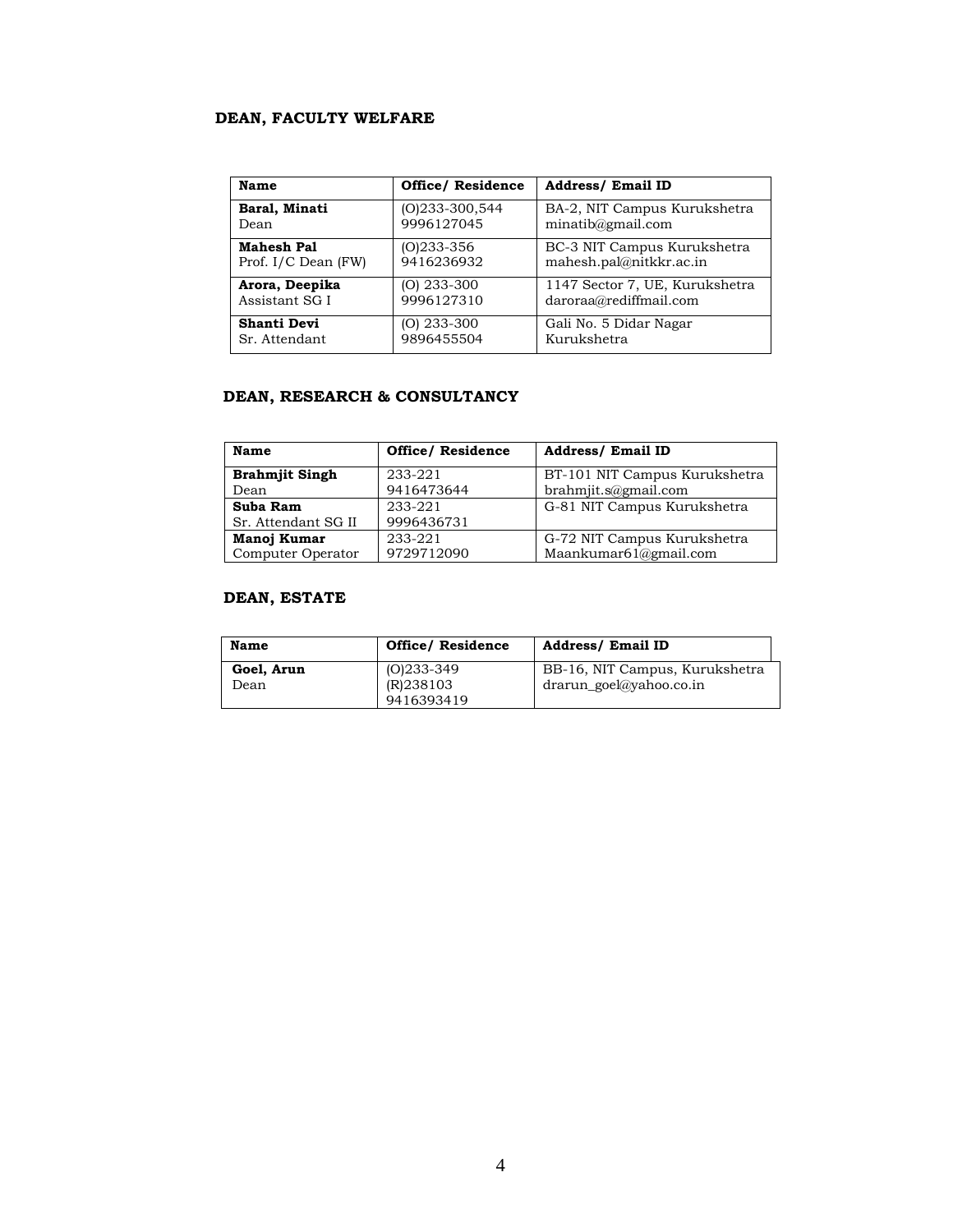#### **HEADS OF VARIOUS DEPARTMENTS**

| <b>Department</b>                                          | <b>Name of Head</b>                                     | <b>Office</b> | Residence/<br>Mobile  |
|------------------------------------------------------------|---------------------------------------------------------|---------------|-----------------------|
| <b>Civil Engineering</b>                                   | Prof. H K Sharma                                        | 233-345       | 231524<br>9416334644  |
| <b>Electrical Engineering</b>                              | Prof. Ratna Dahiya                                      | 233-378       | 9896848509            |
| <b>Mechanical Engineering</b>                              | Prof. Surjit Angra                                      | 233-557       | 2533886<br>9416993047 |
| <b>Computer Engineering</b>                                | Dr. R. K. Aggarwal                                      | 233-483       | 9416570828            |
| Electronics &<br>Communication<br>Engineering              | Prof, Vikas Mittal                                      | 233-422       | 9354411031            |
| <b>Physics</b>                                             | Dr. (Mrs.) Neena<br>Jaggi                               | 233-548       | 9896197827            |
| Chemistry                                                  | Prof. J.K Kapoor                                        | 233-541       | 9416550164            |
| <b>Mathematics</b>                                         | Prof. Paras Ram                                         | 233-509       | 9416539758            |
| <b>Humanities &amp; Social</b><br><b>Science</b>           | Prof. Kiran Mor                                         | 233-520       | 238484                |
| <b>Business</b><br>Administration                          | Prof. Neeraj Kaushik                                    | 233-525       | 9996259725            |
| <b>Computer Applications</b>                               | Prof. Ashutosh<br>Kumar Singh                           | 233-540       | 9050217555            |
| <b>School of Renewable</b><br><b>Energy and Efficiency</b> | Dr. Hari Singh<br>(Coordinator)                         | 233-458       | 9416121266            |
| <b>School of VLSI Design</b><br>and Embedded Systems       | $\overline{\mathrm{Dr}}$ . R. K Sharma<br>(Coordinator) | 233-419       | 9896688346            |
| School of Material Sci.<br>& Nanotechnology                | Dr. Ashavani Kumar<br>(Coordinator)                     | 233-495       | 9896121499            |
| <b>School of Biomedical</b><br>Engineering                 | Prof. L. M. Saini<br>(Coordinator)                      | 233-381       | 9416137773            |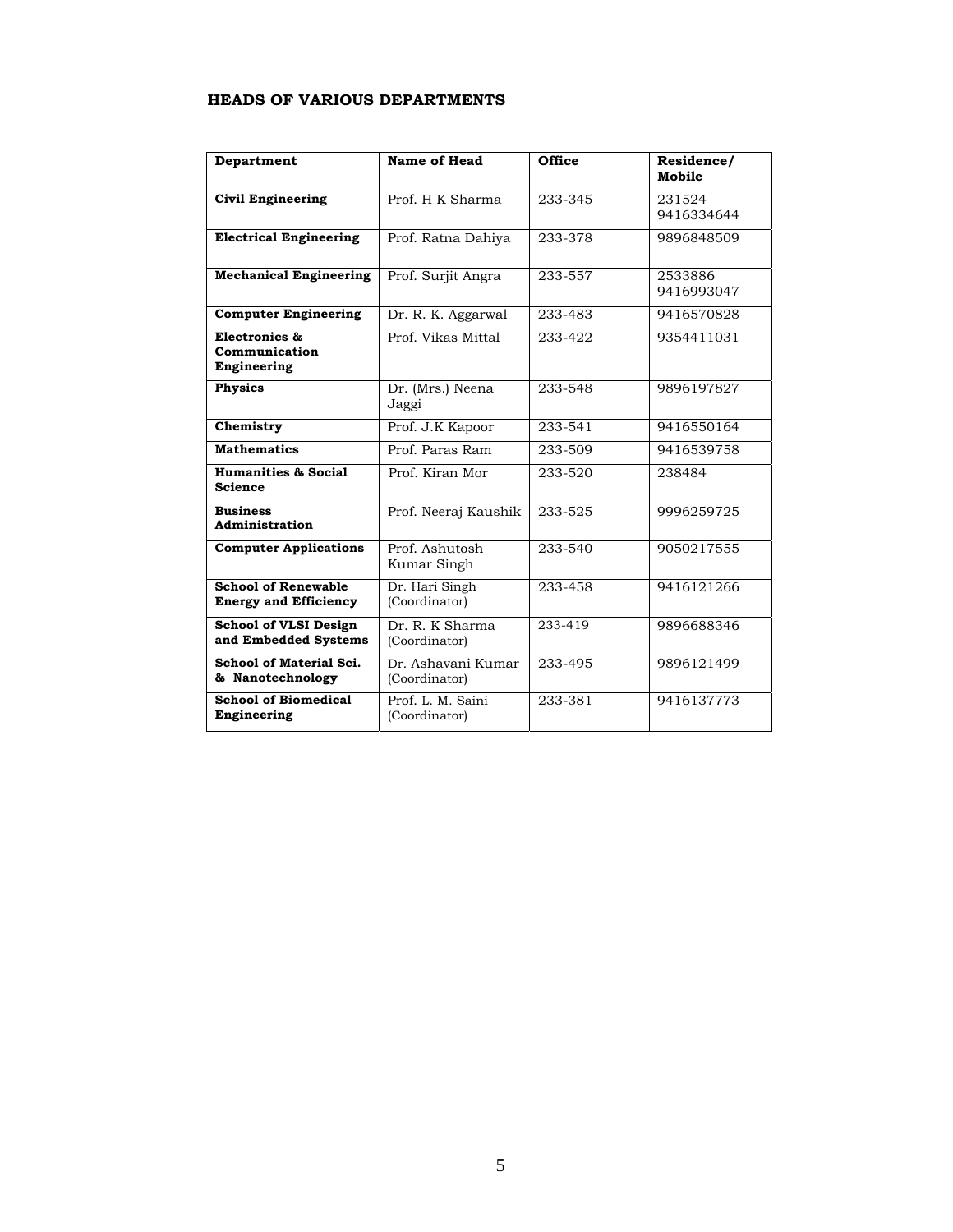## **PROFESSOR IN-CHARGES**

| <b>Responsibility</b>                   | Name                                              | Office Ext.233 | Mobile No. |
|-----------------------------------------|---------------------------------------------------|----------------|------------|
|                                         |                                                   |                |            |
| Academic & Examination                  | Dr. A. S. V. Ravi Kanth<br>Mathematics Department | 233-507        | 9896031557 |
| Annual Report                           | Dr. SN Sachdeva<br><b>CED</b>                     | 233-347        | 9416127561 |
| Centre of Computing &<br>Networking     | Dr. Rajoo Pandey<br><b>ECE</b>                    | 233-421        | 9416840435 |
| Estate & Construction                   | Dr. S.M. Gupta<br><b>CED</b>                      | 233-348        | 9896367503 |
| <b>Faculty Welfare</b>                  | Dr. Mahesh Pal<br><b>CED</b>                      | 233-356        |            |
| Health Centre                           | Dr. Mayank Dave<br><b>COD</b>                     | 233-480        |            |
| Hindi Languages & Moral<br>Education    | Dr. PC Tewari<br><b>MED</b>                       | 233-468        | 9896434963 |
| <b>Industry Cell</b>                    | Dr. Ajay Jain<br><b>MED</b>                       | 233-464        | 9412558040 |
| Institute Time-Table                    | Dr. S.K. Madan<br><b>CED</b>                      | 233-344        | 9416292144 |
| Physical Education                      | Dr. D. P. Singh<br>Chemistry                      | $233 - 512$    | 9813219241 |
| <b>Stores</b>                           | Dr. Vinod Kumar<br><b>MED</b>                     | 233-542        | 9215750269 |
| Students' Clubs                         | Dr. Jyoti Ohri<br><b>EED</b>                      | 233-382        | 9416570919 |
| Ragging Control & General<br>Discipline | Dr. J. K. Kapoor<br>Chemistry                     | 233-541        | 9416550164 |
| <b>Technical Societies</b>              | Dr. Dixit Garg<br><b>MED</b>                      | 233-457        | 9355211021 |
| Training & Placement                    | Prof. Pankaj Chandna<br><b>MED</b>                | 233-465        | 9896074922 |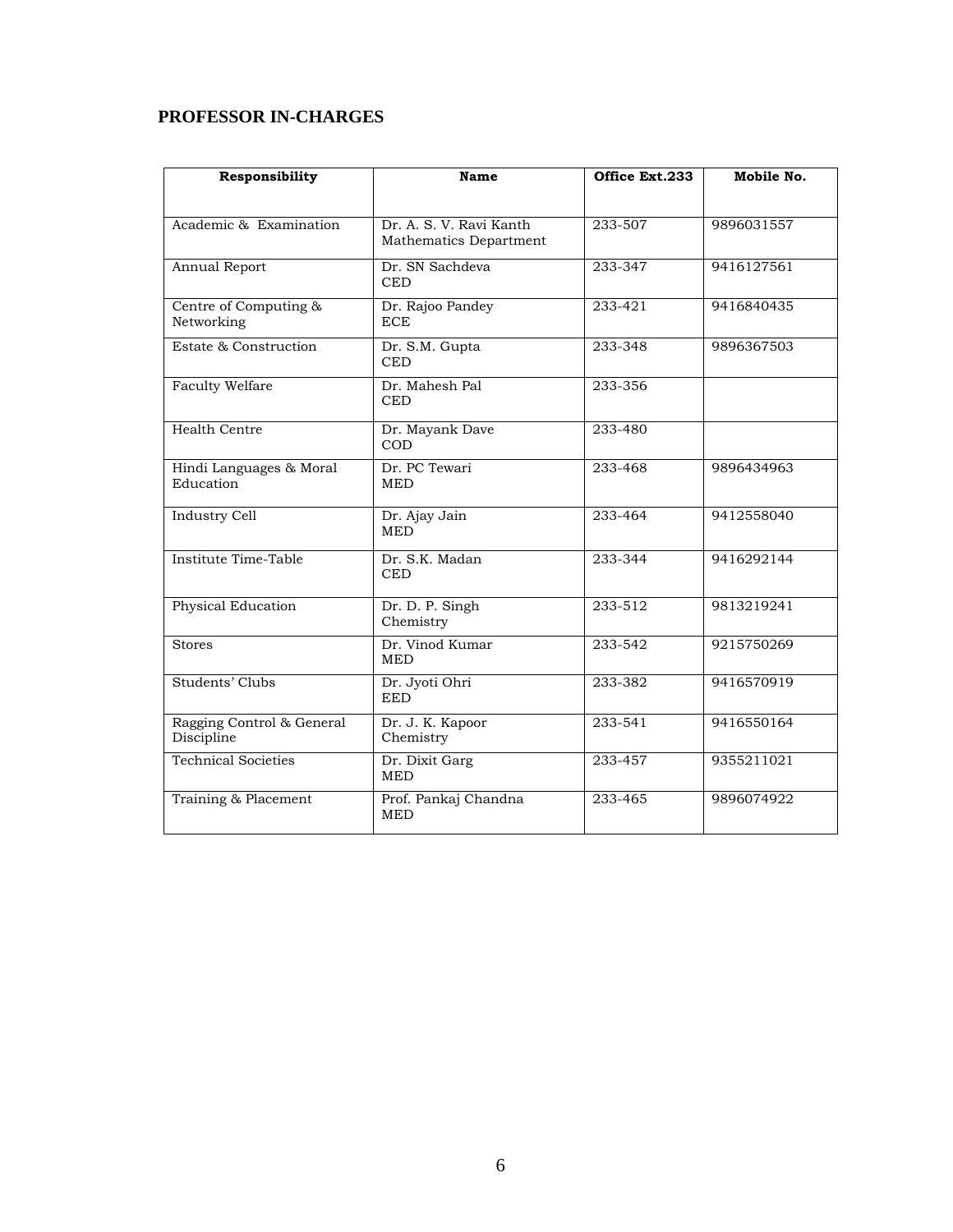#### **CHAIRMEN OF VARIOUS COMMITTEES:**

| Committee                                                      | Chairman                                   | Office Ext.  | Mobile No. |
|----------------------------------------------------------------|--------------------------------------------|--------------|------------|
| Canteen Committee                                              | Dr. KK Singh<br><b>CED</b>                 | 233-350      | 9996346460 |
| Complaint Committee (Women)<br>Sexual Harassment at Work)      | Ms. Sunita Chauhan<br><b>EED</b>           | 233-385      | 9416812189 |
| Grievance Redressal Cell                                       | Dr. Rajender Kumar<br>$Hum.$ $&$ SS        | 233-523, 516 | 9416412100 |
| House Allotment Committee                                      | Dr. Ashwani Jain<br><b>CED</b>             | 233-352      | 9416366114 |
| Institute Air Conditioning<br>Control Procurement<br>Committee | Dr. Ashwani Sharma<br><b>EED</b>           | 233-389      | 9416366091 |
| Library Committee                                              | Dr. (Mrs.) Pratibha Aggarwal<br><b>CED</b> | 233-355      | 9416345245 |
| <b>UMC</b>                                                     | Dr. J K Chhabra<br>Computer                | 233-482      |            |

#### **Officer:**

| Responsibility                                                  | <b>Officer</b>                   | Contact      | Contact                  |
|-----------------------------------------------------------------|----------------------------------|--------------|--------------------------|
| Nodal officer<br>Biometric Attendance System                    | Dr. J. K. Chhabra<br>Computer    | 233-482      |                          |
| Device Admin<br>Biometric Attendance System                     | Dr. BB Gupta<br>Computer         |              | 9896004357               |
| Officer<br>Disposal of Online Pending Public<br>Grievances      | Dr. L. M. Saini<br>EED.          | 233-381      | 9416137773               |
| Nodal officer<br><b>SAC</b>                                     | Prof. H. D. Chalak<br><b>CED</b> |              | 7206514129               |
| Nodal officer<br>Student's Online Grievance<br>Redressal Portal | Dr. Mantosh Biswas<br>Computer   | 233-479      | 9729364437<br>7206871656 |
| Nodal officer<br>Unnat Bharat Abhiyan                           | Dr. Yashpal<br><b>EED</b>        | 233-400      | 9416950545               |
| NCC Officer                                                     | Dr. VK Bajpai<br><b>MED</b>      | 233-460      |                          |
| Program Officer NSS                                             | Dr. RM Sharma<br><b>DCE</b>      | 233-484      | 9812157116               |
| Liaison officer: SC/ST/PWD                                      | Dr. Rajneesh<br><b>MED</b>       | 233-522      | 9996625007               |
| Liaison officer: OBC                                            | Prof. Vikram Singh<br>Computer   | 233-530      |                          |
| Public Relations Officer                                        | Dr. Krishan Gopal<br>Librarian   | 233-281, 544 | 9416473571               |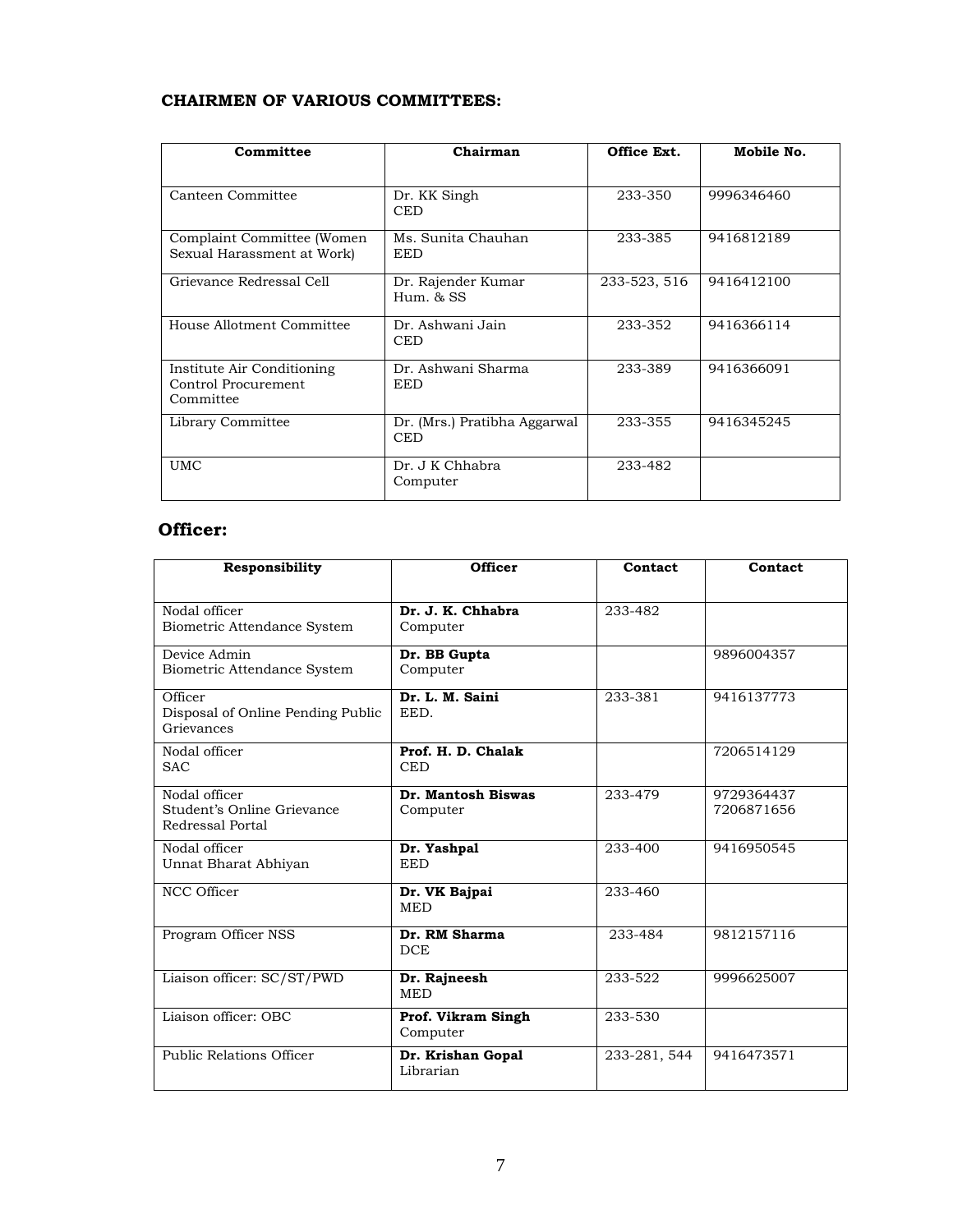#### **FACULTY IN-CHARGE (CLUBS)**

| Responsibility<br>(Faculty In-Charge) | Name of<br><b>Faculty In-Charge</b> | Contact No. | Mobile No.  |
|---------------------------------------|-------------------------------------|-------------|-------------|
| MAD Club                              | Prof. Karan Sharma<br><b>ECE</b>    | 233-426,    | 9812184678  |
| Li & Deb Club                         | Dr. Ashwini Kumar<br>$HUM \& S.S.$  |             | 97295-76530 |
| Fine Art & Modeling Club              | Dr. Monika Mittal<br><b>EED</b>     | 233-388     | 9315303029  |
| Photography Club                      | Dr. Shelly Vadhera<br><b>EED</b>    | 233-402,    | 9416377796  |
| HT Club                               | Dr. Jitender Kumar<br><b>MED</b>    |             | 9813969976  |
| <b>AVA Club</b>                       | Dr. Giribabu<br><b>EED</b>          | 233-409     | 7206519665  |
| SPICMACAY Club                        | Prof. Mahesh Aeidapu<br><b>EED</b>  | 233-306     | 9034799994  |
| PG Club                               | Dr. Kapil<br><b>DCA</b>             | 233-540     | 8221811422  |
| <b>SAC Club</b>                       | Dr. Pradeep Kumar<br><b>EED</b>     | 233-311     | 8950213541  |
| Society of Automotive<br>Engg. (SAE)  | Prof. Jaideep Gupta<br><b>MED</b>   | 233-459     | 9416371719  |
| Aero Modeling Club                    | Dr. Gian Bhushan<br><b>MED</b>      | 233-463     | 9416220361  |
| Astronomy Club                        | Dr. Mahesh Pal<br><b>CED</b>        | 233-356     |             |
| Embedded System &<br>Robotic Control  | Prof. Gauray Saini<br><b>ECE</b>    |             | 8950461132  |
| <b>SCSA Club</b>                      | Dr. Neeraj Kaushik<br><b>DBA</b>    | 233-525     | 9996259725  |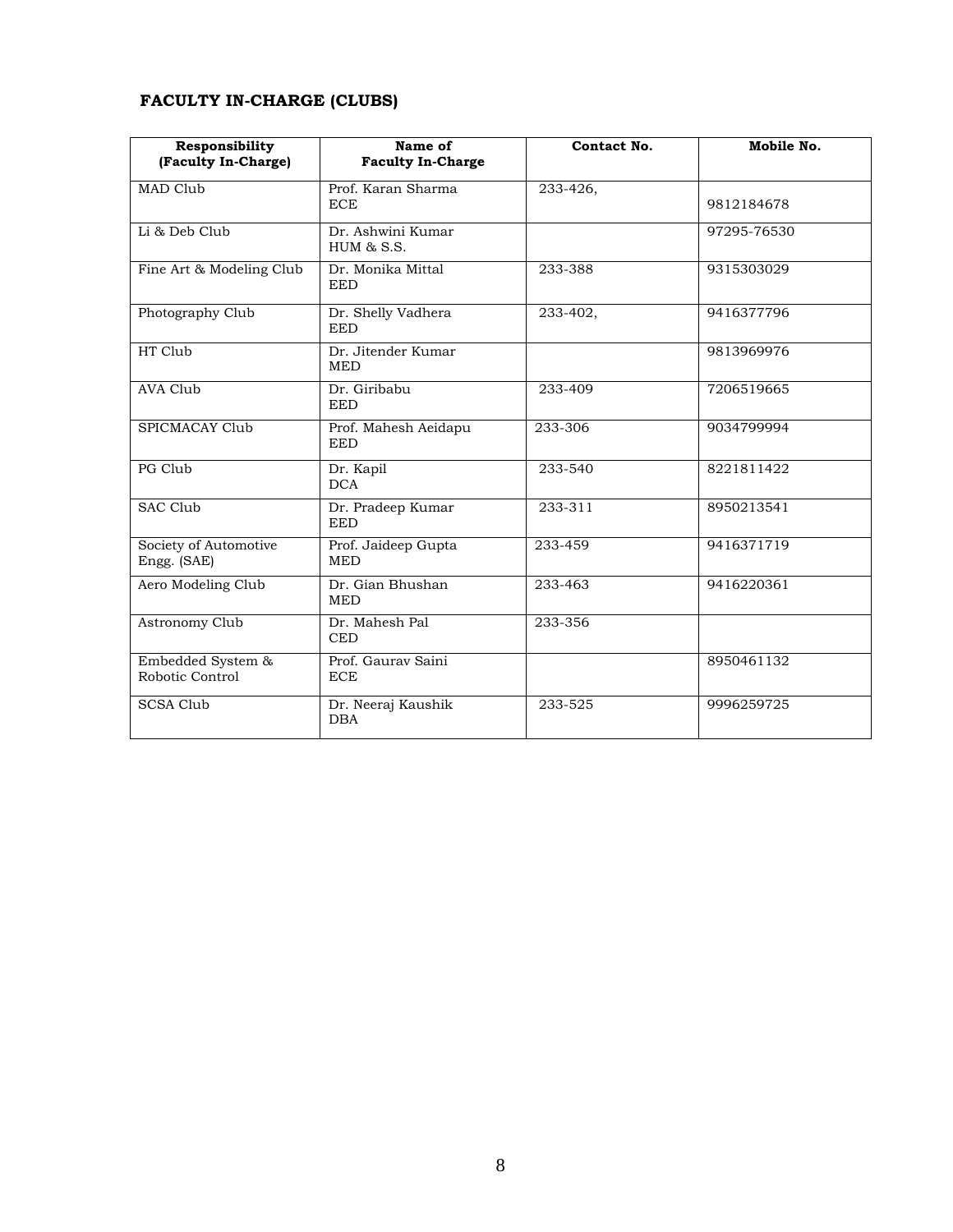#### **FACULTY IN-CHARGE**

| Responsibility<br>(Faculty In-Charge)  | Name                               | Contact | Mobile No. |
|----------------------------------------|------------------------------------|---------|------------|
| Centre of Computing & Networking       | Dr. J S Lather<br><b>EED</b>       | 233-387 | 9467500101 |
| Electrical Maintenance &<br>Telephones | Dr. Jairam Nakka<br><b>EED</b>     | 233-311 | 9440309885 |
| Horticulture & Landscaping             | Dr. Anil Dhaiya<br><b>EED</b>      | 233-404 | 9416039964 |
| Institute Magazine & Newsletter        | Dr. Saurabh Chanana<br><b>EED</b>  | 233-401 | 9416038363 |
| Institute Time Table                   | Dr. Rajeev Verma<br><b>MED</b>     |         | 9896593271 |
| <b>Public Relations</b>                | Dr. Manish Jha<br><b>DBA</b>       |         | 7376650614 |
| Sanitation & Cleanliness               | Dr. H.D. Chalak<br><b>CED</b>      |         | 7206514129 |
| <b>Technical Societies</b>             | Prof. Jaideep Gupta<br><b>MED</b>  | 233-459 | 9416371719 |
| Training & Placement                   | Dr. Gulshan Sachdeva<br><b>MED</b> | 233-470 | 9812533221 |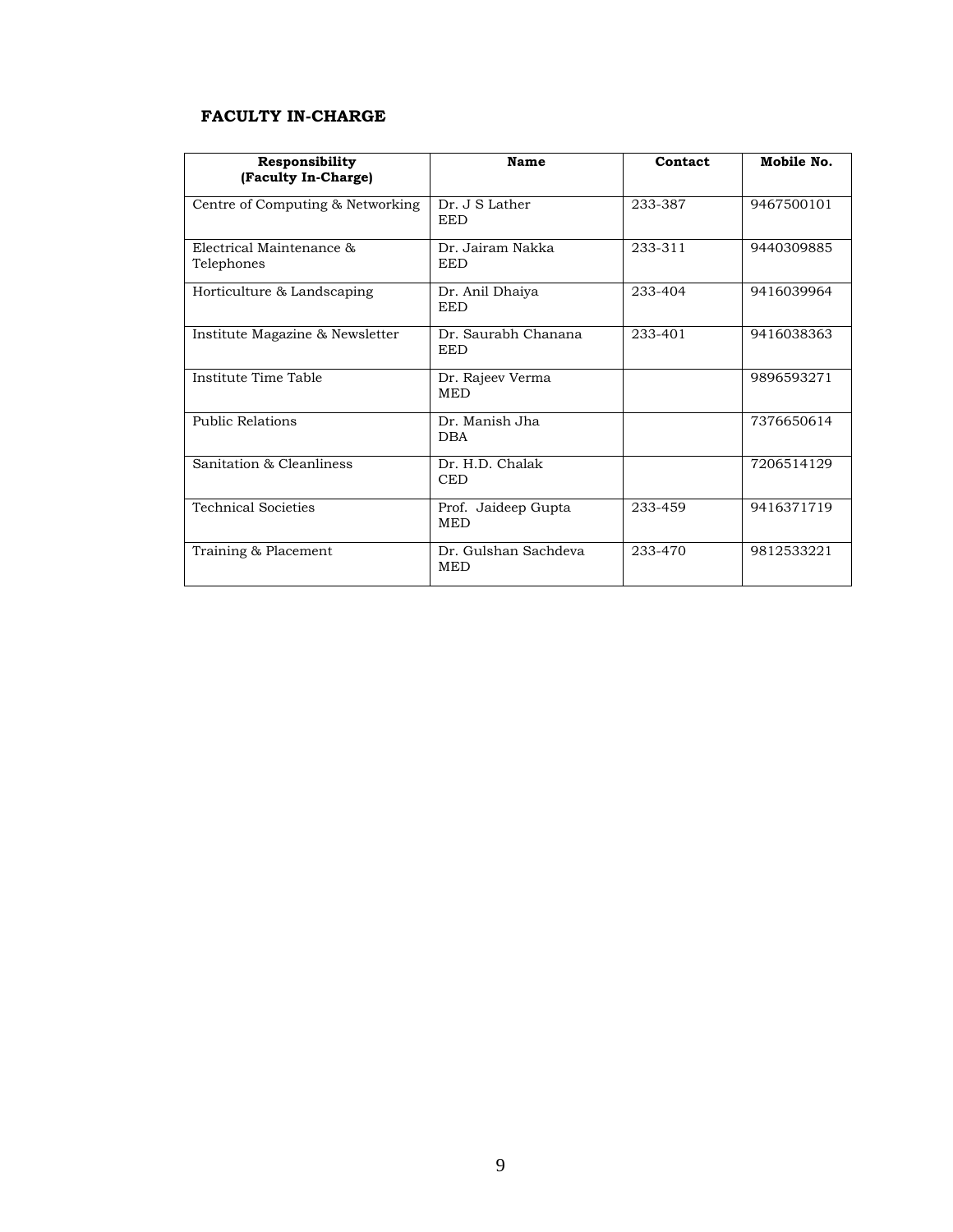#### **Faculty In-Charge (SPORTs)**

| Responsibility<br>(Faculty In-Charge)            | Name of Faculty In-Charge                  | Contact No. | Mobile No. |
|--------------------------------------------------|--------------------------------------------|-------------|------------|
| Athletics                                        | Dr. V.K. Bajpai<br><b>MED</b>              | 233-460     | 9466435761 |
| Badminton                                        | Dr. M. Senthilkumar<br>Chemistry           |             | 9729365341 |
| <b>Basketball</b>                                | Dr. Pankaj Verma<br><b>ECE</b>             | 233-439     | 8295577722 |
| Chess                                            | Dr. Avadhesh Yadav<br><b>MED</b>           | 233-470     | 9896103634 |
| Cricket                                          | Prof. Rahul Sharma<br><b>EED</b>           |             | 7206228032 |
| Football                                         | Dr. Nand Kumar Tiwari<br><b>CED</b>        | 233-357     | 9466077552 |
| Hockey<br>Hand Ball                              | Prof. Trailokya Nath Sasamal<br><b>ECE</b> | 233-339,    | 8950333079 |
| Kabaddi                                          | Dr. Sudakar Singh Chauhan<br><b>ECE</b>    | 233-437,    | 9896004182 |
| Lawn-Tennis                                      | Dr. Mohammad Firoz<br><b>DBA</b>           |             | 9910612165 |
| Swimming & Water<br>Polo                         | Dr. Tejavathu Ramesh<br><b>EED</b>         | 233-311     | 9034003377 |
| Table-Tennis                                     | Prof. Jaideep Gupta<br><b>MED</b>          | 233-459     | 9416371719 |
| Volleyball                                       | Dr. Chetti Prabhakar<br>Chemistry          | 233-331     | 9896119710 |
| Weight Lifting, Power<br>Lifting & Body Building | Dr. Jayram Nakka<br><b>EED</b>             | 233-311,    | 9440309885 |
| Yoga                                             | Ms. Sheweta Meena<br><b>ECE</b>            |             | 7206393419 |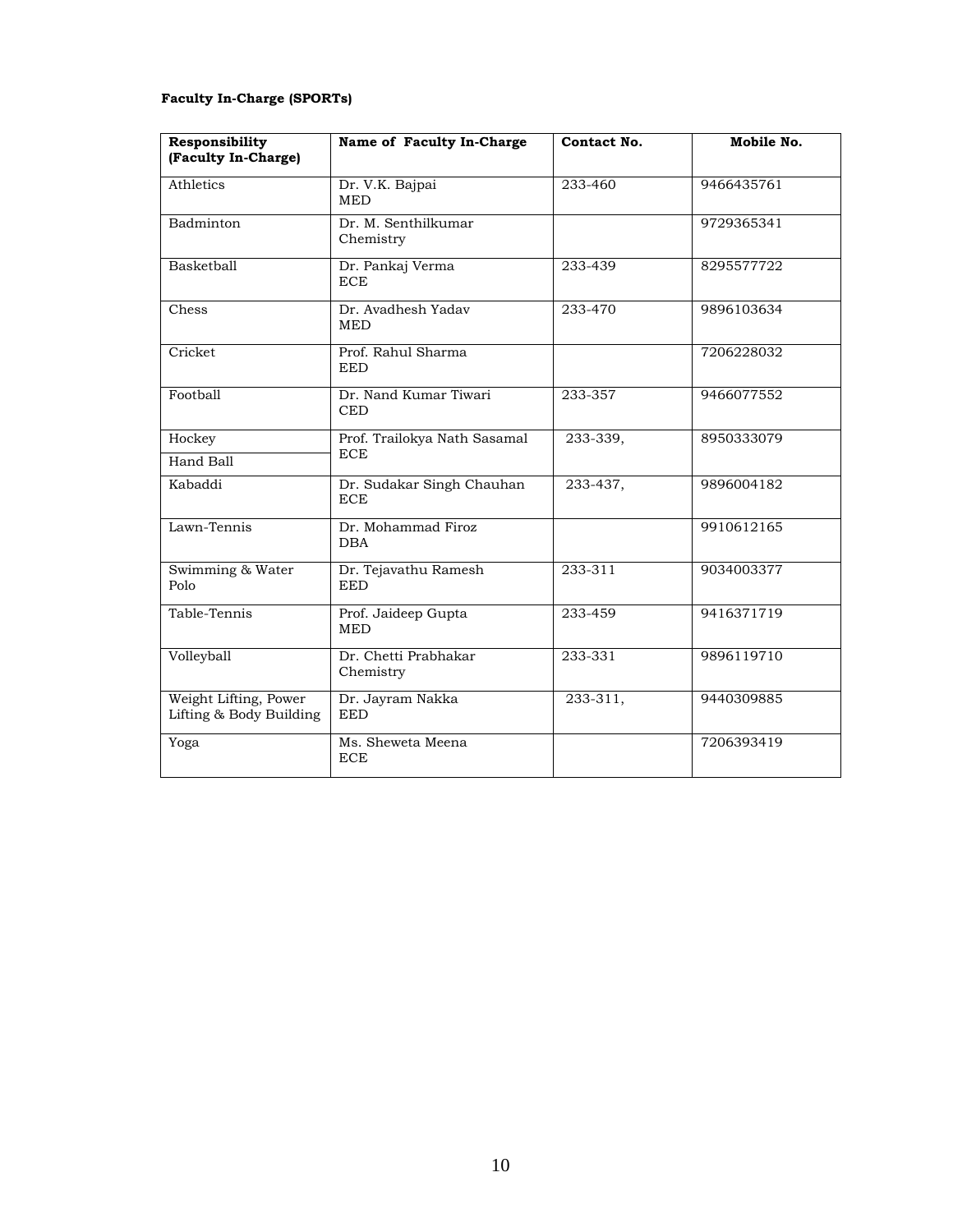#### **TRAINING & PLACEMENT CELL**

| Name                   | Office/Residence           | <b>Address/ Email ID</b>       |
|------------------------|----------------------------|--------------------------------|
| Chandna, Pankaj        | $(O)$ 233-303              | 672 Sector 8 U E, Kurukshetra  |
| Prof. $I/C$            | 9896074922                 | tmp@nikkr.ac.in                |
| Sachdeva, Gulshan      | $(O)$ 233-302              | CA-13, NIT Campus, Kurukshetra |
| Faculty I/C            | 9812533221                 | tmp@nikkr.ac.in                |
| Gaur, Davender         | $(O)$ 233-302              | E-14, NIT Campus, Kurukshetra  |
| Assistant SG-II        | 9896256397                 | tnpoffice@nitkkr.ac.in         |
| Jai Pal<br>Senior Mali | $(O)233-302$<br>9729796026 | G-94, NIT Campus, Kurukshetra  |

#### **PUBLIC RELATIONS OFFICE**

| Name                         | Office/Residence                           | <b>Address/ Email ID</b>                           |
|------------------------------|--------------------------------------------|----------------------------------------------------|
| Gopal, Krishan<br><b>PRO</b> | $(0)$ 233-281<br>(R) 233-531<br>9416473571 | DA-13, NIT Campus, Kurukshetra<br>pro@nitkkr.ac.in |
| Jha, Manish                  | 7376650614                                 | FH 8, NIT Kurukshetra-<br>manishjha@nitkkr.ac.in   |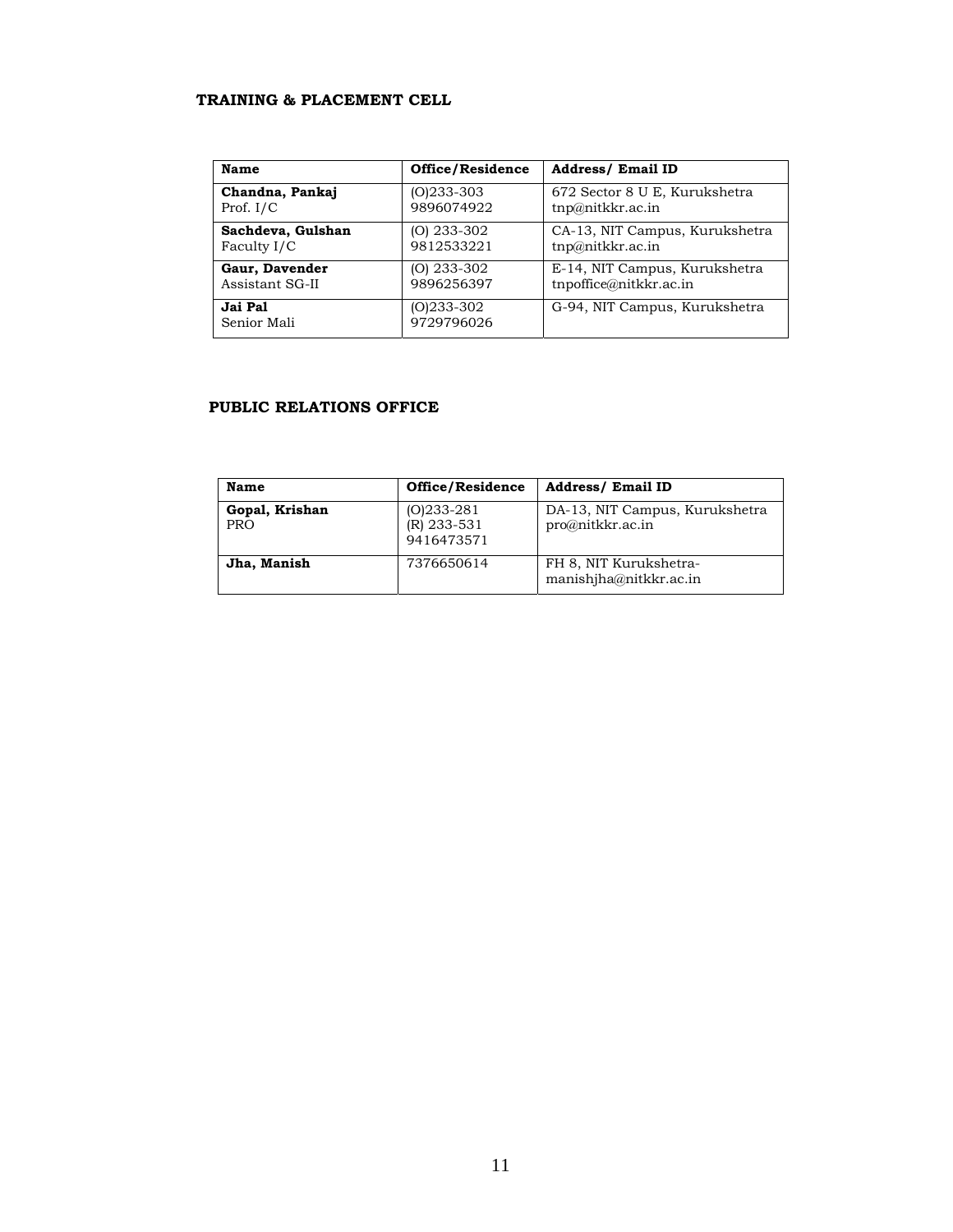#### **Establishment Section**

| Name                            | Office/ Residence         | <b>Address/ Email ID</b>                                     |
|---------------------------------|---------------------------|--------------------------------------------------------------|
| Samantaray, G.R.                | (O) 233-212               | CT-104, NIT Campus, Kurukshetra                              |
| Dy. Registrar (GA&L)            | 9896039769                | grsamantaray@gmail.com                                       |
| Chauhan, Ishwer Singh           | $(0)$ 233-211             | E-11, NIT Campus, Kurukshetra                                |
| Superintendent SG-II            | 9466650105                | chauhanishwersingh $60$ @gmail.com                           |
| Sushma Rani                     | (O) 233-213               | F-77, NIT Campus, Kurukshetra                                |
| Sr. Superintendent              | 9996218696                | sharmasushma604@gmail.com                                    |
| Prem Kumari                     | (O) 233-213               | E-12, NIT Campus, Kurukshetra                                |
| Assistant SG-I                  | 9416964251                | prmkumari709@gmail.com                                       |
| Rajeev Saini<br>Assistant SG-II | $(O)$ 233-551             | Karan colony, Mirzapur, Kurukshetra<br>rajeev51285@gmail.com |
| Sharma, Seema                   | (O) 233-551               | F-17, NIT Campus, Kurukshetra                                |
| Senior Assistant                | (R) 238964                | sharma.simu@yahoo.co.in                                      |
| Phoola Ram<br>Senior Attendant  | (O) 233-551<br>9017646473 | New Mirzapur Colony, Kurukshetra                             |

#### **General Section**

| Name                                    | <b>Office/ Residence</b>    | <b>Address/ Email ID</b>                                                    |
|-----------------------------------------|-----------------------------|-----------------------------------------------------------------------------|
| Sunil                                   | $(O)$ 233-210               | F-74, NIT Campus, Kurukshetra                                               |
| Assistant SG-I                          | 9034815904                  | Sunilbalyan4@gmail.com                                                      |
| <b>Uttam Kumar</b><br>Assistant SG-I    | $(O)$ 233-210<br>9996736455 | Ward No.-23, Dukhbhanjan Colony,<br>Kurukshetra<br>kumar.uttam545@gmail.com |
| <b>Munish Bhasin</b><br>Assistant SG-II | $(O)$ 233-210<br>9416541251 | D-698/29, Jindal Global City,<br>Kurukshetra<br>munish.bhasin23@gmail.com   |
| <b>Rukesh Kumar</b>                     | $(O)$ 233-210               | F-63, NIT Campus, Kurukshetra                                               |
| Jr. Assistant                           | 9468414259                  | rukeshkumar82@gmail.com                                                     |
| Pankaj Kumar                            | $(O)$ 233-210               | G-47, NIT Campus, Kurukshetra                                               |
| Junior Assistant                        | 8295514639                  | pankaj52jangra@gmail.com                                                    |
| Krishan Kumar                           | $(O)$ 233-210               | F-4, NIT Campus, Kurukshetra                                                |
| <b>MTS</b>                              | 9466737659                  | krishanksharma68@gmail.com                                                  |
| <b>Surender Singh</b>                   | $(O)$ 233-210               | F-6, NIT Campus, Kurukshetra                                                |
| <b>MTS</b>                              | 9416888799                  | takharsurender79@gmail.com                                                  |
| Jagir Singh                             | $(O)$ 233-213               | G-50, NIT Campus, Kurukshetra                                               |
| <b>MTS</b>                              | 9050895688                  | jagirsingh81@gmail.com                                                      |
| Veer Bahadur                            | $(O)$ 233-543               | G-86, NIT Campus, Kurukshetra                                               |
| <b>MTS</b>                              | 8950277685                  | veer1968@gmail.com                                                          |
| Lalit                                   | $(O)$ 233-312               | Chanarthal Colony, Kurukshetra                                              |
| <b>MTS</b>                              | 8816848586                  | lalits39@gmail.com                                                          |
| Sujit Kumar                             | $(O)$ 233-274               | G-84, NIT Campus, Kurukshetra                                               |
| <b>MTS</b>                              | 7206212128                  | sujit.nitkuk@gmail.com                                                      |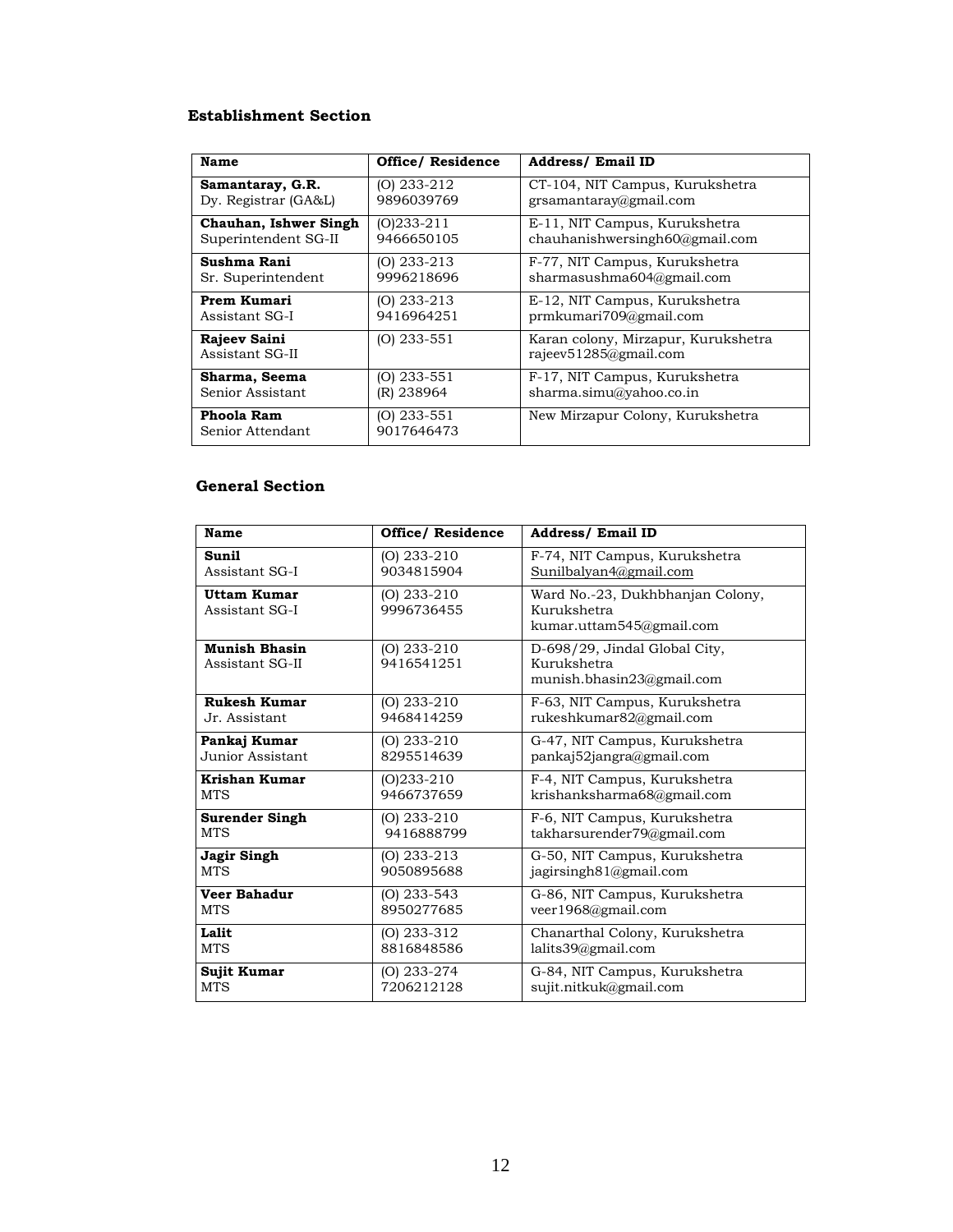#### **ACCOUNTS SECTION**

| Name                                        | <b>Office/ Residence</b>                 | <b>Address/ Email ID</b>                                                      |
|---------------------------------------------|------------------------------------------|-------------------------------------------------------------------------------|
| Sharma, Sunil Kumar<br>Deputy Registrar     | $(0)$ 233-214<br>(R)239073<br>9896034073 | CT-203, NIT Campus, Kurukshetra<br>dra.nitkkr@gmail.com                       |
| Sunita Verma<br>Sr. Superintendent          | $(0)$ 233-217<br>8930390191              | F-46, NIT Campus, Kurukshetra<br>sunitaverma15aug@gmail.com                   |
| Mittal, Arun<br>Assistant SG-I              | $(0)$ 233-216<br>9896515265              | 45, Shastri Nagar, Ambala City<br>mittalarunnitkkr@gmail.com                  |
| Sanjay Mehta<br>Assistant SG-I              | $(O)$ 233-398,241<br>9896246031          | 1655 Sector 5 U E, Kurukshetra<br>sanjay.mehta64@yahoo.in                     |
| Raj Kumar<br>Assistant SG-I                 | $(0)$ 233-217<br>9416252435              | 1138/12 street no 5 Shanti Nagar,<br>Kurukshetra<br>mongia.rajkumar@yahoo.com |
| <b>Hemant Kumar</b><br>Assistant SG-I<br>3  | $(0)$ 233-216<br>9416660200              | F-29, NIT Campus, Kurukshetra                                                 |
| <b>Amarpreet Kaur</b><br>3<br>Jr. Assistant | $(0)$ 233-218<br>9467329644              | E-9, NIT Campus, Kurukshetra<br>sandhu.amar@ymail.com                         |
| Gautam, B B                                 | $(0)$ 233-214<br>7065236965              |                                                                               |

#### **ACADEMIC SECTION**

| Name                                             | <b>Office/ Residence</b>     | <b>Address/Email ID</b>                                                     |
|--------------------------------------------------|------------------------------|-----------------------------------------------------------------------------|
| Setia, Baldev<br>Dean                            | (O)238519<br>9416220222      | BT-102, NIT Campus, Kurukshetra<br>setia@nitkkr.ac.in                       |
| Bayati, Pankaj Kumar<br>Deputy Registrar         | $(0)$ 233-227<br>9991594102  | CT-501, NIT Campus, Kurukshetra<br>dr1@nitkkr.ac.in                         |
| Sharma, Gopal<br>Krishan<br>Superintendent SG-II | $(0)233 - 228$<br>9812284755 | E-15, NIT Campus, Kurukshetra<br>gksharma755@gmail.com                      |
| Shashi Bala<br>Sr. Superintendent                | $(0)$ 233-226<br>9996848823  | 814, Ward No.22, Partap Colony,<br>Kurukshetra<br>shashigoyal.790@gmail.com |
| <b>Chhote Lal</b><br>Senior Attendant            | 9068771713                   | G-14, NIT Campus, Kurukshetra                                               |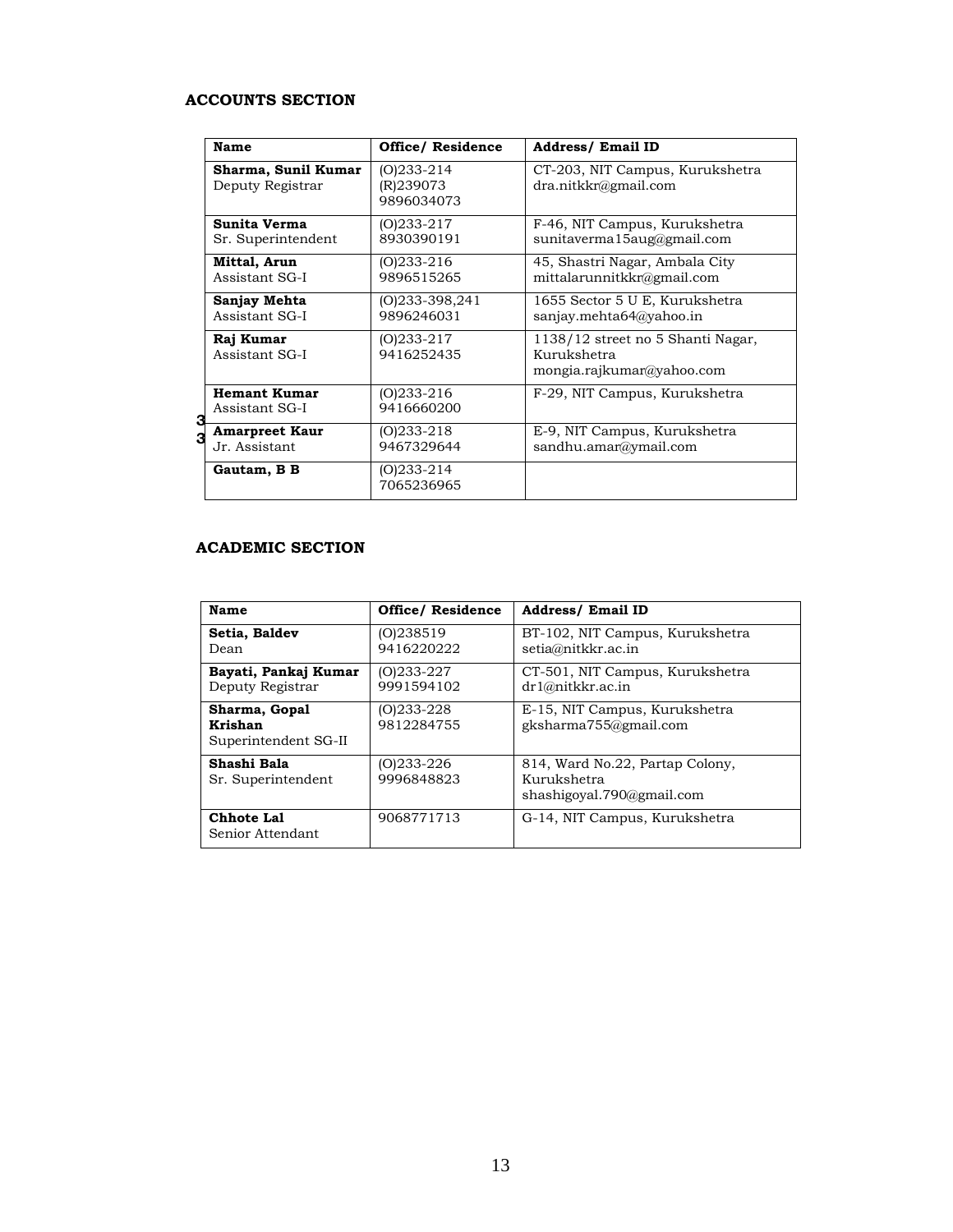#### **EXAMINATIONS SECTION**

| Name                                       | Office/Residence                        | <b>Address/ Email ID</b>                                                               |
|--------------------------------------------|-----------------------------------------|----------------------------------------------------------------------------------------|
| A. S. V. Ravi Kanth<br>Prof. $I/C$         | $(0)$ 233-239<br>9896031557             | CT-403, NIT Campus, Kurukshetra<br>asvravikanth@gmail.com<br>asvravikanth@nitkkr.ac.in |
| <b>Ranjeet Singh</b><br>Sr. Superintendent | (O) 233-245<br>9729908752               | F-27, NIT Campus Kurukshetra<br>ranjitahlawat@gmail.com                                |
| Sharma, Rakesh<br>Junior Assistant         | (O) 233-245<br>(R) 255838<br>9812280510 | Vill. Dhirpur, Distt. Kurukshetra<br>rakeshvats.nit@gmail.com                          |

#### **ESTATE SECTION**

| <b>Name</b>                                        | <b>Office/ Residence</b>                            | Address/ Email ID                                                            |
|----------------------------------------------------|-----------------------------------------------------|------------------------------------------------------------------------------|
| Goel, Arun<br>Dean (Estate)                        | $(O)$ 233-349<br>(R)238103<br>9416393419            | BB-16, NIT, Campus, Kurukshetra<br>drarun_goel@yahoo.co.in                   |
| Gupta, SM<br>Prof. $I/C$ (E&C)                     | $(0)$ 233-348<br>9896367503                         | #85 Sector 7 U E, Kurukshetra                                                |
| Chalak, H.D.<br>Prof. $I/C$ (S&C)                  | 7206514129                                          | DB-35, NIT Campus, Kurukshetra<br>chalakhd@yahoo.co.in                       |
| Jayaram Naka<br>Prof. $I/C$ (EM)                   | $(O)$ 233-238<br>(M) 9416039964                     | # DB-55, NIT, Campus<br>drjayaram@nitkkr.ac.iin                              |
| Dahiya, Anil<br>Prof. I/C(H&L)                     | $(O)$ 233-404<br>9416039964                         | CT-404, NIT Campus Kurukshetra<br>anildau@yahoo.co.in                        |
| Kaushik, S. N.<br>Assistat Engineer (C)<br>$SG-II$ | $(O)$ 233-233<br>9416366083                         | E-21, NIT Campus Kurukshetra<br>s.n_1970@yahoo.co.in                         |
| <b>Mlawa Ram</b><br>JE(M)                          | $(0)$ 233-236<br>(M) 9053041038                     | E-10, NIT Campus Kurukshetra<br>ERMlawaRam@gmail.com                         |
| Gupta, Shubham<br>JE-II (Civil)                    | 9034110694                                          | Room No. 276, Block B, Mega<br>Hostel, NIT, Kurukshetra<br>sabgupt@gmail.com |
| Rajesh Kumar<br>JE (Civil)                         | 9996362709                                          | F-20, NIT, Campus Kurukshetra<br>rkdahiya90@gmail.com                        |
| <b>Rakesh Kumar</b><br>JE (Elect.)                 | 7027553487                                          | F-20, NIT, Campus Kurukshetra<br>rakesh17oual@gmail.com                      |
| Arora, Seema<br>Senior Accountant                  | $(O)$ 233-234<br>(R) 01744-225981<br>(M) 8295800472 | 1457, Sec.-7, Kurukshetra<br>Seema19642003@yahoo.co.in                       |
| Minakshi<br>Assistant SG-I                         | $(0)$ 233-233<br>(M) 9416950727                     | F-25, NIT Campus, Kurukshetra<br>aroramina@rediffmail.com                    |
| Kanti Lal<br>Attendant SG-II                       | $(O)$ 233-237<br>9896255111                         | G-83, NIT Campus, Kurukshetra                                                |
| Pawan Kumar<br>Attendant                           | $(O)$ 233-237<br>9541910908                         | G-85, NIT Campus Kurukshetra                                                 |
| Sunil Kumar<br>Attendant                           | 9671342791                                          | G-8, NIT Campus Kurukshetra                                                  |
| <b>Bhagwan Dass</b><br>Work Assistant SG-II        | (R) 237123<br>9812182465                            | 384/12, Dhobi Mohalla, Thanesar,<br>Kurukshetra                              |
| Shyam Lal<br>Sr. Work Assistant                    | 9466218671                                          | F-37, NIT Campus Kurukshetra                                                 |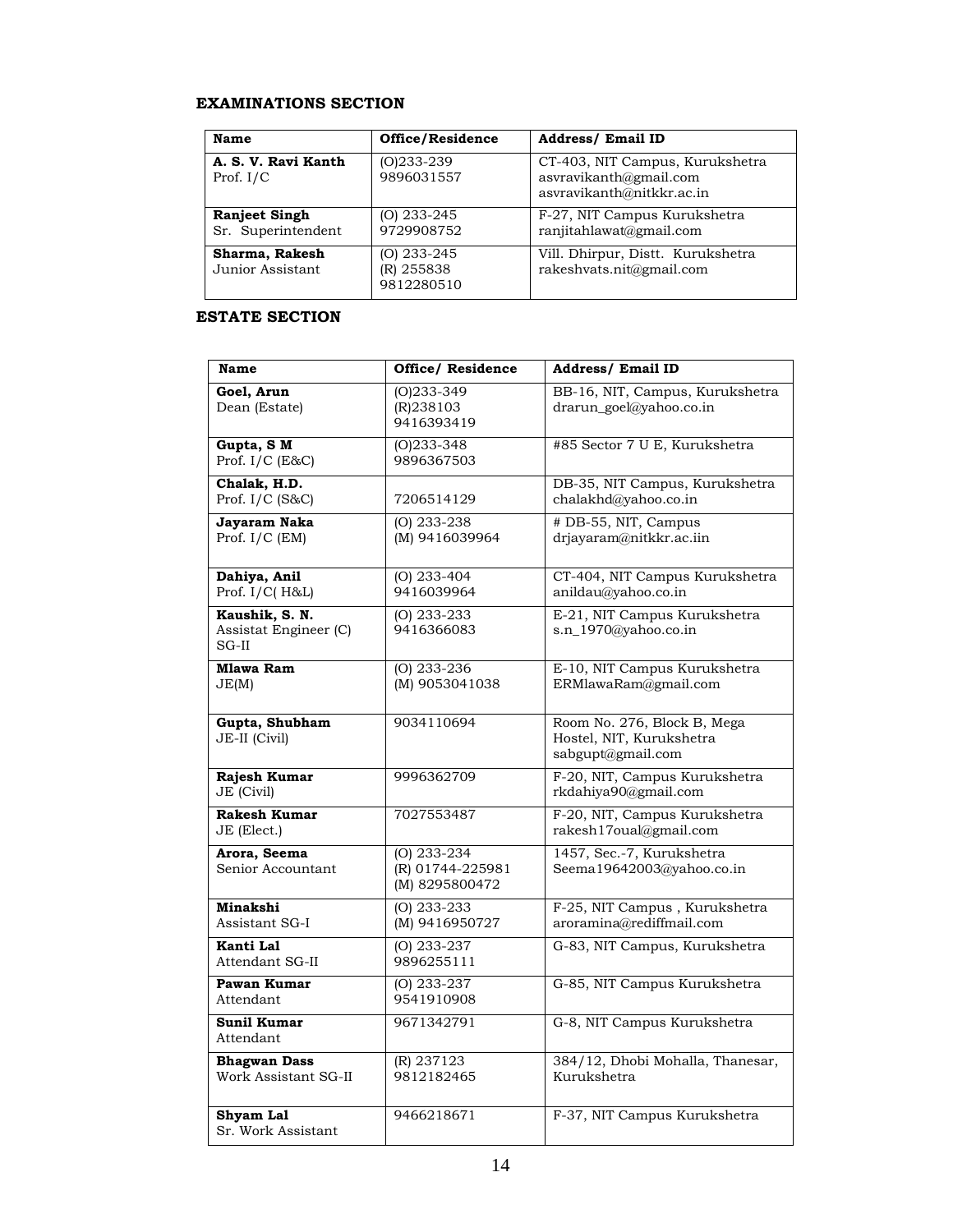| Harbhajan Singh<br>Sr. Work Assistant | 9896713062               | # 99 Hargobind Nagar, Near<br>Balaji Mnadir, Salarpur Road,<br>Kurukshetra |
|---------------------------------------|--------------------------|----------------------------------------------------------------------------|
| Om Veer<br>Sr. Work Assistant         | 9034279461               | F-55, NIT, Campus, Kurukshetra                                             |
| Ram Singh<br>Work Assistant SG-II     | 9466341189               | F-61, NIT Campus Kurukshetra                                               |
| <b>Karam Singh</b><br>Attendant       | 9813976976               | College Colony, Kirmach Road<br>Kurukshetra                                |
| Ram Pal<br>Sr. Work Assistant         | 9896917260               | V.P.O. Dhurala, Kurukshetra                                                |
| <b>Tikka Ram</b><br>Attendant SG-I    | 9896501224               | Balmiki basti Shastri Market<br>Kurukshetra                                |
| <b>Inder Jeet</b><br>Sr. Attendant    | 8816098019<br>8570937370 | Balmiki basti Shastri Market<br>Kurukshetra                                |
| Jagrup<br>Sr. Mali SG-II              | 8295412316               |                                                                            |
| Shri Ram<br>Sr. Security Guard        | 9896326046               | Disposal Pump, No. 3 NIT<br>Kurukshetra                                    |
| Sat Pal<br>Mali                       | 8295316943               | VPO Durala, Kurukshetra                                                    |
| <b>Naresh Kumar</b><br>Mali           |                          | G-7, NIT Campus, Kurukshetra                                               |
| Rai Singh                             | 9466066594               | Vill. Dayalpur, P.O. Gurukul,<br>Thesil Thanesar, Distt.<br>Kurukshetra    |
| <b>Sumer Chand</b>                    | 9896091880               | Vill. Dayalpur, P.O. Gurukul,<br>Thesil Thanesar, Distt.<br>Kurukshetra    |

#### **EPABX**

| Name                                    | Office/Residence             | <b>Address/ Email ID</b>                                     |
|-----------------------------------------|------------------------------|--------------------------------------------------------------|
| Jayaram Nakka<br>$Fac.I/C$ ( $EM&T$ )   | $(O)233 - 238$<br>8295490329 | CT-402 NIT Campus, Kurukshetra<br>Arvind sharma@nitkkr.ac.in |
| Prit Pal Singh<br>Technical Asstt. SGII | (O) 233-529<br>9896302391    | E-7 NIT Campus, Kurukshetra                                  |
| <b>Veer Bahadur</b><br><b>MTS</b>       | (O) 233-543<br>8950277685    |                                                              |
| Rajesh Kumar<br>Lineman EPABX           | (O) 233-543<br>9813373346    |                                                              |
| Complaints                              | 233-543                      |                                                              |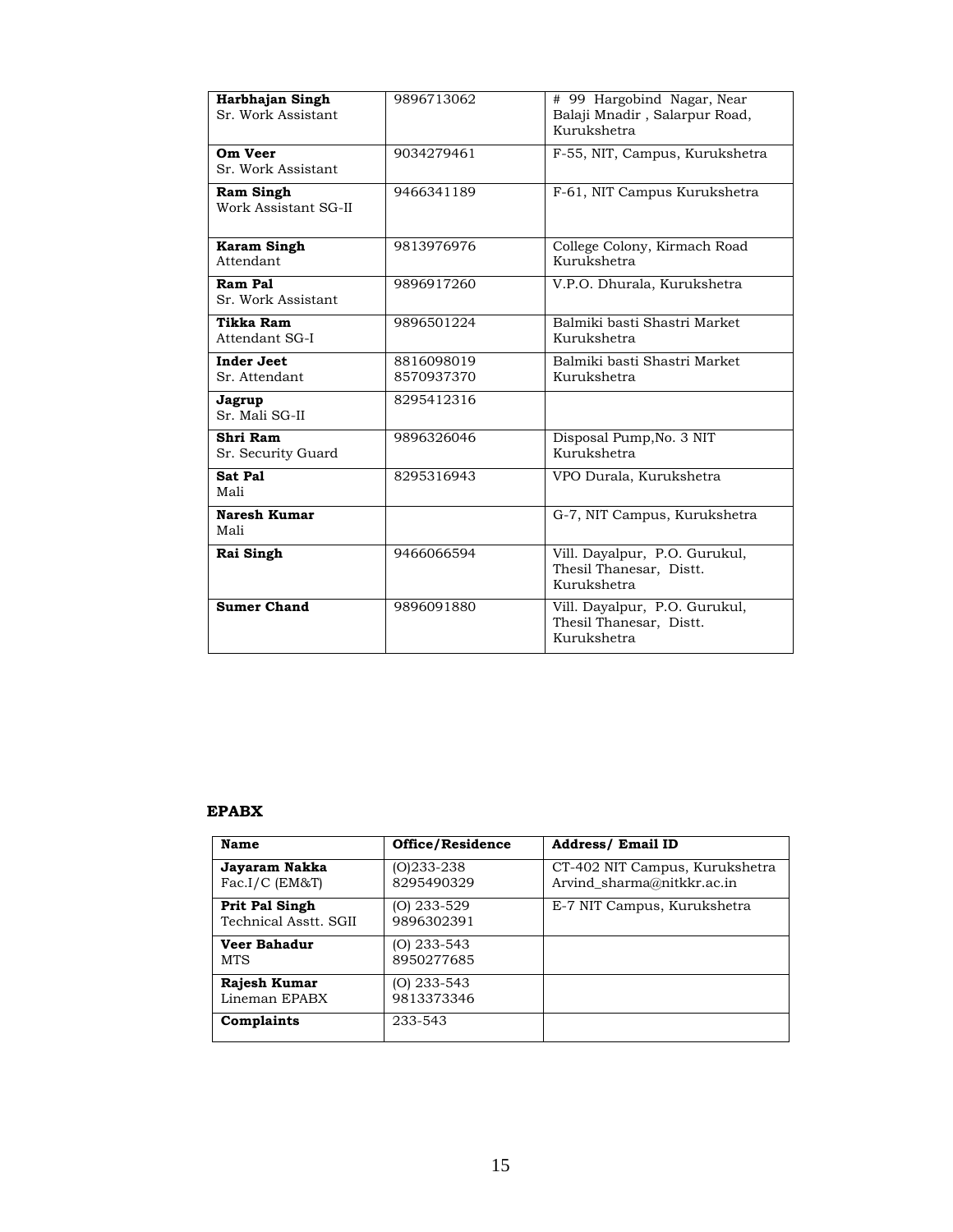#### **ELECTRICAL MAINTENANCE**

| Name                                      | <b>Office/ Residence</b>    | <b>Address/ Email ID</b>                                |
|-------------------------------------------|-----------------------------|---------------------------------------------------------|
| Jayaram Nakka<br>Prof. $I/C$              | $(O)$ 233-311<br>9440309885 | FH-01, Faculty House, NIT KKR<br>jayaram.iitr@gmail.com |
| Rai Singh<br>Work Asstt, SG-II            | 9466066594                  | Village Dayalpur                                        |
| <b>Shankar Dass</b><br>Electrician        | 9996078551                  | Kurukshetra                                             |
| <b>Satish Kumar</b><br>Electrician        | 8995318425                  | Village Dayalpur                                        |
| Parveen Kumar<br>Electrician              | 9996030790                  | Village Barna                                           |
| Krishan Kumar<br>Electrician              | 9896634481                  | Bishangarh                                              |
| Rohtash<br>Electrician                    | 9996030390                  | Village Dayalpur                                        |
| Rajesh Kumar<br>Electrician               | 9996547908                  | Village Dhirpur                                         |
| <b>Baljeet</b><br>Electrician             | 9996608035                  | Kurukshetra                                             |
| <b>Naib Singh</b><br>Shift Attendant      | 9813355385                  | V.P.O. Kirmach                                          |
| <b>Harjinder Singh</b><br>Shift Attendant | 9541302260                  | V.P.O.Faral                                             |
| <b>Sumit Kumar</b><br>Shift Attendant     | 8684005332                  | V.P.O. Pabnawa                                          |
| <b>Ramesh Kumar</b><br>Shift Attendant    | 8053214801                  | Village Umarpur                                         |
| <b>Rakesh Kumar</b><br>Helper             | 9991891325                  | V.P.O. Kirmach                                          |
| Naresh Kumar<br>Helper                    | 9996772801                  | Village Amupur                                          |
| Rinku<br>Helper                           |                             | Village Ajrana Kalan                                    |
| <b>Naresh Kumar</b><br>Helper             | 9466663082                  | Village Munda Khera                                     |
| Sonu Kumar<br>Helper                      | 9813750923                  | Village Ghisarpadi                                      |
| Randhir<br>Helper                         | 9896421701                  | Village Hathira                                         |
| Devraj<br>Helper                          | 9896776910                  | V.P.O. Kirmach                                          |
| Krishan Kumar<br>Helper                   | 9996027368                  | V.P.O. Fatehpur                                         |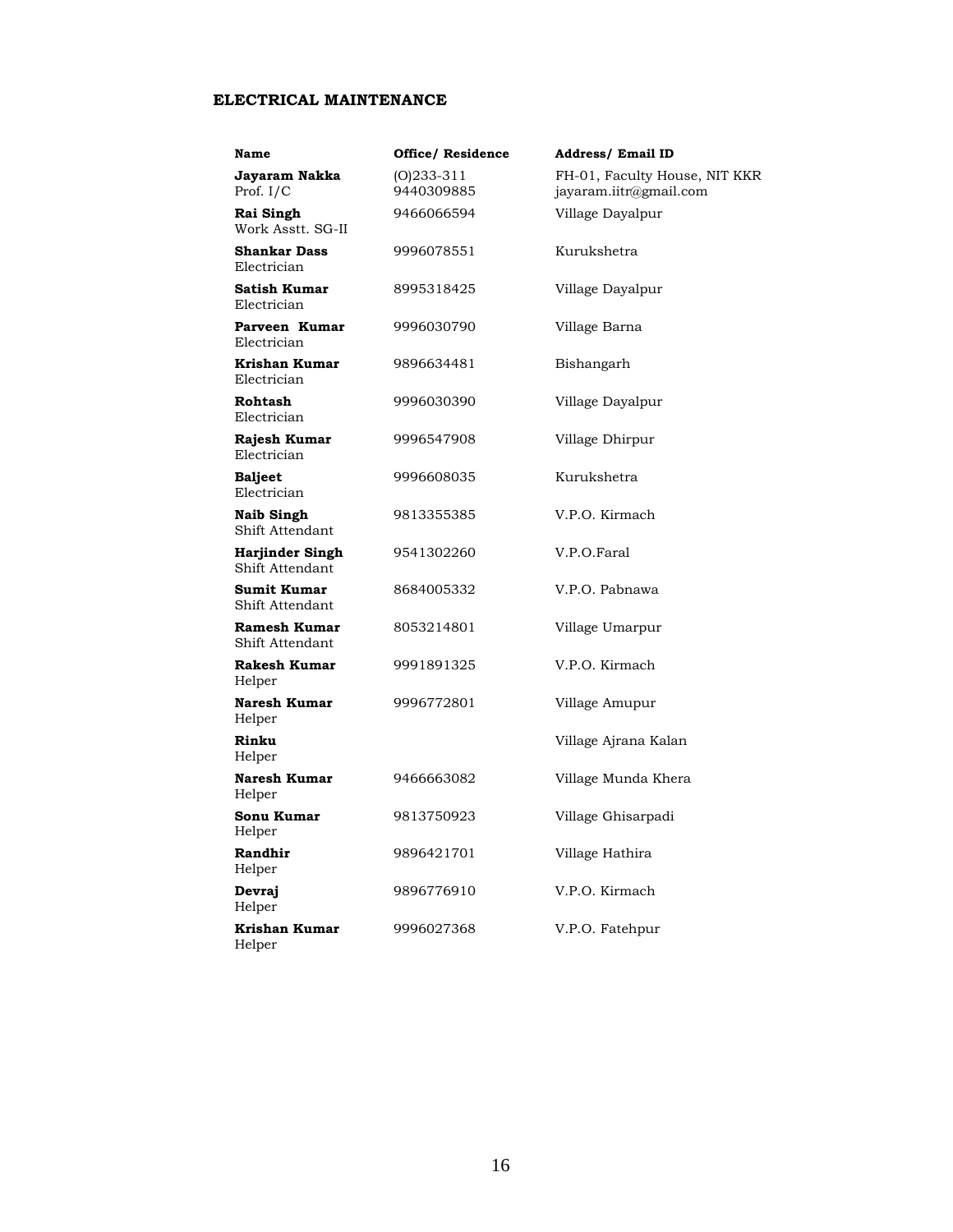#### **Night Duty**

| <b>Sumer Chand</b><br>Wark Asstt, SG-II | 9896091880 | Village Dayalpur     |
|-----------------------------------------|------------|----------------------|
| <b>Satpal</b><br>Electrician            | 9466787735 | Village Kashrela     |
| <b>Birbal</b><br>Electrician            | 9729747458 | Kurukshetra          |
| Jagpal Singh<br>Shift Attendant         | 9416967175 | Village Jalveri      |
| <b>Vikram</b><br>Electrician            | 9812827080 | Village Dayalpur     |
| Rajkumar<br>Electrician                 | 9896865149 | Kurukshetra          |
| <b>Dharmbir</b><br>Shift Attendant      | 9467649936 | Village Dayalpur     |
| Pardeep Kumar<br>Shift Attendant        | 9728653702 | Village Dayalpur     |
| Jonu Kumar<br>Shift Attendant           | 9813912447 | Village Bhoji Khalsa |
| Sanjeev Kumar<br>Shift Attendant        | 8053941846 | Village Sirsala      |
| Vijay Kumar<br>Shift Attendant          | 9813783752 | Village Gisarpadi    |
| <b>Mandeep Kumar</b><br>Beldar          | 9416659366 | Village Pabnawa      |
| Vashudev<br>Beldar                      | 9812734369 | Village Mirzapur     |
| <b>Sanjeev Kumar</b><br>Helper          | 9802115565 | Village Pabnawa      |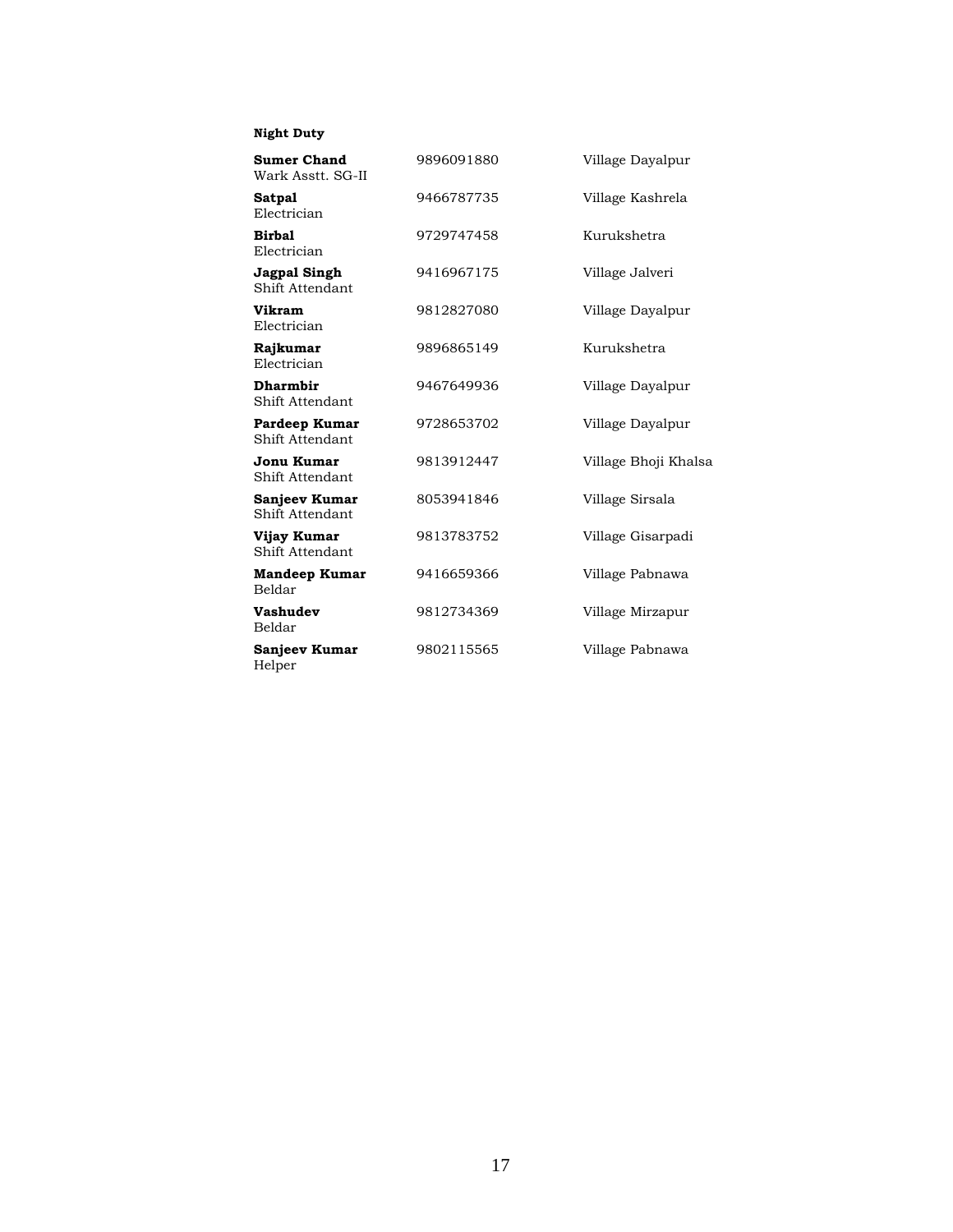#### **STORE SECTION**

| Name                                                  | <b>Office/ Residence</b>    | <b>Address/ Email ID</b>                                         |
|-------------------------------------------------------|-----------------------------|------------------------------------------------------------------|
| <b>Mittal, Vinod Kumar</b><br>Prof-in-Charge (Stores) | 9729030269                  | 34, sector-7, UE, Kurukshetra.<br>stores@nitkkr.ac.in            |
| Bayati, Pankaj Kumar<br>Dy. Registrar (I/C Stores)    | 9991594102                  | CT-501 NIT, Campus Kurukshetra<br>stores@nitkkr.ac.in            |
| <b>Store Officer</b>                                  | $(O)$ 233-266               |                                                                  |
| Raj Kumar<br>Accountant SG-II                         | $(O)233-268$<br>8930781101  | E-3, NIT Campus, Kurukshetra<br>$\arctt.\text{sg2}(a)$ gmail.com |
| Saini, Hardip Singh<br>Sr. Superintendent             | $(O)$ 233-267<br>9416407719 | VPO:-Bir-Mathana, Kurukshetra<br>sainihardip59@gmail.com         |

#### **HEALTH CENTRE**

| <b>Name</b>                               | Office/Residence                     | <b>Address/ Email ID</b>                                    |
|-------------------------------------------|--------------------------------------|-------------------------------------------------------------|
| Raut, Minati<br>Senior Medical Officer    | (O) 233-318.<br>239865<br>8398874407 | CA-8, NIT Campus, Kurukshetra<br>minatiraut@yahoo.in        |
| Guin, Sumit Kumar<br>Medical Officer      | (O) 233-321<br>9466874072            | DB-26, NIT Campus, Kurukshetra<br>guin_sumit@yahoo.co.in    |
| Saxena, Rishu<br>Medical Officer          | (O) 233-317<br>7082276412            | DB – 32, NIT Campus, Kurukshetra<br>drrishusaxena@gmail.com |
| Passi, Richa<br>Dental Surgeon            | (O) 233-319<br>9996594742            | # 155, Sector-7, U.E. Kurukshetra                           |
| <b>Gulshan Kumar</b><br>Pharmacist SG I   | (O) 233-318<br>9467130235            | F-33, NIT Campus, Kurukshetra                               |
| Dhingra, Dinesh<br>Pharmacist SG-II       | (O) 233-321<br>9416334848            | #735-A/06, Shastri Nagar,<br>Amin Raod, Kurukshetra         |
| Sachdeva, Sushma<br>Tech. Assistant SG-II | (O) 233-321<br>9467130245            | F-33, NIT Campus, Kurukshetra                               |
| Surender Kumar<br>Sr. Tech. Assistant     | (O) 233-320<br>9416374465            | C-61, KU Campus, Kurukshetra                                |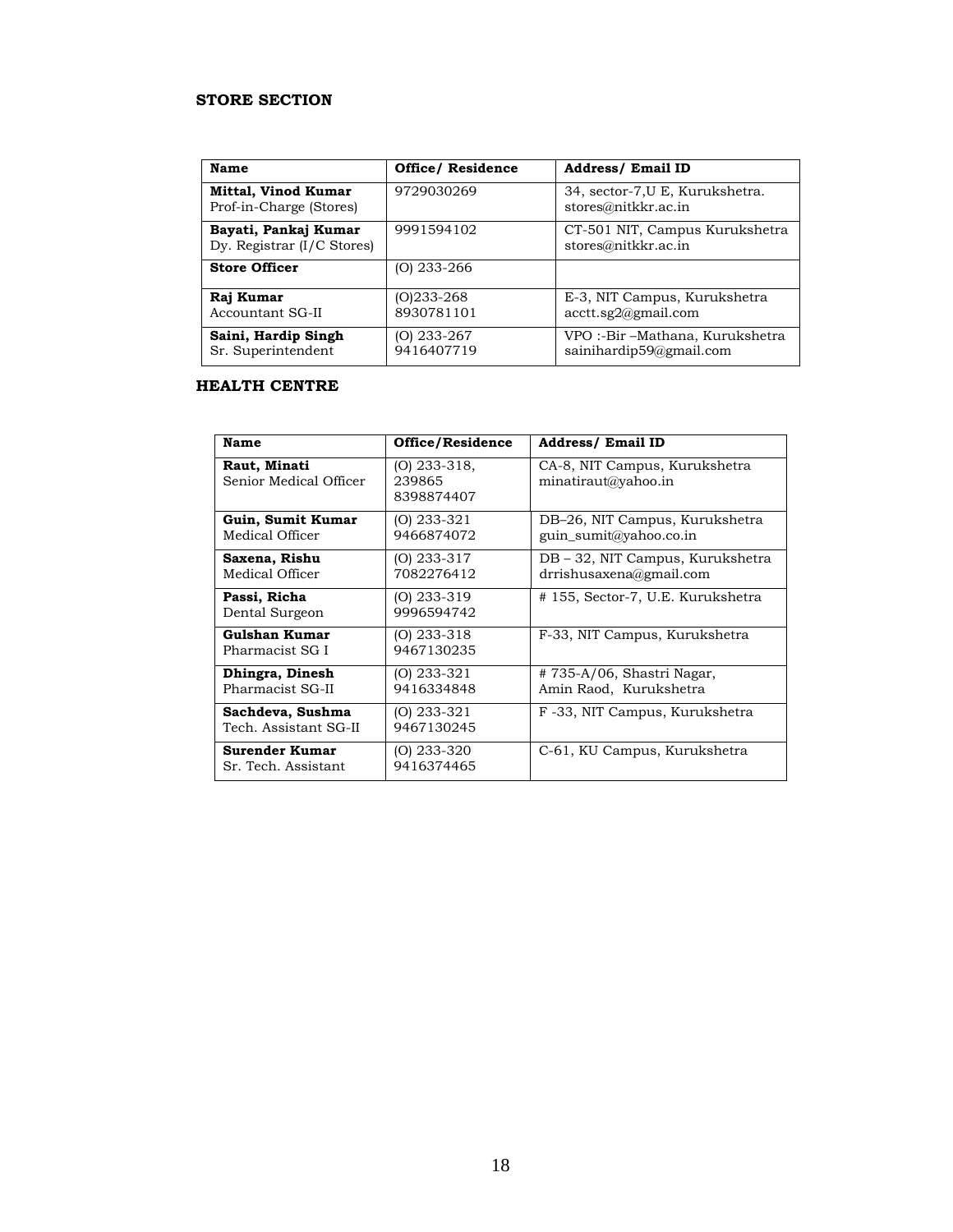#### **WORKSHOP**

| Name                                             | <b>Office/Residence</b>                    | <b>Address/ Email ID</b>                                           |
|--------------------------------------------------|--------------------------------------------|--------------------------------------------------------------------|
| Mehra, Lalit<br>P.T.O.                           | $(O)$ 233-272<br>9467000396                | CT-503 NIT Campus,<br>Kurukshetra<br>Lalit396mehra@gmail.com       |
| Nafria, R.L.<br><b>Technical Officer</b>         | $(O)233-273$<br>9034088383                 | DB-3, NIT Campus, Kurukshetra<br>roshannafria@gmail.com            |
| Redhu, Subhash<br>Technical Asstt. SGI           | $(O)233-280$<br>98962221854                | E-5, NIT Campus, Kurukshetra<br>screddu@gmail.com                  |
| <b>Pritpal Singh</b><br>Technical Asstt.<br>SGII | (O)233-275,529<br>9896302391<br>9416541252 | E-7, NIT Campus Kurukshetra<br>pritpaldhanoa22@gmail.com           |
| Vijay Kumar<br>Technician SGI                    | $(O)$ 233-279<br>9416544693                | F-23, NIT Campus, Kurukshetra<br>Viy_ktr@yahoo.co.in               |
| Ramdiya<br>Technician SGI                        | $(O)$ 233-280<br>9034317594                | Village Dayalpur, P.O gurukul,<br>Kurukshetra<br>ramdiya@gmail.com |
| <b>Ram Suresh</b><br>Sr. Technical Asstt.        | $(O)233-280$<br>9996683989                 | E-19, NIT Campus, Kurukshetra                                      |
| <b>Paramjeet Singh</b><br>Technician SGI         | $(O)$ 233-275<br>9896657910                | #61/24, Vikas Nagar<br>Kurukshetra<br>Kalshans77@gmail.com         |
| Ajay Kumar<br>Technician SGI                     | $(0)233-276$<br>9416849337<br>9034217020   | Villaghe Dayalpur, Kurukshetra                                     |
| Sanjay Kumar<br>Technician SGI                   | $(O)233-279$<br>9729038814                 | F-69, NIT Campus, Kurukshetra<br>ansalads@gmail.com                |
| Anil Kumar<br>Technician                         | $(O)233-275$<br>9812063147                 | Village Bhiwani khera<br>Kurukshetra                               |
| Negi, B.S.<br>Attendant SGI                      | $(O)233-274$<br>9896960581                 | F-57, NIT Campus, Kurukshetra                                      |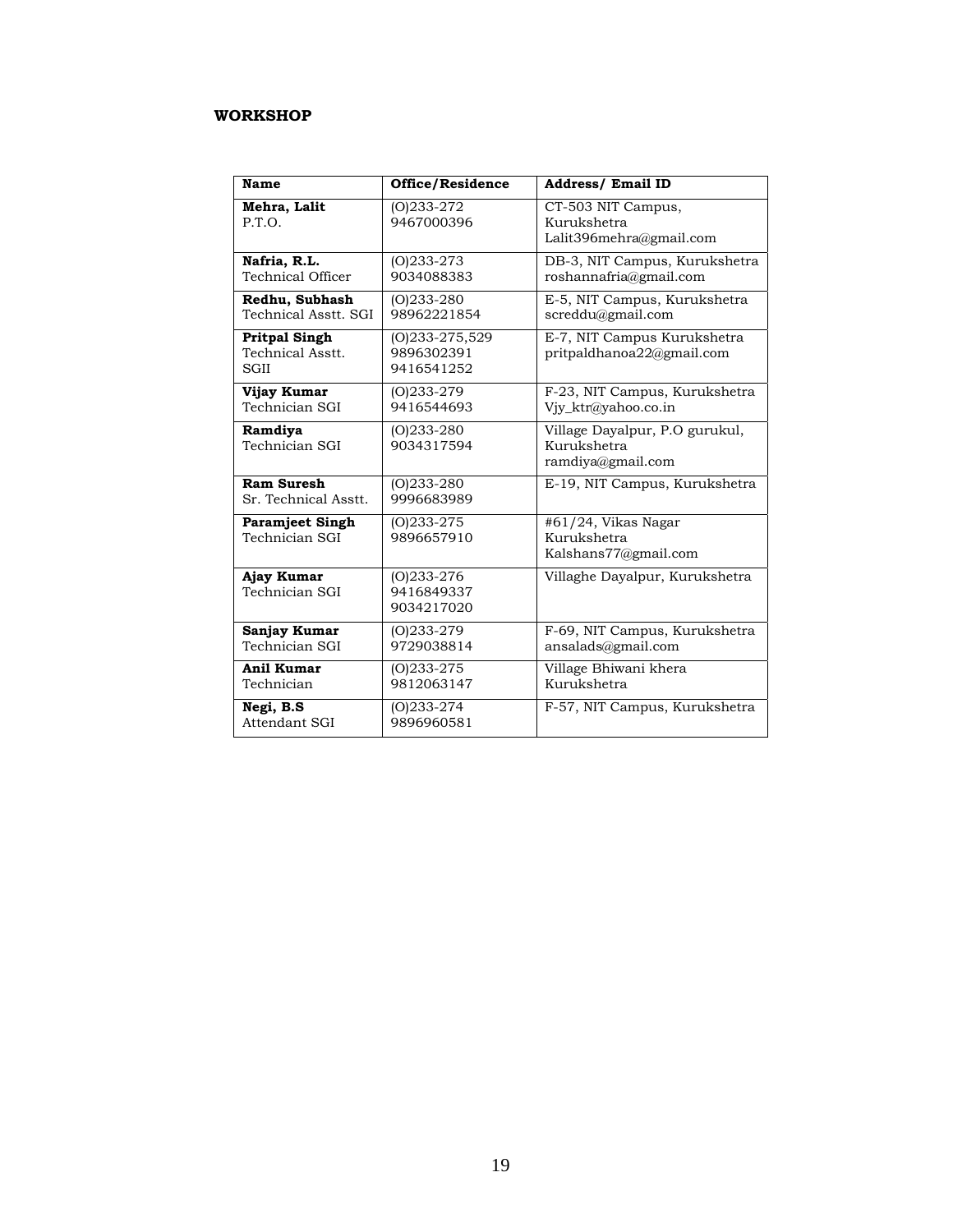#### **LIBRARY**

| <b>Name</b>                             | <b>Office/ Residence</b>                        | <b>Address/ Email ID</b>                                       |
|-----------------------------------------|-------------------------------------------------|----------------------------------------------------------------|
| Krishan Gopal<br>Librarian              | (O) 233-281, 238544<br>(R)233-531<br>9416473571 | DA-13, NIT Campus, Kurukshetra<br>librariannitk@rediffmail.com |
| Sharma, Padam K.<br>Lib. Assistant SGI  | $(O)$ 233-283<br>9813795890                     | F-38, NIT Campus, Kurukshetra<br>reach4padam@gmail.com         |
| Saini, M. S.<br>Lib. Assistant SGI      | $(O)$ 233-284<br>9416384687                     | F-75, NIT Campus, Kurukshetra<br>sainimsnit@gmail.com          |
| <b>Randhir Kumar</b><br>Lib. Assistant  | (0)233-292<br>9416740428                        | F-22, NIT Campus, Kurukshetra<br>Randhirsaini75@gmail.com      |
| Biswas, S. K.<br>Lib. Assistant         | $(0)233 - 286$<br>9996166671                    | F-7, NIT Campus, Kurukshetra<br>sbiswasnitk@gmail.com          |
| Laik Singh<br>Lib. Assistant SG II      | $(O)$ 233-287<br>9466707263                     | F-40, NIT Campus, Kurukshetra                                  |
| <b>Balbir Singh</b><br>Sr. Attendant    | $(0)233 - 285$<br>9896838321                    | Vill Dayalpur, Kurukshetra                                     |
| Ramawati<br>Attendant                   | $(0)233 - 286$<br>8950073457                    | C-41, KU Campus, Kurukshetra                                   |
| <b>Raghubir Singh</b><br>Security Guard | $(0)233-292$<br>9996446682                      | Vill Dayalpur, Kurukshetra                                     |
| Rajesh Kumar<br>Sr. Guard               | (0)233-292<br>9729015982                        | Vill. Kirmach, Kurukshetra                                     |
| Raj Bala<br>Mali                        | $(0)233-292$<br>8398981058                      | Vill Dayalpur, Kurukshetra                                     |
| <b>Kuldeep Singh</b><br>Mali            | (O)233-286<br>8950264228                        | Govindgarh, Kurukshetra                                        |

### **CENTRE OF COMPUTING AND NETWORKING (CCN)**

| Name                                         | Office/Residence                       | <b>Address/ Email ID</b>                                     |
|----------------------------------------------|----------------------------------------|--------------------------------------------------------------|
| Pandey, Rajoo<br>Prof. $I/C$                 | (O) 233-271<br>(R)239960<br>9416840435 | rpatnitk@gmail.com                                           |
| Lather, J. S.<br>Faculty I/C                 | 9467500101                             | BB-10 NIT Campus, Kurukshetra<br>jslather@nitkkr.ac.in       |
| Jagan Nath<br>Technical Officer              | (O) 233-528                            | DA-14, NIT Campus, Kurukshetra<br>jagan@nitkkr.ac.in         |
| Lamba, Yogveer<br>Singh<br>Technical Officer | 9416930693                             | yogveernit@gmail.com                                         |
| Mahapatra, B. K.<br>Store Keeper             | (O) 233-269<br>9729884721              | G-87 NIT Campus Kurukshetra<br>Bichitramohapatra81@gmail.com |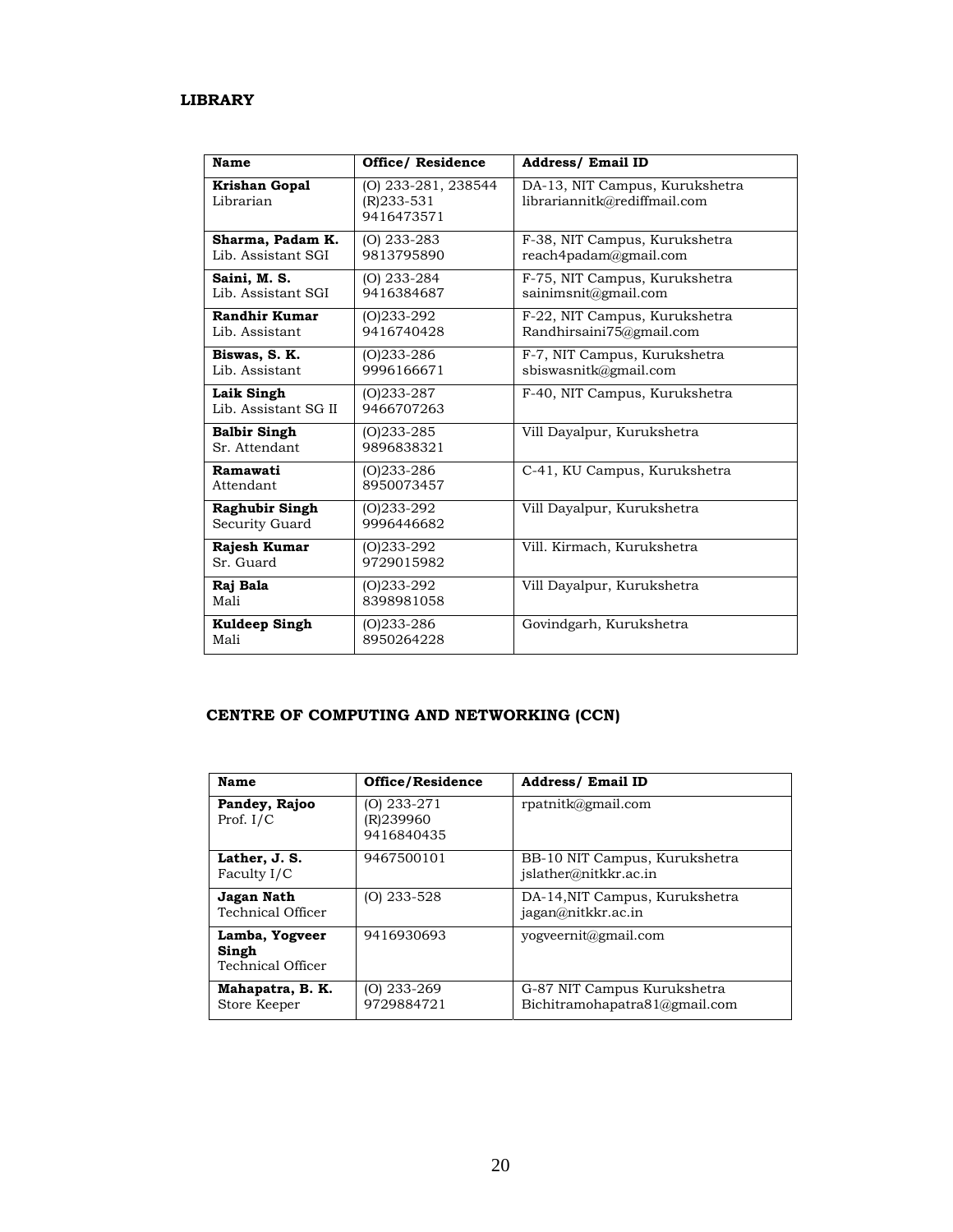#### **SPORTS**

| Name                                      | <b>Office/ Residence</b>                  | <b>Address/ Email ID</b>                                  |
|-------------------------------------------|-------------------------------------------|-----------------------------------------------------------|
| Singh, D.P<br>Prof. $I/C$                 | $(O)$ 233-512<br>9813219241               | BB-12, NIT Campus Kurukshetra<br>$d$ psinghchem@yahoo.com |
| Rai, Pallavi<br>SAS Officer               | $(O)$ 233-308<br>9467829434               | DB-68, NIT Campus, Kurukshetra<br>pallavi.rai10@gmail.com |
| Shahabuddin<br>SAS Officer                | $(O)$ 233-310<br>9466128133               | DB-65, NIT Campus, Kurukshetra<br>sahab.sabu7@gmail.com   |
| <b>Mohinder Pal</b><br>Sr. Supdt.         | $(O)$ 233-310<br>(R) 239237<br>8901183181 | F-45, NIT Campus, Kurukshetra<br>rai1kapil@gmail.com      |
| Yadav, Ramesh<br>Chand<br>S.A.S Assistant | 9957616909                                | F-24, NIT Campus, Kurukshetra<br>rcyadav105@gmail.com     |
| Parbati Devi<br>Attendant                 | $(O)$ 233-310<br>9996327453               | G-68, NIT Campus, Kurukshetra                             |

#### **SECURITY**

| Name                                           | <b>Office/ Residence</b>    | <b>Address/ Email ID</b>                                        |
|------------------------------------------------|-----------------------------|-----------------------------------------------------------------|
| <b>Aggarwal, Praveen</b><br>Prof. $I/C$        | $(0)$ 233-358<br>9416346651 | BT-501, NIT Campus, Kurukshetra<br>$praveen_{agg@hotmail.com}$  |
| Yadav, Ajeet Singh<br>Security Officer         | (O) 233-296<br>8950650020   | DB-67, NIT Campus, Kurukshetra<br>prsanjeet@gmail.com           |
| Meena. Santosh Kr.<br>Security Guard           | 9034862670                  | G-56, NIT Campus, Kurukshetra<br>santosh.mohit.sheela@gmail.com |
| Emergency                                      | 233-294                     | Old Admin, Block                                                |
| <b>KUK Barrier</b>                             | 233-295                     |                                                                 |
| <b>Kirmach Barrier</b>                         | 233-297                     |                                                                 |
| <b>Girls Hostel Barrier</b>                    | 233-299                     |                                                                 |
| <b>Security Supervisor</b><br>office           | 233-301                     |                                                                 |
| <b>Security Post New</b><br><b>Admin Block</b> | 233-395                     |                                                                 |
| <b>CCTV Control Room</b>                       | 233-298                     |                                                                 |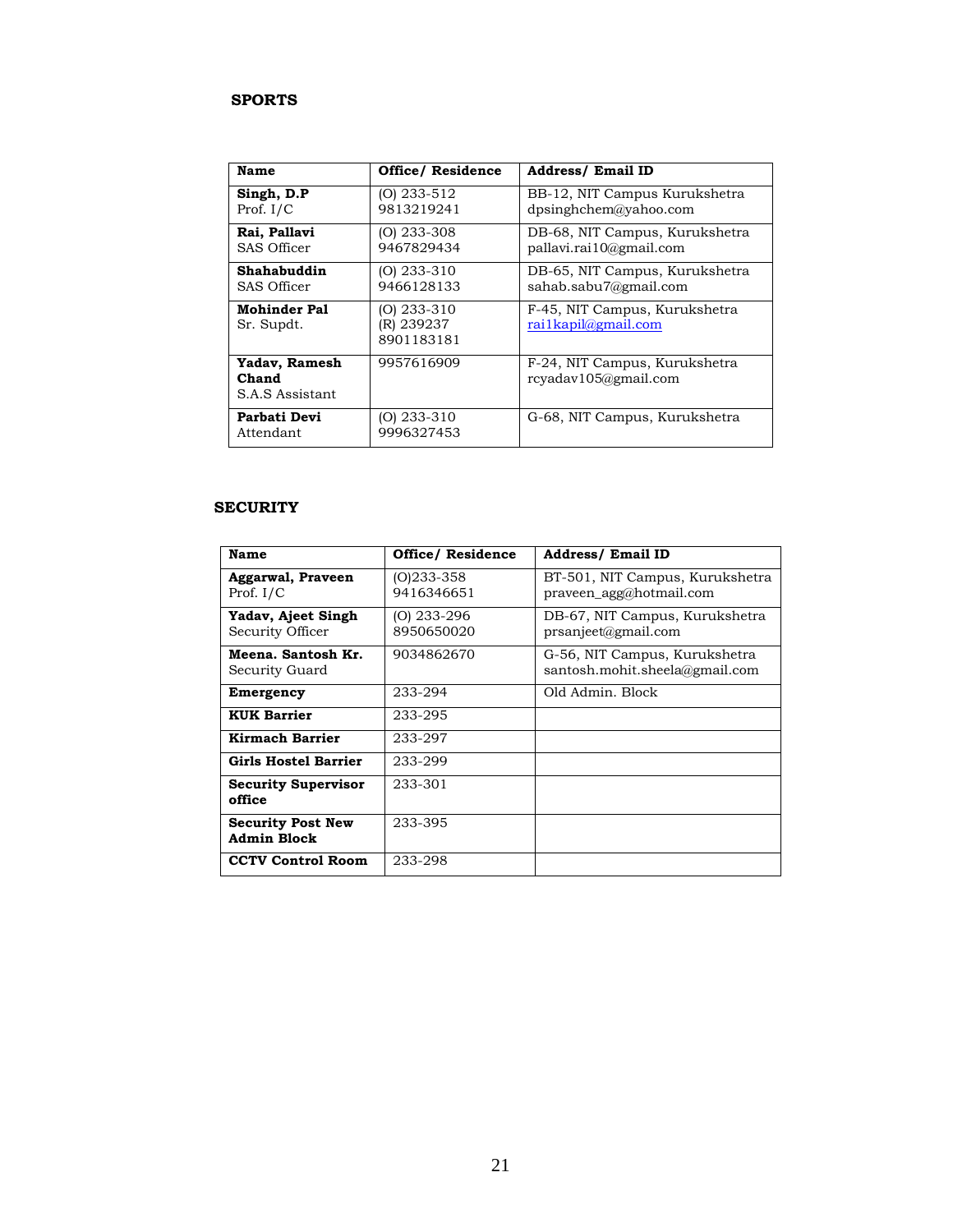#### **GUEST HOUSE**

| Name                                  | Office/Residence                  | <b>Address/ Email ID</b>                                    |
|---------------------------------------|-----------------------------------|-------------------------------------------------------------|
| Samantaray, G.R.<br>Dy. Registrar     | (O) 233-212<br>9896039769         | CT-104, NIT Campus, Kurukshetra                             |
| Mehta, Sanjay<br>Supervisor           | 0)233-398,241<br>9896246031       | 1655 Sector 5 U E, Kurukshetra<br>sanjay.mehta64@yahoo.in   |
| Lalit Singh<br>Cook-Cum Caretaker     | (O) 233-312, 238492<br>9728616090 | NIT, Guest House                                            |
| <b>NIT Transit House New</b><br>Delhi | (O) 011-41828487,<br>46023660     | A1-267, Safdarjung Enclave, Opp<br>Tramma Centre, New Delhi |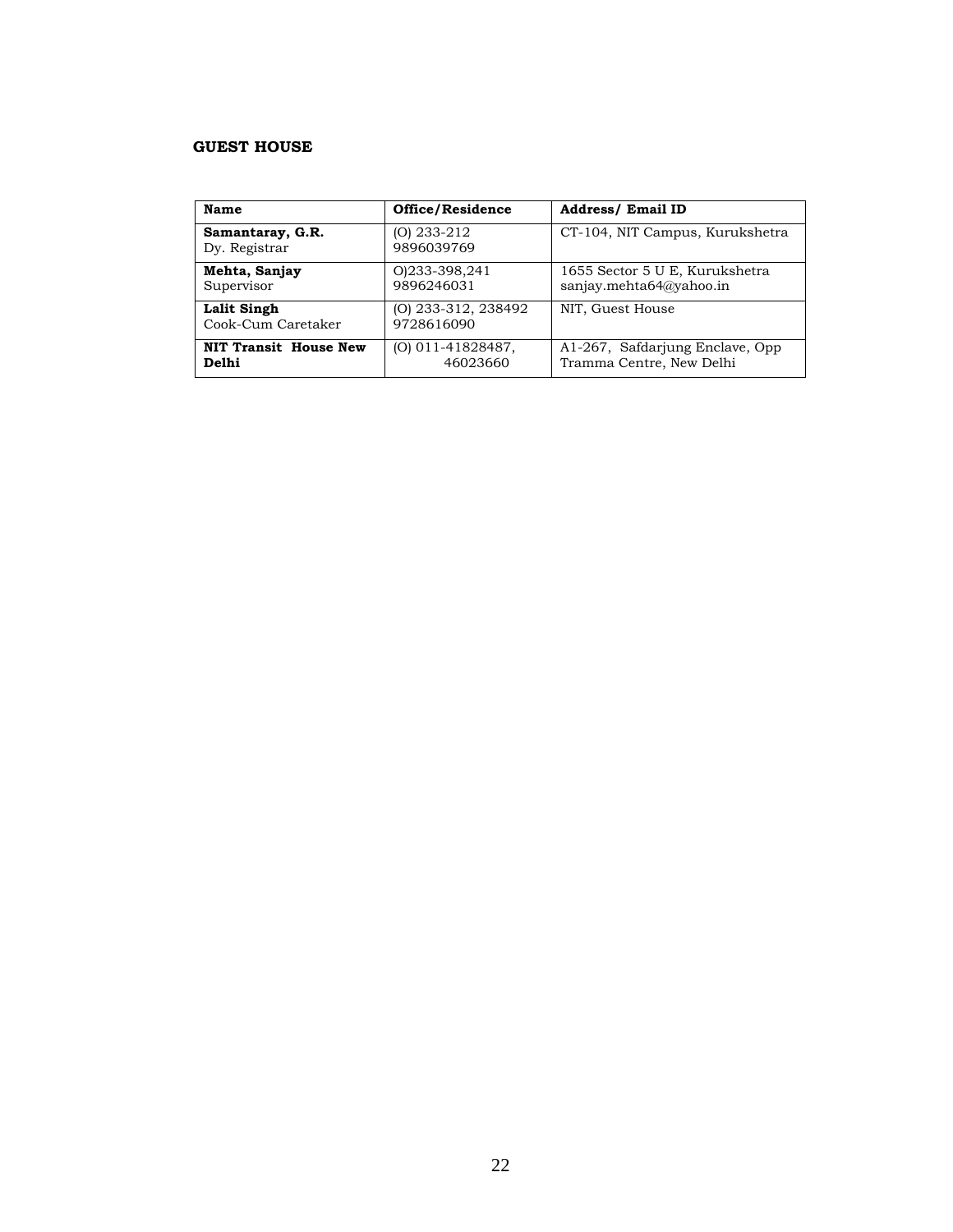#### **BOYS HOSTELS**

| <b>Name</b>                             | Office/Residence                         | <b>Address/ Email ID</b>                                                                    |
|-----------------------------------------|------------------------------------------|---------------------------------------------------------------------------------------------|
| Chauhan, R.P.<br>Chief Warden           | $(O)$ 233-249<br>(R)238584<br>9896075913 | CT-401, NIT Campus, Kurukshetra<br>chauhanrpc@gmail.com                                     |
| Kapoor, J.K<br>Dy. Chief Warden         | $(O)$ 233-541<br>(R)239911<br>9416550164 | AD-1, NIT Campus, Kurukshetra<br>jkkapoor11@gmail.com                                       |
| <b>Arvind Kumar</b><br>Dy. Chief Warden | $(0)$ 233-429<br>9466368417              | CT-402 NIT Campus, Kurukshetra<br>Arvind_sharma@nitkkr.ac.in                                |
| Hostel No 1                             |                                          |                                                                                             |
| Dwivedi, Y<br>Warden                    | $(O)$ 233-503<br>9896004119              | DB-14, NIT Campus, Kurukshetra<br>yashjidwivedi@gmail.com                                   |
| Thakur, Lalit<br>Warden                 | 7206459682                               | DB-38, NIT Campus Kurukshetra<br>lalitthakur@nitkkr.ac.in                                   |
| <b>Dilbag Singh</b><br>Supervisor       | $(O)$ 238635<br>8607920119               |                                                                                             |
| Hostel No 2                             |                                          |                                                                                             |
| M. Senthil Kumar<br>Warden              | 9729365341                               | DB-47, NIT Campus Kurukshetra<br>msenthil@nitkkr.ac.in                                      |
| Ashutosh Nandi<br>Warden                | 7206227623                               | DB-41 NIT Campus, Kurukshetra<br>ashutosh.chl@gmail.com                                     |
| Umesh<br>Supervisor                     | $(O)$ 238676<br>9728334760               |                                                                                             |
| Hostel No 3                             |                                          |                                                                                             |
| Gaur, Anurag<br>Warden                  | $(O)$ 233-496<br>9896087178              | CB-7, NIT Campus, Kurukshetra<br>anuragdph@gmail.com                                        |
| Verma, Gaurav<br>Warden                 | $(O)$ 233-437<br>7404433060              | NIT Campus, Kurukshetra<br>DB-61<br>gauravnitk13@gmail.com                                  |
| Hostel No 4                             |                                          |                                                                                             |
| Ranga, Virender<br>Warden               | $(0)$ 233-545<br>9416158283              | DA-2, NIT Campus Kurukshetra<br>virendersinghmtech@gmail.com<br>virender.ranga@nitkkr.ac.in |
| Gupta, Atma Ram<br>Warden               | $(O)$ 233-407<br>9896279046              | DB-11, NIT Campus, Kurukshetra<br>argupta@nitkkr.ac.in                                      |
| Bhag Singh, A H S<br>Supervisor         | $(O)$ 239640<br>9992307214               |                                                                                             |
| Hostel No 5                             |                                          |                                                                                             |
| <b>Tittal, Ram Kumar</b><br>Warden      | $(0)$ 233-542<br>9896435214              | CB-6, NIT Campus Kurukshetra<br>rktittaliitd@nitkkr.ac.in                                   |
| Misra, Joy Prakash<br>Warden            | 7206169697                               | DB-60, NIT Campus Kurukshetra<br>joyprakash.misra@gmail.com                                 |
| <b>Balvinder</b><br>Supervisor          | $(O)$ 238639<br>9050281412               |                                                                                             |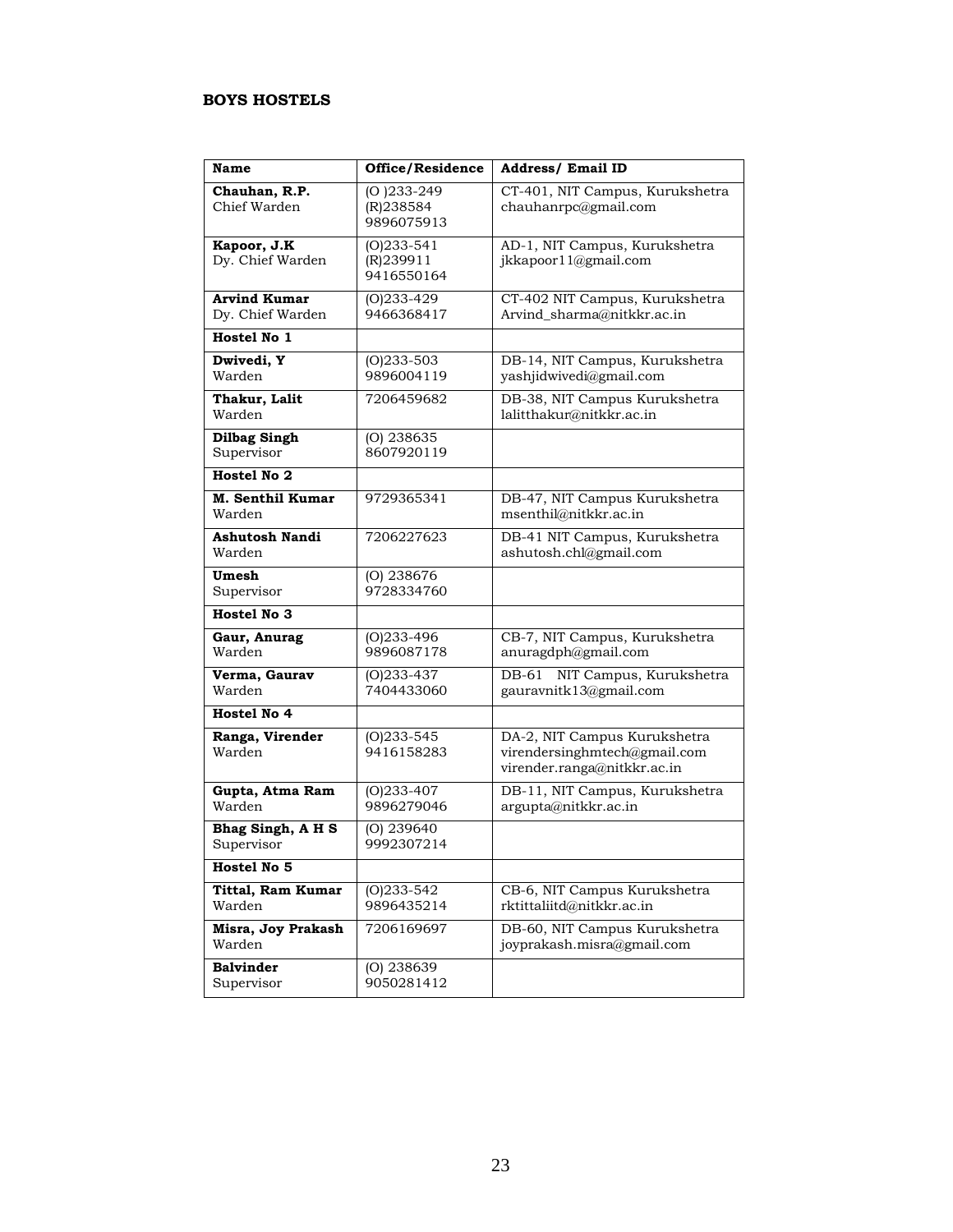| Hostel No. 6                      |                                           |                                                                                     |
|-----------------------------------|-------------------------------------------|-------------------------------------------------------------------------------------|
| <b>Prakash Chand</b><br>Warden    | $(0)$ 233-549<br>9896306873               | DB-23, NIT Campus, Kurukshetra<br>kk pc2006@Yahoo.com                               |
| <b>Chhagan Charan</b><br>Warden   | 8607283446                                | DB-44 NIT Campus, Kurukshetra<br>chhagan.charan@gmail.com                           |
| <b>Satish Kumar</b><br>Supervisor | (O) 238276<br>9466868600                  |                                                                                     |
| Hostel No. 7                      |                                           |                                                                                     |
| Biswas, Mantosh<br>Warden         | $(0)$ 233-479<br>9729364437<br>7206871656 | DB-40, NIT Campus, Kurukshetra<br>mantoshb@gmail.com<br>mantoshbiswas@nitkkr.ac.in  |
| Tripathi, A. K.<br>Warden         | 7404342038                                | DB-4, NIT Campus Kurukshetra<br>awnish1982@gmail.com                                |
| Raj Kumar<br>Supervisor           | (O) 207607<br>9466567618                  |                                                                                     |
| Hostel No. 8                      |                                           |                                                                                     |
| Chetti Prabhakar<br>Warden        | $(O)233-331$<br>9896119710                | CA-3, NIT Campus Kurukshetra<br>chetti@nitkkr.ac.in                                 |
| Saini, Gaurav<br>Warden           | 8950461132                                | DB-9 NIT Campus, Kurukshetra<br>gauray.nitham@gmail.com                             |
| <b>Vinod Gautam</b><br>Supervisor | $(O)$ 206416<br>9896096421                |                                                                                     |
| Hostel No. 9                      |                                           |                                                                                     |
| Dua, Mohit<br>Warden              | $(O)$ 233-545<br>9466588448               | DA-3, NIT, Campus, Kurukshetra<br>er.mohitdua@nitkkr.ac.in<br>er.mohitdua@gmail.com |
| Ashish Mall<br>Warden             | 8950213608                                | DB-64, NIT Campus Kurukshetra<br>ashishmall@nitkurukshetra.ac.in                    |
| Gautam, Ashish<br>Supervisor      | $(O)$ 206735<br>9896051380                |                                                                                     |
| Hostel No. 10                     |                                           |                                                                                     |
| <b>Avadesh Yadav</b><br>Warden    | $(0)$ 233-470<br>9896103634               | DA-12, NIT Campus Kurukshetra<br>avadheshyadava@gmail.com                           |
| Verma, Pankaj<br>Warden           | 8295577722                                | DB-21 NIT Campus, Kurukshetra<br>pankaj8185@gmail.com                               |
| Pradeep Kumar<br>Warden           | $(O)$ 233-311<br>9997422336<br>8950213541 | DB-45, NIT Campus, Kurukshetra<br>pk@nitkkr.ac.in                                   |
| <b>Bhupender</b><br>Supervisor    | (O) 207751<br>9355793550                  |                                                                                     |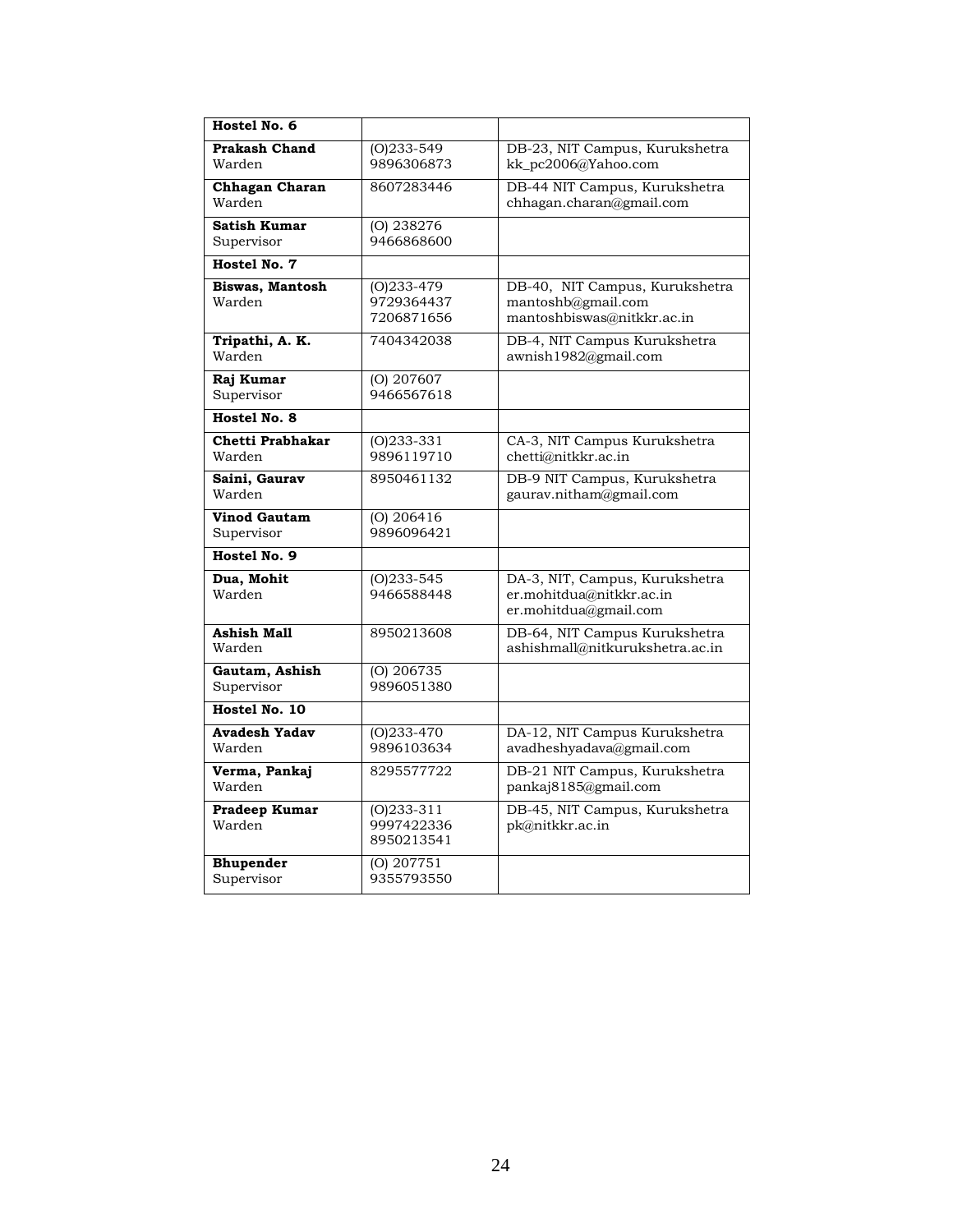#### **GIRLS HOSTELS**

| <b>Name</b>                             | Office/Residence                         | <b>Address/ Email ID</b>                                                                  |
|-----------------------------------------|------------------------------------------|-------------------------------------------------------------------------------------------|
| Dewan, Lillie<br>Chief Warden           | $(O)233-379$<br>(R) 238640<br>9416220341 | BA-6, NIT Campus, Kurukshetra<br>1_dewan@nitkkr.ac.in                                     |
| <b>Babita Saini</b><br>Dy. Chief warden | (O) 233-359<br>(R) 238-450<br>9416781980 | BA-3, NIT Campus Kurukshetra<br>babitasaini6@rediffmail.com                               |
| <b>ALAKNANDA HOSTEL</b>                 |                                          |                                                                                           |
| Garg, Ritu<br>Warden                    | $(O)233-493$<br>9416158769               | CC-8, NIT Campus Kurukshetra<br>ritu.59@gmail.com                                         |
| <b>BHAGIRATHI HOSTEL</b>                |                                          |                                                                                           |
| Jindal, Poonam<br>Warden                | $(O)$ 233-552<br>9466620527              | CC-1, NIT Campus Kurukshetra<br>poonamjindal81@yahoo.co.in<br>poonamjindal81@nitkkr.ac.in |
| Sonker, Smita<br>Warden                 | $(O)$ 233-508<br>8950172697              | DB-16, NIT Campus, Kurukshetra<br>smita.sonker@gmail.com                                  |
| <b>CAUVERI HOSTEL</b>                   |                                          |                                                                                           |
| Ahlawat, Priyanka<br>Warden             | $(O)$ 233-493<br>9034996998              | CC-6, NIT Campus Kurukshetra<br>mannpammy@gmail.com<br>priyankaahlawat@nitkkr.ac.in       |
| Jain, Sarika<br>Warden                  | $(O)$ 233-540<br>8950777202              | CC-7, NIT Campus, Kurukshetra<br>jasarika@nitkkr.ac.in                                    |
| Shukla, Archana<br>Supervisor/MMCA      | $(O)$ 233-256<br>9466066591              | 570/13 UE, Kurukshetra<br>arch.800@rediffmail.com                                         |
| Kalpana Chawla Bhawan                   |                                          |                                                                                           |
| Yadav, Sarasvati<br>Warden              | $(O)233 - 506$<br>9354732527             | CB-2, NIT Campus, Kurukshetra<br>sarasvati.madam@gmail.com                                |
| Sinha, Bharati<br>Warden                | 9729063343                               | DB-18, NIT Campus, Kurukshetra<br>bharatisinha1920@gmail.com                              |
| Meena, Shweta<br>Warden                 | 7206393419                               | DB-2 NIT Campus, Kurukshetra<br>mail2shwetameena@nitkkr.ac.in                             |
| Shahida<br>Warden                       | $(O)$ 233-521<br>9466301809              | DB-54, NIT Campus Kurukshetra<br>shahida2709@gmail.com                                    |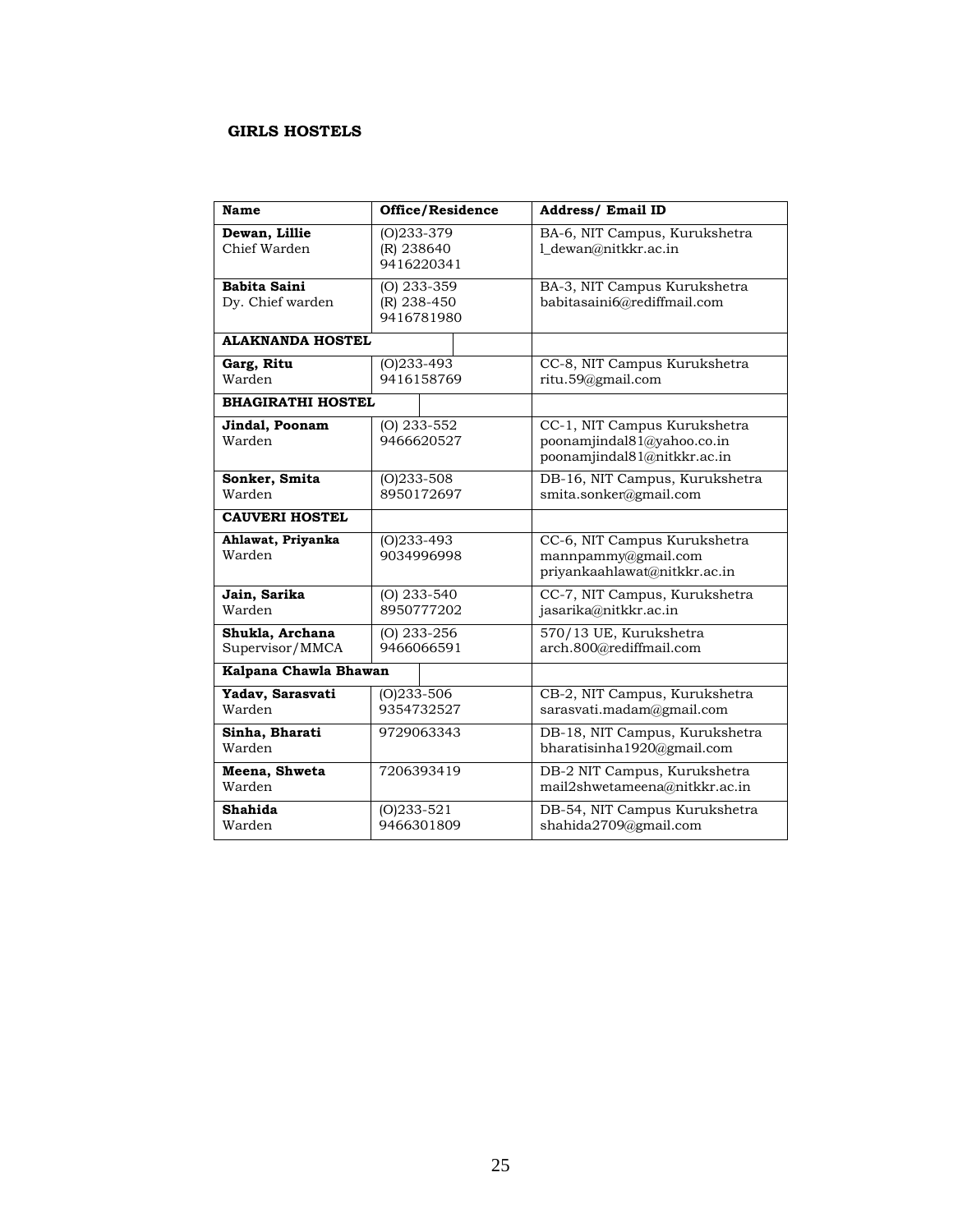#### **DEPARTMENT OF CIVIL ENGINEERING**

| <b>Name</b>                 | <b>Office/ Residence</b>                   | <b>Address/Email ID</b>                                                                 |
|-----------------------------|--------------------------------------------|-----------------------------------------------------------------------------------------|
| <b>Office</b>               | 233-334                                    |                                                                                         |
| Prof. H. K. Sharma<br>Head  | (O) 233-345                                |                                                                                         |
| Arora, V.K.<br>Professor    | $(O)$ 233-337<br>(R) 238161<br>9896245989  | BB-14, NIT Campus, Kurukshetra<br>aroravk1@gmail.com                                    |
| Soni, D.K.<br>Professor     | $(O)$ 233-338<br>9813139248                | BB-11, NIT Campus Kurukshetra<br>dksoni54@yahoo.com                                     |
| Setia, Baldev<br>Professor  | $(O)$ 233-341<br>(R)238350<br>9416220222   | BT-102, NIT Campus Kurukshetra<br>setia b@rediffmail.com                                |
| Madan, S.K.<br>Professor    | $(O)$ 233-344<br>(R) 238329<br>9416292144  | BT-302, NIT Campus Kurukshetra<br>skmadan62@yahoo.co.in                                 |
| Sharma, H.K.<br>Professor   | $(O)$ 233-345<br>(R) 239524<br>9416334644  | 672, Sector-3, U.E. Kurukshetra<br>hksharma1010@yahoo.co.in                             |
| Sachdeva, S.N.<br>Professor | $(O)233 - 347$<br>(R) 238239<br>9416127561 | BT-203, NIT, Campus, Kurukshetra<br>snsachdeva@yahoo.co.in                              |
| Singh, K.K.<br>Professor    | $(O)233 - 350$<br>9996346460               | BT-103, NIT Campus, Kurukshetra<br>kksingh6@rediffmail.com,<br>kksinghunitech@gmail.com |
| Ranjan, Subodh<br>Professor | $(O)$ 233-343<br>(R)238314<br>9416481729   | BB-8, NIT Campus, Kurukshetra<br>sranjan_nitk@yahoo.com                                 |
| Mittal, Anupam<br>Professor | $(O)$ 233-346<br>(R)239993<br>9812093893   | 65, Sector-7 U E, Kurukshetra<br>anupam.mital@rediffmail.com                            |
| Gupta, S.M.<br>Professor.   | $(O)$ 233-348<br>(R)238503<br>9896367503   | 85, Sector-7, U E, Kurukshetra<br>sm_gupta85@rediffmail.com                             |
| Goel, Arun<br>Professor     | $(O)$ 233-349<br>(R)238103<br>9416393419   | BB-16, NIT Campus, Kurukshetra<br>drarun_goel@yahoo.co.in                               |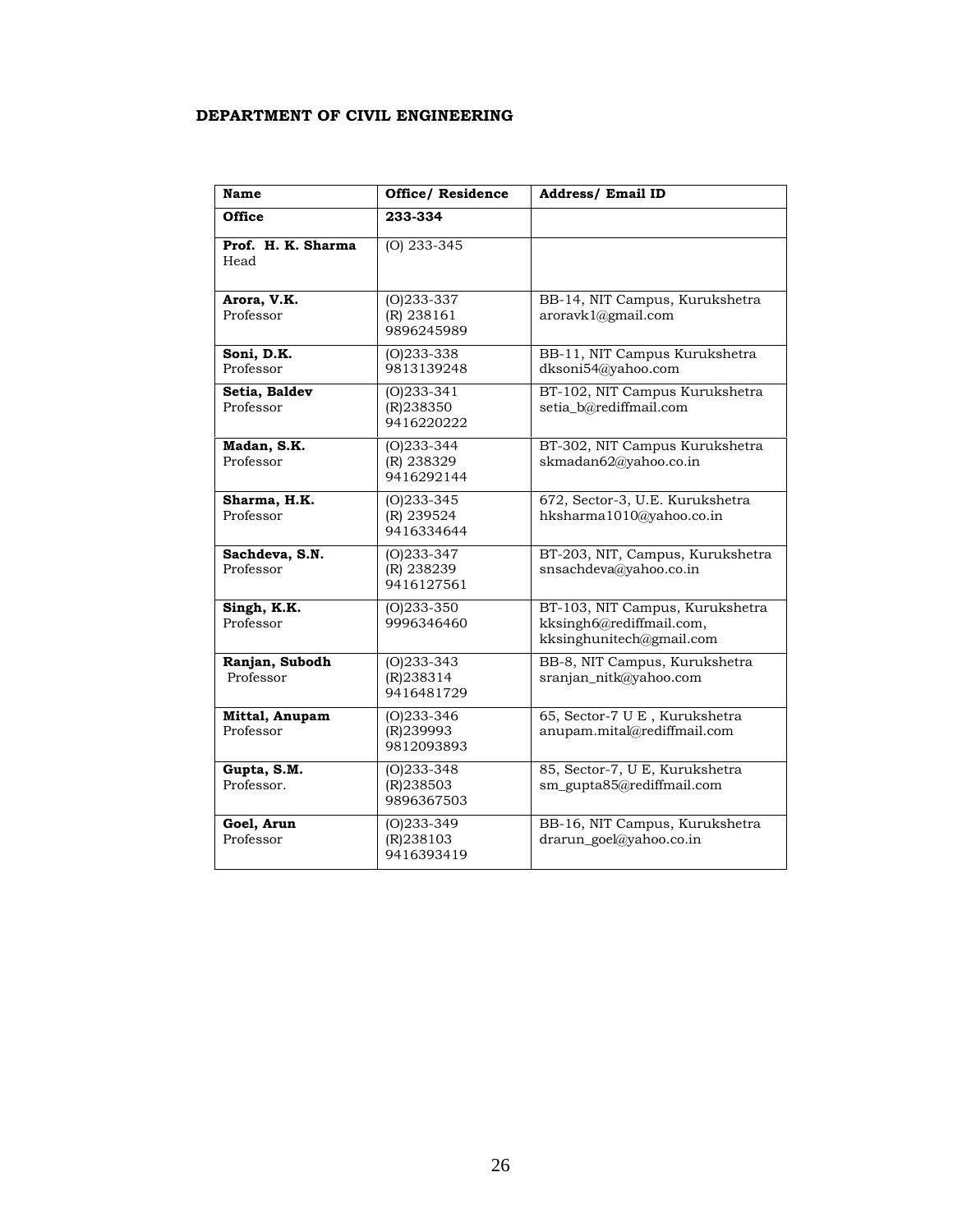|                           | $(O)$ 233-351           | BA-4, NIT, Campus, Kurukshetra   |
|---------------------------|-------------------------|----------------------------------|
| Patidar, S.K.             |                         |                                  |
| Professor                 | (R)238903               | Patidarsk@rediffmail.com         |
|                           | 9416411005              |                                  |
| Jain, Ashwani             | $(O)$ 233-352           | BA-5, NIT Campus, Kurukshetra    |
| Professor                 | (R)238802               | ashwani.jain@rediffmail.com      |
|                           |                         |                                  |
|                           | 9416366114              |                                  |
| <b>Mahesh Pal</b>         | $(0)233 - 356$          | BC-3, NIT Campus, Kurukshetra    |
| Professor                 | (R)239276               | mahesh.pal@nitkkr.ac.in          |
|                           |                         |                                  |
|                           | 9416236932              |                                  |
| Deswal, Surinder          | $(O)233 - 342$          | CB-1, NIT Campus, Kurukshetra    |
| Professor                 | (R)238368               | sdeswal@nitkkr.ac.in             |
|                           | 9896246886              |                                  |
|                           |                         |                                  |
| Singh, V.P.               | $(0)233 - 354$          | BB-6, NIT Campus, Kurukshetra    |
| Professor                 | 9416038460              | vpsingh72@gmail.com              |
| <b>Aggarwal</b> , Praveen | $(O)$ 233-358           | BT-501, NIT Campus, Kurukshetra  |
| Professor                 | 9416346651              | praveen_agg@hotmail.com          |
|                           |                         |                                  |
| Setia, Saraswati          | $(O)$ 233-353           | BT-102, NIT, Campus, Kurukshetra |
| Professor                 | (R)238350               | ss_ts97@rediffmail.com           |
|                           | 9466622999              |                                  |
|                           |                         |                                  |
| Aggarwal, Paratibha       | $(O)$ 233-355           | 343/13, U E, Kurukshetra         |
| Professor                 | (R) 225741              | paratibha@rediffmail.com         |
|                           | 9416345245              |                                  |
|                           |                         |                                  |
|                           |                         |                                  |
| Tiwari, N.K.              | $(O)$ 233-357           | CT-101, NIT Campus, Kurukshetra  |
| Associate Prof.           | (R)239857               | nand@nitkkr.ac.in                |
|                           | 9466077552              | nand_nitk@rediffmail.com         |
|                           |                         |                                  |
| Saini, Babita             | $(O)233 - 359$          | BA-3, NIT, Campus, Kurukshetra   |
| Associate Prof.           | (R)238450               | babitasaini6@rediffmail.com      |
|                           | 9416781980              |                                  |
| Aggarwal, Yogesh          | $(0)$ 233-361           | 343/13, U E, Kurukshetra         |
| Assistant Prof.           | (R) 225741              | yogesh.24@rediffmail.com         |
|                           | 9416215288              |                                  |
|                           |                         |                                  |
| Das, Nipen Kumar          | 8950117830              | DB-7, NIT, Campus, Kurukshetra   |
| Assistant Prof.           |                         | nipen.ce1@gmail.com              |
| Prabhakar, Ajay           | 7206550843              | DB-37, NIT Campus, Kurukshetra   |
| Krishna                   |                         |                                  |
| Assistant Prof.           |                         | ajayprabhakar2@gmail.com,        |
|                           |                         | akprabhakar@nitkkr.ac.in         |
| Chalak, H.D.              | $(O)$ 233-340           | DB-35, NIT Campus, Kurukshetra   |
| Assistant Prof            | 7206514129              | chalakhd@nitkkr.ac.in            |
| <b>Non-Teaching Staff</b> |                         |                                  |
| Prem Kumar                | $(O)233-334$            | E-8, NIT Campus, Kurukshetra     |
|                           |                         |                                  |
| Stenographer SGII         | 8059282474              | bhamotra_prem@rediffmail.com     |
| Jada Ram                  | $(O)233 - 367$          | VPO-Dayalpur, Kurukshetra        |
| Technician SGII           | (R)239427<br>9467272951 |                                  |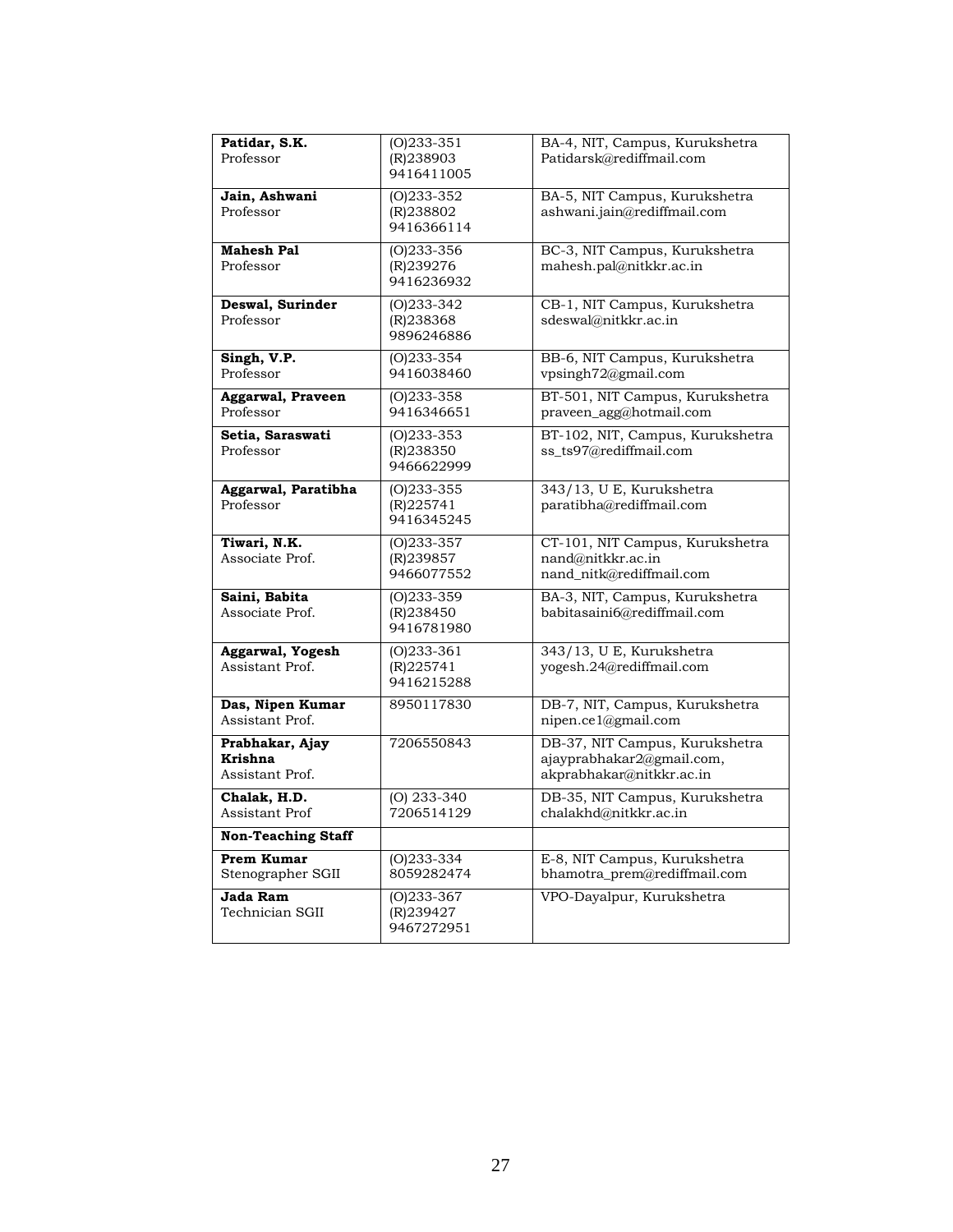| <b>Kewal Singh</b><br>Sr. Technician                 | $(0)233 - 560$<br>9896580115 | F-76, NIT Campus, Kurukshetra                            |
|------------------------------------------------------|------------------------------|----------------------------------------------------------|
| <b>Satish Kumar</b><br>Sr. Technician                | $(O)233 - 365$<br>9996420491 | Vill. Ratgal, Kurukshetra<br>saini7satish@yahoo.co.in    |
| Ram Lakhan<br>Technician                             | $(0)$ 233-362<br>9466267521  | Vill-Dayalpur Colony, PO-Gurukul,<br>Kurukshetra         |
| Vikram Singh<br>Technician                           | 9729690440                   | 1483A, Ward No.26, Didar Nagar,<br>Thanesar, Kurukshetra |
| Meena, Rakesh<br>Security Guard<br>Adj. Store Keeper | $(O)233 - 370$<br>9416773667 | G-99, NIT Campus, Kurukshetra<br>meenark07@gmail.com     |
| <b>Birmati</b><br>Senior Guard                       | $(O)233 - 334$               | Vill-Khanpur Rodan, PO-Kamoda,<br>Kurukshetra            |
| Ajay Kumar<br>Security Guard                         | $(O)233 - 368$<br>9812077321 | G-97, NIT Campus, Kurukshetra<br>ajay20nitk@gmail.com    |
| Meena, Ved Parkash<br>Attendant                      | 9996466250                   | G-75, NIT Campus, Kurukshetra                            |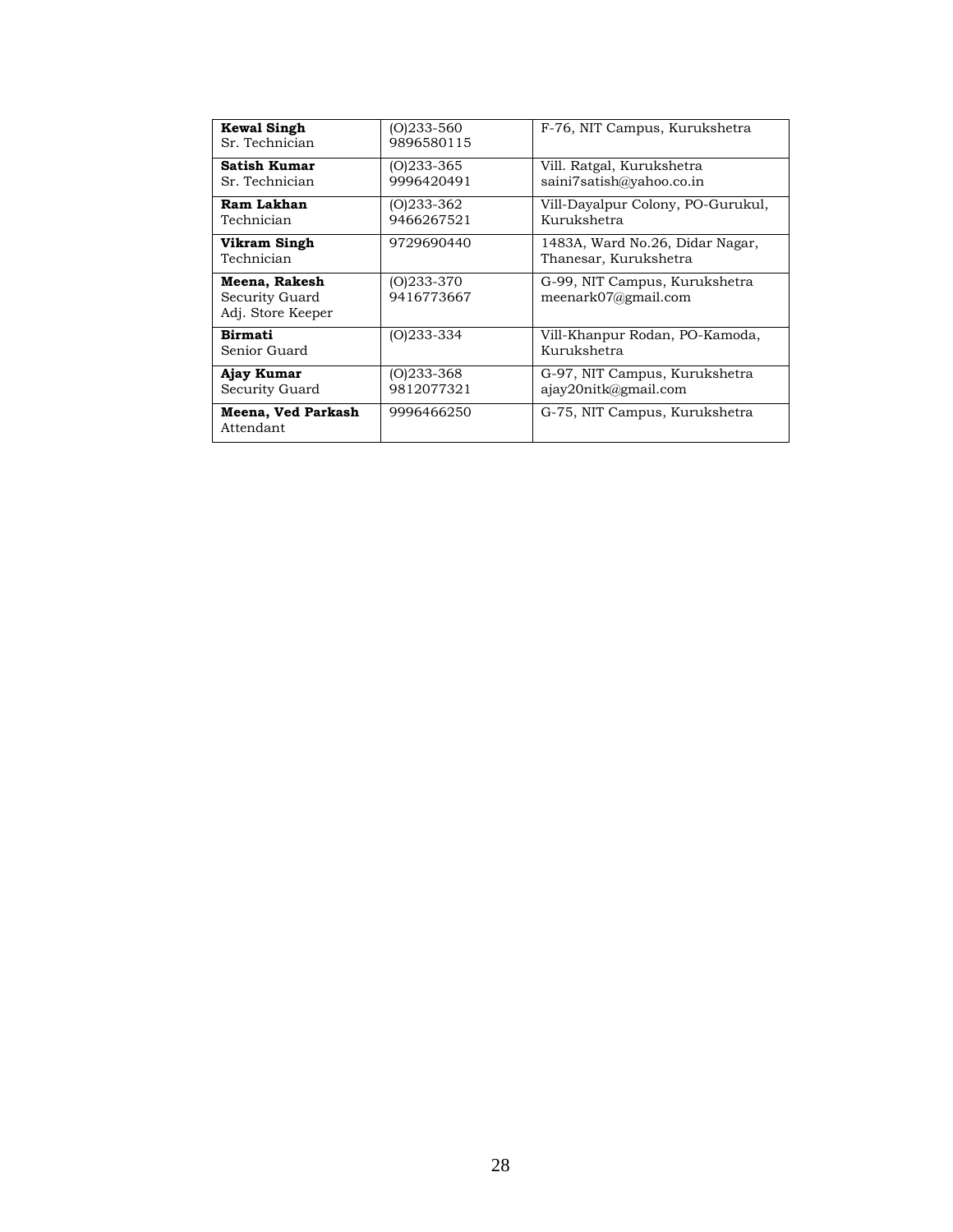#### **DEPARTMENT OF ELECTRICAL ENGINEERING**

| <b>Name</b>                         | Office/Residence                          | <b>Address/Email ID</b>                                                               |
|-------------------------------------|-------------------------------------------|---------------------------------------------------------------------------------------|
| Office                              | $(O)$ 233-371                             |                                                                                       |
| Prof. Ratna Dahiya<br>Head          | $(O)$ 233-378                             |                                                                                       |
| Swarup, Akhilesh<br>Professor       | $(O)$ 233-375<br>(R)239831<br>9416266610  | BT-202, NIT Campus, Kurukshetra<br>aswarup@nitkkr.ac.in                               |
| Sandhu, K.S.<br>Professor           | $(O)$ 233-376<br>9416314445               | BB-13, NIT Campus, Kurukshetra<br>kssandhu@nitkkr.ac.in                               |
| Dewan, Lillie<br>Professor          | $(0)$ 233-379<br>(R) 238640<br>9416220341 | BA-6, NIT Campus, Kurukshetra<br>1_dewan@nitkkr.ac.in                                 |
| Bhatia, R.S.<br>Professor           | $(O)$ 233-380<br>9896841599               | BT-301, NIT Campus, Kurukshetra<br>rsibhatia@yahoo.co.in                              |
| Pahuja, G.L.<br>Professor           | $(O)$ 233-377<br>9896078282               | BT-303, NIT Campus, Kurukshetra<br>glpahuja@nitkkr.ac.in                              |
| Dahiya, Ratna<br>Professor          | $(0)$ 233-378<br>9896848509               | BT-202, NIT Campus, Kurukshetra<br>ratna_dahiya@yahoo.co.in                           |
| Saini, L. M.<br>Professor           | $(O)$ 233-381<br>(R) 238450<br>9416137773 | BA-3, NIT Campus, Kurukshetra<br>lmsaini@rediffmail.com                               |
| Sharma, Ashwani<br>Professor        | $(O)$ 233-389<br>(R) 238601<br>9416366091 | CC-12, NIT Campus, Kurukshetra<br>ashwani.k.sharma@nitkkr.ac.in                       |
| Ohri, Jyoti<br>Professor            | $(O)$ 233-382<br>(R)238919<br>9416570919  | BT-304, NIT Campus, Kurukshetra<br>ohrijyoti@nitkkr.ac.in                             |
| Lather, J. S.<br>Professor          | $(O)$ 233-387<br>(R)238438<br>9467500101  | BB-10, NIT Campus, Kurukshetra<br>jslather@nitkkr.ac.in                               |
| <b>Sathans</b><br>Professor         | $(O)$ 233-390<br>9416334934               | DA-15, NIT Campus, Kurukshetra<br>sathans@nitkkr.ac.in                                |
| Yash Pal<br>Professor               | $(O)$ 233-400<br>9416950545               | # 937, Sec-7, U E Kurukshetra<br>yash_pal1971@yahoo.com                               |
| Cahuhan, Sunita<br>Associate Prof.  | $(O)$ 233-385<br>9416812189               | # 4, Sec - 13, UE, Kurukshetra<br>singh298@hotmail.com                                |
| Batra, Rupanshi<br>Associate Prof.  | $(O)$ 233-386<br>9729063031               | rupanshibatra@yahoo.co.in                                                             |
| Mittal, Monika<br>Associate Prof.   | $(O)$ 233-388<br>9315303029               | #1469/8, Ekta Vihar, Salarpur<br>Road, Kurukshetra<br>monika_mittalkkr@rediffmail.com |
| Chanana, Saurabh<br>Associate Prof. | $(0)$ 233-401<br>(R)238363<br>9416038363  | CT-103, NIT Campus, Kurukshetra<br>saurabh@nitkkr.ac.in                               |
| Vadhera, Shelly<br>Associate Prof.  | (O)233-402<br>9416377796                  | shelly_vadhera@rediffmail.com                                                         |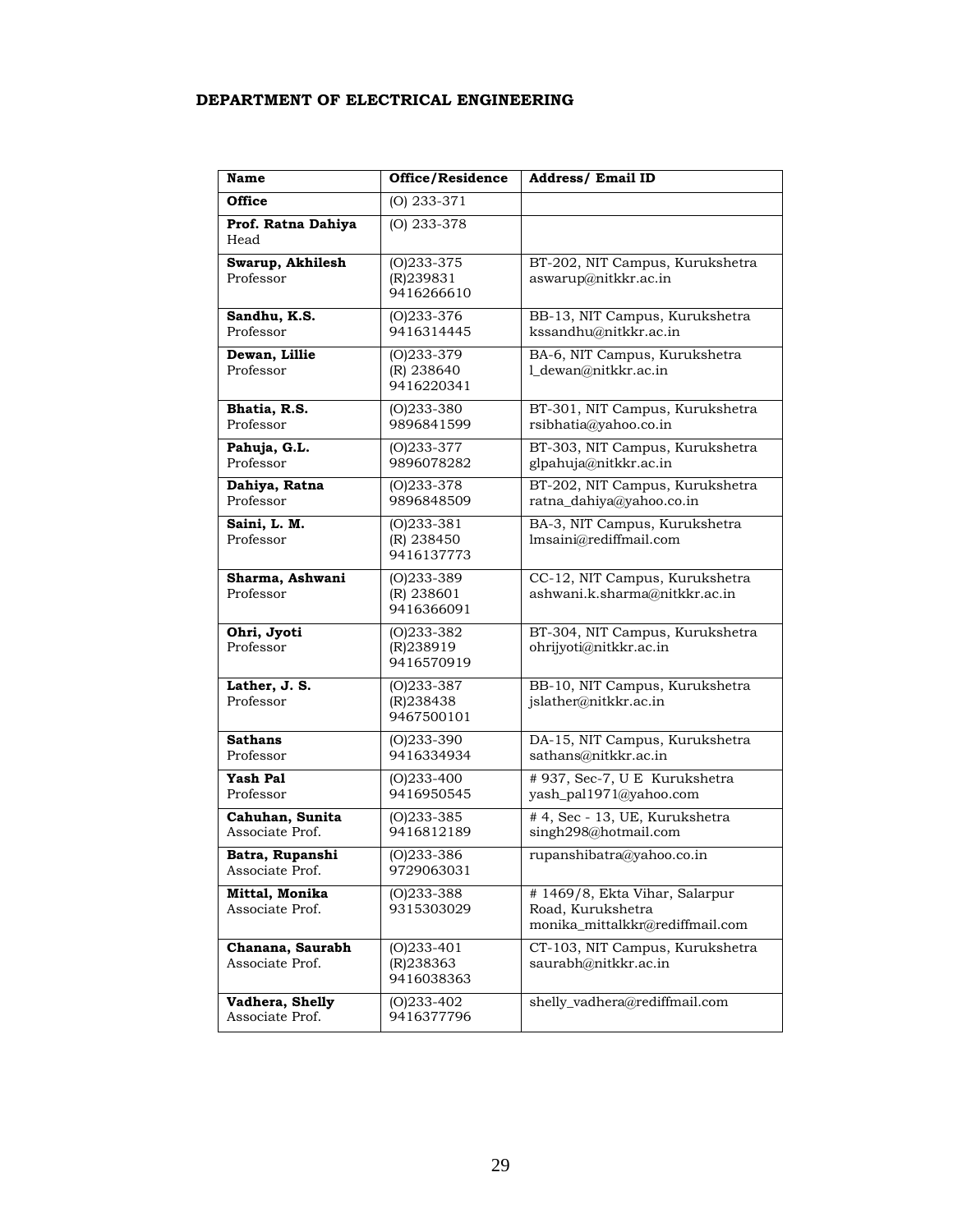| Sharma, K.K.          | $(O)$ 233-384  | CT-301, NIT Campus, Kurukshetra |
|-----------------------|----------------|---------------------------------|
| Associate Prof.       | (R)239820      | kksharma@nitkkr.ac.in           |
|                       | 9896330753     |                                 |
|                       |                |                                 |
| Dahiya, Anil Kumar    | $(O)$ 233-404  | CT-404, NIT Campus, Kurukshetra |
| Assistant Prof.       | 9416039964     | anildau@yahoo.co.in             |
| Gupta, Atma Ram       | $(O)$ 233-407  | DB-11, NIT Campus, Kurukshetra  |
|                       |                |                                 |
| Assistant Prof.       | 9896279046     | argupta@nitkkr.ac.in            |
| Prasad, M.P.R.        | $(O)$ 233-407  | DB-1, NIT Campus, Kurukshetra   |
| Assistant Prof.       | 9729662574     | mprp823@gmail.com               |
|                       |                |                                 |
| Pratap, Bhanu         | 9468034271     | DB-10, NIT Campus, Kurukshetra  |
| Assistant Prof.       |                | bhanumnnit@gmail.com            |
|                       |                |                                 |
| Kakran, Sandeep       | $(O)$ 233-306  | DB-8, NIT Campus, Kurukshetra   |
| Assistant Prof.       | 8950213039     | skakran@gmail.com               |
|                       |                |                                 |
| <b>Aeidapu Mahesh</b> | $(O)$ 233-306  | DB-06, NIT Campus, Kurukshetra  |
| Assistant Prof.       | 9034799994     | mahesh.aeidapu@gmail.com        |
|                       | 7206228032     | DB-12, NIT Campus Kurukshetra   |
| Sharma, Rahul         |                |                                 |
| Assistant Prof.       |                | rahulsharma.knit2006@gmail.com  |
| Singh, Shashi         | $(O)$ 233-311  | DB-43, NIT Campus, Kurukshetra  |
| Bhushan               | 8950214329     | shashidce@gmail.com             |
|                       |                |                                 |
| Assistant Prof.       |                |                                 |
| <b>Pradeep Kumar</b>  | $(O)$ 233-311  | DB-45, NIT Campus, Kurukshetra  |
| Assistant Prof.       | 9997422336     | pk@nitkkr.ac.in                 |
|                       |                |                                 |
|                       | 8950213541     |                                 |
| Jaladi, Kiran Kumar   | $(O)233 - 383$ | DB-59, NIT Campus, Kurukshetra  |
| Assistant Prof.       | 8950566665     | 202.kiran@gmail.com             |
|                       |                |                                 |
| Shivam                | (0)233-409     | DB-49, NIT Campus Kurukshetra   |
| Assistant Prof.       | 9582753104     | shivam55ram@gmail.com           |
|                       | 8950213359     |                                 |
|                       |                |                                 |
| <b>Amit Kumar</b>     | $(O)$ 233-372  | DB-50, NIT Campus, Kurukshetra  |
| Assistant Prof.       | 8950213417     | amitkumar357@gmail.com          |
| <b>Baidyanath Bag</b> | $(O)$ 233-409  | DB-42, NIT Campus, Kurukshetra  |
|                       |                |                                 |
| Assistant Prof.       | 8950045927     | baidyanathmanit@gmail.com       |
| Giribabu Dyanamina    | $(O)$ 233-383  | DB-31, NIT Campus, Kurukshetra  |
| Assistant Prof.       | 7206519665     | dgiribabu208@gmail.com          |
|                       |                |                                 |
| Jayaram Nakka         | $(O)$ 233-311  | DB-55, NIT Campus, Kurukshetra  |
| Assistant Prof.       | 8295490329     | jayaram.iitr@gmail.com          |
|                       |                |                                 |
| Tejavathu Ramesh      | $(0)$ 233-311  | DB-63, NIT Campus, Kurukshetra  |
| Assistant Prof.       | 9034003377     | tramesh.ee@gmail.com            |
|                       | 7404341203     |                                 |
|                       |                |                                 |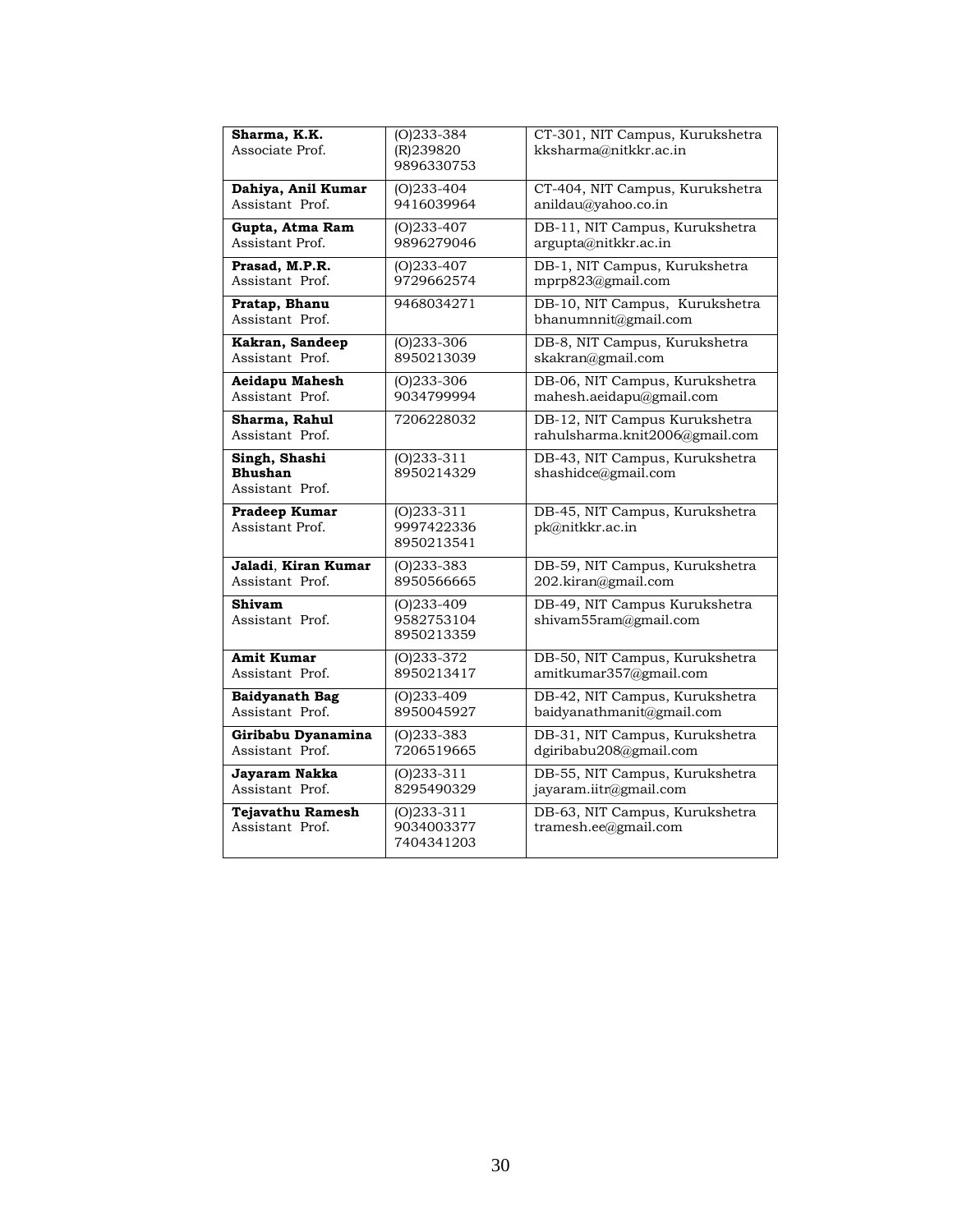| <b>Non-Teaching Staff</b>                       |                                           |                                                                                  |
|-------------------------------------------------|-------------------------------------------|----------------------------------------------------------------------------------|
| Keswani, Sanjay<br>Tech, Assistant SG-II        | $(O)$ 233-410<br>(R)223976<br>9896019040  | 695/7 UE, Kurukshetra<br>keswanis@rediffmail.com                                 |
| <b>Kulvinder Singh</b><br>Tech. Assistant SG-II | $(0)$ 233-411<br>9416175107<br>9815351385 | E-1, NIT Campus, Kurukshetra<br>kkmb2007@gmail.com                               |
| Bhardwaj, Naresh<br>Sr. Tech. Assistant         | $(O)233-405$<br>9416220545                | 1697/8, Vishnu Colony, Kurukshetra<br>nar sav23@rediffmail.com                   |
| Kalyan, Hemraj<br>Sr. Tech. Assistant           | $(O)$ 233-326<br>9466941020               | E-20, NIT Campus, Kurukshetra<br>hemrajkalyan@rediffmail.com                     |
| Raj Kamal<br>Technician SG-I                    | $(O)$ 233-408<br>9416654822               | rk_dhull@nitkkr.ac.in                                                            |
| Singh, Narender Pal<br>Technician SG-I          | $(0)$ 233-394<br>9416473583               | singhnp13@yahoo.com                                                              |
| <b>Harjeet Singh</b><br>Technician SG-I         | $(O)233-410$<br>(R)239125<br>9729791676   | 259/24, College Colony, Kirmach<br>Road, Kurukshetras<br>h.kashyap2011@gmail.com |
| <b>Anand Kumar</b><br>Sr. Technician            | $(0)$ 233-406<br>9034100906               | F-13, NIT Campus, Kurukshetra<br>anandnardia599@gmail.com                        |
| <b>Mahender Singh</b><br>Technician             | $(0)$ 233-374<br>9996185788               | sonu11985@gmail.com                                                              |
| Krishan Kumar<br>Technician                     | $(O)233-410$<br>9812482717                | V.P.O Dayalpur, Kurukshetra<br>smtyadav66@gmail.com                              |
| <b>Sunil Kumar</b><br>Technician                | $(O)233-394$<br>9671781677                | V.P.O Dayalpur, Kurukshetra<br>sunilkumarnitkkr423@gmail.com                     |
| Gaur, Shashi<br>Secretary SG-II                 | $(O)$ 233-371<br>(R)238471                | F-21, NIT Campus, Kurukshetra<br>sshigaur12@gmail.com                            |
| <b>Bichitra Mahapatra</b><br>Adj. Clerk         | $(O)$ 233-413<br>9729884721               | bichitramohapatra81@gmail.com                                                    |
| Raj Kumar<br>Attendant                          | $(O)233-371$<br>9671325055                |                                                                                  |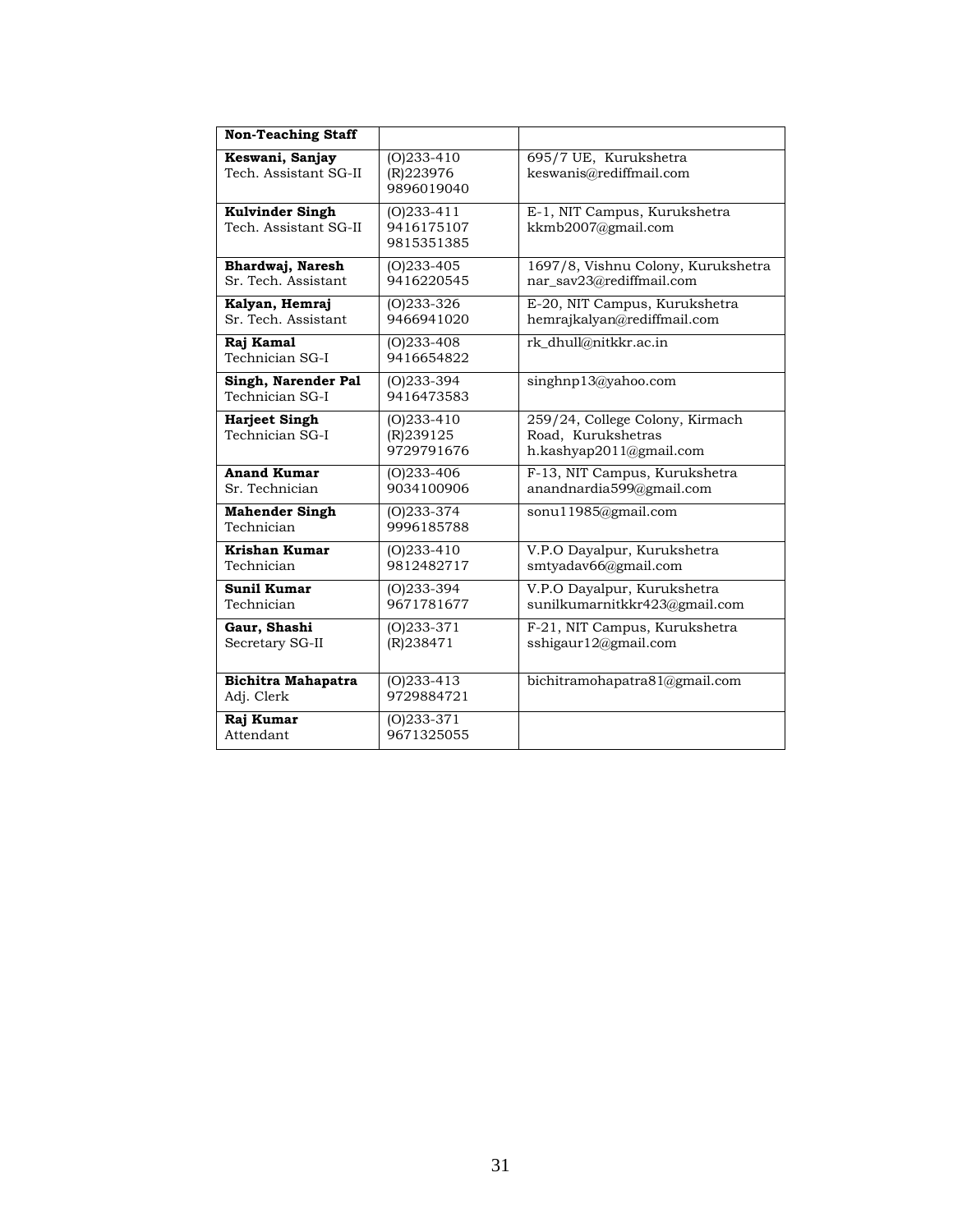#### **DEPARTMENT OF MECHANICAL ENGINEERING**

| <b>Name</b>                            | Office/Residence                           | <b>Address/ Email ID</b>                                                              |
|----------------------------------------|--------------------------------------------|---------------------------------------------------------------------------------------|
| Office                                 | $(O)$ 233-447                              |                                                                                       |
| Prof. Surjit Angra<br>Head             | $(O)233 - 557$<br>(R)2533886<br>9416993047 |                                                                                       |
| Garg, Dixit<br>Professor               | $(O)$ 233-457<br>9355211021                | BB-15, NIT Campus, Kurukshetra<br>dixitgarg@yahoo.co.in                               |
| Angra, Surjit<br>Professor             | $(O)$ 233-557<br>(R)2533886<br>9416993047  | #245, Sec-9, Ambala City<br>angrasurjit@yahoo.com                                     |
| Khanduja, Dinesh<br>Professor          | $(O)$ 233-455<br>(R)226594<br>9466960961   | $# 510$ , Sec-13, KKR<br>dineshkhanduja@yahoo.com                                     |
| Tewari, P.C.<br>Professor              | $(O)$ 233-468<br>(R)238326<br>9896434963   | #CB-08, NIT Campus, Kurukshetra<br>pctewari1@rediffmail.com<br>pctewari1@nitkkr.ac.in |
| Hari Singh<br>Professor                | $(O)$ 233-458<br>(R)239720<br>9416121266   | BT-401 NIT Campus, Kurukshetra<br>hsingh_nitk@rediffmail.com                          |
| Singh, V.P.<br>Associate Prof.         | $(O)$ 233-454<br>9416743302                | BC-6, NIT Campus, Kurukshetra<br>singhvijay@nitkurukshetra.ac.in                      |
| Chandna, Pankaj<br>Professor           | 9896074922                                 | #672, Sec-8, U E, Kurukshetra.<br>pchandna08@gmail.com                                |
| Bajpai, V.K.<br>Professor              | $(O)$ 233-460<br>(R)238193<br>9466435761   | BC-5, NIT Campus, Kurukshtera<br>vkbajpai@yahoo.com                                   |
| Bhushan Gian<br>Professor              | $(O)$ 233-463<br>9416220361                | BT-502, NIT Campus, Kurukshetra<br>aroragian@yahoo.com                                |
| Ajai Jain<br>Professor                 | $(O)$ 233-464<br>9412558040                | ajayjainfme@nitkurukshetra.ac.in                                                      |
| Gupta, S.C.<br>Associate Prof.         | 9896960784                                 | DA-10, NIT Campus, Kurukshetra<br>satishchandergupta999@gmail.com                     |
| Singhal, Sandeep<br>Associate Prof.    | 9810250948                                 | CT-303, NIT Campus, Kurukshetra<br>sandeep_singhal_reck@rediffmail.com                |
| Gupta, J.D.<br>Associate Prof.         | $(O)$ 233-459<br>9416371719                | CB-9, NIT Campus, Kurukshetra<br>jaideepnit@gmail.com                                 |
| Rajiv Verma<br>Associate. Prof.        | 98965-93271,<br>82958-68855                | CT-304, NIT Campus, Kurukshetra<br>rajivkurukshetra@yahoo.com                         |
| <b>Vinod Kumar</b><br>Associate. Prof. | 233-451, 01744-<br>223542<br>97290-30269   | 34, Sec-7, U E., Kurukshetra<br>mit_vkum@nitKurukshetra.ac.in                         |
| Singh, N.K.<br>Associate. Prof.        | $(0)$ 233-461<br>9671200887                | CT-202, NIT Campus, kurukshetra<br>nksinghfme@nitkurukshetra.ac.in                    |
| Meenu<br>Associate. Prof.              | $(O)$ 233-466<br>9416366065                | CT-201, NIT Campus Kurukshetra<br>meenu_1625@ymail.com                                |
| Gupta, M.K.<br>Associate. Prof.        | $(O)$ 233-467<br>9416541533                | CT-201, NIT Campus, Kurukshetra<br>gupta_mk1@nitKurukshetra.ac.in                     |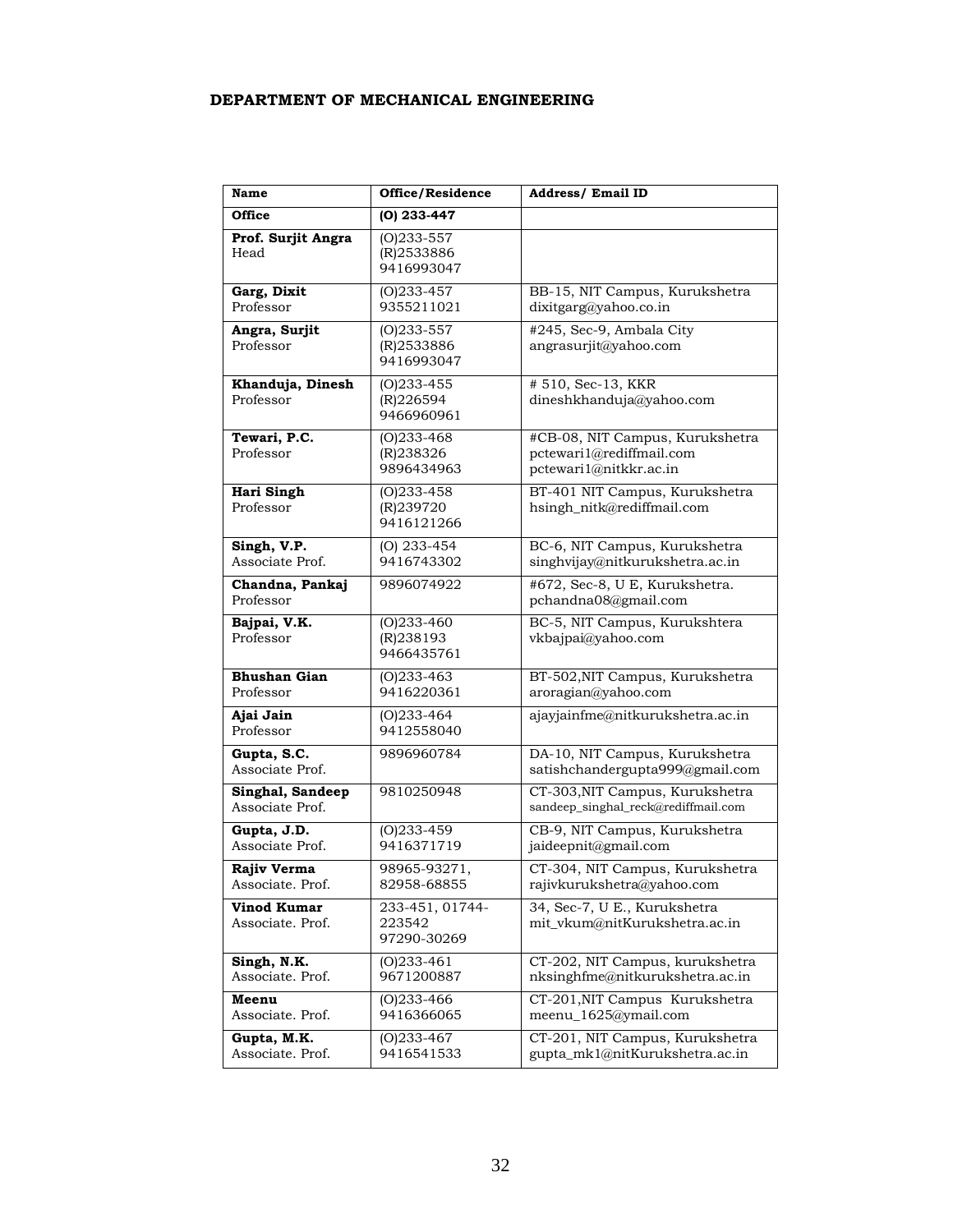| <b>Punit Kumar</b>                                 | 8059000776                   | CT-302, NIT Campus, Kurukshetra                                   |
|----------------------------------------------------|------------------------------|-------------------------------------------------------------------|
| Associate, Prof.                                   |                              | punkum2002@yahoo.co.in                                            |
| Sachdeva, Gulshan                                  | $(O)$ 233-469                | CA-13, NIT Campus, Kurukshetra                                    |
| Assistant Prof.                                    | 9812533221                   | gulshansachdeva@nitkurukshetra.<br>ac.in                          |
| <b>Avadesh Yadav</b>                               | $(O)233-470$                 | DA-12, NIT Campus Kurukshetra                                     |
| Assistant Prof.                                    | 9896103634                   | avadheshyadava@gmail.com                                          |
| Jatinder Kumar<br>Assistant Prof.                  | 9813969976                   | CB-9, NIT Campus, Kurukshetra<br>jatin.tiet@gmail.com             |
| Rajneesh<br>Assistant Prof.                        | $(O)$ 233-522<br>9996625007  | DB-53, NIT Campus Kurukshetra<br>rajneesh@nitkkr.ac.in            |
| <b>Satnam Singh</b><br>Assistant Prof.             | $(O)233 - 522$<br>8295855744 | DA-1, NIT Campus Kurukshetra<br>satnamsingh@nitKurukshetra.ac.in  |
| <b>Mukesh Kumar</b><br>Assistant Prof.             | 8950118762                   | DA-8, NIT Campus Kurukshetra<br>mk10@nitKurukshetra.ac.in         |
| Vikas<br>Assistant Prof.                           | 9468166670                   | DB-34, NIT Campus Kurukshetra<br>vikas.thermal@gmail.com          |
| <b>Ashish Mall</b><br>Assistant Prof.              | 8950213608                   | DB-64, NIT Campus Kurukshetra<br>ashishmall@nitkurukshetra.ac.in  |
| <b>Lalit Thakur</b><br>Assistant Prof.             | 7206459682                   | DB-38, NIT Campus Kurukshetra<br>lalitthakut@nitKurukshetra.ac.in |
| Misra, Joy Prakash<br>Assistant Prof.              | 7206169697                   | DB-60, NIT Campus Kurukshetra<br>joyprakash.misra@gmail.com       |
| Rajesh<br>Assistant Prof.                          | 9896913616                   | DB-56, NIT Campus, Kurukshetra<br>rajeshkr@nitKurukshetra.ac.in   |
| V.S. Nagendra<br><b>Reddy B</b><br>Assistant Prof. | 9034159769                   | DB-66, NIT Campus, Kurukshetra<br>nagendra@nitKurukshetra.ac.in   |
| Chandrashekara .M<br>Assistant Prof.               | (O) 233-449<br>8059667507    | DB-39, NIT Campus, Kurukshetra<br>chandru3rvce@gmail.com          |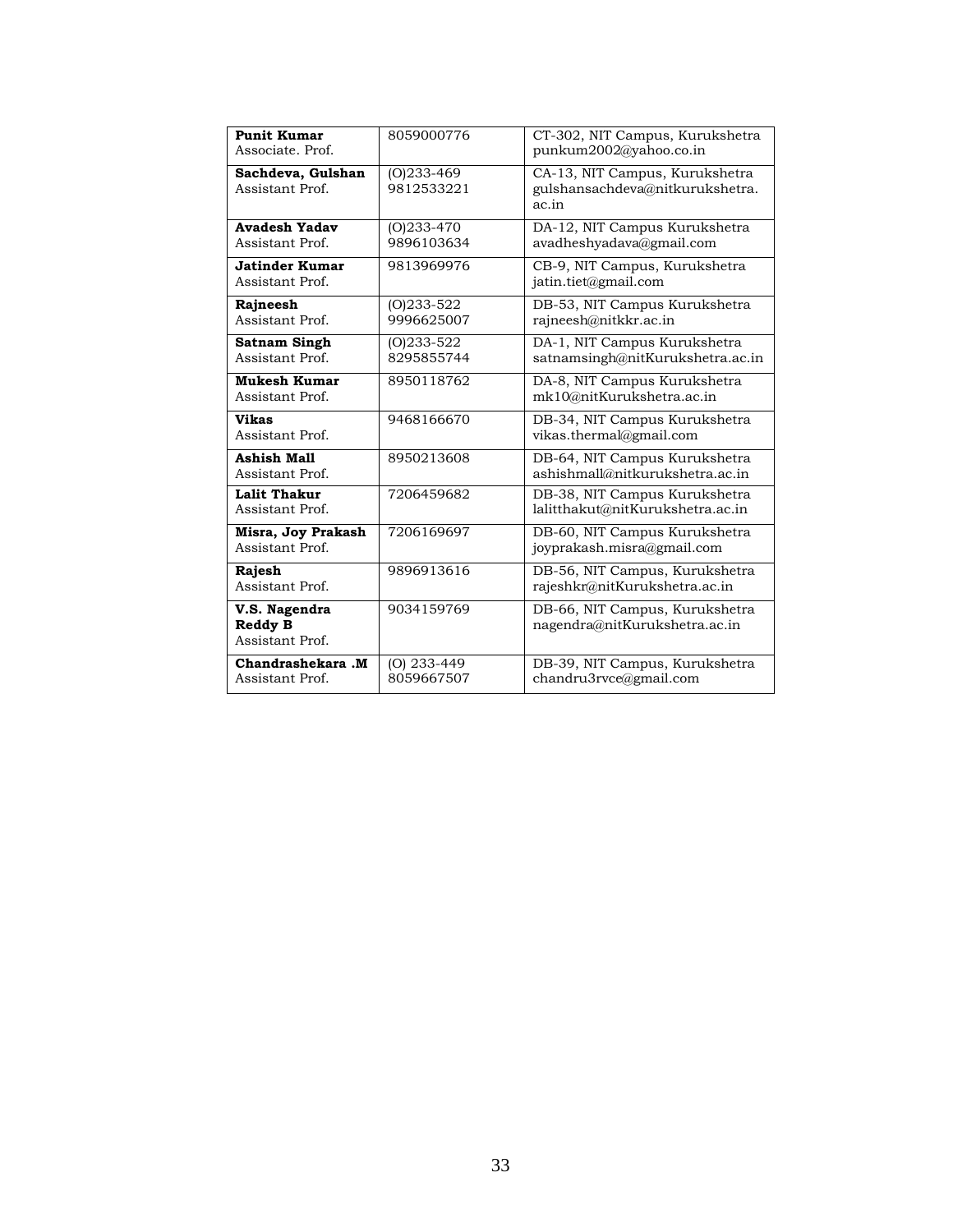| <b>Non Teaching</b>                            |                                 |                                                                                                |
|------------------------------------------------|---------------------------------|------------------------------------------------------------------------------------------------|
| Saini, B.S.<br>Technical Asstt SGI             | $(O)$ 233-476<br>9466786723     | E-17, NIT Campus Kurukshetra<br>baldevsainikurukshetra@gmail.com                               |
| <b>Chander Bhan</b><br>Sr. Technical Asstt.    | $(O)$ 233-456,<br>8816065729    | F-67, NIT Campus Kurukshetra<br>cbbatoy@gmail.com                                              |
| <b>Surinder Pal</b><br>Sr. Technical Assistant | $(O)$ 233-474<br>94660-66892    | VPO Bir Mathana Kurukshetra<br>surendersaini675@gmail.com                                      |
| Ansal, Ved Parkash<br>Technician SGII          | $(O)$ 233-450<br>9896975312     | F-3, NIT Campus Kurukshetra<br>vedansal@gmail.com                                              |
| Saini, Ved Parkash<br>Technician SGI           | $(O)$ 233-472<br>9468182496     | VPO Bhiwani Khera, Kurukshetra                                                                 |
| Surjeet Singh<br>Technician SGII               | $(O)$ 233-473<br>98123-01596    | VPO Dayalpur, Kurukshetra                                                                      |
| Dhiman, Gaurav<br>Technician                   | $(0)$ 233-313,538<br>9255124072 | 104/10 Joshian Moualla New<br>Bazaar Thanesar Kurukshetra<br>gauravdhiman@nitKurukshetra.ac.in |
| Anita Rani<br>Technician                       | $(O)$ 233-475<br>94664-36544    | G-5, NIT Campus, Kurukshetra.                                                                  |
| <b>Suresh Kumar</b><br>Attendant               | $(O)$ 233-478<br>8901029293     | G-98, NIT Campus Kurukshetra<br>sureshkashyap069@gmail.com                                     |
| Jaswant Rai<br>Attendant SG II                 | 9315844991                      | G-11, NIT Campus Kurukshetra                                                                   |
| Singh, Ram Bahadur<br>Senior Guard             | $(O)$ 233-447<br>9896-694245    | G-77, NIT Campus, Kurukshetra                                                                  |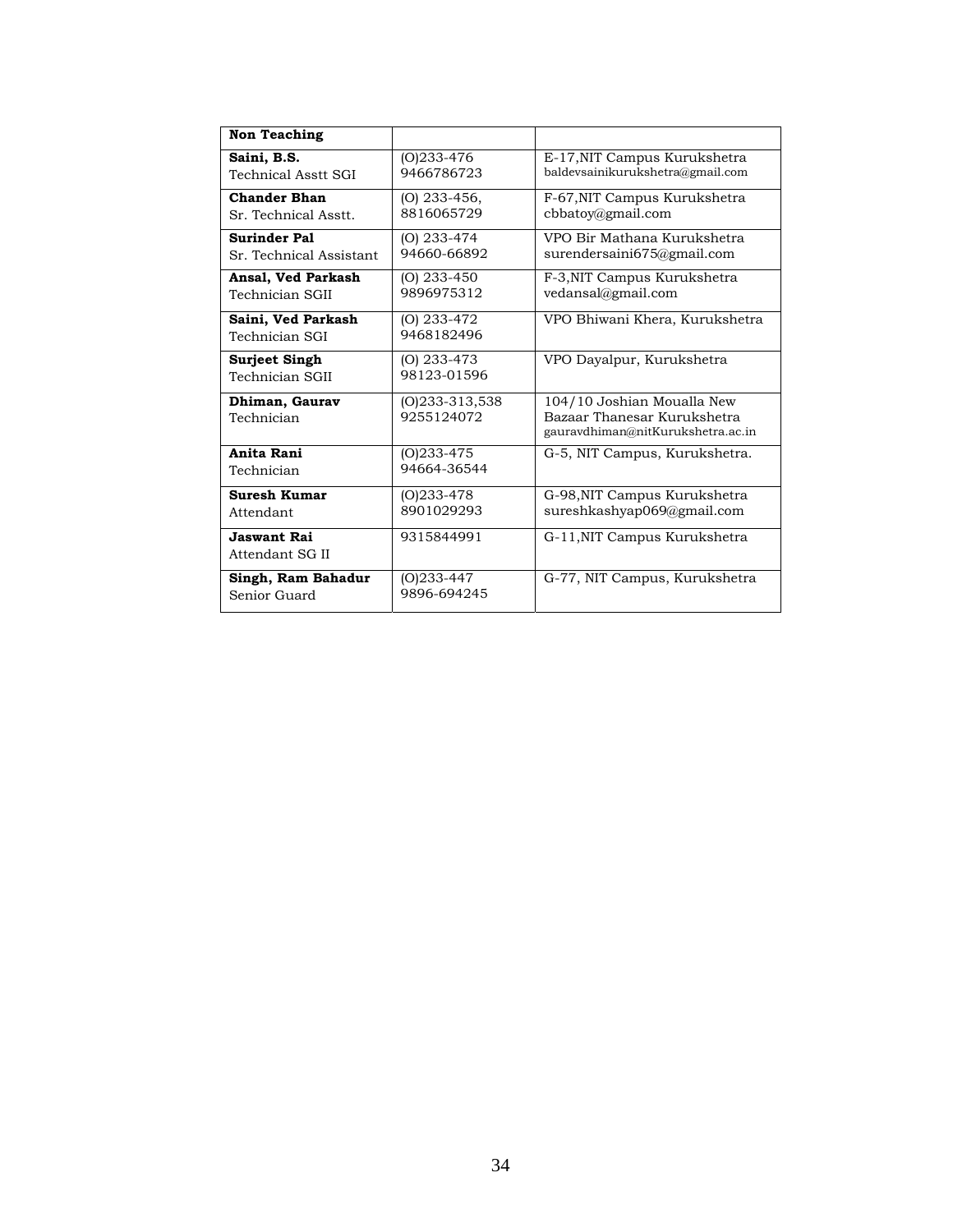#### **DEPARTMENT OF COMPUTER ENGINEERING & INFORMATION TECHNOLOGY**

| <b>Name</b>                                  | Office/Residence                         | <b>Address/ Email ID</b>                                                                    |
|----------------------------------------------|------------------------------------------|---------------------------------------------------------------------------------------------|
| <b>Office</b>                                | (0) 233-479                              |                                                                                             |
| Dr. R. K. Aggarwal<br>Head                   | $(O)$ 233-483                            |                                                                                             |
| Dave, Mayank<br>Professor                    | $(O)$ 233-480<br>(R) 238296              | BT-404 NIT Campus Kurukshetra<br>mdve67@gmail.com<br>mdave@nitkkr.ac.in                     |
| Chhabra, J.K.<br>Professor                   | (O) 233-482                              | BT-503 NIT Campus Kurukshetra<br>jitenderchhabra@nitkkr.ac.in                               |
| Singh, A. K.<br>Professor                    | $(O)$ 233-481<br>(R)238296<br>9416570992 | BB-1, NIT Campus Kurukshetra<br>aksinreck@gmail.com                                         |
| Jain, S. K.<br>Professor                     | $(O)$ 233-537<br>9996127295              | DA-4, NIT Campus Kurukshetra<br>skj_nith@yahoo.com                                          |
| Aggarwal, R. K.<br>Associate Prof.           | $(O)$ 233-483<br>9416570828              | CB-4 NIT Campus Kurukshetra<br>rka15969@gmail.com                                           |
| Sharma, R. M.<br>Associate Prof.             | 9812157116                               | AD-2 NIT Campus Kurukshetra<br>rmsharma123@rediffmail.com                                   |
| Ranga, Virender<br>Assistant Prof.           | $(O)$ 233-545<br>9416158283              | DA-2, NIT Campus Kurukshetra<br>virendersinghmtech@gmail.com<br>virender.ranga@nitkkr.ac.in |
| Ahlawat, Priyanka<br>Assistant Prof.         | $(O)$ 233-493<br>9034996998              | CC-6, NIT Campus Kurukshetra<br>mannpammy@gmail.com<br>priyankaahlawat@nitkkr.ac.in         |
| Dua, Mohit<br>Assistant Prof.                | $(O)233 - 545$<br>9466588448             | AD-6, NIT Campus Kurukshetra<br>er.mohitdua@nitkkr.ac.in                                    |
| Garg, Ritu<br>Assistant Prof.                | $(O)233 - 493$<br>9416158769             | CC-8, NIT Campus Kurukshetra<br>ritu.59@gmail.com                                           |
| Gupta, B.B<br>Assistant Prof.                | 9896004357                               | CC-11, NIT Campus, Kurukshetra<br>gupta.brij@gmail.com,<br>bbgupta@nitkkr.ac.in             |
| Ali, Syed Taqi<br>Assistant Prof.            | 9896002963                               | DB-57, NIT Campus, Kurukshetra<br>taqiali110@gmail.com<br>staa@nitkkr.ac.in                 |
| Verma, Gyanendra<br>Kumar<br>Assistant Prof. | $(O)$ 233-530<br>7404210632              | DA-5, NIT Campus, Kurukshetra<br>vermagkv@gmail.com                                         |
| Murmu, Mahender<br>Kumar<br>Assistant Prof.  | $(O)$ 233530<br>8950118619               | DB-5, NIT Campus, Kurukshetra<br>mkmurmu9@gmail.com                                         |
| <b>Vikram Singh</b><br>Assistant Prof.       | $(O)233 - 530$<br>8816086589             | DA-7, NIT Campus, Kurukshetra<br>viks@nitkkr.ac.in                                          |
| Verma, Vijay<br>Assistant Prof.              | 7206871563                               | DB-28, NIT Campus, Kurukshetra<br>vermavijay1986@gmail.com                                  |
| Jain, Ankit Kumar<br>Assistant Prof.         | 9455313000                               | DB-19, NIT Campus Kurukshetra<br>ankit.jain2407@gmail.com                                   |
| <b>Biswas, Mantosh</b><br>Assistant Prof.    | $(O)$ 233-479<br>9729364437              | DB-40, NIT Campus, Kurukshetra<br>mantoshb@gmail.com                                        |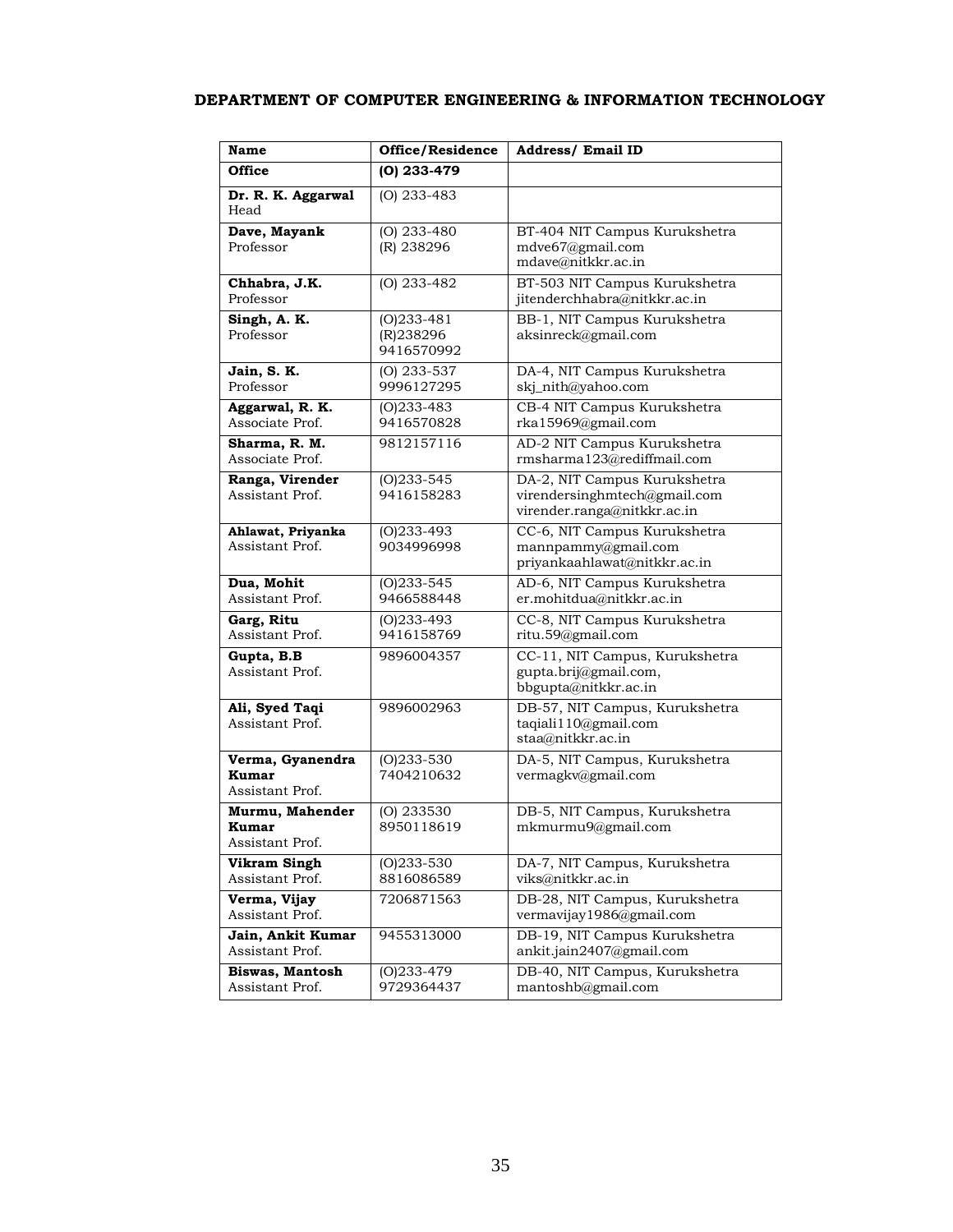| <b>Chandra Bhim</b><br><b>Bhan Singh</b><br>Assistant Prof. | 7404370087                  | DB-30, NIT Campus, Kurukshetra<br>bhimbhan@gmail.com          |
|-------------------------------------------------------------|-----------------------------|---------------------------------------------------------------|
| Patel, Anoop Kr.<br>Assistant Prof.                         | 8950459580                  | DB-48, NIT Campus, Kurukshetra<br>anooppatelk@gmail.com       |
| Sinha, Bharati<br>Assistant Prof.                           | 9729063343                  | DB-18, NIT Campus, Kurukshetra<br>bharatisinha 1920@gmail.com |
| Kriti Bhushan<br>Assistant Prof.                            | 7206598772                  | DB-51, NIT Campus, Kurukshetra<br>kriti.nitr@gmail.com        |
| <b>Santosh Kumar</b><br>Assistant Prof.                     | 9467722579                  | DB-33, NIT Campus, Kurukshetra<br>santosh.iet06@gmail.com     |
| <b>Non-Teaching Staff</b>                                   |                             |                                                               |
| Sanjeev Kumar<br>Sr. Technical Officer                      | $(O)$ 233-485<br>9416393391 | DB-13, NIT Campus Kurukshetra<br>sanjeev.mittal@nitkkr.ac.in  |
| Poli Devi<br>Sr. Assistant                                  | (0)233-479<br>9355424897    | F-5, NIT Campus, Kurukshetra<br>poli_nitkkr@rediffmail.com    |
| <b>Jasvinder Singh</b><br>Store Keeper                      | (O) 233-479<br>9050201122   | G-92, NIT Campus Kurukshetra<br>singhjasvinder34@yahoo.com    |
| <b>Buru Ram</b><br>Sr. Security Guard                       | $(O)$ 233-479<br>9467361080 | VPO Dayalpur, Kurukshetra                                     |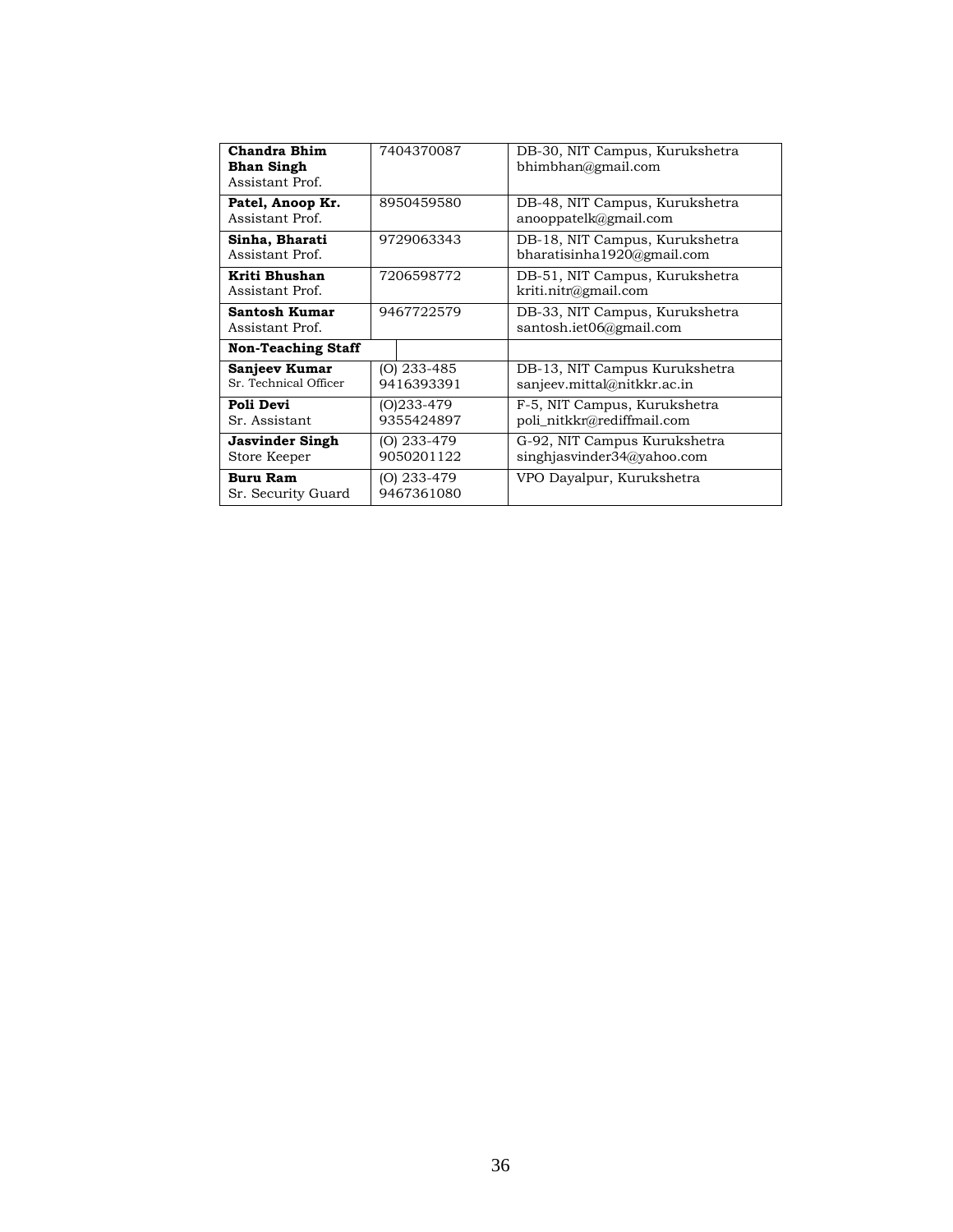#### **DEPARTMENT OF ELECTRONICS & COMMUNICATION ENGINEERING**

| <b>Name</b>                               | Office/Residence                          | <b>Address/ Email ID</b>                                                         |
|-------------------------------------------|-------------------------------------------|----------------------------------------------------------------------------------|
| <b>Office</b>                             | $(0)$ 233-414                             |                                                                                  |
| Dr. Vikas Mittal<br>Head                  | $(O)$ 233-422                             |                                                                                  |
| <b>Brahmjit Singh</b><br>Professor        | $(O)$ 233-416<br>9416473644               | BT-101 NIT Campus Kurukshetra<br>Brahmjit.s@gmail.com                            |
| Sharma, R. K<br>Professor                 | $(0)$ 233-419<br>(R)238346<br>9896688346  | BT-104 NIT Campus, Kurukshetra<br>Mail2drrks@gmail.com                           |
| Sahu, O.P.<br>Professor                   | $(O)$ 233-443<br>(R)238072<br>8901288989  | BC-2, NIT Campus, Kurukshetra<br>opsahu reck@yahoo.co.in<br>ops_nitk@yahoo.co.in |
| <b>Umesh Ghanekar</b><br>Professor        | $(0)233-417$<br>9034833959                | BT-204 NIT Campus, Kurukshetra<br>ugnitk@rediffmail.com                          |
| Pandey, Rajoo<br>Professor                | $(0)$ 233-421<br>(R)239960<br>9416840435  | BC-1, NIT Campus, Kurukshetra<br>$r$ patnitk@gmail.com                           |
| <b>Mittal, Vikas</b><br>Associate Prof.   | $(O)$ 233-422<br>(R) 294045<br>9354411031 | 1469/8 Ekta Vihar<br>Salarpur Road Kurukshetra<br>vikasmittalkkr@gmail.com       |
| Singh, N.P.<br>Associate Prof.            | $(O)$ 233-423<br>9416412522               | CA-2 NIT Campus, Kurukshetra<br>nirajatnitkkr@gmail.com                          |
| Gupta, Vrinda<br>Associate Prof.          | $(0)$ 233-424<br>9466435828               | BB-16 NIT Campus, Kurukshetra<br>vrindag16@gmail.com                             |
| Arif. M.<br>Associate Prof.               | $(0)233-425$<br>9416654920                | CT-102 NIT Campus, Kurukshetra<br>arif_nitk@yahoo.co.in                          |
| Sharma, Karan<br>Assistant, Prof.         | $(0)$ 233-416<br>(R)238568<br>9812184678  | E-64, KUK<br>ksharma_nitk@yahoo.co.in                                            |
| <b>Sandeep Santosh</b><br>Assistant Prof. | $(O)$ 233-427<br>9992588932               | DA-8 NIT Campus, Kurukshetra<br>profsandeepkkr@gmail.com                         |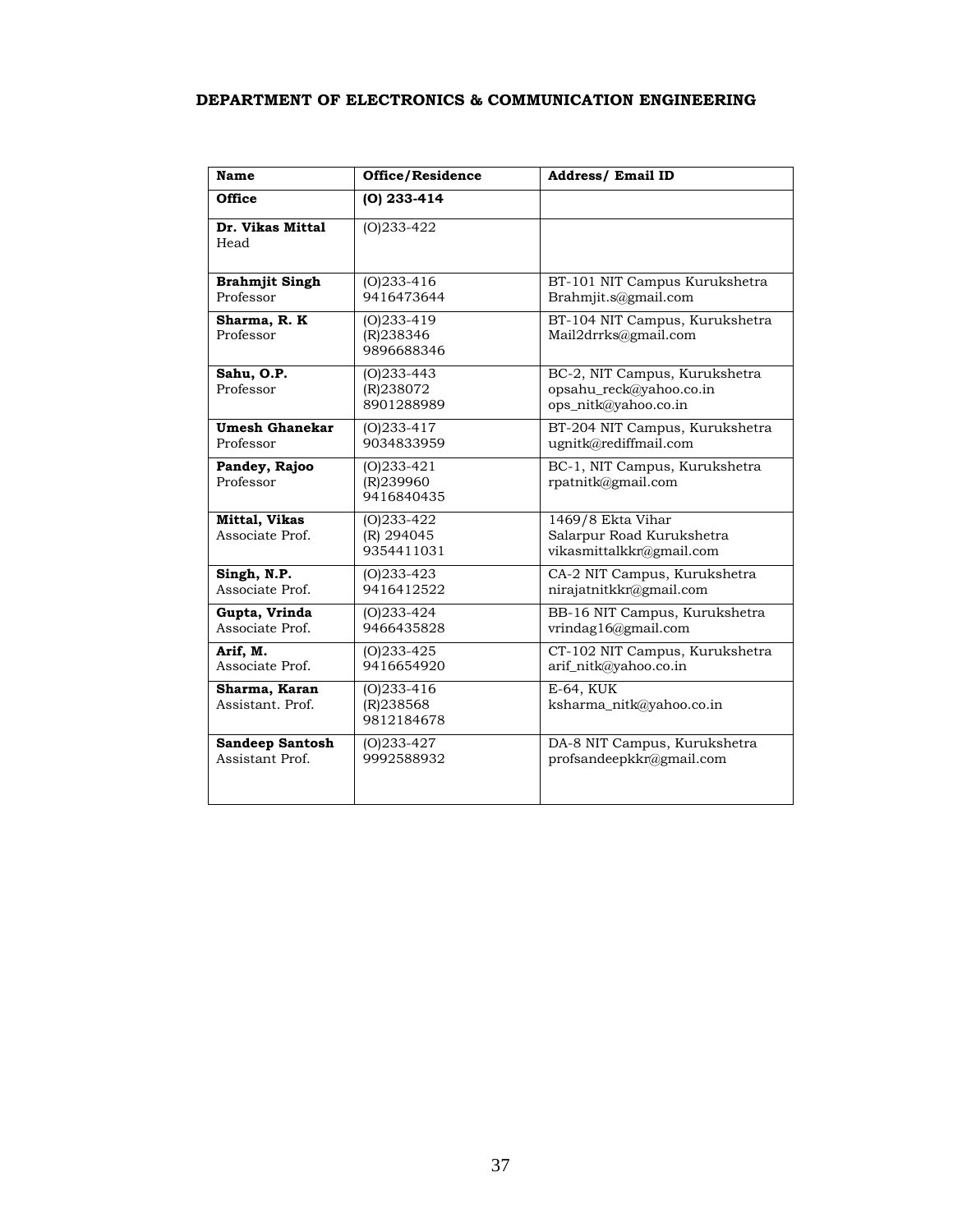| <b>Arvind Kumar</b>              | $(0)$ 233-429               | CT-402 NIT Campus, Kurukshetra            |
|----------------------------------|-----------------------------|-------------------------------------------|
| Assistant Prof.                  | (R)238717                   | Arvind_sharma@nitkkr.ac.in                |
|                                  | 9466368417                  |                                           |
|                                  |                             |                                           |
| Rajender Kumar                   | 9991504708                  | DA-11, NIT Campus, Kurukshetra            |
| Assistant Prof.                  |                             | rkumar.kkr@gmail.com                      |
|                                  |                             | rkumar@nitkkr.ac.in                       |
| Jindal, Poonam                   | 9466620527                  | CC-1, NIT Campus, Kurukshetra             |
| Assistant Prof.                  |                             | poonamjindal81@yahoo.co.in                |
|                                  | 8950461132                  |                                           |
| Saini, Gaurav<br>Assistant Prof. |                             | DB-9 NIT Campus, Kurukshetra              |
|                                  |                             | gaurav.nitham@gmail.com                   |
| Verma, Pankaj                    | 8295577722                  | DB-21 NIT Campus, Kurukshetra             |
| Assistant Prof.                  |                             | pankaj8185@gmail.com                      |
| <b>Sudhansu Chaudhary</b>        | 7206550867                  | CA-5 NIT Campus, Kurukshetra              |
| Assistant Prof.                  |                             | sudhanshu@nitkkr.ac.in                    |
|                                  |                             |                                           |
| Verma, Gaurav                    | 9034157401                  | DB-61<br>NIT Campus, Kurukshetra          |
| Assistant Prof.                  |                             | gaurav@nitkkr.ac.in                       |
| <b>Trailokya Nath</b>            | 8950333079                  | DB-15 NIT Campus, Kurukshetra             |
| <b>Sasamal</b>                   |                             | tnsasamal@nitkkr.ac.in                    |
| Assistant Prof.                  |                             |                                           |
| Ashutosh Nandi                   | 7206227623                  | DB-41 NIT Campus, Kurukshetra             |
| Assistant Prof.                  |                             | ashutosh.chl@gmail.com                    |
|                                  |                             |                                           |
| Chhagan                          | 8607283446                  | DB-44 NIT Campus, Kurukshetra             |
| Assistant Prof.                  |                             | chhagan.charan@gmail.com                  |
| Chauhan, Sudakar                 | 9896004182                  | DB-29 NIT Campus, Kurukshetra             |
| Singh                            |                             | sudakar@nitkkr.ac.in                      |
| Assistant Prof.                  |                             |                                           |
|                                  |                             |                                           |
|                                  |                             |                                           |
| Meena, Shweta                    | 7206393419                  | DB-2 NIT Campus, Kurukshetra              |
| Assistant Prof.                  |                             | mail2shwetameena@nitkkr.ac.in             |
| Sharma, Dheeraj                  | 7206435934                  | DB-22 NIT Campus, Kurukshetra             |
| Kumar                            |                             | sharma986dheeraj@gmail.com                |
| Assistant Prof.                  |                             |                                           |
| <b>Non Teaching Staff</b>        |                             |                                           |
|                                  |                             |                                           |
| Prithi Singh<br>Sr.Tech. Officer | $(O)$ 233-433<br>9416657797 | CA-1 NIT Campus, Kurukshetra              |
|                                  |                             | prattnitk@gmail.com                       |
| <b>Gopal Krishan</b>             | $(O)$ 233-435               | 885, Sec.-7 U E Kurukshetra               |
| Tech. Asstt.SG-II                | 9416911689                  | gopalkkr@gmail.com,                       |
|                                  |                             | gopalkkr@rediffmail.com                   |
| Roshan Lal                       | $(O)$ 233-432               | 1030/12, Gali No. 11                      |
| Sr. Tech. Asstt.                 | 9416262634                  | Shanti Nagar Kurukshetra                  |
|                                  | 9050256910                  | rlalkkr@rediffmail.com                    |
|                                  |                             |                                           |
| Shiv Raj Chahal                  | $(O)$ 233-431               | E-23, NIT Campus, Kurukshetra             |
| Sr. Tech. Asstt                  | 9416967162                  | jauli@rediffmail.com                      |
| Poonam                           | $(O)$ 233-436               | E-22 NIT Campus, Kurukshetra              |
| Sr.Tech. Asstt.                  | 9466435476                  | poonam_msc@rediffmail.com                 |
|                                  | 9017573543                  |                                           |
| Dalbir Singh                     | $(O)$ 233-431               | E-16 NIT Campus, Kurukshetra              |
| Tech. SG-.I                      | 9416936262                  | dalbirs@rediffmail.com                    |
|                                  |                             |                                           |
| Arjun Singh                      | $(O)$ 233-433               | F-49 NIT Campus, Kurukshetra              |
| Tech.SG-I                        | 9996347559                  | arjun431@rediffmail.com                   |
| Poonam Kapoor                    | $(O)$ 233-414               | 4463/5 Jhansa Road,                       |
| Jr. Asstt.                       | 9354912533                  | Kurukshetra<br>poonamkapoor1972@gmail.com |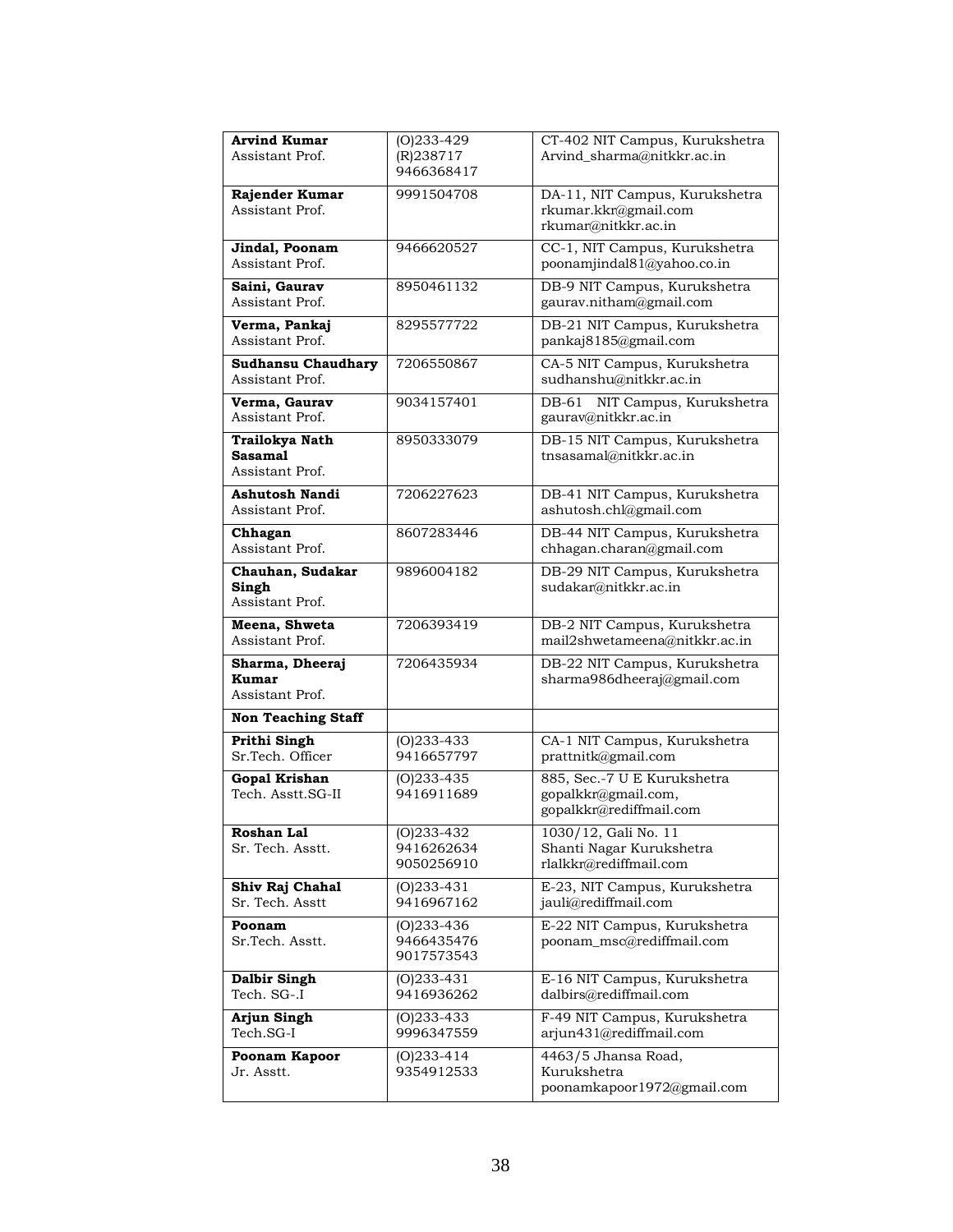| Sat Pal<br>Sr. Technician | $(0)$ 233-432<br>9467410710 | V.P.O. Jyotisar Kurukshetra           |
|---------------------------|-----------------------------|---------------------------------------|
| Sukhdev Singh             | $(O)233-445$                | Village Bir Sonti, Distt. Kurukshetra |
| Security Guard            | 8901026060                  | sukhdevsinghk70@gmail.com             |
| Suresh                    | $(O)$ 233-430               | Vill. Dyalpur P.O. Gurukul            |
| Sr. Attendant             | 9813454207                  | Kurukshetra                           |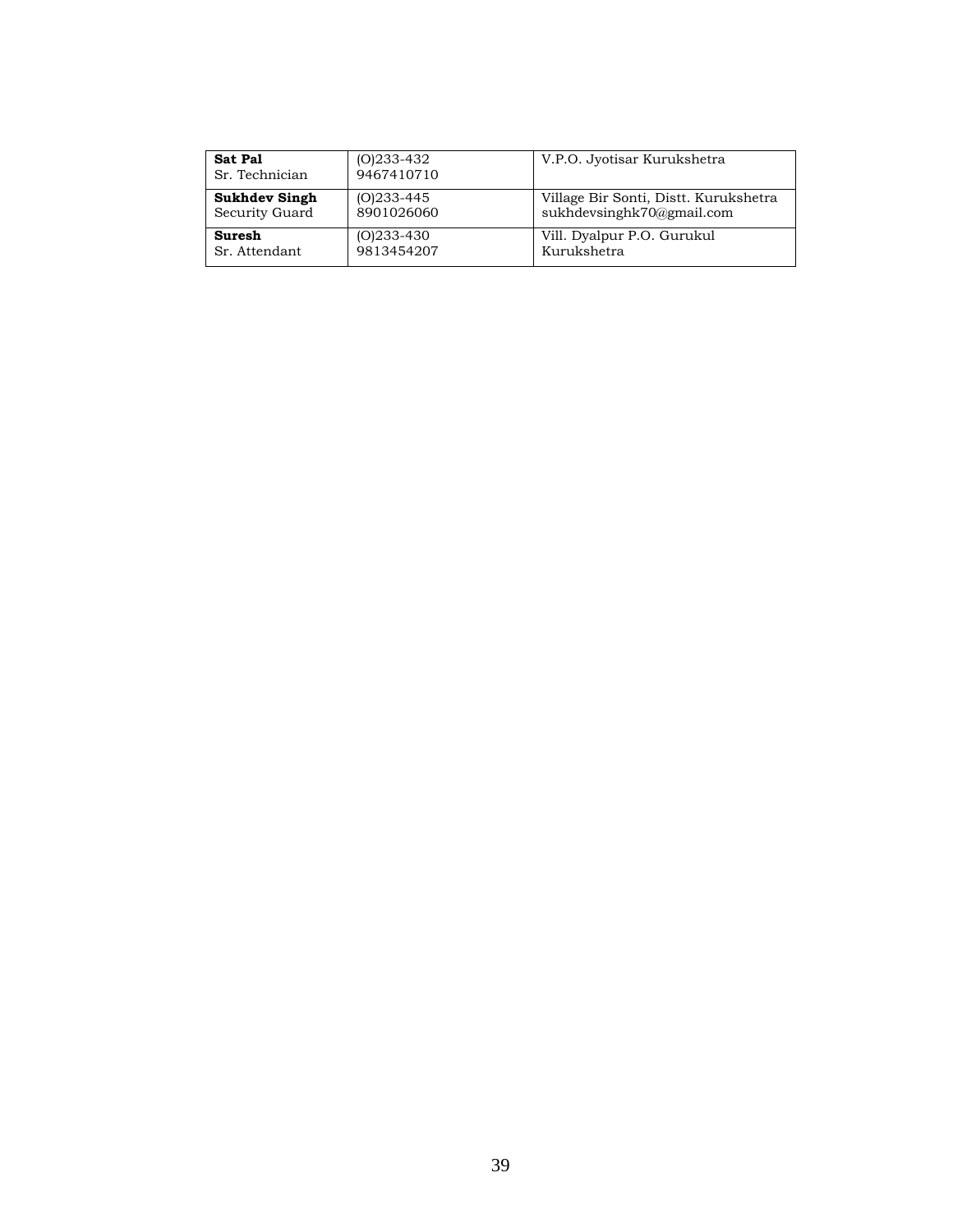#### **DEPARTMENT OF PHYSICS**

| <b>Name</b>                                              | <b>Office/ Residence</b>                  | <b>Address/Email ID</b>                                                                                       |
|----------------------------------------------------------|-------------------------------------------|---------------------------------------------------------------------------------------------------------------|
| Office                                                   | (0) 233-497                               |                                                                                                               |
| Prof. Neena Jaggi<br>Head                                | $(O)$ 233-548                             |                                                                                                               |
| Quamara, J.K.<br>Professor                               | $(O)$ 233-497<br>(R) 239636<br>9416481783 | CC-2, NIT Campus, Kurukshetra<br>jkquamara@yahoo.com                                                          |
| Ashavani Kumar<br>Professor                              | $(0)$ 233-495<br>9896121499               | BB-3, NIT Campus, Kurukshetra<br>ashavani@yahoo.com                                                           |
| Jaggi, Neena<br>Professor                                | $(O)$ 233-548<br>(R)259499<br>9896197827  | 1499/E, Dyanand Colony, Salarpur<br>Road, Kurukshetra<br>neena_jaggi@rediffmail.com<br>neenajaggi12@gmail.com |
| Chauhan, R.P.<br>Associate Professor                     | $(O)$ 233-546<br>9896075913               | CT-401, NIT Campus, Kurukshetra<br>chauhanrpc@gmail.com                                                       |
| Gaur, Anurag<br>Assistant Professor                      | $(0)$ 233-496<br>9896087178               | CB-7, NIT Campus, Kurukshetra<br>anuragdph@gmail.com                                                          |
| <b>Ashok Kumar</b><br>Assistant Professor                | $(O)233-498$<br>8950459784                | CA-9, NIT Campus, Kurukshetra<br>ak.iitk.msp@gmail.com                                                        |
| Mariappan, C.R.<br>Assistant Professor                   | $(O)233-498$<br>9896006531                | CA-6, NIT Campus, Kurukshetra<br>crmari1@googlemail.com                                                       |
| <b>Y</b> Dwivedi<br>Assistant Professor                  | $(O)233 - 503$<br>9896004119              | CA-12, NIT Campus, Kurukshetra<br>yashjidwivedi@gmail.com<br>yashjidwivedi@nitkkr.ac.in                       |
| Tripathi, A. K.<br>Assistant Professor                   | 7404342038                                | DB-4, NIT Campus Kurukshetra<br>awnish1982@gmail.com                                                          |
| <b>Prakash Chand</b><br>Assistant Professor              | $(0)$ 233-549<br>9896306873               | DB-23, NIT Campus, Kurukshetra<br>kk_pc2006@Yahoo.com                                                         |
| <b>Non Teaching Staff</b>                                |                                           |                                                                                                               |
| Panwar, R.K. S.<br>Sr. Technician                        | $(0)$ 233-500<br>9813353321               | F-35, NIT Campus, Kurukshetra                                                                                 |
| <b>Virender Singh</b><br>Technician                      | $(0)$ 233-499<br>9034669990               | G-73, NIT Campus, Kurukshetra<br>virender.nit@gmail.com                                                       |
| <b>Harish Kumar</b><br>Adjusted as Clerk/<br>Storekeeper | $(O)$ 233-502<br>9729858465               | G-03, NIT Campus, Kurukshetra<br>harish.sharma.nitkkr@gmail.com                                               |
| <b>Kamla Prasad</b><br>Sr. Security Guard                | $(O)$ 233-494<br>8295592996               | G-88, NIT Campus, Kurukshetra                                                                                 |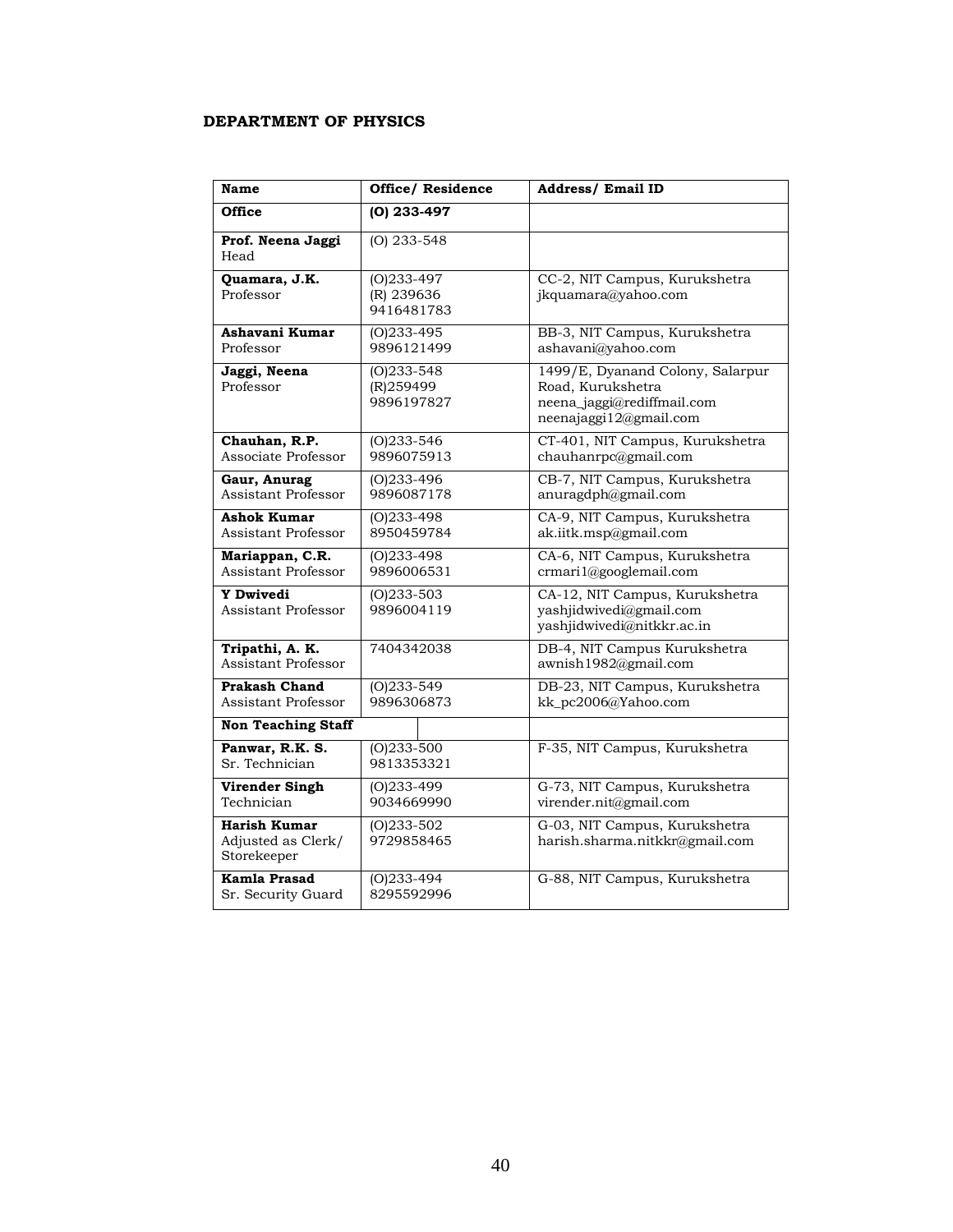#### **DEPARTMENT OF CHEMISTRY**

| <b>Name</b>                           | <b>Office/ Residence</b>                   | <b>Address/ Email ID</b>                                    |
|---------------------------------------|--------------------------------------------|-------------------------------------------------------------|
| <b>Office</b>                         | $(O)$ 233-510                              |                                                             |
| Dr. J.K. Kapoor<br>Head               | $(O)$ 233-541                              |                                                             |
| Baral, Minati<br>Professor            | (O)233-544,300<br>(R) 238156<br>9996127045 | BA-2, NIT Campus Kurukshetra<br>minatibnitkkr@gmail.com     |
| Dinesh Kumar<br>Professor             | $(0)233 - 511$<br>(R) 239764<br>9416733763 | BB-2, NIT Campus Kurukshetra<br>dkumar_nitk@yahoo.com       |
| Singh, D.P.<br>Professor              | $(O)$ 233-512<br>(R) 238241<br>9813219241  | BB-12, NIT Campus Kurukshetra<br>dpsinghchem@yahoo.co.in    |
| Kapoor, J.K.<br>Associate Prof.       | $(O)$ 233-541<br>(R)239911<br>9416550164   | AD-1, NIT Campus, Kurukshetra<br>jkkapoor11@gmail.com       |
| Chetti Prabhakar<br>Assistant Prof.   | $(O)$ 233-331<br>9896119710                | CA-3, NIT Campus Kurukshetra<br>chetti@nitkkr.ac.in         |
| Tittal, Ram Kumar<br>Assistant Prof.  | $(O)233 - 542$<br>9896435214               | CB-6, NIT Campus Kurukshetra<br>rktittaliitd@nitkkr.ac.in   |
| Amilan Jose. D<br>Assistant Prof.     | $(O)233 - 559$<br>7876007461               | CA-10, NIT Campus Kurukshetra<br>amilanjosenit@nitkkr.ac.in |
| Ghule Vikas D.<br>Assistant Prof.     | 9896006804                                 | CB-3, NIT Campus Kurukshetra<br>gyd@nitkkr.ac.in            |
| M. Senthil Kumar<br>Assistant Prof.   | 9729365341                                 | DB-47, NIT Campus Kurukshetra<br>msenthil@nitkkr.ac.in      |
| <b>Avijit Paul</b><br>Assistant Prof. | $(O)$ 233-554<br>9541475868                | DB-27, NIT Campus, Kurukshetra<br>avijit.chem@gmail.com     |
| <b>Non-Teaching Staff</b>             |                                            |                                                             |
| <b>Phool Kumar</b><br>Technician      | $(O)$ 233-514<br>991297676                 | G-72, NIT Campus Kurukshetra                                |
| Sonia<br>Laboratory Asstt.            | $(O)$ 233-514<br>8198983695                | Vill. Ishakpur P.O Amin<br>soniaturk82@gmail.com            |
| Harbhajan Singh<br>Senior Attendant   | $(O)$ 233-510                              | Vill. Gobind Garh Kurukshetra                               |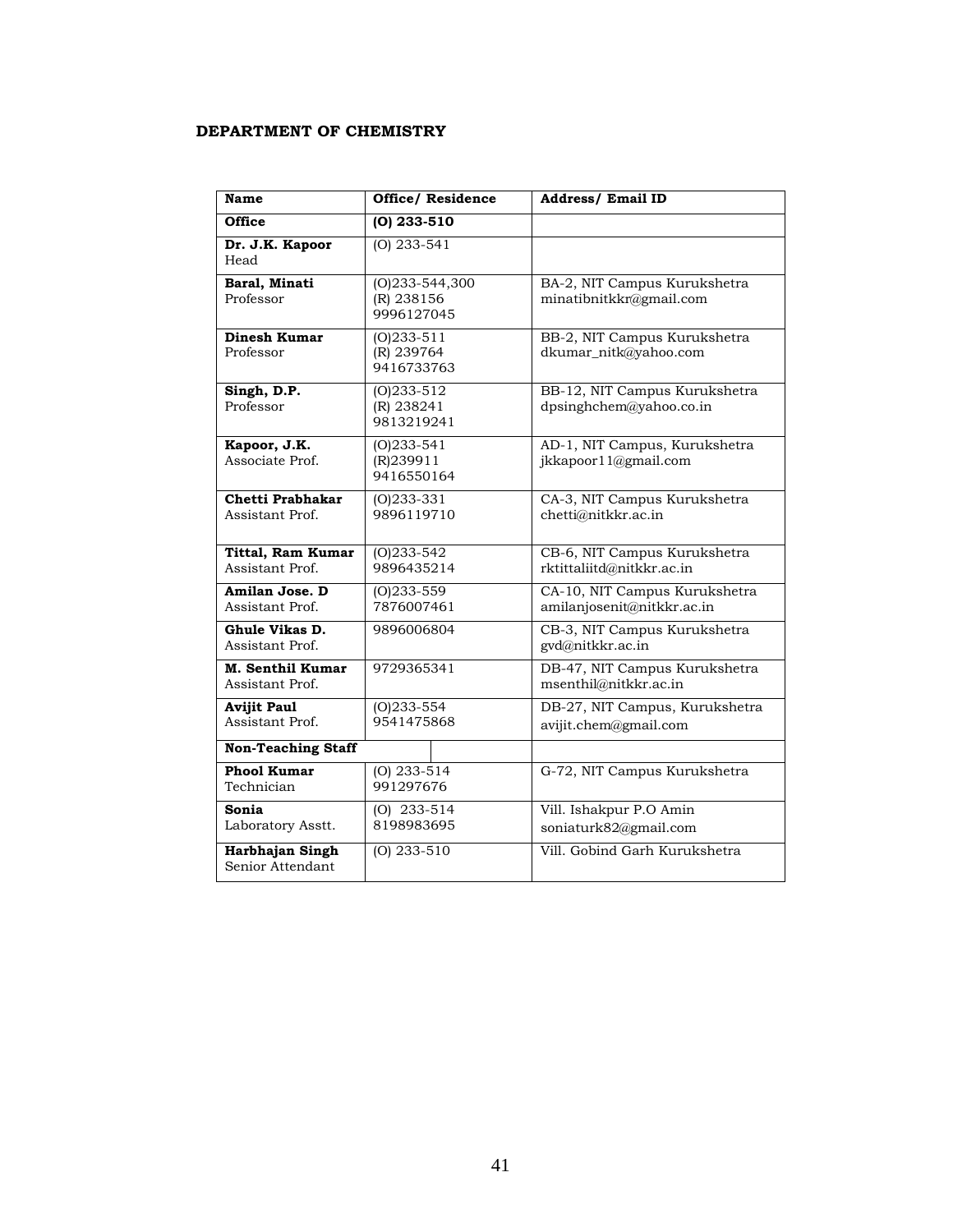#### **DEPARTMENT OF MATHEMATICS**

| Name                                      | Office/Residence                   | <b>Address/ Email ID</b>                                                               |
|-------------------------------------------|------------------------------------|----------------------------------------------------------------------------------------|
| Office                                    | $(0)$ 233-504                      |                                                                                        |
| Prof. Paras Ram<br>Head                   | (O) 233-504, 233-509               |                                                                                        |
| Paras Ram<br>Professor                    | $(0)$ 233-509<br>9416539758        | BB-4, NIT Campus Kurukshetra<br>parasram_nit@yahoo.co.in                               |
| A. S. V. Ravi<br>Kanth<br>Associate Prof. | (O) 233-504, 233-507<br>9944507191 | CT-403, NIT Campus, Kurukshetra<br>asvravikanth@yahoo.com<br>asvravikanth@nitkkr.ac.in |
| Yadav, Sarasvati<br>Assistant Prof.       | $(0)$ 233-506<br>9354732527        | CB-2, NIT Campus, Kurukshetra<br>sarasvati.madam@gmail.com                             |
| <b>Amit Prakash</b><br>Assistant Prof.    | $(O)$ 233-505<br>8950118721        | CC-4, NIT Campus, Kurukshetra<br>amitmath0185@gmail.com<br>amitmath@nitkkr.ac.in       |
| Naveen Kumar<br>Assistant Prof.           | $(0)$ 233-508<br>9997876560        | CC-10, NIT Campus, Kurukshetra<br>navindma@gmail.com                                   |
| Sonker, Smita<br>Assistant Prof.          | (O)233-508<br>8950172697           | DB-16, NIT Campus, Kurukshetra<br>smita.sonker@gmail.com                               |
| <b>Non-Teaching Staff</b>                 |                                    |                                                                                        |
| Shashi Bala<br>Sr. Assistant              | $(O)233 - 504$<br>9467047295       | 1197/12, Ram Nagar Colony,<br>Kurukshetra<br>shashi.mathkkr@gmail.com                  |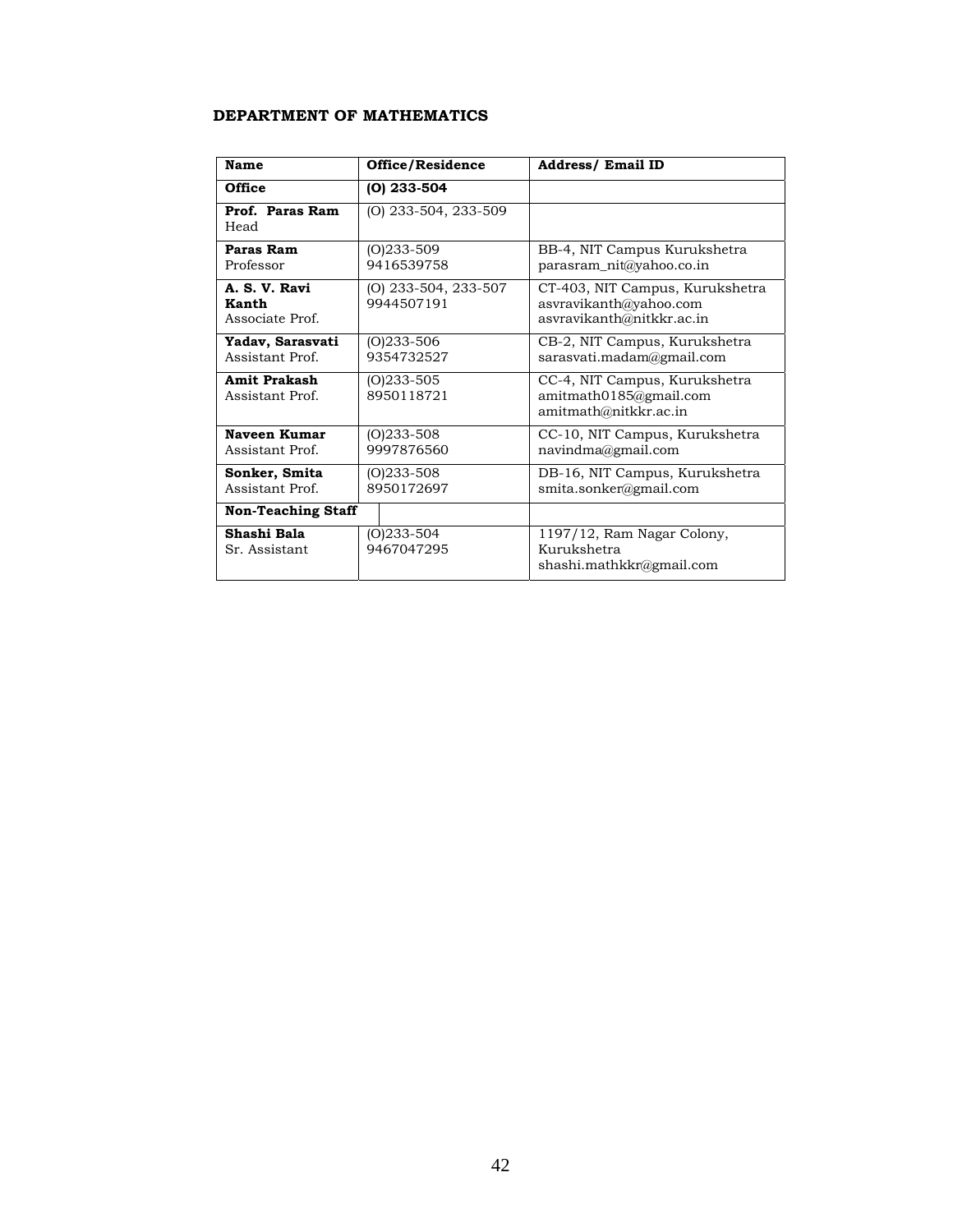#### **DEPARTMENT OF HUMANITIES & SOCIAL SCIENCES**

| Name                                | <b>Office/ Residence</b>                        | <b>Address/ Email ID</b>                                                    |
|-------------------------------------|-------------------------------------------------|-----------------------------------------------------------------------------|
| <b>Office</b>                       | $(0)$ 233-516                                   |                                                                             |
| Prof. Kiran Mor<br>Head             | $(O)$ 233-520                                   |                                                                             |
| Rajender Kumar<br>Professor         | (O) 233-523, 239566<br>(R) 238225<br>9416412100 | BB-7, NIT Campus Kurukshetra<br>rajinderdeswal@yahoo.com                    |
| <b>Vikas Choudhary</b><br>Professor | $(0)$ 233-519<br>(R) 230866<br>9416481781       | 866 Sector-5 UE Kurukshetra<br>vc_hss@yahoo.com                             |
| Mor, Kiran<br>Professor             | $(O)$ 233-520<br>(R) 238484<br>8199990554       | CA-4, NIT Campus Kurukshetra<br>kiran@nitkkr.ac.in<br>drkiran.nit@gmail.com |
| Shabnam<br>Assistant Prof.          | 9416957877                                      | CC-9, NIT Campus Kurukshetra<br>shabnam.yy@gmail.com                        |
| Sachdeva, Geeta<br>Assistant Prof.  | 9034820185                                      | AD-5, NIT Campus Kurukshetra<br>geeta_schdv@yahoo.co.in                     |
| Ashwani<br>Assistant Prof.          | 8901422745                                      | CB-5, NIT Campus Kurukshetra<br>ashwani@nitkkr.ac.in                        |
| Shahida<br>Assistant Prof.          | $(0)233 - 521$<br>9466301809                    | DB-54, NIT Campus Kurukshetra<br>shahida2709@gmail.com                      |
| <b>Non-Teaching staff</b>           |                                                 |                                                                             |
| Laxami Devi<br>Attendant            | $(0)$ 233-516<br>9728089101                     | G-95 NIT Campus Kurukshetra                                                 |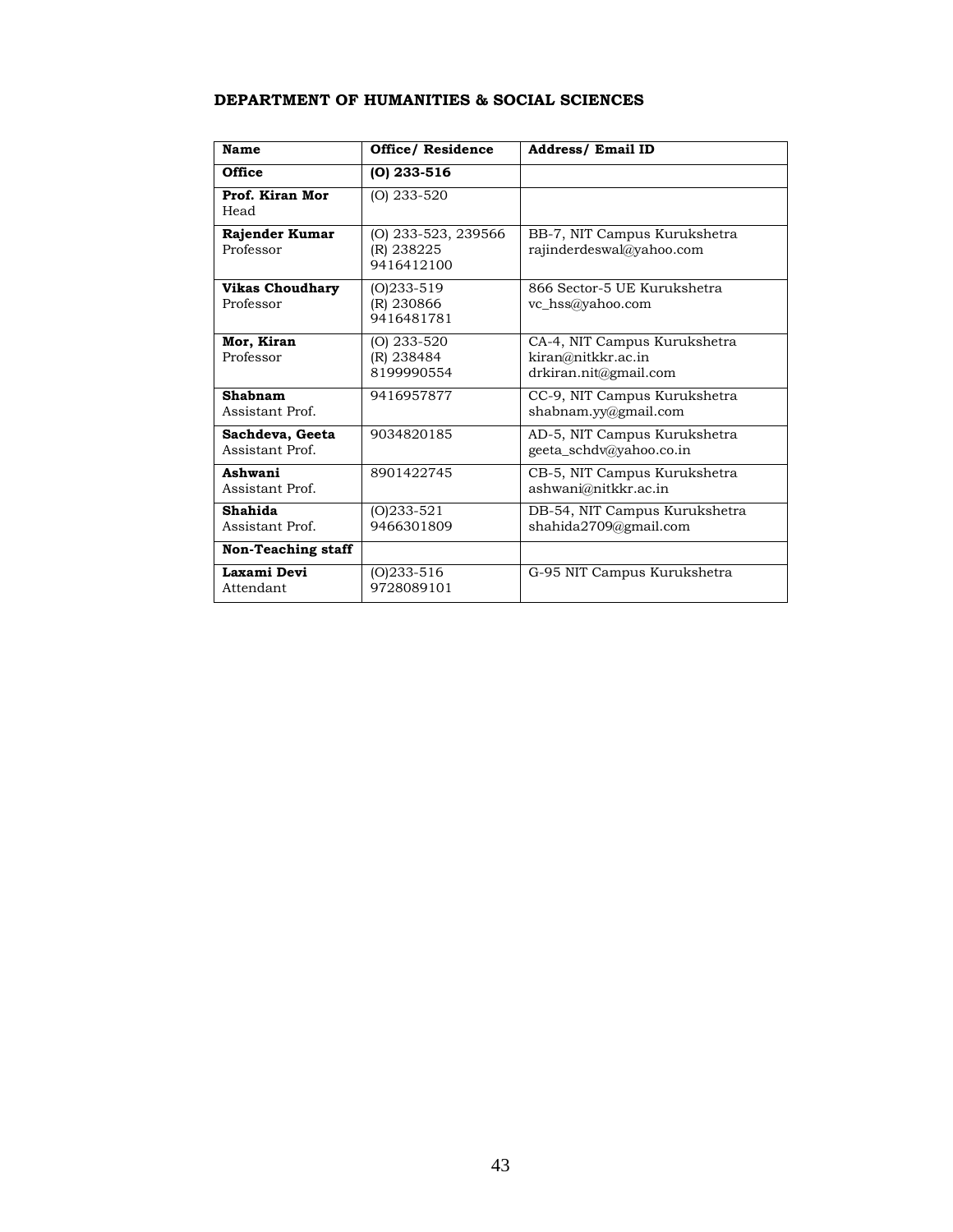## **DEPARTMENT OF BUSINESS ADMINISTRATION**

| Name                                     | Office/Residence            | <b>Address/Email ID</b>                                                          |
|------------------------------------------|-----------------------------|----------------------------------------------------------------------------------|
| Office                                   | (0) 233-524                 |                                                                                  |
| Neeraj Kaushik<br>Head                   | $(O)$ 233-525               |                                                                                  |
| Kaushik, Neeraj<br>Associate Professor   | $(O)$ 233-525<br>9996259725 | CT-204, NIT Campus Kurukshetra<br>neeraj.kaushik@nitkkr.ac.in                    |
| <b>Mohammad Firoz</b><br>Assistant Prof. | (O) 233-527<br>9910612165   | DA-6 NIT Campus Kurukshetra<br>mfiroz@nitkkr.ac.in                               |
| Jha, Manish Kr.<br>Assistant Prof.       | $(O)$ 233-526<br>7376650614 | DA-3, NIT Campus Kurukshetra<br>manishjha@nitkkr.ac.in                           |
| Walia, Kranti<br>Assistant Prof.         | $(O)$ 233-524<br>9416680510 | #10-B, Durga Nagar, Ambala<br>Cantt.- 133001<br>waliakranti@gmail.com            |
| <b>Rachin Suri</b><br>Assistant Prof.    | (O) 233-524<br>9812547157   | #3041/42, Kacha Bazar, Ambala<br>Cantt, Haryana-133001<br>rachin.suri@gmail.com  |
| <b>Prabhjot Kaur</b><br>Assistant Prof.  | $(O)$ 233-524<br>9991448759 | # 909, Sector-5, Urban Estate<br>Kurukshetra<br>prabhjot19kaur@rediffmail.com    |
| Panthneja, Shweta<br>Assistant Prof.     | $(O)$ 233-524<br>9992377800 | 565113, M. Kasaban,<br>Near Govind Ghar Bazar, Hisar<br>shwetapathneja@gmail.com |
| Gaganpreet Kaur<br>Assistant Prof.       | $(O)$ 233-524<br>8437036515 | 55-A, Nirmal Vihar, Ambala Cantt<br>gaganpreet.knl@gmail.com                     |
| Kaushal, Neelam<br>Assistant Prof.       | (O) 233-524<br>8901592390   | 419/12, Bansant Vihar, Ambala<br>City<br>muktis73@gmail.com                      |
| Saini, Meenu<br>Assistant Prof.          | $(O)$ 233-524<br>8685876306 | H. No.-7, BabaNagar, Nera<br>Old Bus Stand Bhiwani<br>mnsn4390@gmail.com         |
| <b>Harleen Singh</b><br>Assistant Prof.  | $(O)$ 233-524<br>7021318855 | C-8/19, Model Town-III, Delhi<br>harleensinghbatra@gmail.com                     |
| <b>Non Teaching</b>                      |                             |                                                                                  |
| Mehta, Deepak<br>Technician -A           | $(O)$ 233-524<br>9992903373 | # 110, Paras Enclave, Jhansa<br>Road, Kurukshetra                                |
| Parkashi Devi<br>Att. SG-II              | (O) 233-524<br>9729060743   | F-30, NIT Campus, Kurukshetra<br>Parkshidevipurn@gmail.com                       |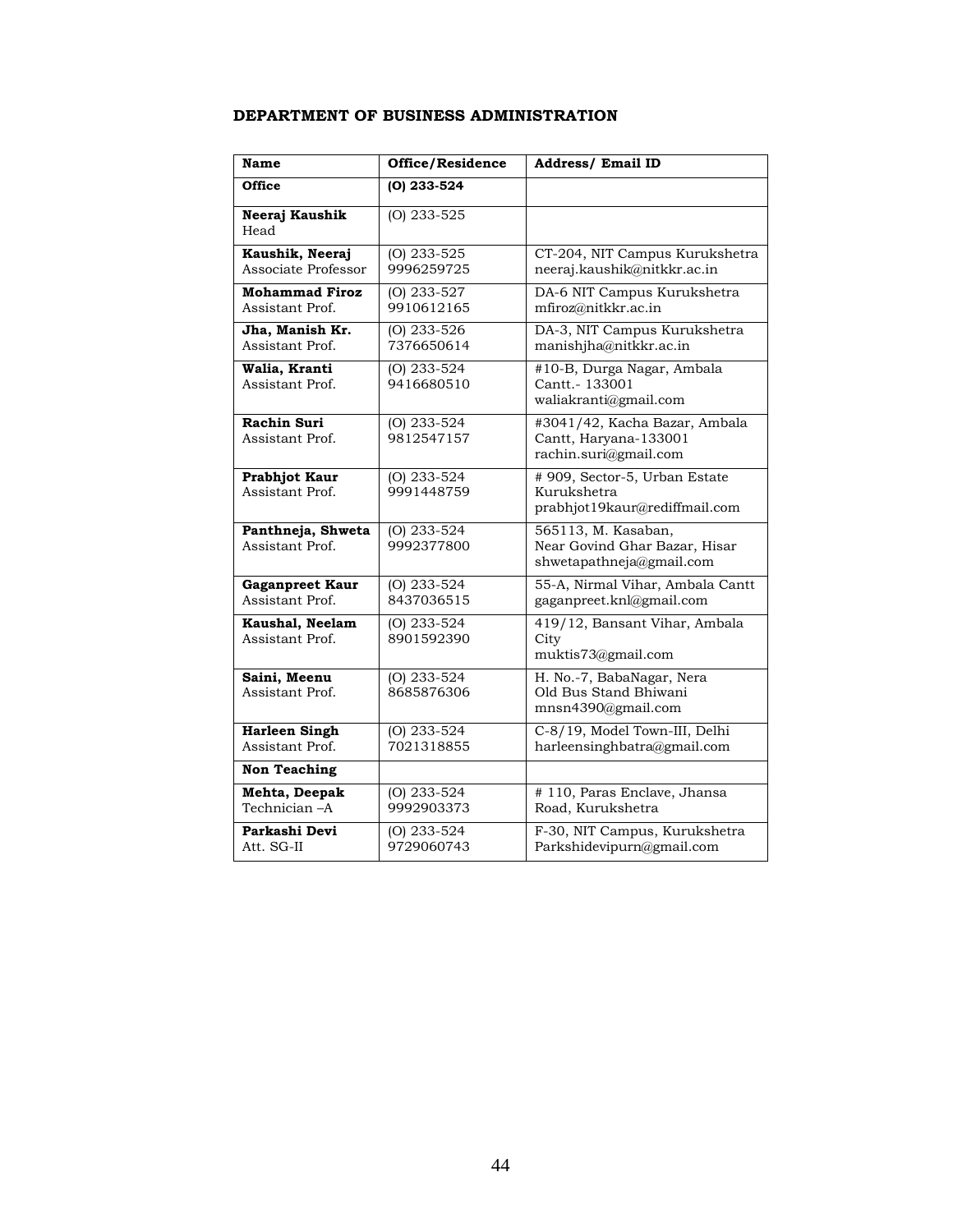#### **DEPARTMENT OF COMPUTER APPLICATION**

| Name                                         | Office/Residence              | <b>Address/ Email ID</b>                                 |
|----------------------------------------------|-------------------------------|----------------------------------------------------------|
| <b>Office</b>                                | $(0)$ 233-540                 |                                                          |
| Dr. Ashutosh Kumar<br>Singh<br>Head          | $(O)$ 233-540,532             |                                                          |
| Singh, Ashutosh Kumar<br>Associate Professor | (O) 233-540,532<br>9050217555 | BT-504, NIT Campus, Kurukshetra<br>ashutosh@nitkkr.ac.in |
| Jain, Sarika<br>Assistant Prof.              | $(O)$ 233-540<br>8950777202   | CC-7, NIT Campus, Kurukshetra<br>jasarika@nitkkr.ac.in   |
| Kapil<br>Assistant Prof.                     | $(O)$ 233-540<br>999202387    | DB-25 NIT Campus, Kurukshetra<br>kapil@nitkkr.ac.in      |
| <b>Non Teaching</b>                          |                               |                                                          |
| Satish Kumar<br>Technician SG-1              | $(O)$ 233-540<br>9467201796   | Near Govind Dham Mandir,<br>Chanarthal Road, Kurukshetra |
| Harichand<br>Sr. Security Guard              | $(O)$ 233-540                 | G-78, NIT Campus, Kurukshetra                            |

#### **SCHOOL OF VLSI DESIGN & EMBEDDED SYSTEMS**

| Name                       | Office/Residence | <b>Address/Email ID</b>       |  |  |
|----------------------------|------------------|-------------------------------|--|--|
| Sharma, R.K.               | $(O)$ 233-419    | BT-104 NIT Campus Kurukshetra |  |  |
| Coordinator                | 9896688346       | mail2drrks@gmail.com          |  |  |
| <b>Sudhanshu Choudhary</b> | $(O)$ 233-440    | CA-5 NIT Campus Kurukshetra   |  |  |
| Assistant Prof.            | 7206550867       | sudhanshu@nitkkr.ac.in        |  |  |
| Gauray Saini               | $(O)$ 233-440    | DB-09 NIT Campus Kurukshtera  |  |  |
| Assistant Prof.            | 8950461132       | gauravsaini@nitkkr.ac.in      |  |  |

#### **UNNAT BHARAT ABHIYAAN (UBA)**

| Name                          | Office/Residence                       | <b>Address/ Email ID</b>                                |  |
|-------------------------------|----------------------------------------|---------------------------------------------------------|--|
| <b>Mahesh Pal</b>             | (0)233-356                             | CC-5, NIT, Campus, Kurukshetra                          |  |
| Nodal Officer                 | (R)239276                              | Mahesh.pal@nitkkr.ac.in                                 |  |
| Sachdeva, S.N.<br>Member      | (0)233-347<br>(R) 238239<br>9416127561 | BT-203 NIT Campus Kurukshetra<br>snsachdeva@yahoo.co.in |  |
| Lather, J. S.                 | $(O)$ 233-387                          | BB-10, NIT Campus NIT                                   |  |
| Member                        | 9467500101                             | Kurukshetra                                             |  |
| Neeraj Kaushik                | (O) 233-525                            | CT-204, NIT Campus Kurukshetra                          |  |
| Member                        | 9996259725                             | neeraj.kaushik@nitkkr.ac.in                             |  |
| Kapil                         | $(O)$ 233-540                          | FH-7, NIT Campus KKR                                    |  |
| Member                        | 8221811422                             | kapil@nitkkr.ac.in                                      |  |
| Murmu, Mahendra Kr.<br>Member | 8950118619                             | DB-5, NIT Campus Kurukshetra<br>mkmurmu9@gmail.com      |  |
| Ali, Syed Taqi<br>Member      | 9896002963                             | FH-13, NIT Kurukshetra<br>taqiali110@gmail.com          |  |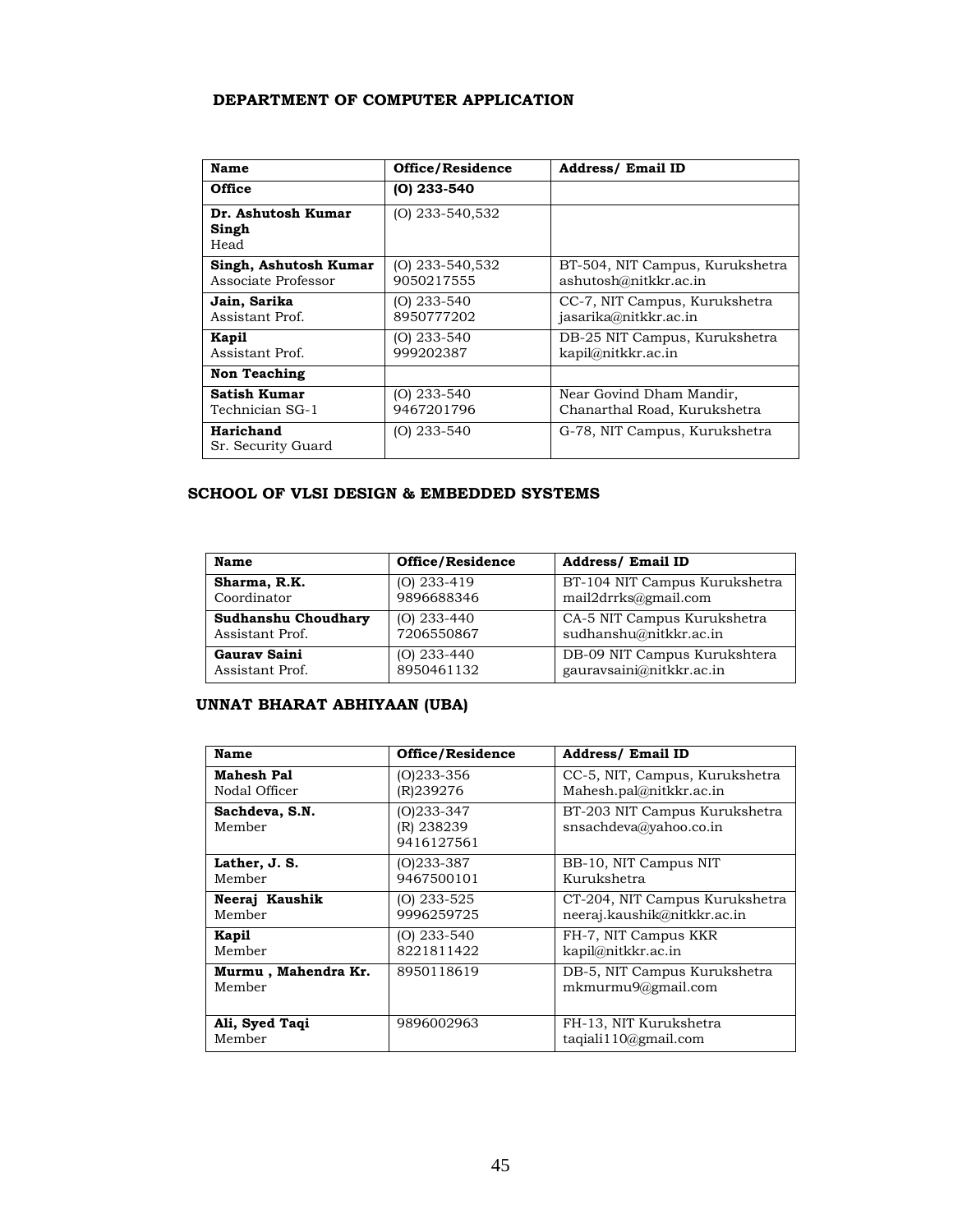#### **KURUKSHETRA UNIVERSITY**

| Name                | Office         |
|---------------------|----------------|
| Vice-Chancellor     | 238039         |
| Registrar           | 238026         |
| Controller of Exams | 238377, 238189 |
| Librarian           | 238367         |
| Guest House         | 238173         |
| Chief Warden (B H)  | 238711         |
| Chief Warden (G H)  | 238278         |

#### **MP/MLA**

| Name                 | <b>Contact Nos</b> |
|----------------------|--------------------|
| Raj Kumar Saini (MP) | 9315601457         |
| Subhash Sudha (MLA)  | 9215751665         |

#### **DISTRICT ADMINISTRATION**

| Name                     | Office         | Residence |
|--------------------------|----------------|-----------|
| Deputy Commissioner      | 220270         | 220271    |
| Addl. Dy. Commissioner   | 220756, 220731 | 226956    |
| SDM                      | 220032, 222999 | 220352    |
| Superintendent of Police | 220320         | 220345    |
| Deputy Supdt. of Police  | 220130         |           |
| City Magistrate          | 220273         | 220274    |
| 3rd Gate Chowki          | 645103         |           |
| City Thana               | 645108         |           |
| Sadar Thana              | 645109         |           |
| KUK Thana                | 645110         |           |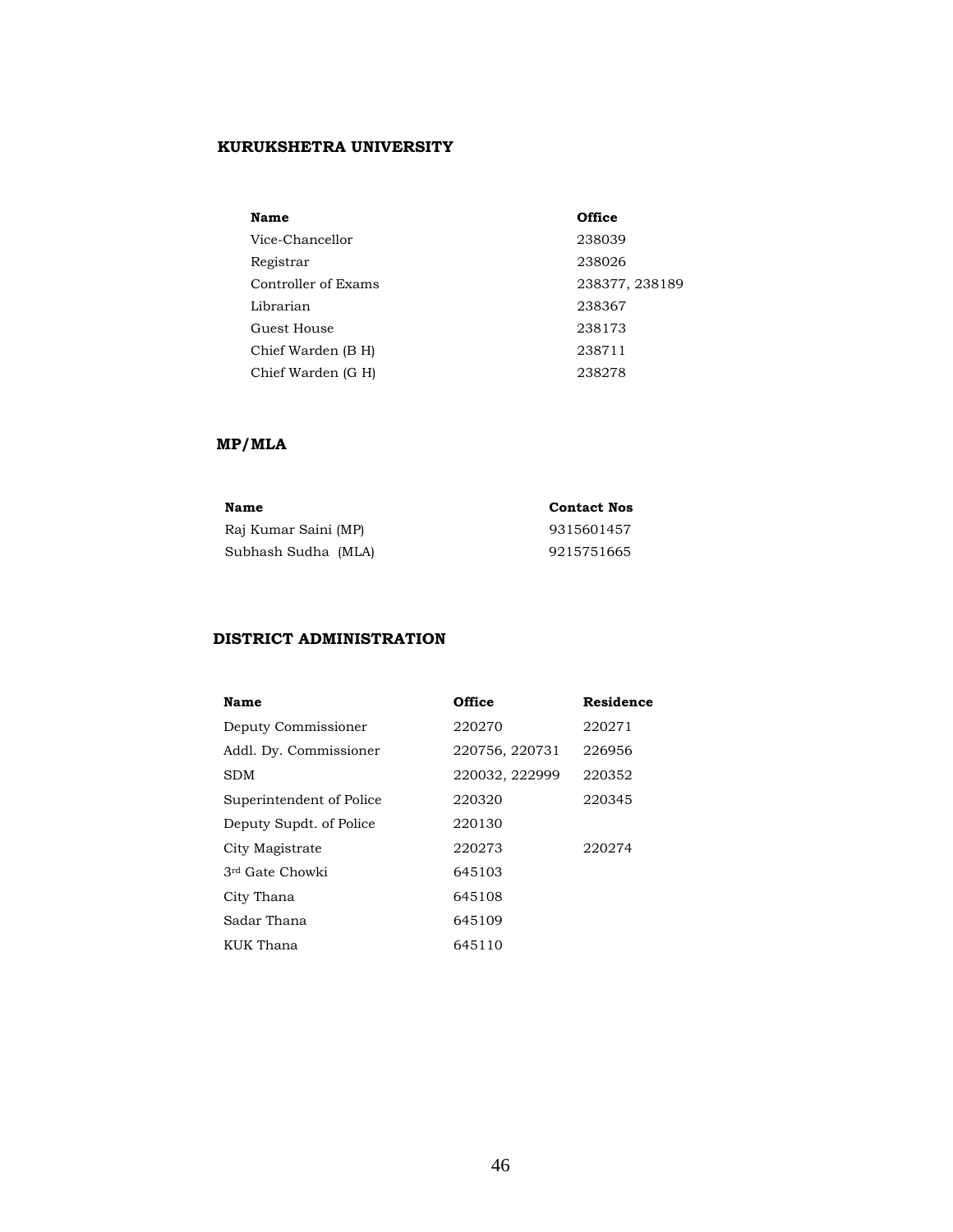#### **PRIVATE DOCTORS APPROVED BY THE INSTITUTE/OTHERS**

| <b>Name of Doctors/Hospitals</b>      | <b>Field of Specialization</b> |  |  |
|---------------------------------------|--------------------------------|--|--|
| Aggarwal Nursing Home                 | Multispecialty                 |  |  |
| Cygnus Hospital                       | Multispecialty                 |  |  |
| Apna Hospital,                        | Multispecialty                 |  |  |
| Saraswti Mission Hospital             | Multispecialty                 |  |  |
| Radha Krishan Children Hospital       | Multispecialty                 |  |  |
| Shri Balaji Aarogyam Hospital         | Multispecialty                 |  |  |
| Anand Orthopaedic Centre              | Orthopedic                     |  |  |
| J.P. Bharal Hospital                  | Orthopedic                     |  |  |
| Gandhi Nursing Home                   | Orthopedic+Detal               |  |  |
| Singhal Bhawan (Hospital)             | Physician                      |  |  |
| Sethi Nursing Home                    | Physician                      |  |  |
| Kurukshetra Nursing Home              | Physician, Cardiology          |  |  |
| B.S. Heart Care Hospital              | Cardiology                     |  |  |
| Kedar Children Hospital.              | Child Specialist               |  |  |
| Pawan Surgical Hospital               | Surgeon                        |  |  |
| Surender Mehta Surgical and Maternity | Surgeon                        |  |  |
| Hospital                              |                                |  |  |
| Dua Dental Clinic                     | Dentist                        |  |  |
| Aggarwal Dental Clinic                | Dentist                        |  |  |
| Healthy Mouth Dental Clinic           | Dentist                        |  |  |
| Virk Nursing Home                     | <b>ENT</b>                     |  |  |
| Lalit ENT Hospital                    | <b>ENT</b>                     |  |  |
| Bansal Eye Clinic                     | Eye                            |  |  |
| Saini Eye Care Centre                 | Eve                            |  |  |
| Ankur Nursing Home                    | $Eye/O$ & G                    |  |  |
| Ashirwad Nursing Home                 | Ortho + $O$ & G                |  |  |
| Atul Clinic                           | Gynecologist                   |  |  |
| Sobti Nursing Home                    | Eye & Dental                   |  |  |
| Chandigarh Children Hospital          | Pediatrician                   |  |  |
| Bhardwaj Hospital                     | Pediatrician                   |  |  |
| Life Line Physiotherapy Clinic        | Physiotherapist                |  |  |
| Health Care Physiotherapy Clinic      | Physiotherapist                |  |  |
| Mittal Path Lab                       | Pathologist                    |  |  |
| Bansal Skin Care Clinic               | Skin                           |  |  |
| Dermawaye Skin Lazer                  | Skin                           |  |  |
| Neuropsychiatry Clinic                | Psychiatry                     |  |  |
| Jhamb Chest Clinic                    | Chest, Asthma, Allergy &       |  |  |
|                                       | T.B. Specialist                |  |  |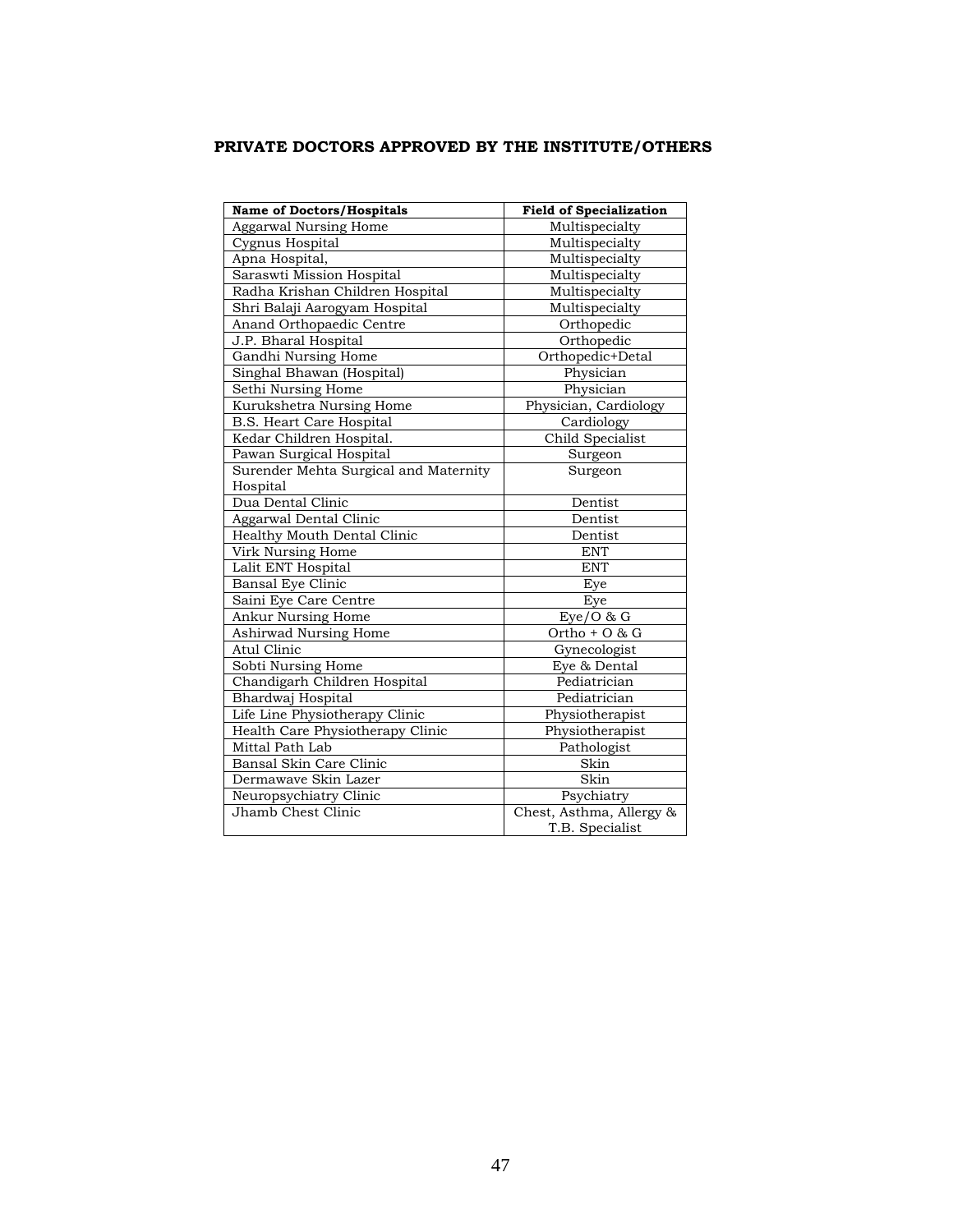#### **MEDIA**

| Name              | Contact No.          | <b>Media Agency Name</b> |
|-------------------|----------------------|--------------------------|
| Satish Chauhan    | 294228               | Danik Jagran             |
| Vikas Battan      | 290945<br>9671731003 | Danik Bhaskar            |
| Vinood Jindal     | 234769<br>9896334769 | Danik Tribune            |
| Krishan Dhamija   | 9896390506           | Punjab Kesari            |
| Pawan Ashri       | 9896441044           | Hari Bhoomi              |
| Vinod Choudhary   | 9896235982           | Aai Samai                |
| Vijay Sabharwal   | 9896244822           | Hindustan Times          |
| Sourabh Choudhary | 9215557574           | The Pioneer              |

#### **TOURIST COMPLEXES/ HOTELS/ DHARAMSHALA**

| Name                     | <b>Contact Nos</b>         |
|--------------------------|----------------------------|
| Krishna Museum           | 291288                     |
| Panorama                 | 226100                     |
| Gita Dham                | 220743                     |
| Parakeet, Pipli          | 230250, 230775             |
| Neel Kanthi Yarti Niwas  | 291615                     |
| Tourist Complex Jyotisar | 239326                     |
| Grace Palace             | 293022, 293922             |
| Grand Arena              | 9812020864, 9812880099     |
| Heritage Garden          | 229435, 9034153305         |
| Mezbaan                  | 292902, 292903, 292904     |
| Pearl Marc               | 226614, 225614             |
| Raj Palace               | 9813100157, 9541707071     |
| Royal Resorts            | 9255564060, 9416000120     |
| Saffron Hotel            | 227404, 229262, 9416000120 |
| Jat Dharamshala          | 290962                     |
| Saini Dharamshala        | 291574                     |
| Punjabi Dharmshala       | 656566                     |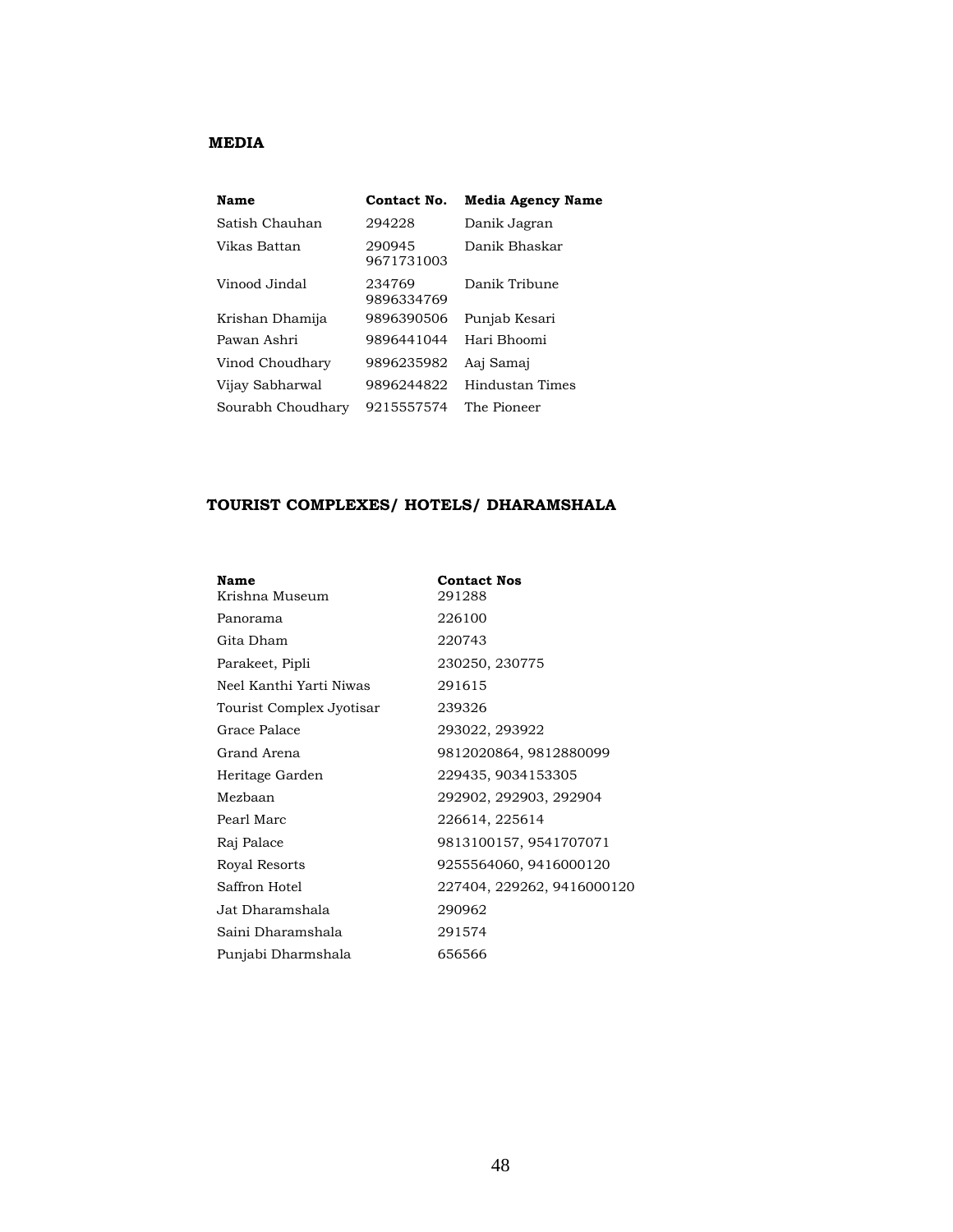#### **BANK/ POST OFFICE/ LIC OFFICE**

| Name                                | <b>Contact Nos</b>     |
|-------------------------------------|------------------------|
| State Bank of India, NITK           | 233-306, 238164        |
| State Bank of India, KUK            | 238124, 238128         |
| State Bank of India,<br>Kurukshetra | 221319, 220004         |
| State Bank of Patiala               | 220467, 221746         |
| AXIS Bank (Rly. Road)               | 292237                 |
| HDFC Bank (Rly Road)                | 294730, 294731, 294732 |
| <b>ICICI Bank</b>                   | 294311                 |
| OBC                                 | 220517                 |
| Central Bank of India               | 290388, 290522         |
| Syndicate Bank                      | 293300                 |
| Punjab National Bank                | 220189, 220952         |
| Canara Bank (Rly. Road)             | 225008                 |
| Post Office, NITK                   | 239228                 |
| Post Office, KUK                    | 238034                 |
| LIC Office                          | 220631, 220671         |

#### **LPG GAS AGENCIES**

| Name                            | <b>Contact Nos</b>       |
|---------------------------------|--------------------------|
| Kurukshetra Gas Agency (Indane) | 290510                   |
| Thanesar Gas Agency (Indane)    | 225301                   |
| Mahabir Gas Agency (Bharat)     | 290784, 290742           |
| Goval Gas Agency (Bharat)       | 9254334827<br>8254344827 |
| Goyal Gas Booking               | 9466456789               |
|                                 |                          |

49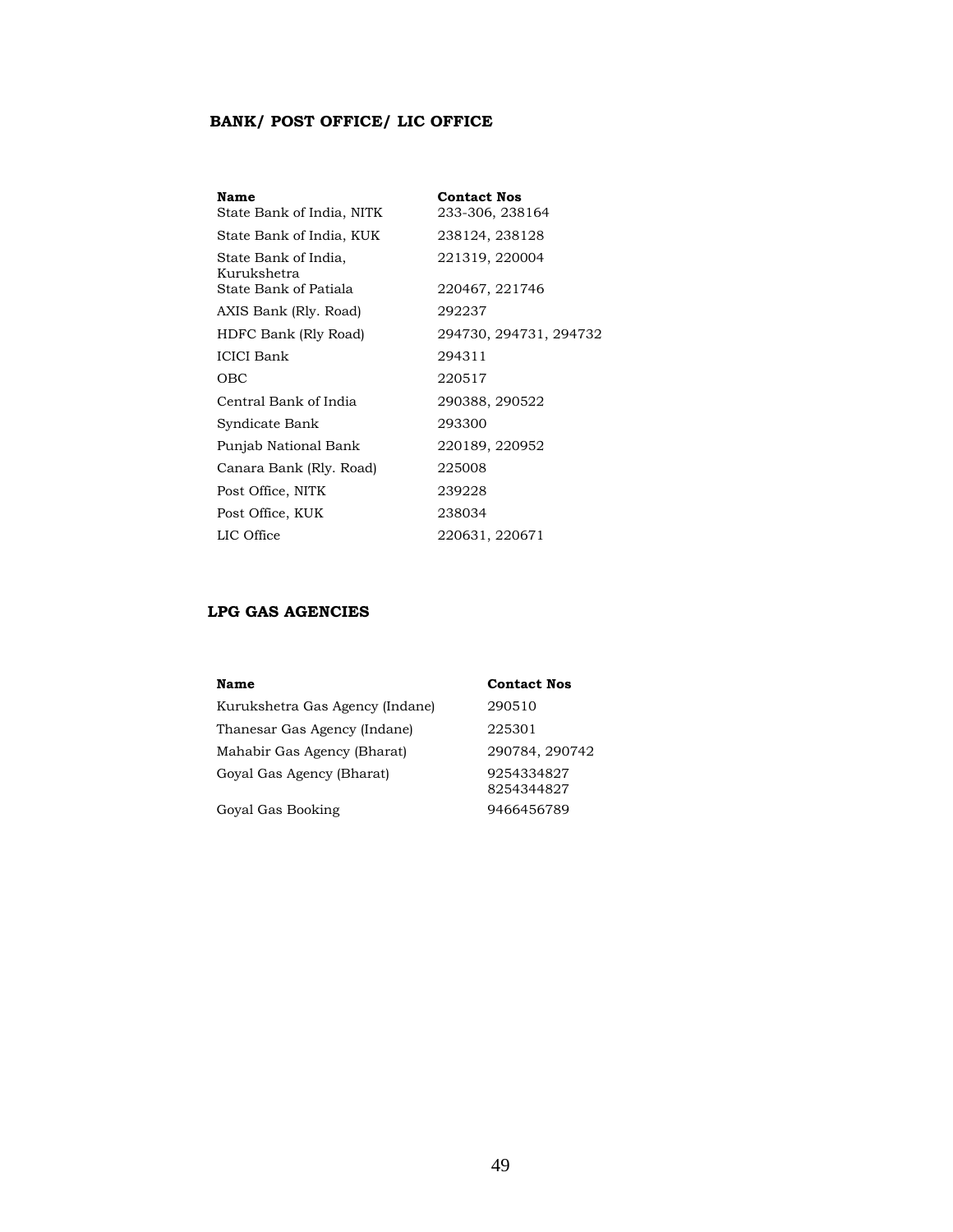#### **MISCELLANEOUS**

**TRAVELS & TOURS**  Dolphin Travels 9253666555/8053666555 **STATIONARY SHOPS**  Prism Books & Stationary Shop 238073, 9416039073 Unique Book Centre 239786, 9466620550 Balbir Book House 220848 Aggarwal Book Depot 235747 Geeta Trading (Chauhan Papers) 226931, 9416200485/87 **FURNITURE SHOPS**  Rachit Steel 293376 Lal Steel 290462, 9416482143 Vishnu Prashad Singhal & Sons 221050/75 Panchall Furniture 222991 Lal Handloom 294462 Gulati Furniture 290616-17 Babra Engineering Works 9812111759 **COMPUTER SHOPS**  HCL ABACUS, Karnal 9896660136, 9416030134 Computer Shoppee 292735, 309335 C. S. Communication 290770-71 Big Byte Communication 293564 **COURIER SERVICES**  DTDC Courier 9315454957 Flight Courier Service 9355230001 Overnite Express Pvt. Ltd 222260 Trackon Courier 9416467163, 9541320613 Bluedart, Amin Road 290666, 9896706443 **SWEETS SHOPS** 

Bikaner Mishthan Bhandar 291173 Sri Bikaner Mishthan Bhandar 293400, 7404308989 Lucky Sweets House 229996 Sai Sweets House 235187 Khalsa Bakery 234035 Sachdeva Sweets House 238741 **NIT MARKET / OTHERS** 

Fun Bytes (Shop No. 1) 239240, 9416029702 R K Drycleaners (Shop No. 1 A) 9416481766 Mishra Juice Corner (Shop No. 2) 9068187696 Vision Comp. & Stationers (Shop No. 3) 9896091875, 9034255900 Kirti Medicose (Shop No. 4) 98902525100 New Choice Studio ((Shop No. 5) 9896029378 Orange Café (KQTC) ((Shop No. 8) 7840010350 Garg Provision Store (Shop No. 9) 239719 Rasoi (Senate Hall) 9728187629 Moxi's Grill (Appolo Canteen ) 9802222113 Banarasi Dass & Sons 293947 Gupta Electricals & Gift House 234005 Lovely Stamp Makers 9355275821

#### **Name Contact Nos**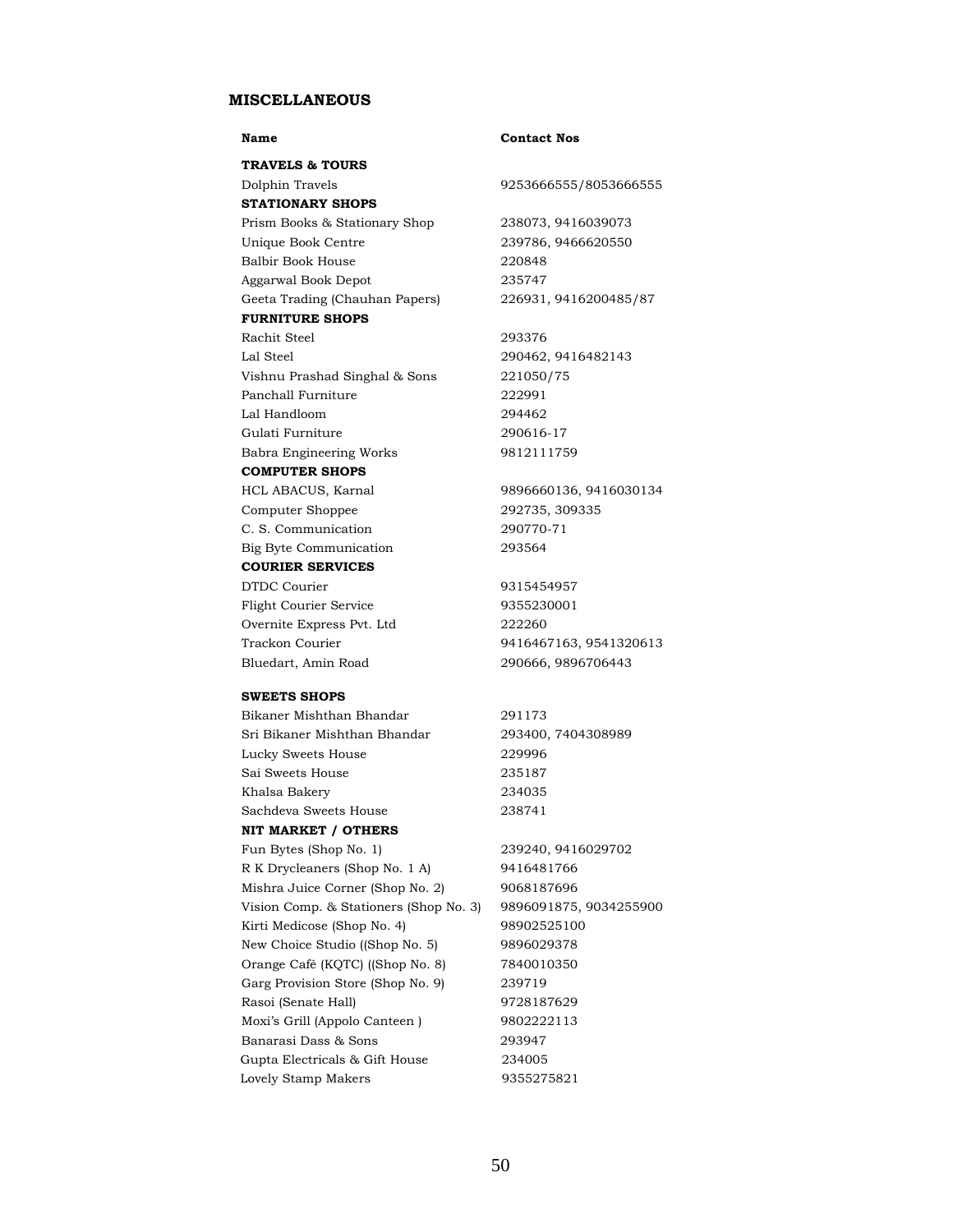#### **RAILWAY TIME TABLE**

| <b>AMABALA SIDE</b> |                                   | <b>DELHI SIDE</b> |       |                                          |
|---------------------|-----------------------------------|-------------------|-------|------------------------------------------|
| T. No               | <b>Train Name</b>                 | Dep. T            | T. No | <b>Train Name</b>                        |
| 11077               | JHELUM EXPRESS                    | 00.31             | 18110 | JAT MURI ROU EX                          |
| 12311               | HWH DLI KLK MAI                   | 00.54             | 14554 | <b>HIMACHAL EXPRES</b>                   |
| 18101               | TATA JAT EXP                      | 01.22             | 14034 | <b>JAMMU MAIL</b>                        |
| 18109               | ROU MURI JAT EX                   | 01.23             | 24034 | <b>JAMMU MAIL</b>                        |
| 14553               | <b>HIMACHAL EXP</b>               | 01.54             | 12312 | KALKA MAIL                               |
| 19717               | <b>JP CDG INTERCIT</b>            | 02.30             | 74014 | <b>KKDE DLI DMU</b>                      |
| 12983               | Ajmer Chandigarh G<br><b>RATH</b> | 05.00             | 64462 | KKDE NZM MEMU                            |
| 15707               | <b>KIR ASR EXPRESS</b>            | 05.54             | 64452 | KKDE DLI MEMU                            |
| 64541               | PNP UMB MEMU                      | 07.20             | 11078 | <b>JHELUM EXPRESS</b>                    |
| 14217               | UNCHAHAR EXP                      | 07.34             | 64532 | <b>UMB DLI EMU</b>                       |
| 12919               | <b>MALWA EXPRESS</b>              | 08.04             | 12006 | KALKA SHTBDI                             |
| 11057               | AMRITSAR EXPRES                   | 08.17             | 12058 | <b>NDLS JANSHTBDI</b>                    |
| 14795               | <b>EKTA EXPRESS</b>               | 08.43             | 14732 | FKA DLI EXPRESS                          |
| 14095               | HIMALYAN QUEEN                    | 08.48             | 12716 | <b>ASR NED EXPRESS</b>                   |
| 12497               | SHANE PUNJAB                      | 09.06             | 12460 | <b>ASR NDLS EXP</b>                      |
| 04031               | DLI UMB EXP                       | 09.32             | 64454 | <b>KKDE DLI MEMU</b>                     |
| 12011               | KALKA SHTBDI                      | 09.43             | 22926 | PASCHIM EXPRESS                          |
| 64545               | KKDE UMB MEMU                     | 10.05             | 12926 | PASCHIM EXPRESS                          |
| 14037               | DLI PTK EXP                       | 10.30             | 14038 | PTK DLI EXP                              |
| 74993               | KKDE UMB DEMU                     | 12.45             | 11058 | <b>ASR LTT EXPRESS</b>                   |
| 12925               | PASCHIM EXPRESS                   | 13.51             | 04032 | UMB DLI EXP                              |
| 12715               | SACHKHAND EXP                     | 14.53             | 14674 | SHAHEED EXP                              |
| 12459               | NDLSASR EXPRESS                   | 16.35             | 14650 | SARYUYAMUNA EXP                          |
| 14673               | <b>SHAHEED EXPRESS</b>            | 17.02             | 14218 | UNCHAHAR EXP                             |
| 14649               | SARYU YAMUNA EX                   | 17.02             | 14796 | <b>EKTA EXPRESS</b>                      |
| 12057               | UHL JANSHATABDI                   | 17.12             | 14096 | HIMALAYAN QUEEN                          |
| 14731               | DLI BTI EXP                       | 17.30             | 12012 | <b>KALKA SHTBDI</b>                      |
| 64547               | KKDE UMB MEMU                     | 17.50             | 12498 | <b>SHANE PUNJAB</b>                      |
| 12005               | KALKA SHTBDI                      | 19.17             | 64542 | <b>UMB PNP MEMU</b>                      |
| 64543               | PNP UMB MEMU                      | 19.30             | 12984 | Chandigarh Ajmer G RATH<br>(up to Ajmer) |
| 54303               | DLI KLK PASS                      | 20.03             |       | <b>NARWANA SIDE</b>                      |
| 64481               | PNP UMB MEMU                      | 21.49             | 74014 | KKDE DLI DMU                             |
| 14033               | <b>JAMMU MAIL</b>                 | 23.23             | 54037 | <b>KKDE JIND PASS</b>                    |
| 24033               | <b>JAMMU MAIL</b>                 | 23.23             | 54039 | <b>KKDE JIND PASS</b>                    |
| 64483               | KKDE UMB MEMU                     | 23.35             | 19718 | CDG JP INTERCIT                          |

| <b>AMABALA SIDE</b> |                                   |        | <b>DELHI SIDE</b> |                                          |        |  |
|---------------------|-----------------------------------|--------|-------------------|------------------------------------------|--------|--|
| T. No               | <b>Train Name</b>                 | Dep. T | T. No             | <b>Train Name</b>                        | Dep. T |  |
| 11077               | <b>JHELUM EXPRESS</b>             | 00.31  | 18110             | <b>JAT MURI ROU EX</b>                   | 01.26  |  |
| 12311               | HWH DLI KLK MAI                   | 00.54  | 14554             | <b>HIMACHAL EXPRES</b>                   | 02.15  |  |
| 18101               | TATA JAT EXP                      | 01.22  | 14034             | <b>JAMMU MAIL</b>                        | 02.26  |  |
| 18109               | ROU MURI JAT EX                   | 01.23  | 24034             | <b>JAMMU MAIL</b>                        | 02.26  |  |
| 14553               | <b>HIMACHAL EXP</b>               | 01.54  | 12312             | <b>KALKA MAIL</b>                        | 02.55  |  |
| 19717               | <b>JP CDG INTERCIT</b>            | 02.30  | 74014             | <b>KKDE DLI DMU</b>                      | 04.30  |  |
| 12983               | Ajmer Chandigarh G<br><b>RATH</b> | 05.00  | 64462             | <b>KKDE NZM MEMU</b>                     | 05.35  |  |
| 15707               | <b>KIR ASR EXPRESS</b>            | 05.54  | 64452             | KKDE DLI MEMU                            | 06.00  |  |
| 64541               | PNP UMB MEMU                      | 07.20  | 11078             | <b>JHELUM EXPRESS</b>                    | 06.36  |  |
| 14217               | UNCHAHAR EXP                      | 07.34  | 64532             | <b>UMB DLI EMU</b>                       | 07.40  |  |
| 12919               | <b>MALWA EXPRESS</b>              | 08.04  | 12006             | KALKA SHTBDI                             | 08.12  |  |
| 11057               | <b>AMRITSAR EXPRES</b>            | 08.17  | 12058             | <b>NDLS JANSHTBDI</b>                    | 09.21  |  |
| 14795               | <b>EKTA EXPRESS</b>               | 08.43  | 14732             | <b>FKA DLI EXPRESS</b>                   | 09.40  |  |
| 14095               | <b>HIMALYAN QUEEN</b>             | 08.48  | 12716             | <b>ASR NED EXPRESS</b>                   | 10.33  |  |
| 12497               | <b>SHANE PUNJAB</b>               | 09.06  | 12460             | <b>ASR NDLS EXP</b>                      | 11.36  |  |
| 04031               | DLI UMB EXP                       | 09.32  | 64454             | <b>KKDE DLI MEMU</b>                     | 12.50  |  |
| 12011               | <b>KALKA SHTBDI</b>               | 09.43  | 22926             | <b>PASCHIM EXPRESS</b>                   | 13.41  |  |
| 64545               | KKDE UMB MEMU                     | 10.05  | 12926             | <b>PASCHIM EXPRESS</b>                   | 13.41  |  |
| 14037               | <b>DLI PTK EXP</b>                | 10.30  | 14038             | PTK DLI EXP                              | 14.30  |  |
| 74993               | KKDE UMB DEMU                     | 12.45  | 11058             | ASR LTT EXPRESS                          | 16.32  |  |
| 12925               | PASCHIM EXPRESS                   | 13.51  | 04032             | <b>UMB DLI EXP</b>                       | 17.17  |  |
| 12715               | <b>SACHKHAND EXP</b>              | 14.53  | 14674             | <b>SHAHEED EXP</b>                       | 17.45  |  |
| 12459               | <b>NDLSASR EXPRESS</b>            | 16.35  | 14650             | SARYUYAMUNA EXP                          | 17.45  |  |
| 14673               | <b>SHAHEED EXPRESS</b>            | 17.02  | 14218             | UNCHAHAR EXP                             | 18.12  |  |
| 14649               | <b>SARYU YAMUNA EX</b>            | 17.02  | 14796             | <b>EKTA EXPRESS</b>                      | 19.10  |  |
| 12057               | UHL JANSHATABDI                   | 17.12  |                   | 14096 HIMALAYAN QUEEN                    | 19.10  |  |
| 14731               | DLI BTI EXP                       | 17.30  | 12012             | <b>KALKA SHTBDI</b>                      | 19.40  |  |
| 64547               | <b>KKDE UMB MEMU</b>              | 17.50  | 12498             | <b>SHANE PUNJAB</b>                      | 19.55  |  |
| 12005               | KALKA SHTBDI                      | 19.17  | 64542             | <b>UMB PNP MEMU</b>                      | 21.43  |  |
| 64543               | PNP UMB MEMU                      | 19.30  | 12984             | Chandigarh Ajmer G RATH<br>(up to Ajmer) | 22.15  |  |
| 54303               | <b>DLI KLK PASS</b>               | 20.03  |                   | <b>NARWANA SIDE</b>                      |        |  |

| 64481 | <b>PNP UMB MEMU</b> | 21.49 | 74014 | KKDE DLI DMU           | 04.30 |
|-------|---------------------|-------|-------|------------------------|-------|
| 14033 | JAMMU MAIL          | 23.23 | 54037 | <b>KKDE JIND PASS</b>  | 07.45 |
| 24033 | JAMMU MAIL          | 23.23 | 54039 | <b>KKDE JIND PASS</b>  | 12.25 |
| 64483 | KKDE UMB MEMU       | 23.35 | 19718 | <b>CDG JP INTERCIT</b> | 14.50 |
|       |                     |       | 54041 | <b>KKDE JIND PASS</b>  | 18.20 |
|       |                     |       | 54047 | <b>KKDE JIND PASS</b>  | 21.50 |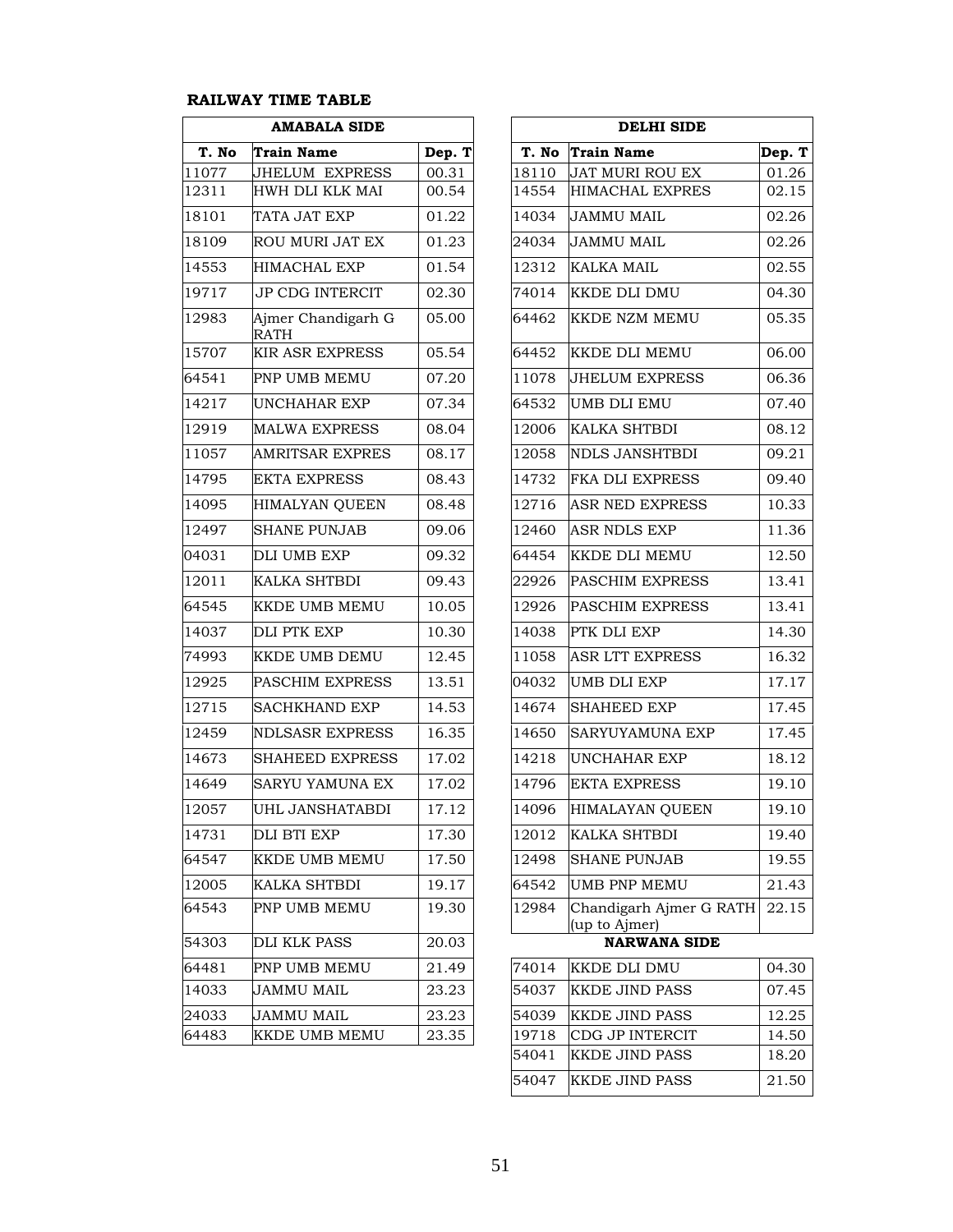#### **RETIRED STAFF**

| Name (Sh./Ms./Prof.)   | Contact No.  | Department        |
|------------------------|--------------|-------------------|
| A.K. Duggal            | 9860130743   | Electrical        |
| A.K. Gupta             | 9896015919   | Electronic        |
| A.R. Anand             | 9812133056   | Estate            |
| Akhleshwar Sharma      | 9466085099   | Electrical        |
| Anant Ram              | 9466050828   | Mechanical        |
| Arjun Singh            | 9416888542   | Library           |
| Arjun Singh            | 8813861831   | MBA               |
| Arur Singh             | 9896314318   | Civil             |
| Avtar Singh            | 9991849863   | Security          |
| B.K. Kaushik           | 9416911871   | Physics           |
| B.R. Bedi              | 9996930136   | Work Shop         |
| B.R. Dhiman            | 9416263377   | Academic          |
| <b>B.R.</b> Sachdeva   | 011-22759867 | Library           |
| B.S. Gill              | 8054583097   | Mechanical        |
| Babu Ram               | 9253186791   | Cleaning          |
| Balbir Singh Kadian    | 9416222372   | Academic          |
| Bali Ram               | 9255442008   | Civil             |
| Baljit Singh           | 9466621627   | Electrical        |
| <b>Banarsi Dass</b>    | 9466047415   | Security          |
|                        |              |                   |
| <b>Bhagat Singh</b>    | 9896938216   | Electrical Maint. |
| <b>Bhopal Singh</b>    | 9466066887   | Workshop          |
| Brij Bhushan           | 9416791614   | Workshop          |
| C. P. Bansal           | 9416031888   | Electrical        |
| Chander Bhan           | 9050667720   | Workshop          |
| D.V. Singh             | 9416407086   | Mathematics       |
| D.V. Singh             | 9416407086   | Mathematics       |
| Dalip Singh            | 9466711170   | Library           |
| Devi Daval             | 01744-290953 | Electrical        |
| Dhani Ram (APD)        | 9812734369   | Estate            |
| Dharam Vir Singh       | 9813246623   | Store Section     |
| Diwan Chand            | 9416654929   | Accounts          |
| Diwan Singh            | 9416301624   | Civil             |
| G.C. Gupta             | 9812369877   | Hostel            |
| G.C. Lall              | 9896056230   | <b>ECE</b>        |
| G.N. Shukla            | 9354809161   | GA                |
| G.S. Dua               | 9813689938   | Hostel            |
| Gaje Singh             | 8570061853   | Cleaning          |
| Garja Ram              | 9729223071   | Security          |
| Gaurav Kaushal         | 9416497335   | Health Centre     |
| Gian Chand             | 9812077321   | Cleaning          |
| Gian Chand             | 9813057861   | Security          |
| Gopal Krishna          | 9654231334   | Electrical        |
| Gopal Singh            | 9996701408   | Accounts          |
| Gulab Singh            | 9991462864   | Electrical Maint. |
| Gulshan Chawla         | 9996436716   | Accounts          |
| Gurbachan Singh        | 9729742106   | Health            |
| Gurmail Singh          | 9814025608   | Workshop          |
| Gurmail Singh          | 9416562080   | Workshop          |
| H.B. Singh             | 9810559883   | Mathematics       |
| Hakikat Rai Mehta      | 9992903373   | GA                |
| Harbhajan Kaur W/o Sh. | 9466654625   | Health Centre     |
| G.S. Dua               |              |                   |
| Hari Bhajan            | 9813963437   | Chemistry         |
| Harish Lall            | 9466828416   | Physics           |
| Harmesh Lal            | 9992904511   | Library           |
|                        |              |                   |
| Hira Nand              | 9812933347   | GA                |
| I.J.S. Lamba           | 9991721917   | Civil             |
| I.M. Talwar            | 9416191875   | ECE               |
| I.P. Singh             | 9050363639   | Mechanical        |
| J.C. Sharma            | 9896338220   | Library           |
| J.D. Matta             | 9034665554   | Library           |
| J.L. Moudgil           | 9416528328   | Store             |
| Jag Mohan Sharma       | 9416083957   | Accounts          |
| Jagdev Singh           |              | Civil             |
| Jagdish Ram            | 8950373505   | Cleaning          |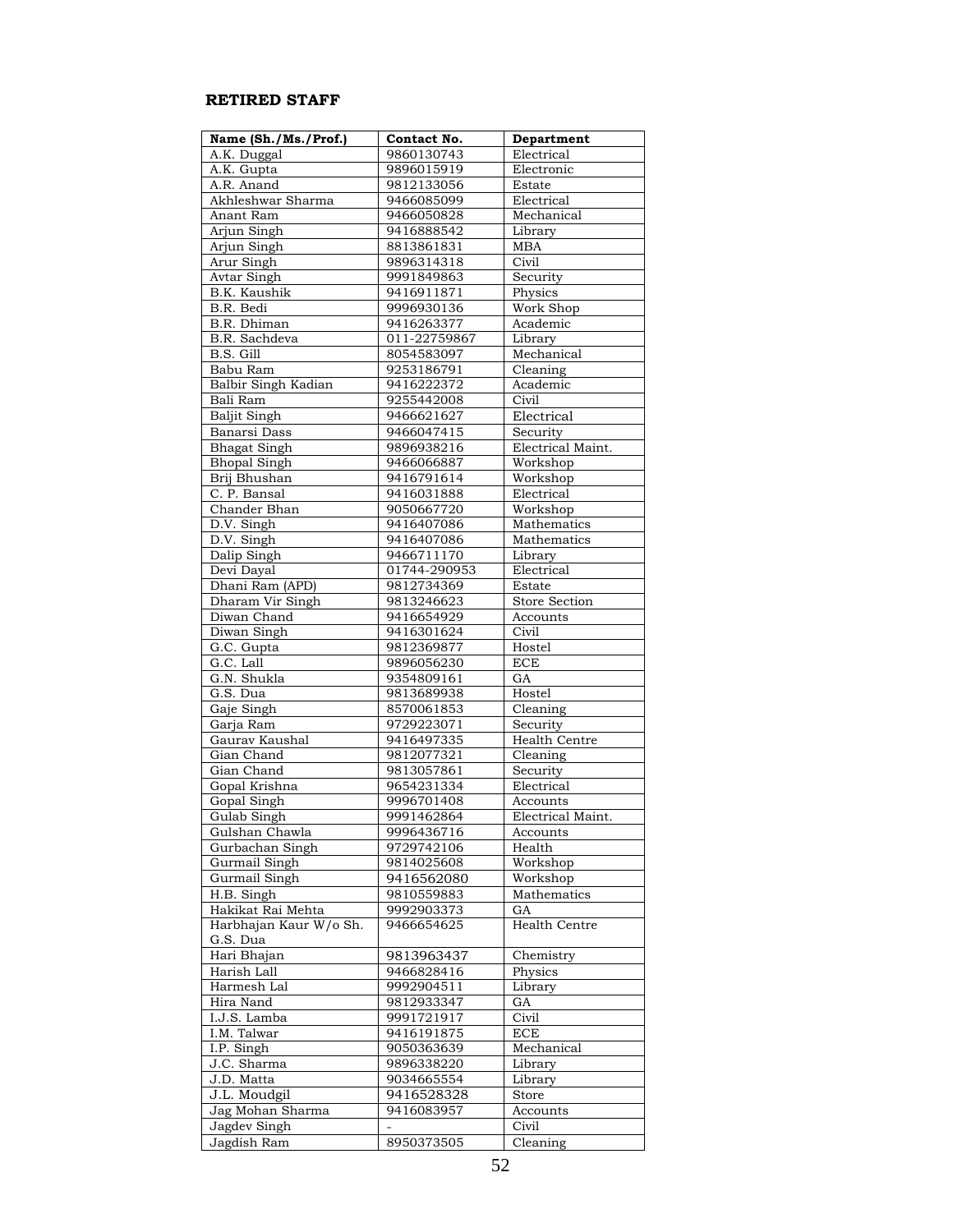| Jagdish Singh              | 9992766908               | Electrical                 |
|----------------------------|--------------------------|----------------------------|
| Jagir Dass                 | 8901187410               | GA & Legal                 |
| Jagvinder Singh            | 8198985015               | Electrical                 |
| Jai Gopal Sharma           | 7404310176               | Electrical                 |
| Jai Krishan                | 9996683650               | Electrical                 |
| Jai Kumar (Driver)         | 9255967780               | Workshop                   |
| Jai Lal Shah               | 9729380221               | Security                   |
| Jai Parkash                | 9896579808               | Workshop                   |
| Jai Pal                    | 9896034820               | Workshop                   |
| Jai Ram                    | 7206363741               | Estate                     |
| Jeet Ram                   | 9468478384               | Accounts                   |
| Joginder Singh             | 9253367190               | Physic                     |
| K.B. Singh                 | 9729192888               | Humanities                 |
| K.D. Chugh                 | 01744-236320             |                            |
| K.G. Sarin                 | 9416035190               | Civil                      |
| K.K. Aggarwal              | 9810044006               | ECC                        |
| K K Nagpal                 | 9416410693               | <b>Health Centre</b>       |
| K.S. Kasana                | 9416267132               | Mechanical                 |
| K.S. Rawat                 | 9992439414               | Mechanical                 |
| K.S. Saini                 | 9896219746               | Accounts                   |
| Kailash Chand              | 9896952419               | Workshop                   |
| Kamlesh Chugh              | 9992107000               | Accounts                   |
| Kanshi Ram                 | 9255579065               | Library                    |
| Kanta Gajwani              | 9541927460               | Mechanical                 |
|                            | 9896483208               |                            |
| Karnail Singh              | 9034831470               | Physics<br>Director Office |
| Kesar Singh                |                          |                            |
| Kewal Krishan Sharma       | 01744-290191             | Store                      |
| Ketaki Rani                | 9467275006               | Academic Sec.              |
| Kirpal Singh               | 9812205961               | Registrar Office           |
| Krishan Lal                | 9896831309               | Store                      |
| Krishan Lal                | 9813033678               | Library                    |
| Kuldeep Chand Saini        | 9253160094               | Library                    |
| Kuldeep Kumar              | 9416739752               | Mathematics                |
| Kuldeep Kumar Arora        | 9416739752               | Mathematics                |
|                            |                          |                            |
| L.R. Vij                   | 9466067234               | Registrar Office           |
| Lal Chand Sharma           | 9896052619               | Accounts Sec               |
| Lal Singh                  | 9996447442               | Security                   |
| M.K. Khanna                | 9996943231               | Accounts                   |
| M.L Garg                   | 9971405798               | Mathematics                |
| M.L. Garg                  | 9971405798               | Mathematics                |
| M.L. Matta                 | 9416384551               | Physics                    |
| M.L. Vaid                  | 9992999403               | Workshop                   |
| Madan Lal                  | 9215509272               | Library                    |
| Maha Singh                 | 9255135180               | Mechanical                 |
| Mahabir Singh              | 9896938216               | Hostel                     |
| Man Singh Saini            | 9996108884               | Electrical Maint.          |
| Mange Ram                  | 9813632087               |                            |
| Manphool                   | 8950782134               | Store Sec.                 |
| Mohan Lal (Sup.)           | 9466095437               | ECE                        |
| N.K. Gupta                 | 9034809997               | Civil                      |
| N.K. Malhotra              | 9729693637               | Accounts                   |
| N.N. Aggarwal              | 9416412912               | Mathematics                |
| Nabadi Shah                | 8607459817               | Security                   |
| Nanak Chand                | 9729759661               | Academic                   |
| Narain Singh               | 9050158833               | Hostel                     |
| Nathu Ram Sharma           | 9996027368               | Accounts                   |
| Navneet Sethi              | 9996437857               | S & W                      |
| Nirmal Dass                | 9812203773               | Mechanical                 |
| Om Parkash Aneja           | 9466949538               | Health                     |
| O.P. Vermani               | 9818081484               | Chemistry                  |
| P.B. Anand                 | 9896168568               | Accounts                   |
| P. J. Philip               | 9416413131               | Hu & Soc. Sci              |
| P.K. Madan                 | 9896253603               | Electrical                 |
| Panna Lal                  | 9416681081               | Hu & Soc. Sci              |
| Phool Chand                | 9416840429               | ECE                        |
| Prabhu Dayal               | 01744-235909             | Workshop                   |
| Prem Singh<br>Pritam Singh | 9996532171<br>8683932301 | Security<br>Accounts       |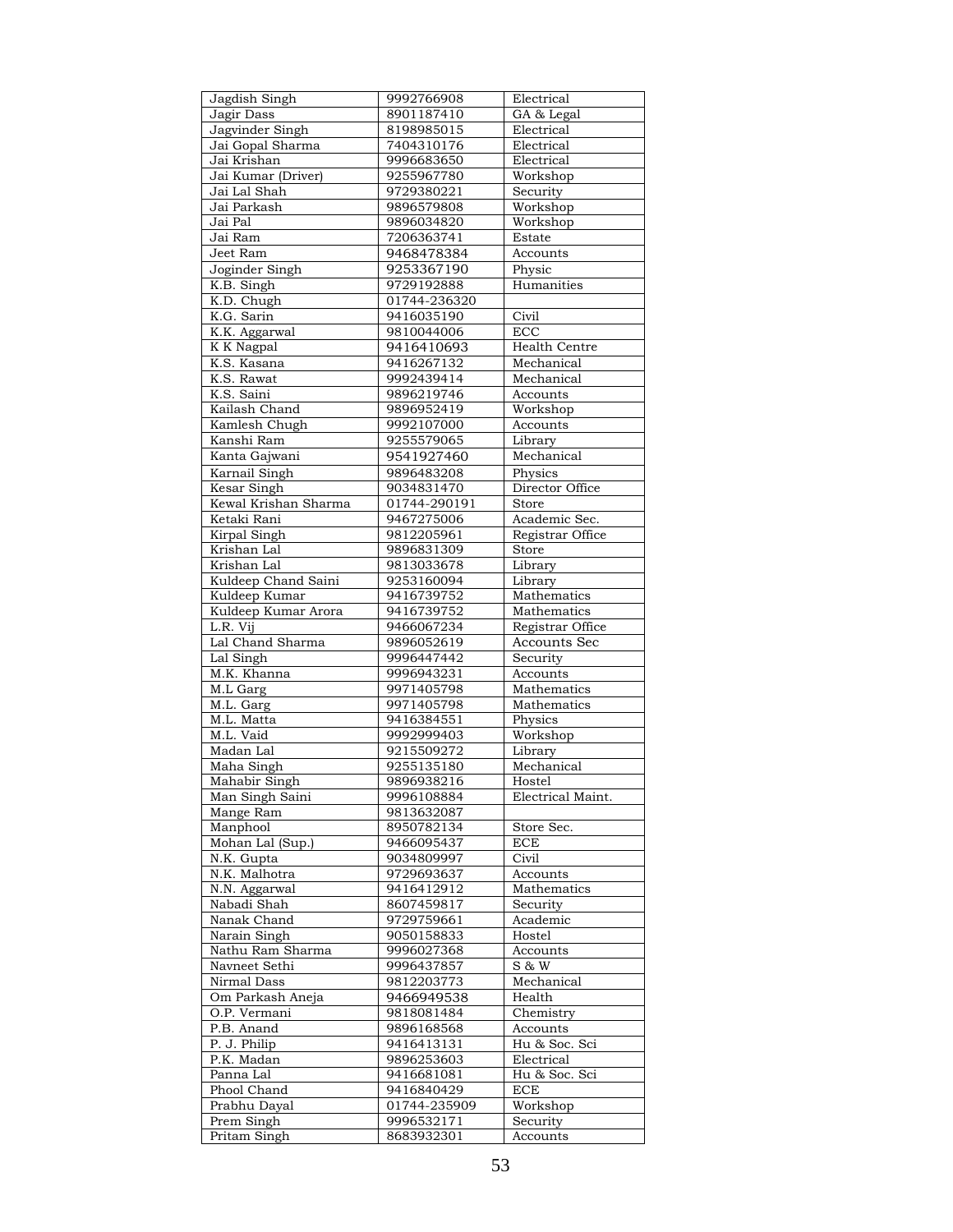| Prithvi Raj                 | 9729746468               | Civil                |
|-----------------------------|--------------------------|----------------------|
| Prithvi Raj Sharma          | 9466737651               | Workshop             |
| Priti Pal                   | 9896125396               | Accounts             |
| Puran Chand                 | 9466047415               | Security             |
| Pushpa Devi W/o Sh.         | 9416654726               | Cleaning             |
| Narata Ram                  |                          |                      |
| R.D. Pandev                 | 9315883194               | Mechanical           |
| R.K. Bakshi                 | 9759850267               | Mechanical           |
| R.K. Bansal                 | 9896124010               | Civil                |
| R.L. Kaushik                | 01744-224010             | Chemistry            |
| R.N. Bajpai                 | 9416482027               | Mechanical           |
| R.P. Sood                   | 9416661977               | Electrical           |
| R.P.S. Lohchab              | 9996480804               | Registrar Office     |
| R.S. Chauhan                | 01744-224106             | Mathematics          |
|                             | 8901251458               |                      |
| Raghbir Ram                 | 9467476878               | Electrical Maint.    |
| Raghbir Singh               | 8295834407               | Computer Engg.       |
| Raghubir Singh              | 9355022589               | Civil                |
| Rai Saran                   | 9992451079               | Mechanical           |
| Raj Kumar                   | 9816122788               | Library              |
| Rajinder                    | 9896215125               | $C$ leaning          |
| Ram Bhagat                  | 9416990140               | Civil                |
| Ram Kumar (Peon)            | 9034725308               | Accounts             |
| Ram Kumar                   |                          | <b>CCN</b>           |
| Ram Kumar                   | 9729747457               | Estate               |
| Ram Kumar Gupta             | 9254546737               | Accounts             |
| Ram Kumar Kodan             | 9416082456               | Electrical           |
| Ram Kumar Sharma            | 9896468332               | Chemistry            |
| Ram Lal                     | 9466801380               | Store office         |
| Ram Pal                     | 9729853650               | Security             |
| Ram Parkash                 | 9813541142               | Accounts             |
| Ram Saran                   | 9996510910               | Cleaning             |
| Ram Sukh (Mali)             | 8059821965               | Estate               |
| Ram Swaroop (Civil)         | 7206142183               | Civil                |
| Ram Swaroop (Mali)          | 9896058850               | Estate               |
| Ramesh Kumar Sharma         | 9468332993               | Hostel               |
| Rameshwar Dass              |                          | Workshop             |
|                             | 9466477152               |                      |
| Ran Bir Singh<br>Rann Singh | 8295012509               | Accounts             |
| Ravinder Kumar              | 9729660542<br>9050893133 | Store                |
|                             |                          | Store                |
| Ronak Ram                   | 9466744162               | Chemistry            |
| S Mangwana                  | 7042846206               | <b>Health Centre</b> |
| S.B. Mal                    | 9729756982               | Physics              |
| S.B. Mishra                 | 9253382485               | Physics              |
| S.C. Gupta                  | 9896124010               | Electrical           |
| S.K. Chhabra                | 9812398481               | Accounts             |
| S.K. Gupta                  | 8059915051               | Civil                |
| S.K. Tuteja                 | 9896724684               | Estate               |
| S.K. Verma                  | 9466704163               | Chemistry            |
| S.P. Jain                   | 9416911761               | Electrical           |
| S.P. Nagpal                 | 9996023692               | Mechanical           |
| S.S Rattan                  | 9416654802               | Mechanical           |
| Saroj Bala                  |                          | Girls Hostel         |
| Sat Parkash Sharma          | 9416127453               | Accounts             |
| Satinder Singh              | 8295750600               | AE (Elect.)          |
| Satya Anand W/o Sh.         | 9253869750               | Civil                |
| R.C. Anand                  |                          |                      |
| Satya Saluja W/o Sh.        | 9315494351               | Electrical           |
| Atam Parkash                |                          |                      |
| Sehgal, V.K.                | 9416496764               | Civil                |
| Shakti Kr. Sharma           | 9992208490               | Mechanical           |
| Sham Lal                    | 9466095438               | Academic             |
| Shanti Devi                 | 8901187557               | Health Centre        |
| Shanu Ram                   | 9996663446               | Chemistry            |
| Shashi Devi                 |                          | Health Centre        |
| Shar Kaur W/o               | 8996436380               | Mechanical           |
| Sampuran Singh              |                          |                      |
| Shiv Kumar Rohilla          | 9416550717               | GA                   |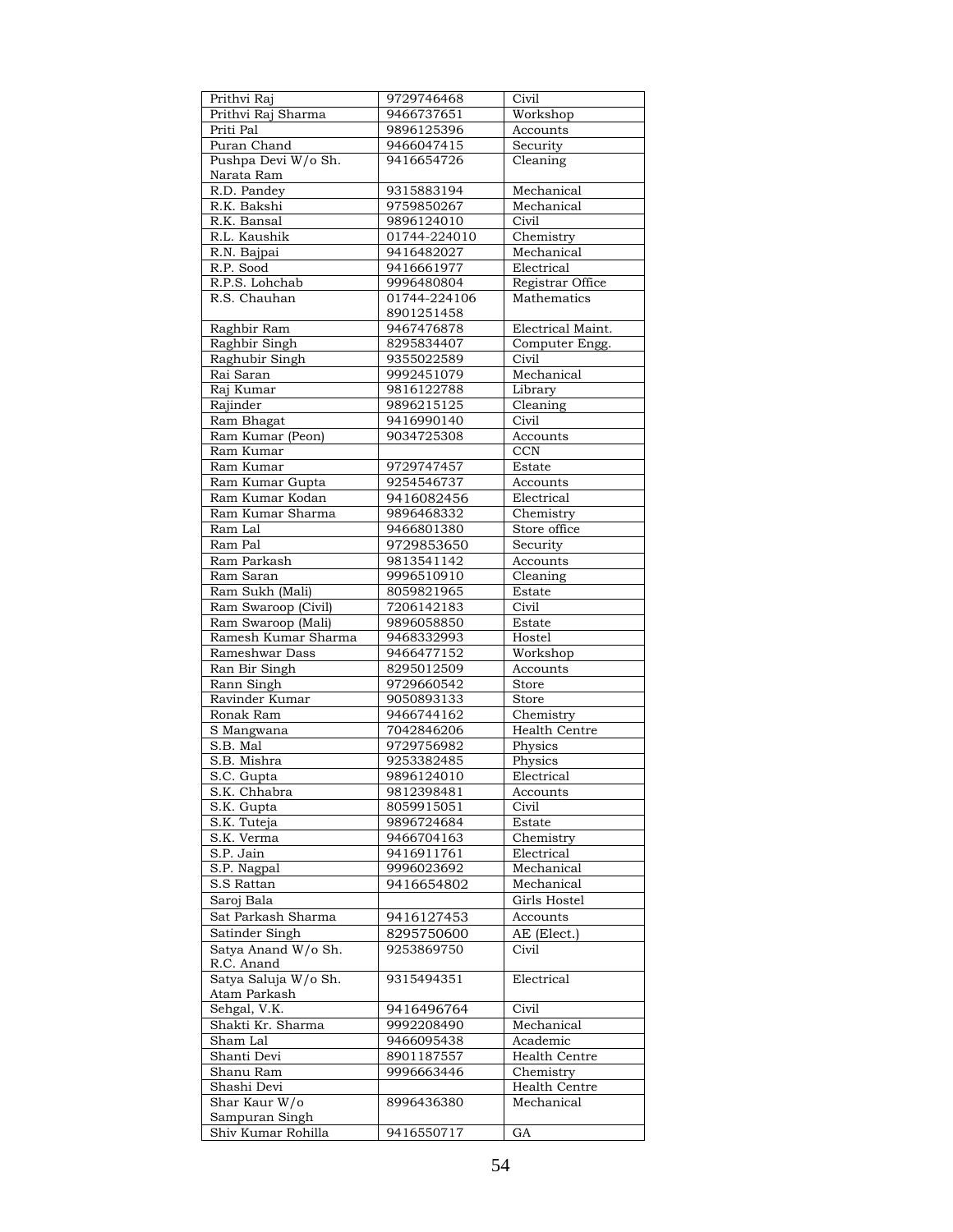| Shri Ram               | 9466047415   | Electrical              |
|------------------------|--------------|-------------------------|
| Shri Ram               | 9991154009   | Estate                  |
| Sohan Lal              | 9255544762   | Estate                  |
| Sohan Lal (Clerk)      | 9729745993   | Academic                |
| Sohan Lal              | 9812347935   | Estate                  |
| Som Nath Sharma        | 01744-291866 | Library                 |
| Subodh Srivastava      | 9888188543   | Library                 |
| Sudhir Kumar           | 9896371255   | Mechanical              |
| Sumer Chand            | 9896960263   | Workshop                |
| Surat Singh            | 9996354865   | Cleaning                |
| Surender Sharma        | 9466159777   | Academic                |
| Surinder Kaur W/o Sh.  | 9068421277   | Estate                  |
| Mahinder Singh         |              |                         |
| Surta Ram              | 8053251143   | <b>ECE</b>              |
| Surti Prashad          | 9896490229   | Electrical              |
| Swaran Singh           | 9802180867   | Electrical              |
| T.D. Batra             | 9416550717   | Library                 |
| T.R. Aggarwal          | 9812331994   | Accounts                |
| Tara Chand             | 9466578184   | Academic                |
| Urmil Kumari           | 9896156288   | Accounts                |
| Usha Arora W/o Sh.     | 9996847054   | Accounts                |
| Ramesh Arora           |              |                         |
| Usha Bansal            | 8950202809   | Mechanical              |
| Usha Rani W/o Sh. Nand | 9896768885   | Accounts                |
| Lal                    |              |                         |
| V.D. Miglani           | 9416407077   | Civil                   |
| V.P. Batra             | 9896367576   | Electrical              |
| V.P. Gaur              | 9416412401   | <b>Examination Cell</b> |
| Vijay Bahadur          | 9050419740   | Mathematics             |
| Vijay Kumar            | 9992446825   | Estate                  |
| Virender Kaur W/o Sh.  | 9992630161   | Workshop                |
| M.M. Singh             |              |                         |
| Y.P. Kapoor            | 9464567087   | Estate                  |
| Zila Ram               | 9813455969   | Estate                  |
| Zile Singh             | 9416412700   | Sports                  |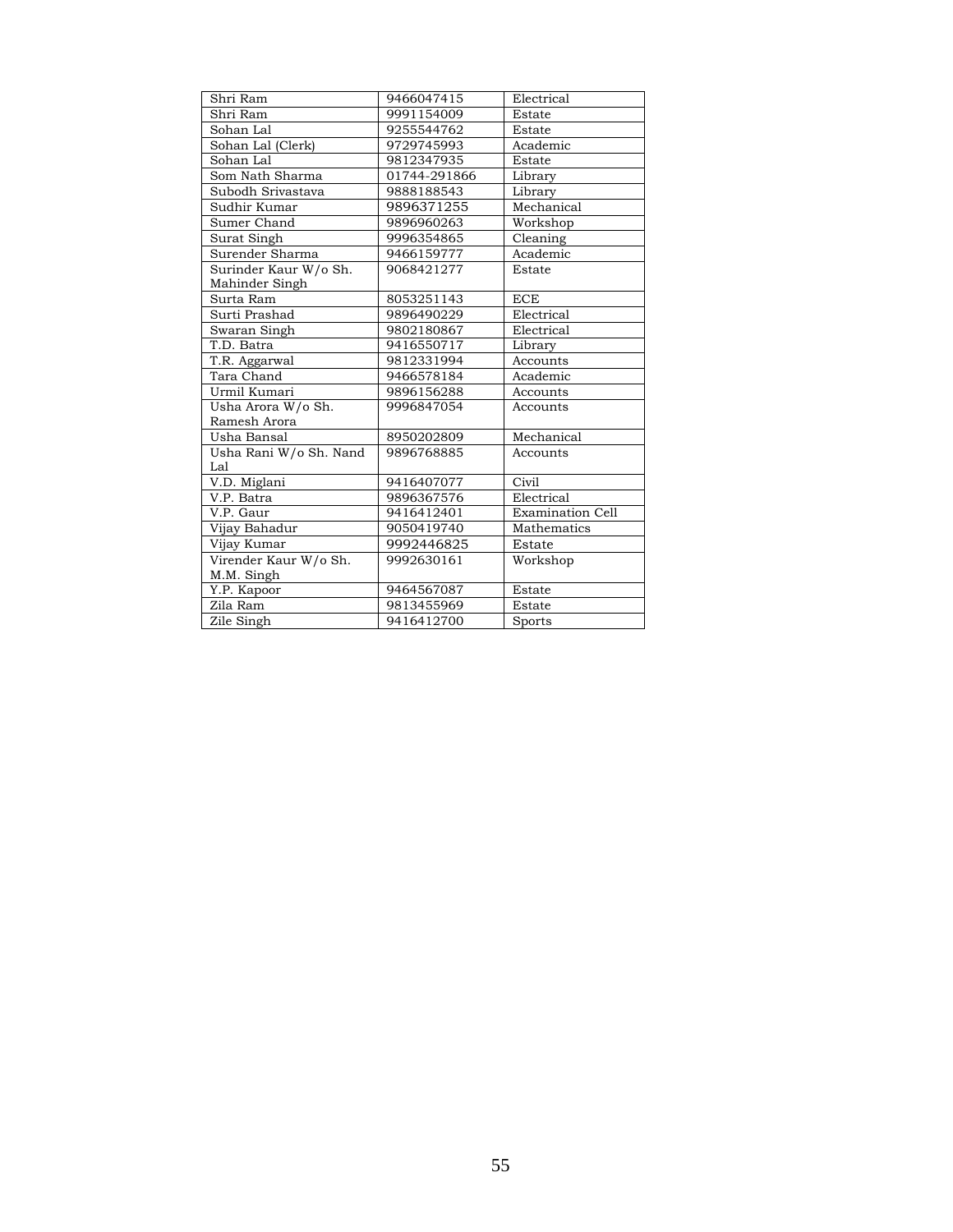#### **INDEX NIT STAFF**

| A. S. V. Ravi Kanth, Associate Prof.,              | (O) 233-507, 9896031557             |
|----------------------------------------------------|-------------------------------------|
| Mathematics                                        |                                     |
| Aeidapu Mahesh, Associate Prof., Electrical        | (O) 233-306, 9034799994             |
| Aggarwal, Paratibha, Professor, Civil              | (O) 233-355 (R) 225741, 9416345245  |
| Aggarwal, Praveen, Professor, Civil                | (O) 233-358, 9416346651             |
| Aggarwal, R. K., Associate Prof., Computer         | (O) 233-483, 9416570828             |
| Aggarwal, Yogesh, Assistant Prof., Civil           | (O) 233-361 (R) 225741, 9416215288  |
| Ahlawat, Priyanka, Assistant Prof., Computer       | (O) 233-493, 9034996998             |
| Ajai Jain, Professor, Mechanical                   | (O) 233-464, 9412558040             |
| Ajay Kumar, Security Guard, Civil                  | (O) 233-362, 9812077321             |
| Ajay Kumar, Technician SG-1, Workshop              | 9416849337, 9034217020              |
| Ali, Syed Taqi, Assistant Prof., Computer          | 9896002963                          |
| Amarpreet Kaur, Jr. Assistant, Accounts Sec.       | (O) 233-218, 9467329644             |
| Amilan Jose. D, Assistant Prof., Chemistry         | (O) 233-559, 7876007461             |
| Amit Kumar, Associate Prof., Electrical            | (O) 233-372, 8950213417             |
| Amit Prakash, Assistant Prof., Mathematics         | (O) 233-505, 8950118721             |
| Anand Kumar, Technician, Electrical                | (O) 233-406, 7206281944, 9034100906 |
| Aneja, Om Parkash, Sr. Tech. Assistant,            | (O) 233-321, 9466949538             |
|                                                    |                                     |
| Health Centre                                      |                                     |
| Anil Kumar, Technician, Workshop                   | 9812063147                          |
| Anita Rani, Technician, Mechanical                 | $(0)$ 233-475, 94664-36544          |
| Arif, M., Associate Prof., ECE                     | (O) 233-425, 9416654920             |
| Arjun Singh, Tech. SG-I, ECE                       | (O) 233-433, 9996347559             |
| Arora, Deepika, Assistant SG I, Dean, FW           | $(O)$ 233-300                       |
| Arora, Seema, Senior Accountant, Estate Sec.       | (O) 233-234 (R) 225981              |
| Arora, Sushma, Sr. Secretary, Dean, P&D            | (O) 233-222, 9354499811             |
| Arora, V.K., Professor, Civil                      | (O) 233-337 (R) 238161, 9896245989  |
| Arvind Kumar, Assistant Prof., ECE                 | (O) 233-429, 9466368417             |
| Ashavani Kumar, Professor, Physics                 | (O) 233-495, 9896121499             |
| Ashish Mall, Assistant Prof., Mechanical           | 8950213608                          |
| Ashok Kumar, Assistant Professor, Physics          | (O) 233-498, 8950459784             |
| Ashok Kumar, Technician, Workshop                  | 9992484119                          |
| Ashutosh Kumar Singh, Professor, MCA               | (O) 233-540, 9050217555             |
| Ashutosh Nandi, Assistant Prof., ECE               | (O) 233-339, 7206227623             |
| Ashwani, Assistant Prof., Hum & Soc. Sci           | 97295-76530                         |
| Avadesh Yadav, Assistant Prof., Mechanical         | (O) 233-470, 9896103634             |
| Avijit Paul, Assistant Prof., Chemistry            | 9541475868                          |
| B. Ravindera, Junior Assistant, Director's Off.    | (O) 233-204                         |
| Baidyanath Bag, Associate Prof., Electrical        | (O) 233-409, 8950045927             |
| Bajpai, V.K., Professor, Mechanical                | (O) 233-460 (R) 238193, 9466435761  |
| Balbir Singh, Sr. Attendant, Library               | (O)233-285, 9896838321              |
| Baljeet, Electrician, Elect. Maint.                | 9996608035                          |
| Baljit, Driver, Workshop                           | (O)233-274, 9416220929              |
| Balvinder, Supervisor, Boys Hostel 5               | (O) 238639, 9050281412              |
| Baral, Minati, Professor, Chemistry                | (O) 233-544, 9996127045             |
| Batra, Rupanshi, Associate Prof., Electrical       | $(O)$ 233-386, 9729063031           |
| Bayati, Pankaj Kumar, Deputy Registrar, Acad.      | (O) 233-227, 9991594102             |
| Sec.                                               |                                     |
|                                                    |                                     |
| Bhag Singh, A H S, Supervisor, Boys Hostels 4      | (O) 239640, 9992307214              |
| Bhagwan Dass, Work Assistant SG-II, Estate<br>Sec. | (R) 237123                          |
|                                                    | (O) 233-405, 9416220545             |
| Bhardwaj, Naresh, Sr. Tech. Assistant,             |                                     |
| Electrical                                         |                                     |
| Bhatia, R.S., Professor, Electrical                | (O) 233-380, 9896841599             |
| Bhopal Singh, Sr. Technical Asstt., Workshop       | 9466066887                          |
| Bhupender, Supervisor, Boys Hostels 10             | (O) 207751, 9355793550              |
| Bhushan Gian, Professor, Mechanical                | (O) 233-463 (R) 238291, 9416220361  |
| Bichitra Mahapatra, Adj. Clerk, Electrical         | (O) 233-413, 9729884721             |
| Birbal, Electrician, Elect. Maint.                 | 9729747458                          |
| Birmati, Sr. Security Guard, Civil                 | $(O)$ 233-334                       |
| Biswas, Mantosh, Assistant Prof., Computer         | (O) 233-479, 9729364437, 7206871656 |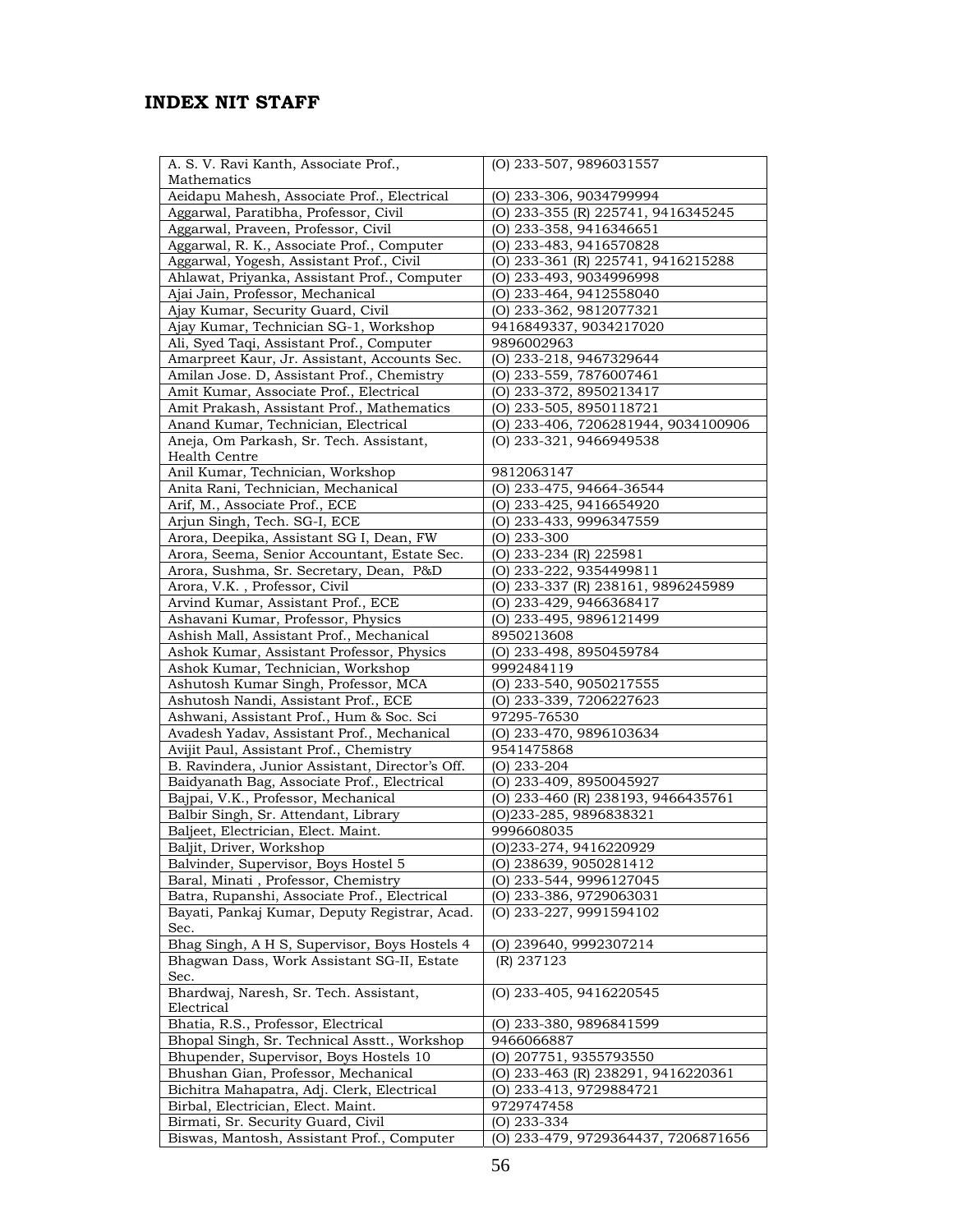| Biswas, S. K., Lib. Assistant, Library                                              | (O)233-286, 9996166671                             |
|-------------------------------------------------------------------------------------|----------------------------------------------------|
| Brahmjit Singh, Professor, ECE                                                      | (O) 233-416, 9416473644                            |
| Buru Ram, Sr. Security Guard, Computer                                              | 8295559464                                         |
| Cahuhan, Sunita, Associate Prof., Electrical                                        | (O) 233-385, 9416812189                            |
| Chalak, H.D., Assistant Prof, Civil                                                 | 7206514129                                         |
| Chanana, Saurabh, Associate Prof., Electrical                                       | (O) 233-401, 9416038363                            |
| Chander Bhan, Technician SGI, Mechanical                                            | (O) 233-456, 233-475, 8816065729                   |
| Chandna, Pankaj, Professor, Mechanical                                              | (O) 233-465 (R) 238117, 9896074922                 |
| Chandra Bhim Bhan Singh, AssistantProf.,                                            | 7668480311                                         |
| Computer                                                                            |                                                    |
| Chandrashekara M, Assistant Prof.,                                                  | 8059667507                                         |
| Mechanical                                                                          |                                                    |
| Chauhan, Ishwer Singh, Superintendent SG-II,                                        | (O) 233-228, 9466650105                            |
| Acad. Sec.                                                                          |                                                    |
| Chauhan, R.P., Associate Professor, Physics                                         | (O) 233-546 (R) 238584, 9896075913                 |
| Chauhan, Sudakar Singh, Assistant Prof., ECE                                        | (O) 233-437, 9896004182                            |
| Chetti Prabhakar, Assistant Prof., Chemistry                                        | (O) 233-331, 9896119710                            |
| Chhabra, J.K., Professor, Computer                                                  | $(O)$ 233-482                                      |
| Chhagan, Assistant Prof., ECE                                                       | (O) 233-439, 8607283446                            |
| Chhote Lal, Senior Attendant, Acad. Sec.                                            | 9068771713                                         |
| Dahiya, Anil Kumar, Assitant Prof., Electrical                                      | (0) 233-404, 9416039964                            |
| Dahiya, Ratna, Professor, Electrical                                                | (O) 233-378, 9896848509                            |
| Dalbir Singh, Tech. SG-.I, ECE                                                      | (O) 233-431, 9416936262                            |
| Das, Nipen Kumar, Assistant Prof., Civil                                            | 8950117830                                         |
| Dave, Mayank, Professor, Computer                                                   | (O) 233-480 (R) 238296                             |
| Davender Singh, Assistant SG-II, T&P                                                | (O) 233-302, 9896256397                            |
| Deswal, Surinder, Professor, Civil                                                  | (O) 233-356 (R) 238368                             |
| Devraj, Helper, Elect. Maint.                                                       | 9896776910                                         |
| Dewan, Lillie, Professor, Electrical                                                | (O) 233-379, 9416220341                            |
| Dharmbir, Shift Attendant, Elect. Maint.                                            | 9467649936                                         |
| Dhiman, Gaurav, Technician, Mechanical                                              | (O) 233-472, 9255124072                            |
| Dhingra, Dinesh, Pharmacist SG-II, Health                                           | (O) 233-321, 9416334848                            |
| Centre                                                                              |                                                    |
| Dilbag Singh, Supervisor, Boys Hostel 1                                             | (O)238635, 8607920119                              |
| Dinesh Kumar, Professor, Chemistry                                                  | (O) 233-511, 9416733763                            |
| Dua, Mohit, Assistant Prof., Computer                                               | (O) 233-545, 9466588448                            |
| Garg, Dixit, Professor, Mechanical                                                  | (O) 233-457 (R) 238131, 9355211021                 |
| Garg, Ritu, Assistant Prof., Computer                                               | (O) 233-493 (R) 9896114469,                        |
|                                                                                     | 9416158769                                         |
| Garg, S.C., Secretary SG-II, Registrar's Office                                     | (0) 233-208, 238122, 9896318368                    |
| Gaur, Anurag, Assistant Professor, Physics                                          | (O) 233-496, 9896087178                            |
| Gaur, Shashi, Secretary SG-II, Electrical                                           | $(O)$ 233-371                                      |
| Gaurav Saini, Assistant Prof., ECE                                                  | 8950461132                                         |
| Gautam, Ashish, Supervisor, Boys Hostels 9                                          | (O) 206735, 9896051380                             |
| Geeta Sachdeva, Assistant Prof., Hum & Soc.                                         | 9034820185                                         |
| Sci                                                                                 |                                                    |
| Ghule Vikas D., Assistant Prof., Chemistry                                          | (O) 233-559, 9896006804                            |
| Giribabu Dyanamina, Associate Prof.,<br>Electrical                                  | (O) 233-409, 7206519665                            |
| Goel, Arun, Professor, Civil                                                        |                                                    |
|                                                                                     | (O) 233-349 (R) 238103, 9416393419                 |
| Gopal Krishan, Tech. Asstt.SG-II, ECE<br>Guin, Sumit Kumar, Medical Officer, Health | (O) 233-435, 9416911689<br>(O) 233-317, 9466874072 |
| Centre                                                                              |                                                    |
| Gulshan Kumar, Pharmacist SG I, Health                                              | (O) 233-321, 9467130235                            |
| Centre                                                                              |                                                    |
| Gupta, Atma Ram, Assistant Prof., Electrical                                        | (O) 233-407, 9896279046                            |
| Gupta, B.B, Assistant Prof., Computer                                               | 9896004357                                         |
| Gupta, J.D., Associate Prof., Mechanical                                            | (O) 233-459 (R) 239295, 9416371719                 |
| Gupta, M.K., Associate. Prof., Mechanical                                           | (O) 233-467, 9416541533                            |
| Gupta, S.C., Associate Prof., Mechanical                                            | (O) 239219, 9896960784                             |
| Gupta, S.M., Professor, Civil                                                       | (O) 233-348 (R) 228503, 9896367503                 |
| Gupta, Vrinda, Associate Prof., ECE                                                 | (O) 233-424 (R) 238103, 9466435828                 |
| Harbhajan Singh, Sr. Work Assistant, Estate                                         | 9896713062                                         |
| Sec.                                                                                |                                                    |
| Hari Singh, Professor, Mechanical                                                   | (O) 233-458 (R) 239720, 9416121266                 |
|                                                                                     |                                                    |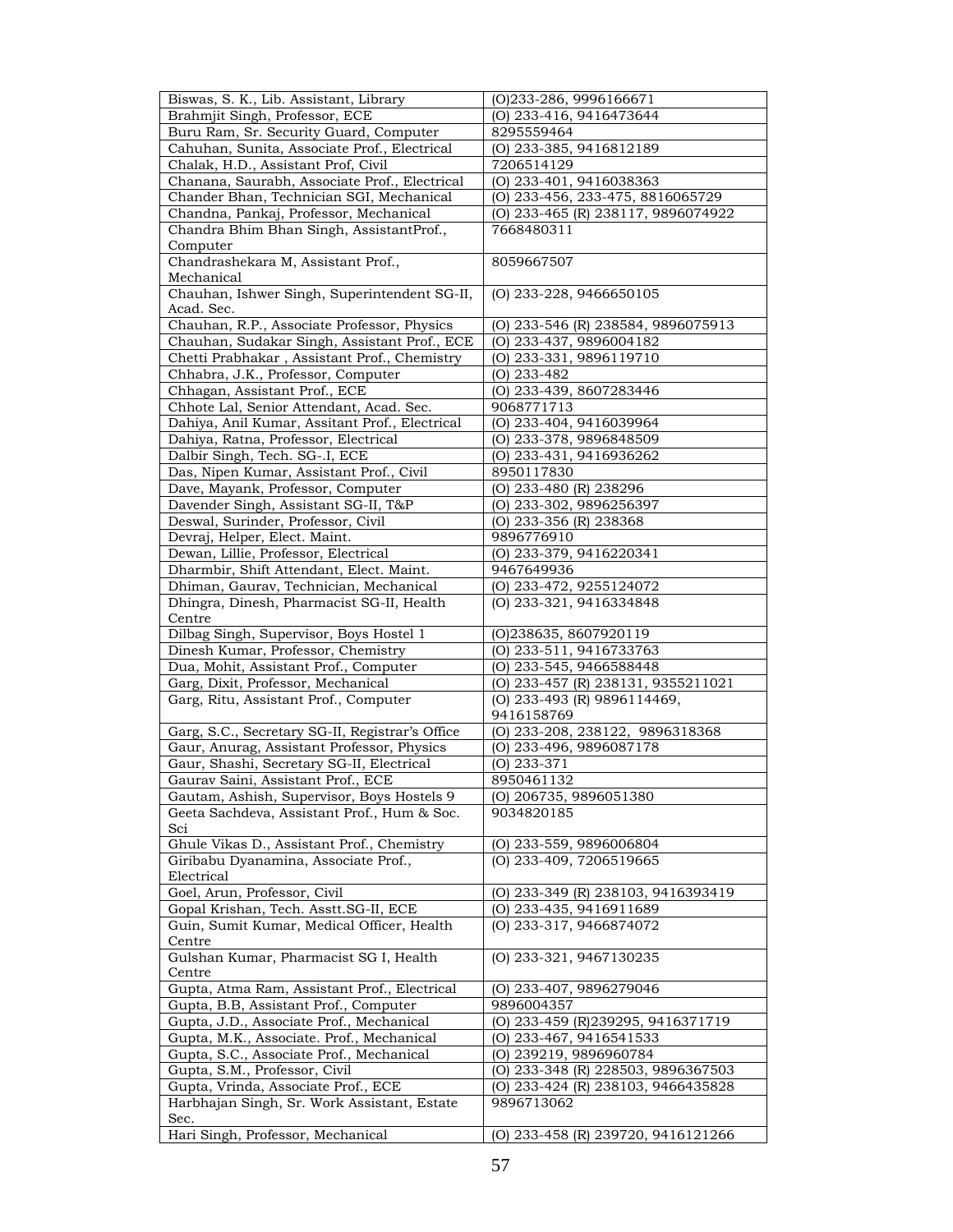| Harichand, Sr. Security Guard, MCA               | $(O)$ 233-540                       |
|--------------------------------------------------|-------------------------------------|
| Harish Kumar, Clerk/Storekeeper, Physics         | (O) 233-502, 9729858465             |
| Harjeet Singh, Technician SG-I, Electrical       | (O) 233-410, 9729791676             |
| Harjinder Singh, Shift Attendant, Elect. Maint.  | 9541302260                          |
| Hemant Kumar, Assistant SG-I, Accounts Sec.      | (O) 233-218, 9416660200             |
| Inder Jeet, Sr. Attendant, Estate Sec.           |                                     |
| Jada Ram, Technician SGII, Civil                 | (O) 233-367 (R) 239427, 9467272951  |
| Jagan Nath, Technical Officer, CCN               | $(O)$ 233-528                       |
| Jaggi, Neena, Professor, Physics                 | (O) 233-548, 9896197827             |
| Jagpal Singh, Shift Attendant, Elect. Maint.     | 9416967175                          |
| Jagrup, Sr. Mali SG-II, Estate Sec.              | 8295412316                          |
| Jai Pal, Senior Mali, T & P                      | 9729796026                          |
| Jain, Ankit Kumar, Assistant Prof., Computer     | (O) 233-489, 9455313000             |
| Jain, Ashwani, Professor, Civil                  | (O) 233-352 (R) 238802, 9416366114  |
| Jain, S. K., Professor, Computer                 | (O) 233-537, 9996127295             |
| Jain, Sarika, Assistant Prof., MCA               | (O) 233-540, 8950777202             |
| Jaladi, Kiran Kumar, Assistant Prof., Electrical | (O) 233-409, 8950566665             |
| Jasvinder Singh, Attendant, Computer             | (O) 233-491, 9050201122             |
| Jaswant Rai, Attendant SG II, Mechanical         | (O) 233-476, 9315844991             |
| Jatinder Kumar, Assistant Prof., Mechanical      | 9813969976                          |
| Jayaram Nakka, Associate Prof., Electrical       | (O) 233-311, 9440309885             |
| Jha, Manish Kr., Assistant Prof., MBA            | 7376650614                          |
| Jindal, Poonam, Assistant Prof., ECE             | (O) 233-552, 9466620527             |
| Jonu Kumar, Shift Attendant, Elect. Maint.       | 9813912447                          |
| Kakran, Sandeep, Assistant Prof., Electrical     | (O) 233-306, 8950213039             |
| Kalyan, Hemraj, Sr. Tech. Assistant, Electrical  | (O) 233-326, 9466941020             |
| Kamla Prasad, Sr. Security Guard, Physics        | (O) 233-494, 8295592996             |
| Kamra, Vishal, Assistant Prof., MBA              | (O) 233-524, 9255200923             |
| Kanti Lal, Attendant SG-II, Estate Sec.          | (O) 233-237, 9896255111             |
| Kapil, Assistant Prof., MCA                      | $(0)$ 233-540, 8221811422           |
| Kapoor, J.K., Associate Prof., Chemistry         | (O) 233-541 (R) 239911, 9416550164  |
| Karam Singh, Attendant, Estate Sec.              | 9813976976                          |
| Kaushik, S. N., Assistat Engineer (C) SG-II,     | (O) 233-233, 9416366083             |
| Estate Sec.                                      |                                     |
| Keswani, Sanjay, Tech. Assistant SG-II,          | (O) 233-410, 9896019040             |
| Electrical                                       |                                     |
| Kewal Singh, Sr. Technician, Civil               | (O) 233-560, 9896580115             |
| Khanduja, Dinesh, Professor, Mechanical          | (O) 233-455 (R) 226594, 9466960961  |
| Krishan Gopal, Librarian, Library                | (O) 233-281, 238544 (R) 233-531,    |
|                                                  | 9416473571                          |
| Krishan Kumar, Electrician, Elect. Maint.        | 9896634481                          |
| Krishan Kumar, Helper, Elect. Maint.             | 9996027368                          |
| Krishan Kumar, Technician, Electrical            | (O) 233-410, 9812482717             |
| Krishan Lal, Sr. Security Guard, Library         | (O)233-287, 9813033678              |
| Krishan, Driver, Workshop                        | (O)233-274, 9466737659              |
| Kriti Bhushan, Assistant Prof., Computer         | 7206598772                          |
| Kuldeep Singh, Mali, Library                     | 8950264228                          |
| Kulvinder Singh, Tech. Assistant SG-II,          | (O) 233-411, 9416175107             |
| Electrical                                       |                                     |
| Laik Singh, Lib. Assistant SG II, Library        | (O)233-287, 9466707263              |
| Lalit Kumar, JE(Civil), Estate Sec.              | 9466650912                          |
| Lalit Singh, Cook-Cum Caretaker, Guest           | (O) 233-312, 238492, 9728616090     |
| House                                            |                                     |
| Lalit Thakur, Assistant Prof., Mechanical        | 7206459682                          |
| Lather, J. S., Professor, Electrical             | (O) 233-387, 9467500101             |
| Laxami Devi, Peon, Hum & Soc. Sci                | (O) 233-516, 9728089101             |
| M. Senthil Kumar, Assistant Prof., Chemistry     | 9729365341                          |
| Madan, S.K., Professor, Civil                    | (O) 233-344 (R) 238329, 9416292144  |
| Madhu Bala, Stenographer SG-II, Dean, Acad.      | (O) 233-223 (R) 225938, 9416316699  |
| Mahapatra, B. K., Store Keeper, CCN              | $(O)$ 233-279                       |
| Mahender Singh, Technician, Electrical           | (0) 233-374, 9996185788, 8529521639 |
| Mahesh Pal, Professor, Civil                     | (O) 233-356 (R) 239276              |
| Mandeep Kumar, Beldar, Elect. Maint.             | 9416659366                          |
| Mariappan, C.R., Assistant Professor, Physics    | (O) 233-498, 9896006531             |
| Meena, Rakesh, Security Guard Adjusted Store     | (O) 233-370, 9416773667             |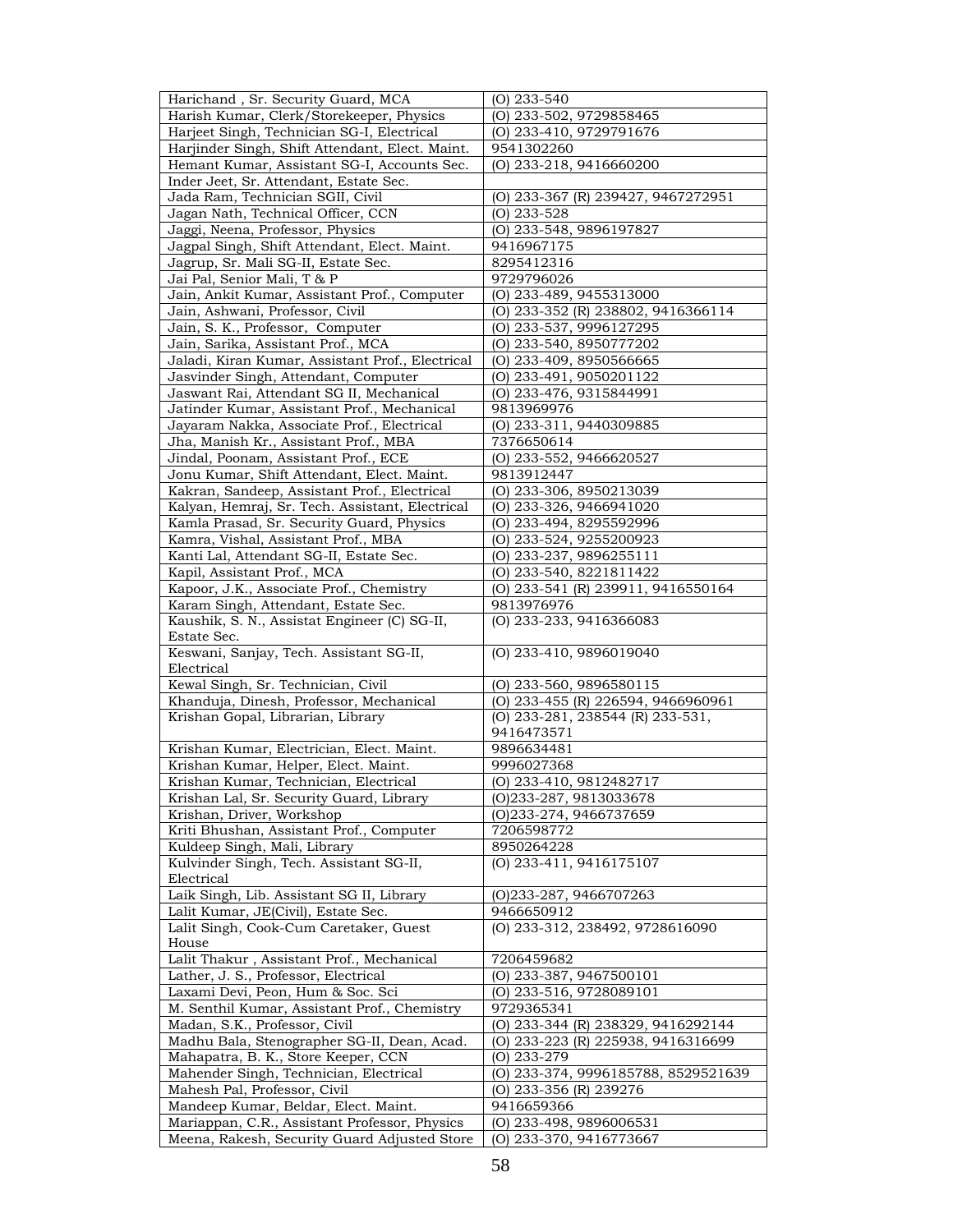| Keeper, Civil                                                             |                                                               |
|---------------------------------------------------------------------------|---------------------------------------------------------------|
| Meena, Shweta, Assistant Prof., ECE                                       | 7206393419                                                    |
| Meena, Ved Parkash, Attendant, Civil                                      | (O) 233-367, 9996466250                                       |
| Meena. Santosh Kr., Security Guard, Security                              | 9034862670                                                    |
| Meenu, Associate. Prof., Mechanical                                       | (O) 233-466, 9416366065                                       |
| Mehta, Deepak, Technician -A, MBA                                         | (O) 233-524, 9992903373                                       |
| Minakshi, Assistant SG-I, Estate Sec.                                     | (O) 233-233 (R) 238727                                        |
| Misra, Joy Prakash, Assistant Prof.,                                      | 7206169697                                                    |
| Mechanical                                                                |                                                               |
| Mittal, Anupam, Professor, Civil                                          | (O) 233-346 (R) 229993, 9812093893                            |
| Mittal, Arun, Assistant SG-I, Accounts Sec.                               | (O) 233-216, 9896515265                                       |
| Mittal, Monika, Associate Prof., Electrical                               | (O) 233-388, 9315303029                                       |
| Mittal, Vikas, Associate Prof., ECE                                       | (O) 233-422 (R) 294045, 9354411031                            |
|                                                                           |                                                               |
| Mlawa Ram, JE(M), Estate Sec.                                             | (O) 233-236, 9466485302                                       |
| Modi Pandu Ranga Prasad, Assistant Prof.,                                 | (O) 233-407, 9729662574                                       |
| Electrical                                                                |                                                               |
| Mohammad Firoz, Assistant Prof., MBA                                      | 9910612165                                                    |
| Mohinder Pal, Sr. Supdt., Sports                                          | (O) 233-310 (R) 239237, 8901183181                            |
| Mor, Kiran, Professor, Hum & Soc. Sci                                     | (O) 233-520 (R) 238484                                        |
| Mukesh Kumar, Assistant Prof., Mechanical                                 | 8950118762                                                    |
| Munish Bhasin, Assistant SG-II, GA & Legal                                | (O) 233-210 (R) 239520, 9416541251                            |
| Murmu, Mahendra Kumar, Assistant Prof.,                                   | 8950118619                                                    |
| Computer                                                                  |                                                               |
| Nafria, R.L., Technical Officer, Workshop                                 | (0)233-273, 9034088383                                        |
| Naib Singh, Shift Attendant, Elect. Maint.                                | 9813355385                                                    |
| Naresh Kumar, Driver, Workshop                                            | (O)233-274, 9466786526                                        |
| Naresh Kumar, Helper, Elect. Maint.                                       | 9996772801                                                    |
| Naresh Kumar, Helper, Elect. Maint.                                       | 9466663082                                                    |
| Naresh Kumar, Mali, Estate Sec.                                           |                                                               |
| Naveen Kumar, Assistant Prof., Mathematics                                | (O) 233-508, 09997876560                                      |
| Neelam Kumari, Secretary SG-11, Store Sec.                                | (O) 233-266, 9671390436                                       |
| Neeraj Kaushik, Associate Prof., MBA                                      | (O) 233-525, 9996259725                                       |
| Negi, B.S, Sr. Attendant, Workshop                                        | 9896960581                                                    |
| Ohri, Jyoti, Professor, Electrical                                        | (O) 233-382, 9416570919                                       |
| Om Veer, Sr. Work Assistant, Estate Sec.                                  | 9034279461                                                    |
| Pahuja, G.L., Professor, Electrical                                       | (O) 233-377, 9896078282                                       |
| Pandey, R.D., Technician SGI, Mechanical                                  | (O) 233-476, 93158-83194                                      |
| Pandey, Rajoo, Professor, ECE                                             | (O) 233-421 (R) 239960, 9416840435                            |
| Panwar, R.K. S., Sr. Technician, Physics                                  | (O) 233-500, 9813353321                                       |
| Paramjeet Singh, Technician SG-1, Workshop                                | (O)233-278, 9896657910                                        |
| Paras Ram, Professor, Mathematics                                         | (O) 233-504, 233-509, 9416539758                              |
| Parbati Devi, Attendant, Sports                                           | (O) 233-310, 9996327453                                       |
| Pardeep Kumar, Shift Attendant, Elect. Maint.                             | 9728653702                                                    |
| Pardeep Kumar, Supervisor, Boys Hostels 3                                 | (O) 238674, 9671987198                                        |
| Parkashi Devi, Att. SG-II, MBA                                            | (0) 233-524, 9729060743                                       |
| Parveen Kumar, Electrician, Elect. Maint.                                 | 9996030790                                                    |
| Passi, Richa, Dental Surgeon, Health Centre                               | (O) 233-319, 9996594742                                       |
| Patel, Anoop Kr., Assistant Prof., Computer                               | 8950459580                                                    |
| Patidar, S.K., Professor, Civil                                           | (O) 233-351 (R) 238903, 9416411005<br>(O) 233-237, 9541910908 |
| Pawan Kumar, Attendant, Estate Sec.<br>Phool Kumar, Technician, Chemistry | (O) 233-514, 7206427344                                       |
| Phoola Ram, Senior Attendant, GA & Legal                                  | (O) 233-551, 8529343032                                       |
| Sec.                                                                      |                                                               |
| Poli Devi, Sr. Assistant, Computer                                        | (O) 233-479 (R) 239642                                        |
| Poonam Kapoor, Jr. Asstt., ECE                                            | (O) 233-414, 9354912533                                       |
| Poonam, Sr.Tech. Asstt., ECE                                              | (O) 233-436, 9466435476                                       |
| Prabhakar, Ajay Krishna, Assistant Prof., Civil                           | 7206550843                                                    |
| Prabhjot Kaur, Assistant Prof., MBA                                       | (O) 233-524, 9991448759                                       |
| Pradeep Kumar, Assistant Prof., Electrical                                | (O) 233-311, 8950213541                                       |
| Pratap, Bhanu, Assistant Prof., Electrical                                | 9468034271                                                    |
| Prem Kumar, SSG-II, Civil                                                 | (O) 233-334, 8059282474                                       |
| Prem Kumari, Assistant SG-I, GA & Legal Sec.                              | (O) 233-213 (R) 238751                                        |
| Prithi Singh, Sr.Tech. Officer, ECE                                       | (O) 233-433, 9416657797                                       |
| Pritpal Singh, Technical Asstt. SG2, Workshop                             | (O)233-275 (R) 238084, 9896302391,                            |
|                                                                           |                                                               |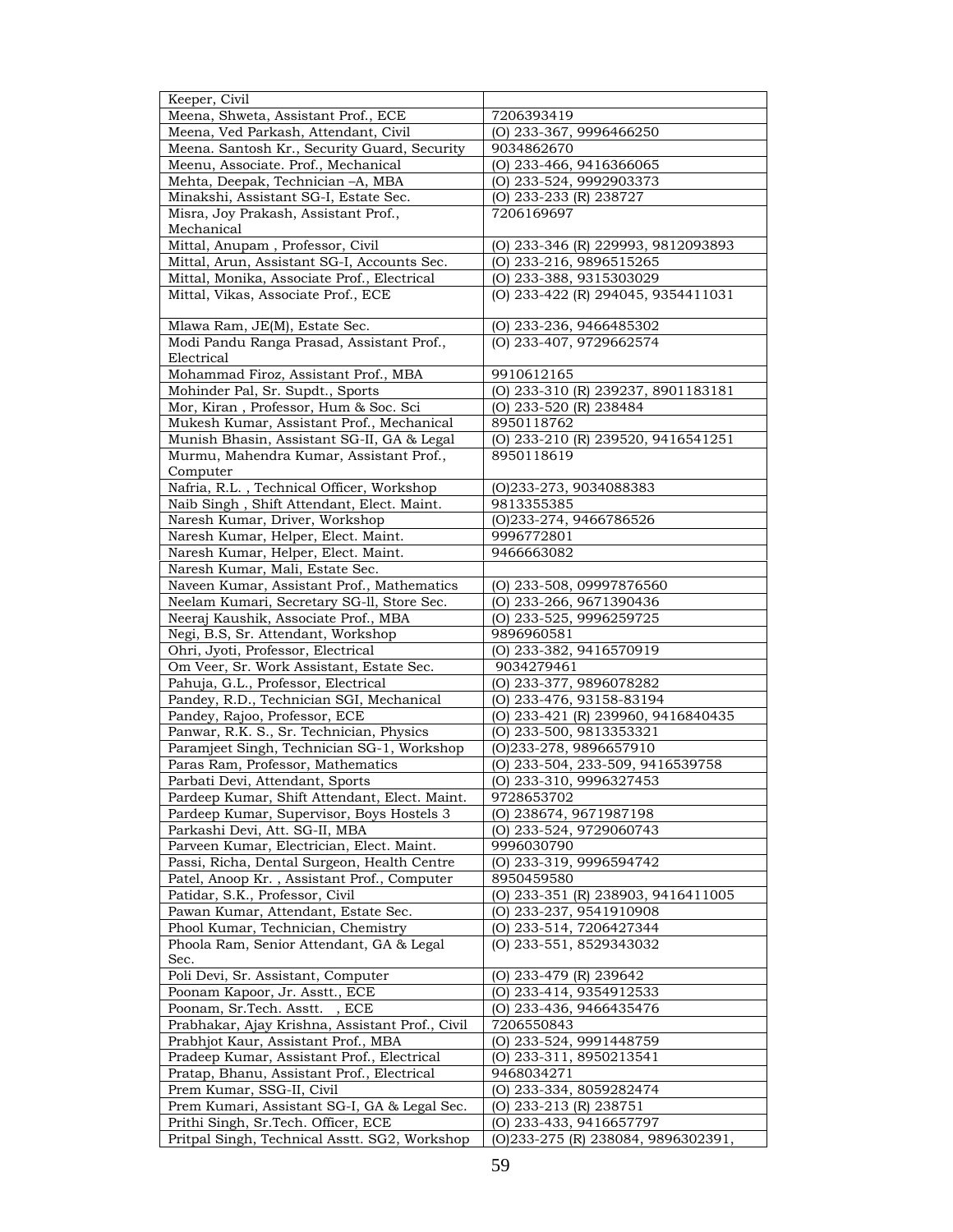|                                                                                        | 9416541252                            |
|----------------------------------------------------------------------------------------|---------------------------------------|
| Priyanka, Assistant Prof., MBA                                                         | $\overline{(0)}$ 233-524, 9467753582  |
| Punit Kumar, Associate. Prof., Mechanical                                              | (O) 233-469, 8059000776               |
| Puran Singh, Sr. Assistant, Dean, SW                                                   | (O) 233-448                           |
| Quamara, J.K., Professor, Physics                                                      | (O) 233-497 (R) 239636, 9416481783    |
| Rachin Suri, Assistant Prof., MBA                                                      | (O) 233-524, 9812547157               |
|                                                                                        |                                       |
| Redhu, Subhash, Technical Assistant,                                                   | (O)233-280, 98962221854               |
| Workshop                                                                               |                                       |
| Raghubir Singh, Security Guard, Library                                                | (O)233-292, 9996446682                |
| Rai Singh, Work Asstt. SG-II, Elect. Maint.                                            | 9466066594                            |
| Rai, Pallavi, SAS Officer, Sports                                                      | (O) 233-310, 9467829434               |
| Raj Bala, Mali, Library                                                                | (0)233-292, 9729576515, 9050523739    |
| Raj Kamal, Sr. Tech. Assistant, Electrical                                             | (O) 233-408, 9416654822               |
| Raj Kumar, Attendant, Electrical                                                       | (O) 233-371, 9671325055               |
| Raj Kumar, Accountant SG-II, Accounts Sec.                                             | (O) 233-218, 8930781101               |
| Raj Kumar, Assistant SG-I, Accounts Sec.                                               | (O) 233-218, 9416252435               |
| Raj Kumar, Supervisor, Boys Hostels 7                                                  | (O) 207607, 9466567618                |
| Rajeev Saini, Assistant SG-II, GA & Legal Sec.                                         | $(O)$ 233-551                         |
| Rajender Kumar, Assistant Prof, ECE                                                    | $\overline{(0)}$ 233-418, 9991504708  |
| Rajender Kumar, Professor, Hum & Soc. Sci                                              | (O) 233-523, 233-516 (R) 238225       |
|                                                                                        | 9416412100                            |
| Rajender Kumar, Security Guard, ECE                                                    | (O) 233-414, 9034341834               |
| Rajesh Kumar, Electrician, Elect. Maint.                                               | 9996547908                            |
| Rajesh Kumar, Sr. Guard, Library                                                       | (0)233-292, 9729015982                |
| Rajesh, Assistant Prof., Mechanical                                                    | 9896913616                            |
| Rajiv Verma, Associate. Prof., Mechanical                                              | 9896593271                            |
| Rajkumar, Electrician, Elect. Maint.                                                   | 9896865149                            |
| Rajneesh, Assistant Prof., Mechanical                                                  | (O) 233-522, 9996625007               |
| Rakesh Kumar, Helper, Elect. Maint.                                                    | 9991891325                            |
| Ram Diya, Technician SG-1, Workshop                                                    | 9034317594                            |
| Ram Kumar, Sr. Work Assistant, Estate Sec.                                             | 9729747457                            |
| Ram Kumar, Technical Officer, Electrical                                               | $(0)$ 233-406, 9416082456             |
| Ram Lakhan, Technician, Civil                                                          | (O) 233-362, 9466267521<br>9896917260 |
| Ram Pal, Sr. Work Assistant, Estate Sec.<br>Ram Suresh, Sr. Technical Asstt., Workshop | 9996683989                            |
| Ramawati, Attendant, Library                                                           | (O)233-286, 9896783134                |
| Ramesh Kumar, Shift Attendant, Elect. Maint.                                           | 8053214801                            |
| Randhir Kumar, Lib. Assistant, Library                                                 | (O)233-292, 9416740428                |
| Randhir, Helper, Elect. Maint.                                                         | 9896421701                            |
| Ranga, Virender, Assistant Prof., Computer                                             | (O) 233-545, 9416158283               |
| Ranjan, Subodh, Professor, Civil                                                       | (O) 233-343 (R) 238314, 9416481729    |
| Ranjeet Singh, Sr. Superintendent,                                                     | (O) 233-245, 9729908752               |
| Examinations Sec.                                                                      |                                       |
| Raut, Minati, Senior Medical Officer, Health                                           | (O) 233-318, 239865, 8398874407       |
| Centre                                                                                 |                                       |
| Ravinder Kumar, Secretary SG-II, Director's                                            | (O) 233-201, 233-204, 238083 (R) 233- |
| Office                                                                                 | 205, 7206967306                       |
| Rohtash, Electrician, Elect. Maint.                                                    | 9996030390                            |
| Roshan Lal, Sr. Tech. Asstt., ECE                                                      | (0) 233-432, 9416262634               |
| Rukesh Kumar, Jr. Assistant, GA & Legal                                                | (O) 233-210 (R)9034453950             |
|                                                                                        | 9468414259                            |
| Rupinder Kaur, Assistant Prof., MBA                                                    | (O) 233-524, 8397950800               |
| Sachdeva, Gulshan, Assistant Prof.,                                                    | (O) 233-470, 9812533221               |
| Mechanical                                                                             |                                       |
| Sachdeva, S.N., Professor, Civil                                                       | (O) 233-347 (R) 238239, 9416127561    |
| Sachdeva, Sushma, Tech. Assistant SG-II,                                               | (O) 233-321, 9467130245               |
| Health Centre                                                                          |                                       |
| Sahu, O.P., Professor, ECE                                                             | (O) 233-443 (R) 238072, 8901288989    |
| Saini, B.S., Technician Asstt., Mechanical                                             | (O) 233-476 9466786723                |
| Saini, Babita, Associate Prof., Civil                                                  | (O) 233-359 (R) 238450, 9416781980    |
| Saini, Hardip Singh, Sr. Superintendent, Store                                         | (O) 233-267, 9416407719 (R)           |
| Sec.                                                                                   | 9416840419                            |
| Saini, L.M., Professor, Electrical                                                     | (O) 233-381, 9416137773               |
| Saini, M. S., Lib. Assistant SGI, Library                                              | (O) 233-284, 9416384687               |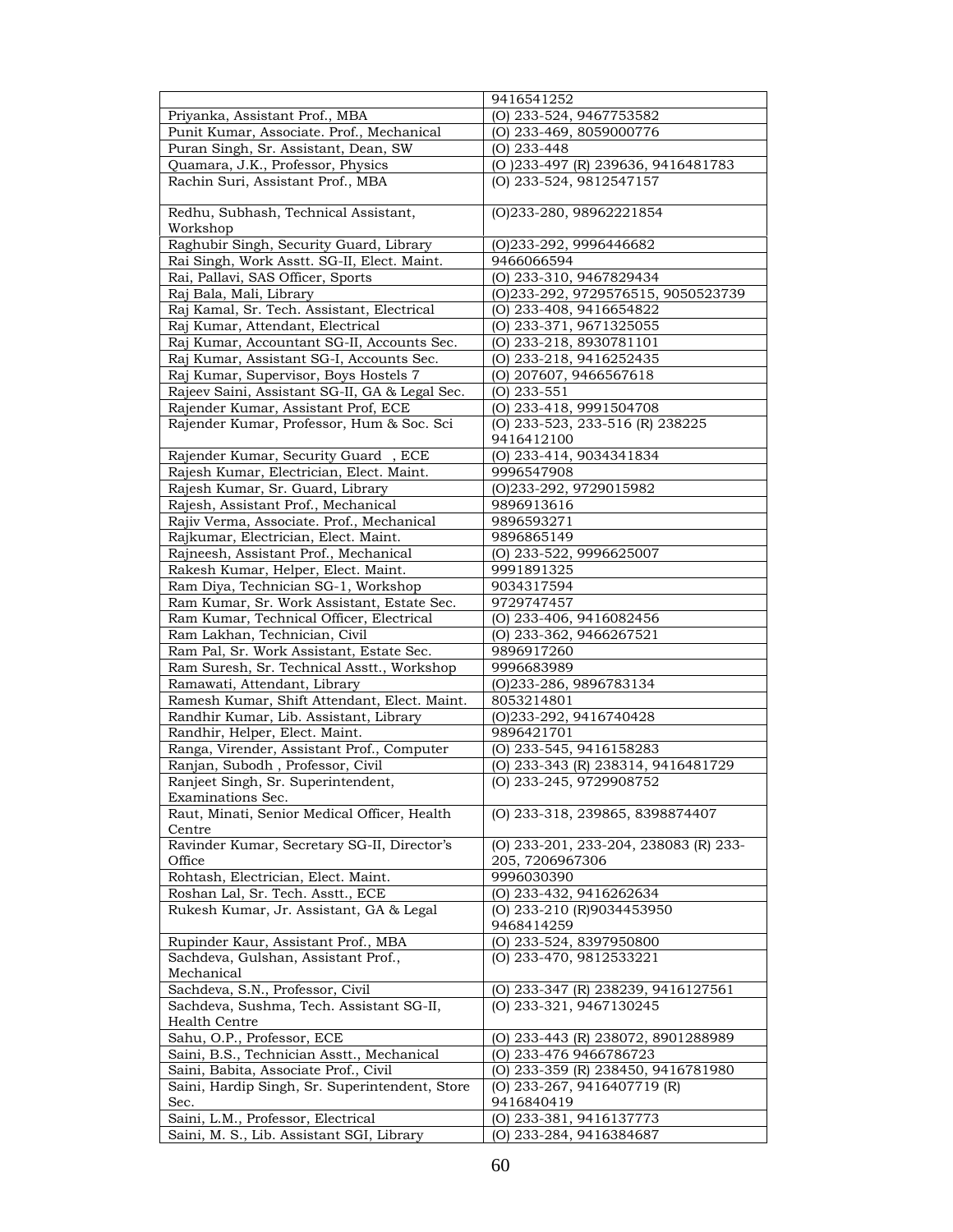| Saini, P. Kumar, Associate. Prof., Mechanical             | (O) 233-469, 9466436664              |
|-----------------------------------------------------------|--------------------------------------|
| Saini, Ved Parkash, Senior Technician,                    | (O) 233-472, 9468182496              |
| Mechanical<br>Samantaray, G.R., Dy. Registrar, GA & Legal |                                      |
| Sec.                                                      | (O) 233-212, 9896039769              |
| Sandeep Santosh, Assistant Prof., ECE                     | (O) 233-427, 9992588932              |
| Sandeep, Attendant, Director's Office                     | (O) 233-201, 233-204, 238083,        |
|                                                           | 9813548785                           |
| Sandhu, K.S., Professor, Electrical                       | $(O)$ 233-376                        |
| Sanjay Kumar, Technician SG-1, Workshop                   | (O)233-279, 9729038814               |
| Sanjay Mehta, Assistant SG-I, Accounts Sec.               | (O) 233-398, 9896246031              |
| Sanjeev Kumar, Helper, Elect. Maint.                      | 9802115565                           |
| Sanjeev Kumar, Shift Attendant, Elect. Maint.             | 8053941846                           |
| Sanjeev Kumar, Sr. Technical Officer,                     | (O) 233-485, 9416393391              |
| Computer                                                  |                                      |
| Santosh Kumar, Assistant Prof., Computer                  | 7206234988                           |
| Sat Pal, Technician, ECE                                  | (O) 233-432, 9467410710              |
| Sat Pal, Mali, Estate Sec.                                |                                      |
| Sathans, Professor, Electrical                            | (O) 233-390, 9416334934              |
| Satish Kumar, Electrician, Elect. Maint.                  | 8995318425                           |
| Satish Kumar, Sr. Technician, Civil                       | (O) 233-365, 9996420491              |
| Satish Kumar, Supervisor, Boys Hostels 6                  | $\overline{O(0)}$ 238276, 9466868600 |
| Satish Kumar, Technician SG-1, MCA                        | (O) 233-540, 9467201796              |
| Satnam Singh, Assistant Prof., Mechanical                 | (O) 233-522, 8295855744              |
| Satpal, Electrician, Elect. Maint.                        | 9466787735                           |
| Setia, Baldev, Professor., Civil                          | (O) 233-341 (R) 238350, 9416220222   |
| Setia, Saraswati, Professor, Civil                        | (O) 233-353 (R) 238350, 9466622999   |
| Shabnam, Assistant Prof., Hum & Soc. Sci                  | 9416957877                           |
| Shahabuddin, SAS Officer, Sports                          | $\overline{(0)}$ 233-310, 9466128133 |
| Shahida, Assistant Prof., Hum & Soc. Sci                  | (O) 233-521 9466301809               |
| Shankar Dass, Electrician, Elect. Maint.                  | 9996078551                           |
| Shanti Devi, Sr. Attendant, Dean, FW                      | (O) 233-300, 9034548900              |
| Sharma, Aparna, Assistant Prof., MBA                      | (O) 233-524, 9729055787              |
| Sharma, Ashwani, Professor, Electrical                    | (O) 233-389, 9416366091              |
| Sharma, Dheeraj Kumar, Assistant Prof., ECE               | 7206435934                           |
| Sharma, Gopal Krishan, Superintendent SG-II,<br>Acad      | (O) 233-229, 9812284755              |
| Sharma, H.K., Professor, Civil                            | (O) 233-345 (R) 231524, 9416334644   |
| Sharma, K.K., Associate Prof., Electrical                 | (O) 233-384, 9896330753              |
| Sharma, Karan, Assistant. Prof., ECE                      | (O) 233-426 (R) 238568, 9812184678   |
| Sharma, Mohit, Assistant Prof., Mechanical                | 7206165860                           |
| Sharma, P. K., Lib. Assistant SGI, Library                | (O) 233-283, 9813795890              |
| Sharma, R. K, Professor, ECE                              | (O) 233-419 (R) 238346, 9896688346   |
| Sharma, R. M., Associate Prof., Computer                  | (O) 233-484 (R) 238037, 9812157116   |
| Sharma, Rahul, Assistant Prof., Electrical                | 7206228032                           |
| Sharma, Rakesh, Junior Assistant,                         | (O) 233-245 (R) 255838, 9812280510   |
| Examinations Sec.                                         |                                      |
| Sharma, Seema, Senior Assistant, GA & Legal               | (O) 233-551 (R) 238964               |
| Sec.                                                      |                                      |
| Sharma, Sunil Kumar, Deputy Registrar,<br>Accounts Sec.   | (O) 233-214, 9896034073              |
| Shashi Bala, Sr. Assistant, Mathematics                   | (O) 233-504, 9467047295              |
| Shashi Bala, Sr. Superintendent, Acad. Sec.               | (O) 233-226, 9996848823              |
| Sheetal Parsad, Attendant SG-I, Director's                | (O) 233-201, 233-204, 238083,        |
| Office                                                    | 8570062124                           |
| Shiv Raj Chahal, Sr. Tech. Asstt, ECE                     | (O) 233-430, 9416967162              |
| Shivam, Associate Prof., Electrical                       | (O) 233-409, 8950213359              |
| Shri Ram Singh, Work Assistant SG-II, Estate              | 9466341189                           |
| Sec.                                                      |                                      |
| Shri Ram, Sr. Security Guard, Estate Sec.                 |                                      |
| Shukla, Archana, Supervisor/MMCA, Girls                   | (O) 233-256, 9466066591              |
| Hostels                                                   |                                      |
| Shyam Lal, Sr. Work Assistant, Estate Sec.                | 9466218671                           |
| Registrar, Registrar's Office                             | (O) 233-208, 238-122 (R) 233-207     |
| Shyam Singh, Sr. Work Assistant, Estate Sec.              | 9729788667                           |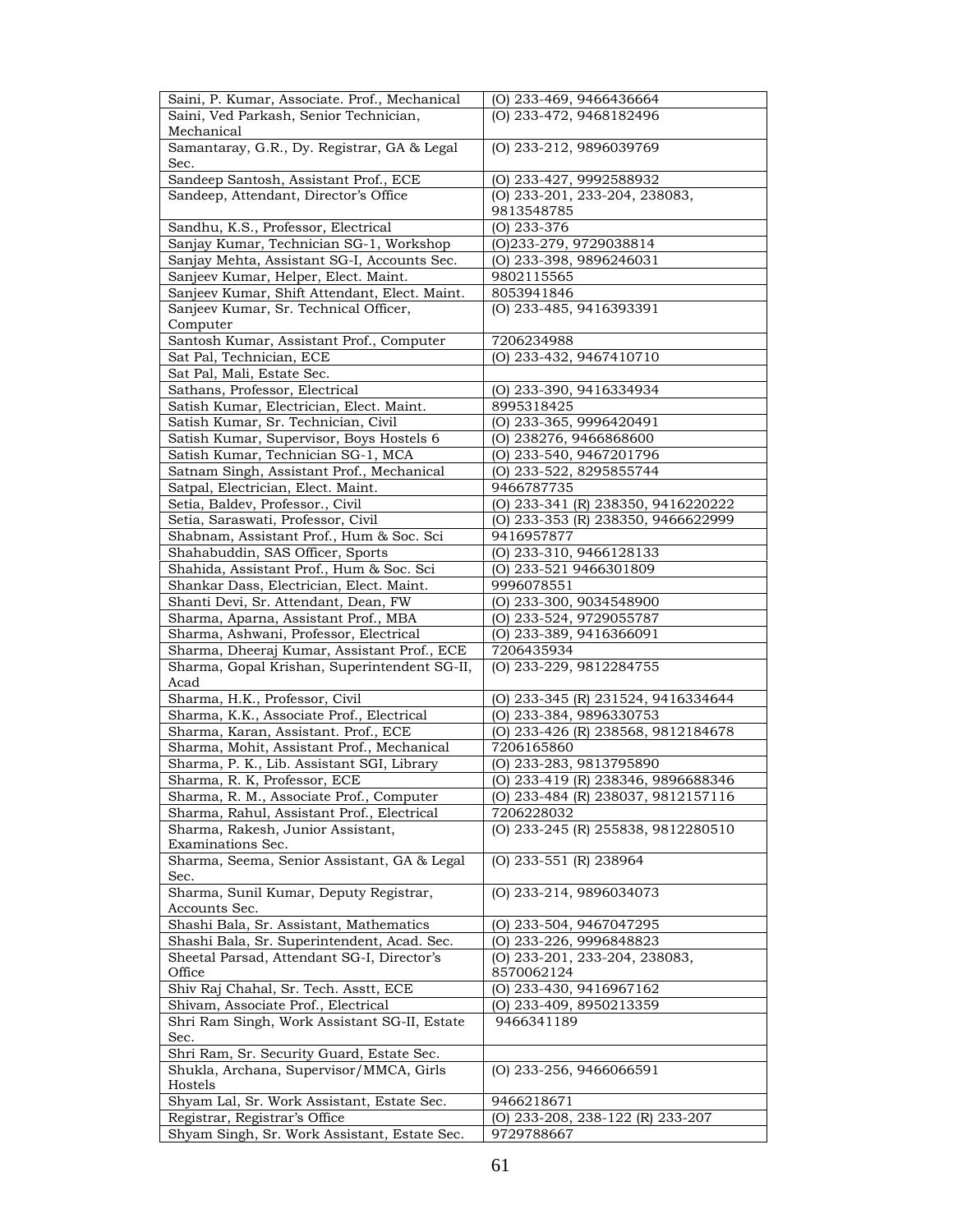| Singh, A. K., Professor, Computer                                                  | (O) 233-481 (R) 239992, 9416570992                              |
|------------------------------------------------------------------------------------|-----------------------------------------------------------------|
| Singh, D.P., Professor, Chemistry                                                  | (O) 233-512, 9813219241                                         |
| Singh, K.K., Professor, Civil                                                      | (O) 233-350 (R) 233-243, 9996346460                             |
| Singh, N.K., Associate. Prof., Mechanical                                          | (O) 233-461, 9671200887                                         |
| Singh, N.P., Associate Prof., ECE                                                  | (O) 233-423, 9416412522                                         |
| Singh, Narender Pal, Sr. Tech. Assistant,                                          | (O) 233-394, 9416473583                                         |
|                                                                                    |                                                                 |
| Electrical                                                                         |                                                                 |
| Singh, Ram Bahadur, Senior Guard,                                                  | (O) 233-447, 9896-694245                                        |
| Mechanical                                                                         |                                                                 |
| Singh, Shashi Bhushan, Assistant Prof.,                                            | (0) 233-311, 8950214329, 9453064823                             |
| Electrical                                                                         |                                                                 |
| Singh, V.P., Associate Prof., Mechanical                                           | (O) 233-454 (R) 2339692, 9416743302                             |
| Singh, V.P., Professor, Civil                                                      | (O) 233-354, 9416038460                                         |
| Singhal, Sandeep, Associate Prof., Mechanical                                      | (O) 233-459, 9810250948                                         |
| Sinha, Bharati, Assistant Prof., Computer                                          | 9729063343                                                      |
| Solkhe, Ajay, Assistant Prof., MBA                                                 | 9896544852                                                      |
| Soni, D.K., Professor, Civil                                                       | (O) 233-338, 9813139248                                         |
| Sunil, Assistant SG-I, GA & Legal                                                  | (O) 233-210, 9034815904                                         |
| Sonker, Smita, Assistant Prof., Mathematics                                        | (O) 233-508, 8950172697                                         |
| Sonu Kumar, Helper, Elect. Maint.                                                  | 9813750923                                                      |
| Sudhansu Chaudhary, Assistant Prof., ECE                                           | 7206550867                                                      |
| Sudhir Kumar, Professor, Mechanical                                                | (O) 233-453 (R) 239942, 9896371255                              |
| Sukhdev Singh, Adjusted Storekeeper, ECE                                           | (O) 233-445, 8901026060                                         |
| Sumer Chand, Work. Asstt. SG-II, Elect.                                            | 9896091880                                                      |
| Maint.                                                                             |                                                                 |
|                                                                                    |                                                                 |
| Sumit Kumar, Shift Attendant, Elect. Maint.                                        | 8684005332                                                      |
| Sunil Kumar, Attendant, Estate Sec.                                                | 9671342791                                                      |
| Sunil Kumar, JE-II (Civil), Estate Sec.                                            | (O) 233-235, 233-236, 9812461456                                |
| Sunil Kumar, Technician, Electrical                                                | (O) 233-394, 9671781677                                         |
| Sunil, Clerk, Guest House                                                          | (O) 233-312, 9034125554                                         |
| Sunita Verma, Sr. Superintendent, Accounts                                         | (O) 233-217, 8930390191                                         |
| Sec.                                                                               |                                                                 |
| Surender Kumar, Sr. Tech. Assistant, Health                                        | (O) 233-320, 9416374465                                         |
| Centre<br>Suresh, Attendant, ECE                                                   | (O) 233-430, 9813454207                                         |
| Suresh Kumar, Attendant, Mechanical                                                | (O) 233-478, 8901029293                                         |
| Surinder Pal, Technician SGI, Mechanical                                           | (O) 233-474, 9466066892                                         |
| Surinder, Driver, Workshop                                                         |                                                                 |
| Surjeet Singh, Technician SGII, Mechanical                                         | (O)233-274, 9416888799                                          |
|                                                                                    | (O) 233-473, 98123-01596<br>(O) 233-557 (R) 2533886, 9416993047 |
| Surjit Angra, Professor, Mechanical<br>Sushma Rani, Sr. Superintendent, GA & Legal |                                                                 |
| Sec.                                                                               | (O) 233-213, 9996218696                                         |
| Swarup, Akhilesh, Professor, Electrical                                            | (O) 233-375, 9416266610                                         |
| Tejavathu Ramesh, Assistant Prof., Electrical                                      | (O) 233-311, 9034003377                                         |
| Tewari, P.C., Professor, Mechanical                                                | (O) 233-468 (R) 238326, 9896434963                              |
| Tikka Ram, Attendant SG-I, Estate Sec.                                             |                                                                 |
| Tittal, Ram Kumar, Assistant Prof., Chemistry                                      | (O) 233-542, 9896435214                                         |
| Tiwari, N.K., Associate Prof., Civil                                               | (O) 233-357, 9466077552                                         |
|                                                                                    | (O) 233-339, 8950333079                                         |
| Trailokya Nath Sasamal, Assistant Prof.,<br><b>ECE</b>                             |                                                                 |
|                                                                                    |                                                                 |
| Umesh Ghanekar, Professor, ECE<br>Umesh, Supervisor, Boys Hostel 2                 | (O) 233-417, 9034833959                                         |
|                                                                                    | (O) 238676, 9728334760                                          |
| Uttam Kumar, Assistant SG-I, GA & Legal                                            | (O) 233-210, 9996736455<br>9034159769                           |
| V.S. Nagendra Reddy B, Assistant Prof.,<br>Mechanical                              |                                                                 |
| Vadhera, Shelly, Associate Prof., Electrical                                       | (O) 233-402, 9416377796                                         |
| Vashudev, Beldar, Elect. Maint.                                                    | 9812734369                                                      |
|                                                                                    |                                                                 |
| Ved Parkash, Technician SGII, Mechanical                                           | (O) 233-450, 9896975312                                         |
| Verma, Gaurav, Assistant Prof., ECE                                                | (O) 233-437, 9034157401                                         |
| Verma, Gyanendra Kumar, Assistant Prof.,                                           | (O) 233-530, 8950782073                                         |
| Computer                                                                           |                                                                 |
| Verma, Pankaj, Assistant Prof., ECE                                                | (O) 233-439, 8295577722                                         |
| Verma, Vijay, Assistant Prof., Computer                                            | 9015923864, 7206871563                                          |
| Vijay Kumar, Shift Attendant, Elect. Maint.                                        | 9813783752                                                      |
| Vijay Kumar, Technician SG-1, Workshop                                             | 9416544693                                                      |